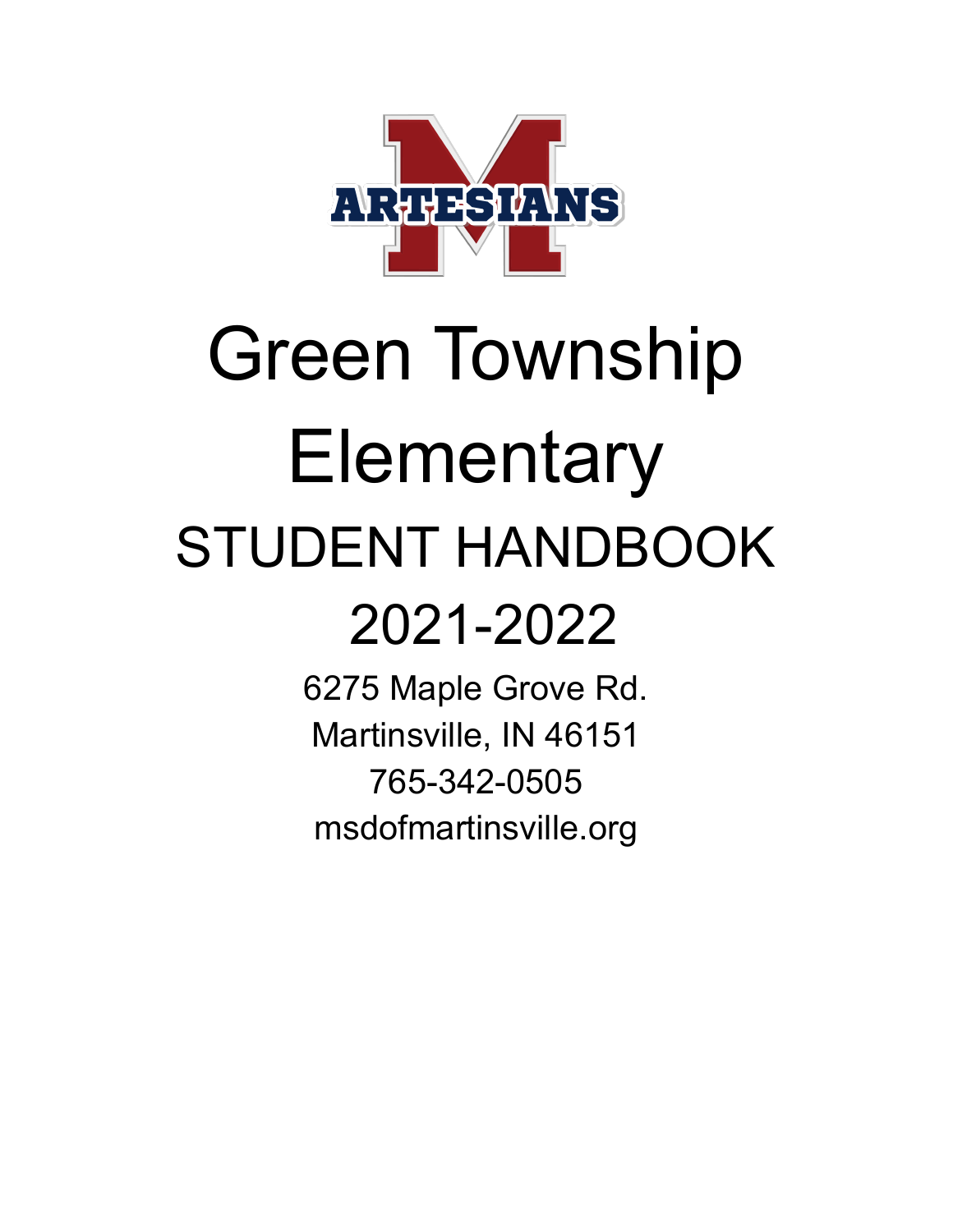## **Table of Contents**

| MSD of Martinsville Elementary School Contact Information |                |  |
|-----------------------------------------------------------|----------------|--|
| School Board Members and Central Office Staff             |                |  |
| 2021-2022 School Calendar                                 | 5              |  |
| <b>School Staff List</b>                                  | 6              |  |
| <b>Mission Statement</b>                                  | $\overline{7}$ |  |
| <b>Reporting Student Progress</b>                         | $\overline{7}$ |  |
| <b>Student Schedule Information</b>                       | $\overline{7}$ |  |
| Safety & Security                                         | 9              |  |
| Communication                                             | 11             |  |
| <b>Special Services</b>                                   | 13             |  |
| <b>Student Wellness &amp; Attendance</b>                  | 14             |  |
| Policies & Procedures                                     | 18             |  |
| <b>Food Service &amp; Nutrition</b>                       | 23             |  |
| Technology                                                | 26             |  |
| <b>Administrative Guidelines: Bylaws and Policies</b>     | 43             |  |
| 5136 Personal Communication Devices                       |                |  |
| C350 Student Discipline                                   |                |  |
| • C375 Suspension and Expulsion of Students               |                |  |
| A100 Non Discrimination and Anti Harassment               |                |  |
| • C200 Anti Bullying                                      |                |  |
| <b>G125 Criminal Organization Activity</b>                |                |  |
| 8330 Student Records                                      |                |  |
| 8432 Pest Control & Use of Pesticides                     |                |  |
| 8500.01 Prepaid Meal Account Procedures                   |                |  |

- 
- Use of Metal Detectors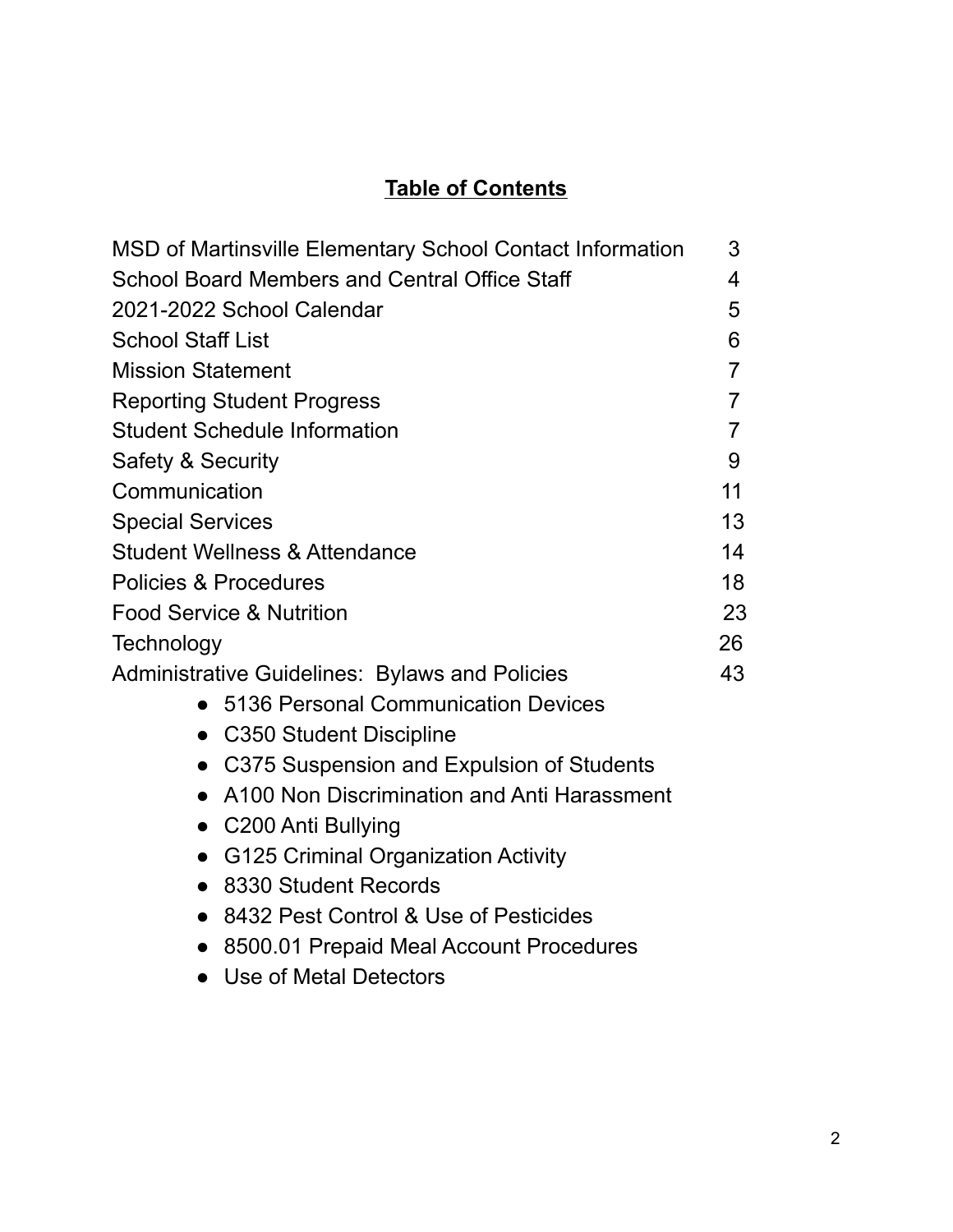#### **MSD of Martinsville Elementary Schools**

#### **Brooklyn STEM Academy: Principal-Jennifer Teare**

251 N. Church Street Brooklyn, IN 46111 317-831-2150 317-831-2226 (Fax)

#### **Centerton Elementary: Principal-Stephanie Manley**

6075 High Street Martinsville, IN 46151 317-831-3410 317-831-3439 (Fax)

#### **Green Township Elementary: Principal- Paul Spahr**

6275 Maple Grove Rd. Martinsville, IN 46151 765-342-0505 765-349-1173 (Fax)

#### **Paragon Elementary: Principal- Ryan Cox**

520 W. Union St. Paragon, IN 46166 765-537-2276 765-537-2105 (Fax)

#### **Poston Road Elementary: Principal-Jill Vlcan**

139 E. Poston Rd. Martinsville, IN 46151 765-342-8408 765-341-2402 (Fax)

#### **Charles L. Smith Fine Arts Academy: Principal-Kyle Stout**

1359 E. Columbus St. Martinsville, IN 46151 765-342-8488 765-349-5255 (Fax)

#### **South Elementary School of Communications: Principal-Melody Meyer**

500 Artesian Ave. Martinsville, IN 46151 765-349-1486 765-349-5247 (Fax)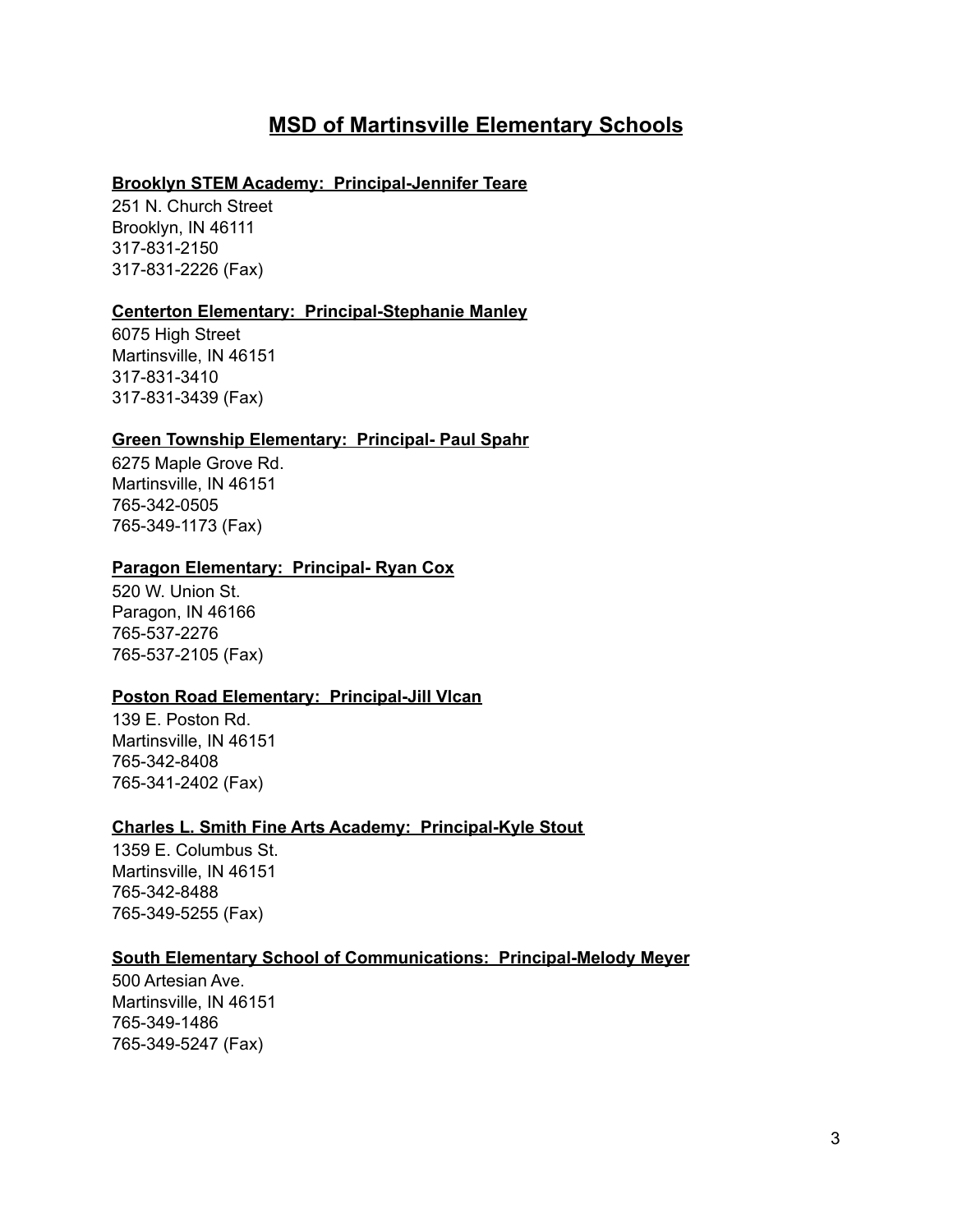## **SCHOOL BOARD MEMBERS**

Don Lipps - President of Board Heather Staggs - Vice President of Board Jacque Deckard - Secretary of Board Michelle Baugh- Board Member Matt Hankins - Board Member

## **SUPERINTENDENT**

Dr. Roberson, Interim

342-6641

Ext. 1008

## **ASSISTANT to the SUPERINTENDENT**

Mrs. Suzie Lipps

342-6641

Ext. 1052

## **DIRECTORS**

| <b>Sam Arnes</b>      | <b>Director of Maintenance</b>       | 765-342-7896 Ext. 6101 |
|-----------------------|--------------------------------------|------------------------|
| <b>Dennis Mills</b>   | Director of Transportation           | 765-342-5597 Ext. 5401 |
| <b>Tim Foley</b>      | Director of Safety                   | 765-342-6641 Ext. 1013 |
| <b>Kurt Bodell</b>    | Director of Food Service             | 765-342-6641 Ext. 1007 |
| <b>Nate Dilley</b>    | <b>Director of Special Education</b> | 765-342-6641 Ext. 1012 |
| <b>Julie Sullvian</b> | Co-Director of Title I               |                        |
| <b>Tiffany Grant</b>  | Co-Director of Title I               |                        |
| <b>Brian Friese</b>   | Director of Technology               | 765-342-6641 Ext. 1006 |

#### **CENTRAL OFFICE STAFF** (PHONE: 765-342-6641)

Courtney Vandeventer Mancy Brosman Nancy Brosman Whitney Kuszmaul Supt. Admin. Asst. Asst. Supt. Admin. Asst. Treasurer Ext. 1008 Ext. 1011 Ext. 1003

Amanda Linthicum **Brittany Davis** Kim Applegate/Sandra Pasch ECA Treasurer **Business Secretary Community COV** Payroll Ext. 1010 Ext. 1004 Ext. 1002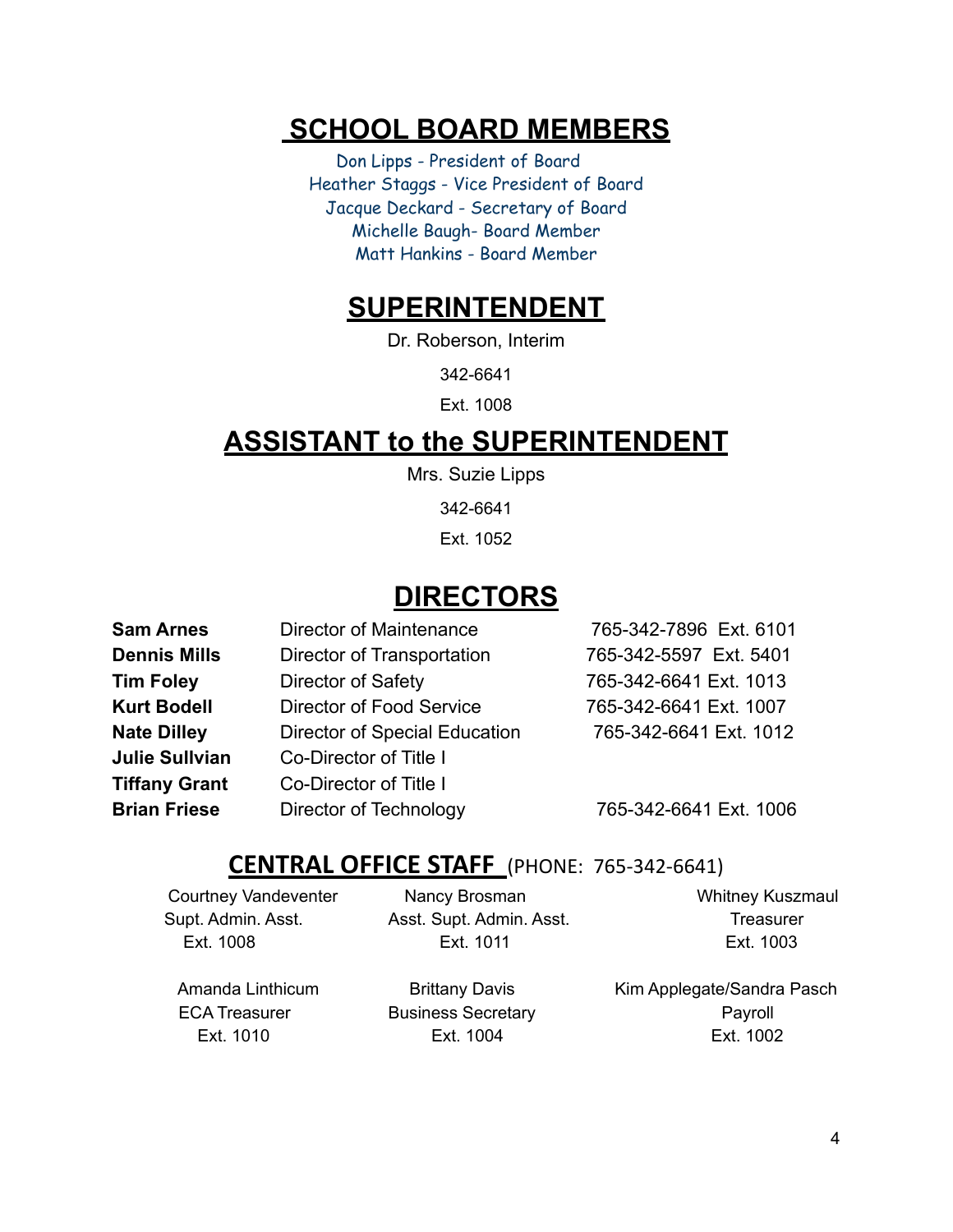#### **Metropolitan School District of Martinsville School Calendar for 2021-2022**

| <b>AUGUST</b>    | $9 - 10$  | <b>Teacher Work Days</b>                           |  |
|------------------|-----------|----------------------------------------------------|--|
|                  | 11        | First Student Day                                  |  |
| <b>SEPTEMBER</b> | 6         | Labor Day (No School)                              |  |
| <b>OCTOBER</b>   | 8         | End of 1 <sup>st</sup> Nine Weeks                  |  |
|                  | $11 - 15$ | <b>Fall Break</b>                                  |  |
| <b>NOVEMBER</b>  | 24-26     | <b>Thanksgiving Break</b>                          |  |
| <b>DECEMBER</b>  | 17        | End of 2 <sup>nd</sup> Nine Weeks                  |  |
|                  | 20        | <b>Winter Break Begins</b>                         |  |
| <b>JANUARY</b>   | 3         | Teacher Work Day                                   |  |
|                  | 4         | <b>School Resumes for Students</b>                 |  |
|                  | 17        | MLK Day (No School)                                |  |
| <b>FEBRUARY</b>  | 21        | Presidents' Day-No School (snow make-up if needed) |  |
| <b>MARCH</b>     | 11        | End of 3rd Nine Weeks                              |  |
|                  | $21 - 25$ | <b>Spring Break</b>                                |  |
| <b>MAY</b>       | 26        | Last Day for Students                              |  |
|                  |           | End of 4th Nine Weeks                              |  |
|                  | 27        | <b>Teacher Work Day</b>                            |  |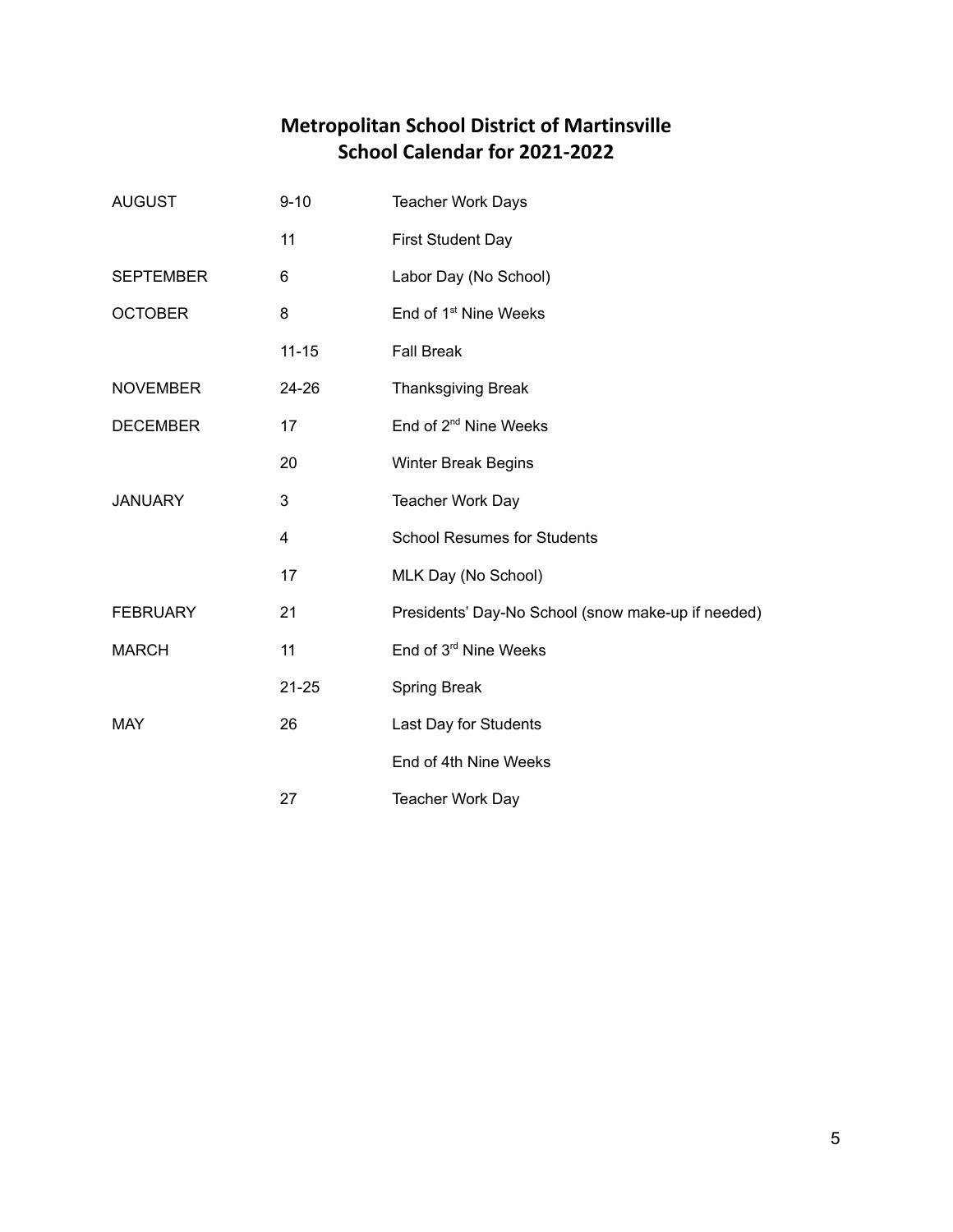#### **Green Township Elementary Staff List**

**Campbell, Amy Teacher 765-342-0505 x1118 amy.campbell@msdmartinsville.org**

**Combs, Liz Head Custodian 765-342-0505 x1142 elizabeth.combs@msdmartinsville.org**

**Cosby, Brenda Teacher 765-342-0505 x1127 brenda.cosby@msdmartinsville.org**

**Goodwin, Jennifer Teacher 765-342-0505 x1120 jennifer.goodwin@msdmartinsville.org**

**Harrington, Tammy Teacher 765-342-0505 x1121 tammy.harrington@msdmartinsville.org**

**Irvin, Emily Teacher 765-342-0505 x1146 emily.irvin@msdmartinsville.org**

**Kohr, Laura Kitchen Manager 765-342-0505 x1113 laura.kohr@msdmartinsville.org**

**McCartney, Elizabeth Secretary 765-342-0505 x1111 elizabeth.mccartney@msdmartinsville.org**

**Miller, Madyson Instructional Aide 765-342-0505 madyson.miller@msdmartinsville.org**

**Ostler, Patricia Family Service Coordinator 765-342-0505 x1129 patti.ostler@msdmartinsville.org** **Clark, Diantha Resource Teacher 765-342-0505 x1145 diantha.clark@msdmartinsville.org**

**Cook, Diane P.E. Teacher 765-342-0505 x1123 diane.cook@msdmartinsville.org**

**Craven, Megan Instructional Aide 765-342-050 megan.craven@msdmartinsville.org**

**Hall, Cathy Teacher 765-342-0505 x1115 cathy.hall@msdmartinsville.org**

**Hilderbrand, Flynn Music Teacher 765-342-0505 x1125 keah.hilderbrand@msdmartinsville.org**

**Jones, Autumn Clinic Aide 765-342-0505 x1112 autumn.jones@msdmartinsville.org**

**Long, Whitney Teacher 765-342-0505 x1124 whitney.long@msdmartinsville.org**

**McGown, Maureen Speech 765-342-0505 x1831 maureen.mcgown@msdmartinsville.org**

**Osborne, Sandra Food Service 765-342-0505 x1113 sandra.osborne@msdmartinsville.org**

**Snowden, Shana Food Service 765-342-0505 x1113 shana.snowden@msdmartinsville.org**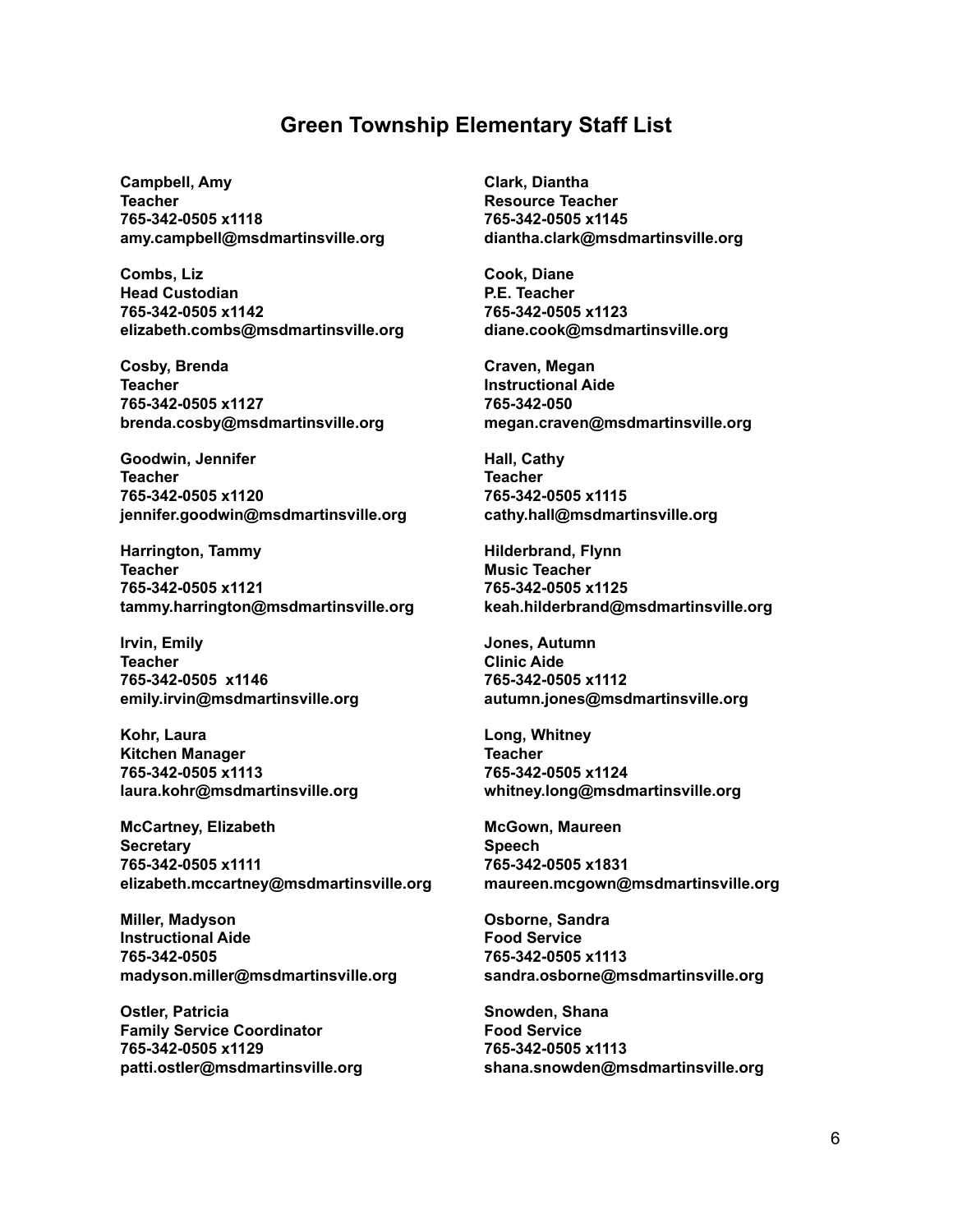**Spahr, Paul Principal 765-342-0505 x1110 paul.spahr@msdmartinsville.org**

**Summitt, James Evening Custodian 765-342-0505 x1142 james.summitt@msdmartinsville.org**

**Wade, Sheryl Instructional Aide 765-342-0505 sheryl.wade@msdmartinsville.org** **Sullivan, Mandy Librarian and Media Specialist 765-342-0505 x1114 amanda.sullivan@msdmartinsville.org**

**Taylor, Jessica Art Teacher 765-342-0505 x1136 jessica.taylor@msdmartinsville.org**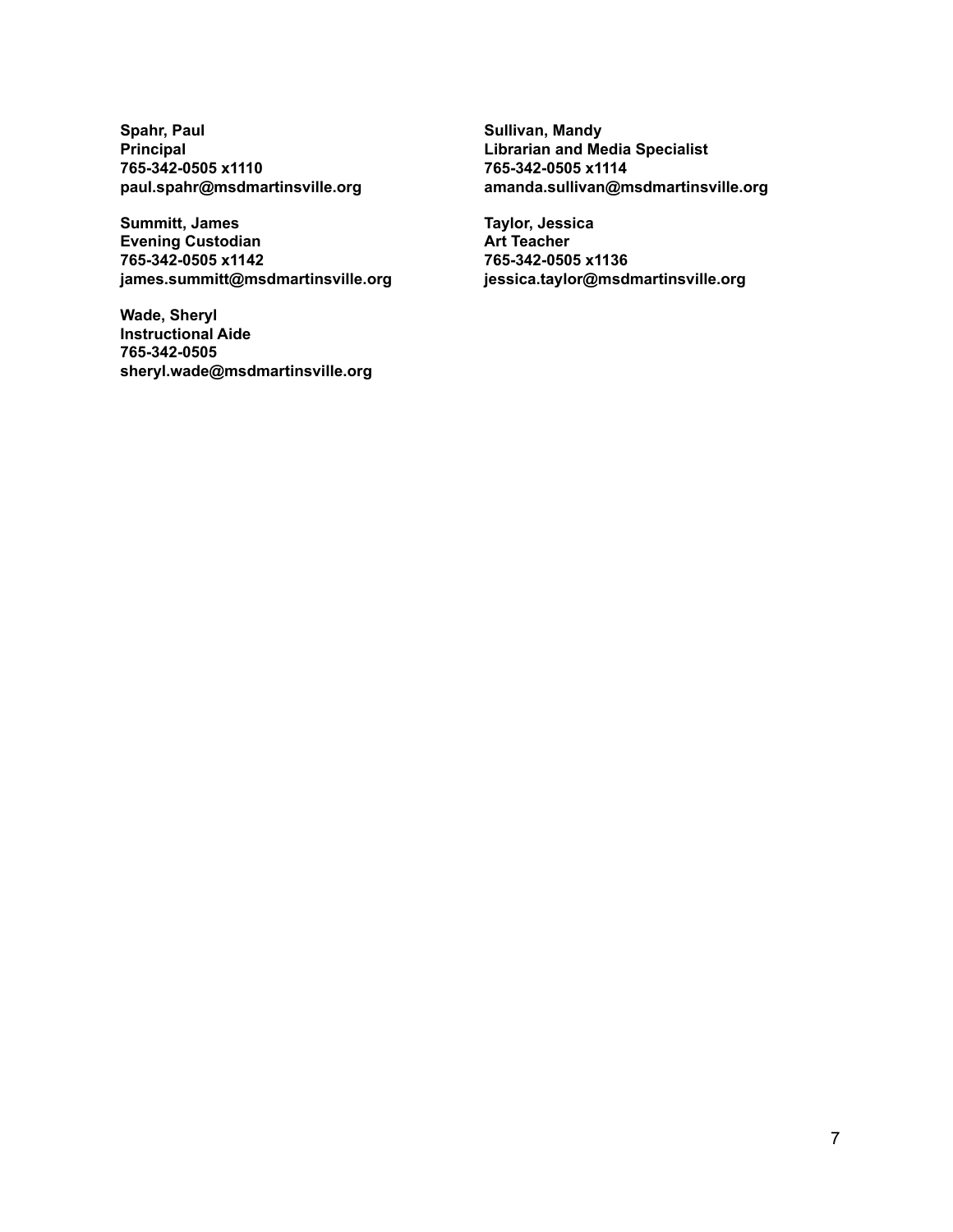#### **MSD OF MARTINSVILLE MISSION STATEMENT**

Together we challenge and inspire our children through rich experiences, empowering them to achieve success while making positive contributions to our world.

#### **GREEN TOWNSHIP ELEMENTARY MISSION STATEMENT**

Everyday, at Green Township Elementary, we will LEAD: Learn Embrace others Achieve **Discover** 

## **REPORTING STUDENT PROGRESS**

#### **REPORT CARDS**

Report cards are issued every nine weeks. Midterm reports will be posted to Family Access every 4  $1/2$  weeks, except in kindergarten. Report cards will contain both academic and conduct grades. Attendance will be recorded on the report card. Report card envelopes must be signed and returned to the teacher.

#### **Midterm Dates**

September 15 November 17 February 9 April 27

#### **Report Card Dates**

October 20 January 5 March 16 May 26

## **STUDENT SCHEDULE INFORMATION**

#### **Office Hours**

8:15 a.m.- 4:15 p.m.

#### **Arrival Times and Procedures**

Doors open at 8:25 a.m.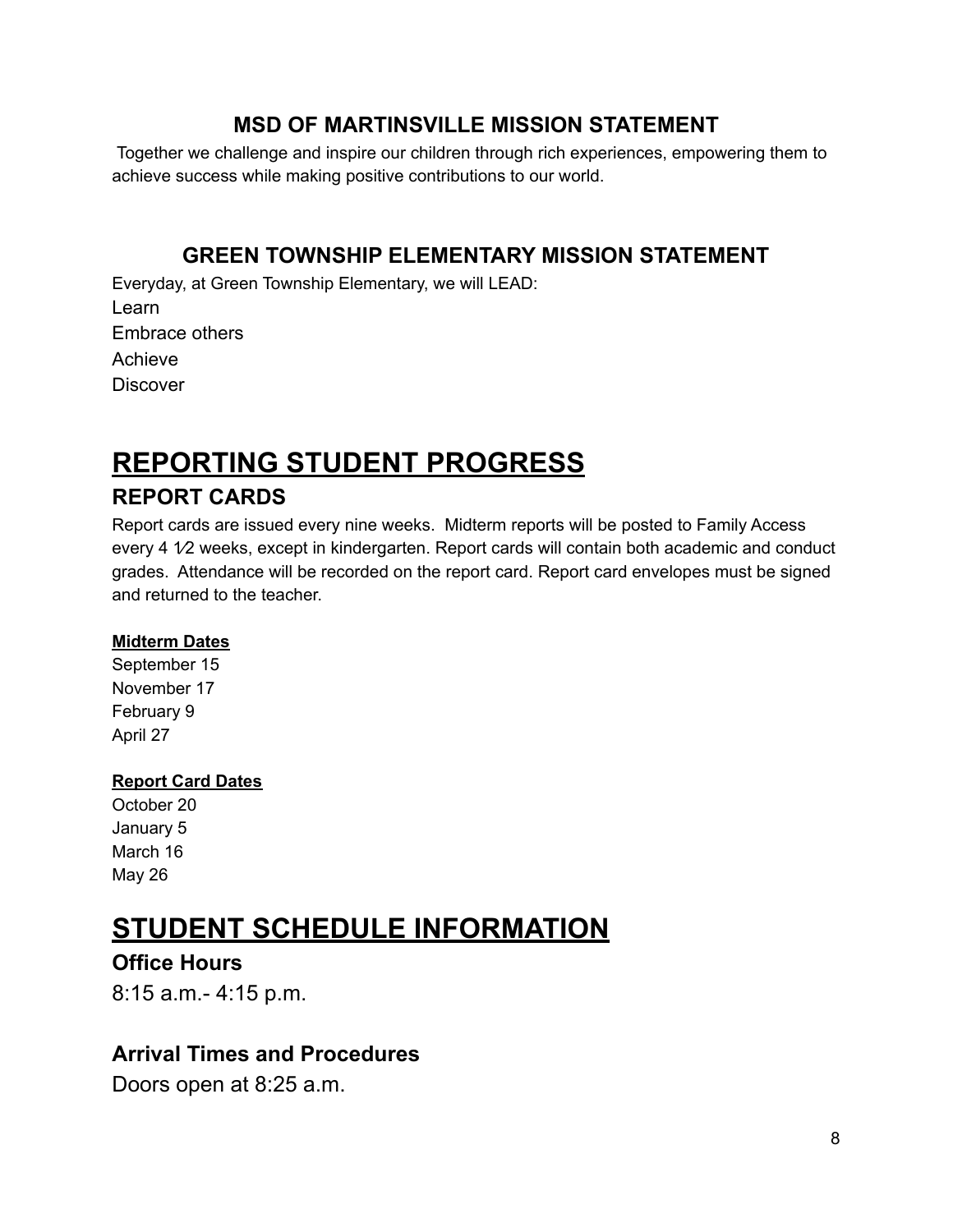School begins at 8:40 a.m.

#### **Dismissal Times and Procedures**

3:40 p.m. Buses are loaded

3:45 p.m. Walkers dismissed & vehicles loaded

#### **Lunch Schedule**

| <b>Grade Level</b> | Lunch       |
|--------------------|-------------|
| Kindergarten       | 11:45-12:15 |
| Grade 1            | 11:30-12:00 |
| Grade 2            | 12:00-12:30 |
| Grade 3            | 12:15-12:45 |
| Grade 4            | 12:30-1:00  |

#### **Special Schedules and Releases**

· **Early Release Days** Due to weather - automatically cancels all school sponsored after school activities

· **2 hour delay** Due to weather- no breakfast is served except for the YMCA program, students should arrive at 10:30 a.m., with a tardy bell at 10:40 a.m.

#### **State Assessment Testing Windows**

| <b>WIDA ACCESS</b> | January 10-February 25, 2022 |
|--------------------|------------------------------|
| IREAD3             | March 7-March 18, 2022       |
| <b>IAM</b>         | April 4-May 13, 2022         |
| <b>ILEARN</b>      | April 18-May 13, 2022        |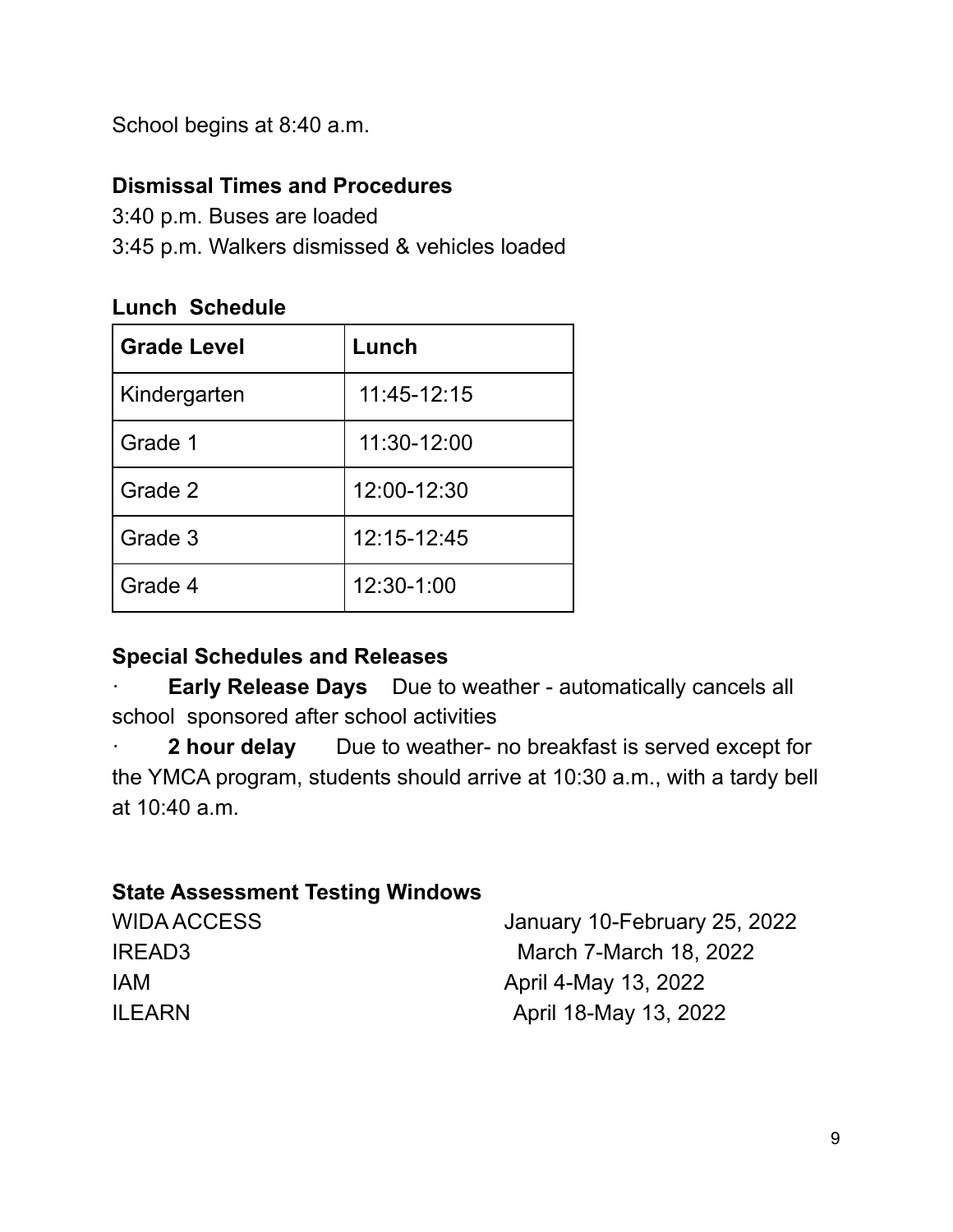## **SAFETY & SECURITY**

#### **Visiting the School**

For the safety and security of both staff and students, visitors will not be allowed during breakfast or lunch. Visitors are welcome for organized school events, scheduled conferences, field trips that require additional chaperones, class parties that require additional volunteers, or other principal approved activities. **ALL VISITORS MUST REPORT TO THE OFFICE TO CHECK IN AND OBTAIN A PASS BEFORE VISITING ANY PART OF THE SCHOOL.** Visitor name tags, provided at the office, are to be worn by all visitors in the building. As visitors leave the building, they must stop by the office and sign out. This is a required safety procedure.

- 1. Background checks must be completed **annually**.
- 2. Conferences should be arranged in advance, and at a time when the teacher does not have children in the classroom, or is not on duty elsewhere.
- 3. From time to time, your child may bring home notes or newsletters from school. All of these are important to the student as well as to parents. Please be sure to read the newsletter carefully. Information can also be gathered from visiting the school website.

#### **AIPHONES Security System**

Any individual entering our school must enter through the main doors. There is a box mounted on the right brick wall near the front door of the main entrance. Please press the button and state your name and the nature of your business to gain entrance. Once inside, please follow the visitor procedure.

#### **School Check In**

Schools use the School Check In system. You will be required to bring your state issued ID with you to enter the school. Thank you for your understanding in our efforts to keep our students safe.

#### **Tip Line**

A tip line is now available for anyone to submit a safety concern. To submit a tip, activate the icon located on the upper right corner of any MSD of Martinsville web page. Submit a tip to help make your school safer!

#### **Emergency Pick Up Procedures**

Students who are picked up during a crisis situation **must be signed out.** Only those persons authorized on the emergency card will be allowed to pick up your child and must have a state issued ID.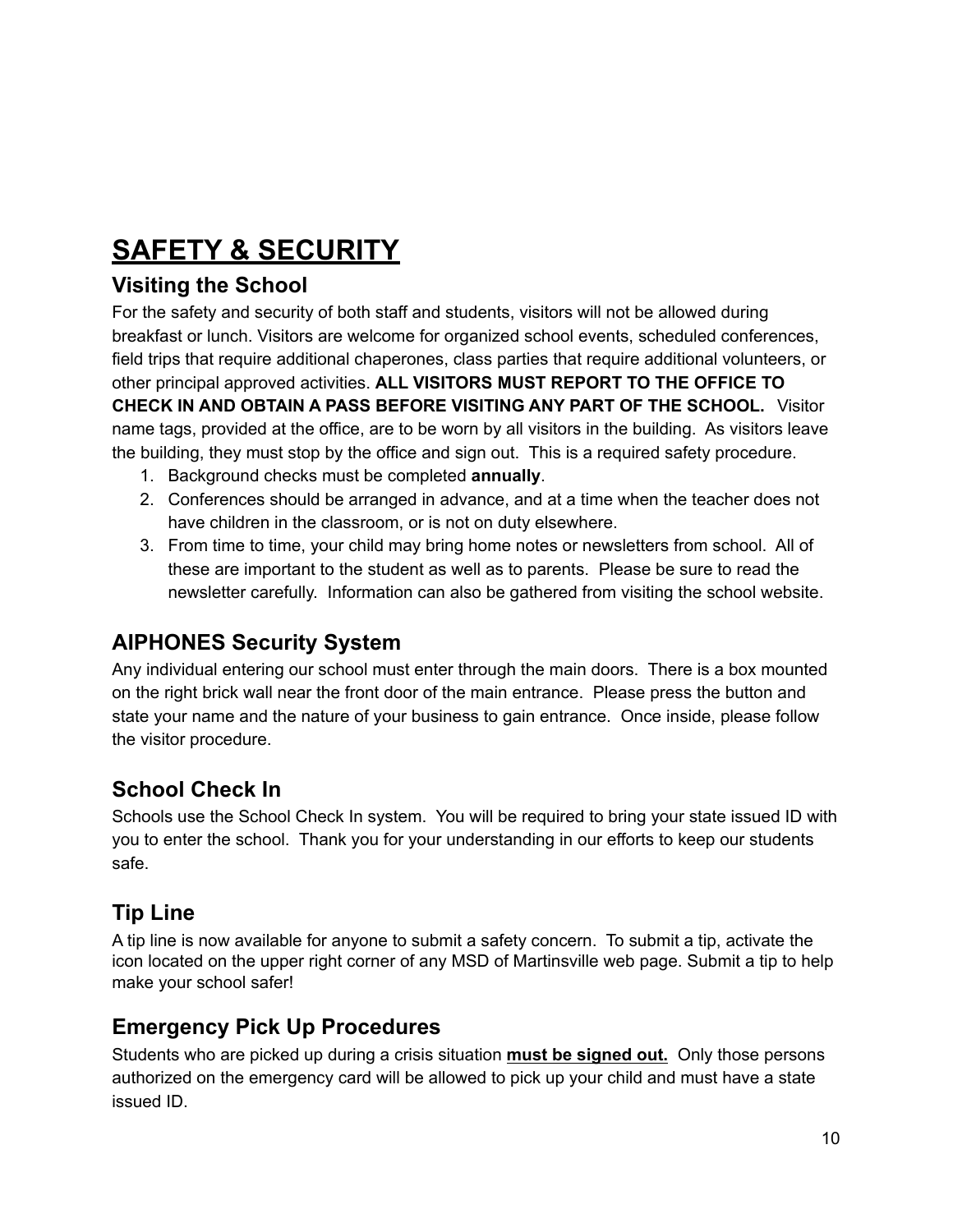#### **Drills**

In case an emergency weather situation occurs while the children are at school, each teacher will provide proper instruction for each classroom. Emergency procedures are posted in each room. Practice drills are conducted regularly so that students will be familiar with procedures if needed. Each student is expected to follow instructions without delay or interference.

#### **Fire Drill**

Fire drills are necessary for the safety of the children, teachers, and school staff. Teachers will explain which exit to use from their rooms. Children are instructed to walk, NOT RUN, and go quietly to the area designated by the teacher.

#### **Tornado**

A tornado alarm will be sounded when an alert is in effect. A plan for taking shelter has been developed for our school. The teachers will direct children to the designated shelter areas.

#### **Severe Weather and Cancellation of School**

When severe weather closes school before the day begins, local radio stations are the first to be contacted and serve as the best source of information. When possible, announcements are made before 6:30 a.m. and the Superintendent of Schools or designee may make a mass call to parents' primary phone numbers to inform parents of a school closing. Tune your radio to WCBK (102.3). Please do not call the school office for closing information.

The School Messenger phone system depends on phone numbers in the school's database to deliver phone messages to your home and/or cell phone. Current emergency information is critical for the school office and database. We need to be able to contact you in the case of an emergency, injury, or sickness. Should you move during the school year or your telephone number changes, it is essential that you notify the school office **immediately.**

#### **Custody Orders/No Contact Orders**

It is your responsibility as a parent or guardian to provide the school with any updated information concerning custody of your child. We must have the necessary information or changes signed by the judge. We will keep that information on file. We cannot use information that concerns custody of a child from an attorney or another party.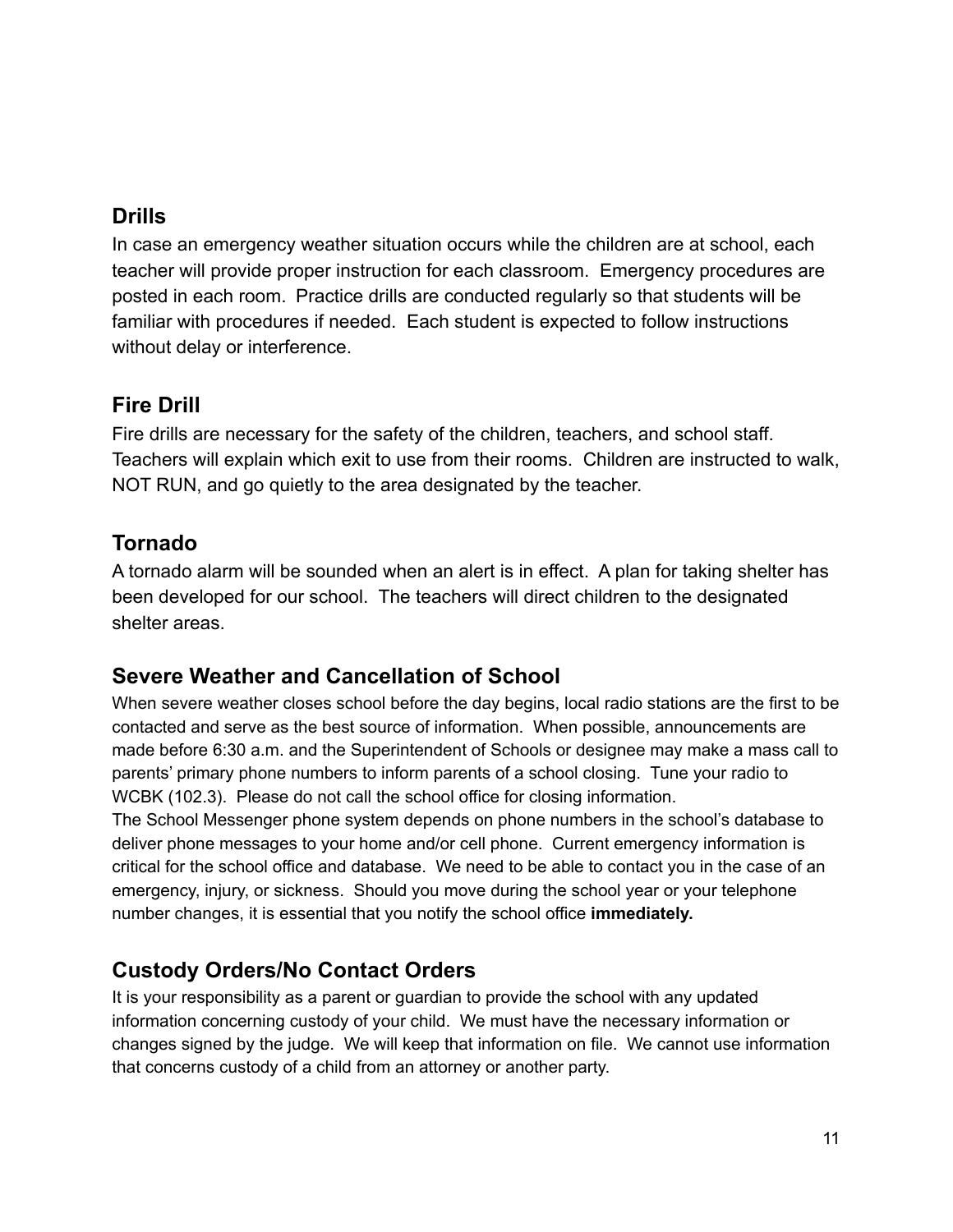If a situation changes we must receive in writing an agreement by both parties. We can accept that document unless it is in strict violation of the court order. Example: Father picks the child up on Mondays from school but needs to change it to Tuesday. We do not need a judge's signature for change as long as both parties have agreed to the change in writing. For example, if the mother says the father cannot have contact with the child and the court order designates joint custody, then we are obligated to follow the court order.

Both parents always have access to the child's teacher and any educational information unless the judge has stated otherwise. Our philosophy is to have both parents involved in their child's education. If a parent does not live nearby, the parent can provide the school with self-addressed stamped envelopes and we will mail the specific information the parent would like to receive.

Custody situations can become uncomfortable for children. Please help us avoid a situation for your child. Just remember to provide us with the most current documents and we will follow them. If parents make an agreeable change, please do not call in but provide a note signed by both parties. If you have given us a copy of your order, we still have it on file. A copy of a no contact order should also be on file in the school office.

#### **Surveillance Cameras**

Surveillance cameras are used on school buses and in and around school buildings. It is the desire of the Board of School Trustees to provide a safe and secure environment for students on buses and in our schools. To this end, the Board of School Trustees authorizes the use of audio-video systems on buses and in schools.

All tapes created as a result of such monitoring are the property of the MSD of Martinsville and access is restricted. Tapes will be maintained for a reasonable period of time and then may be recorded over. Tapes may be viewed only at prescribed locations and upon authority granted by the Superintendent.

Information obtained as a result of such monitoring may be used to initiate and/or support disciplinary action and to improve safety.

## **COMMUNICATION**

Communication is an essential part of the education program. It is important that the teacher and parent be in close contact throughout the year. This is accomplished through the use of agenda books, Pillars of Character, notes, e-mails, phone calls, and newsletters. Anytime there is a question or concern do not hesitate to call the school office or teacher's voice mail and he/she will get back to you as soon as possible. The staff makes every effort to return messages within 24 hours. If you do not receive communication back from a staff member within 48 hours, please contact the school principal.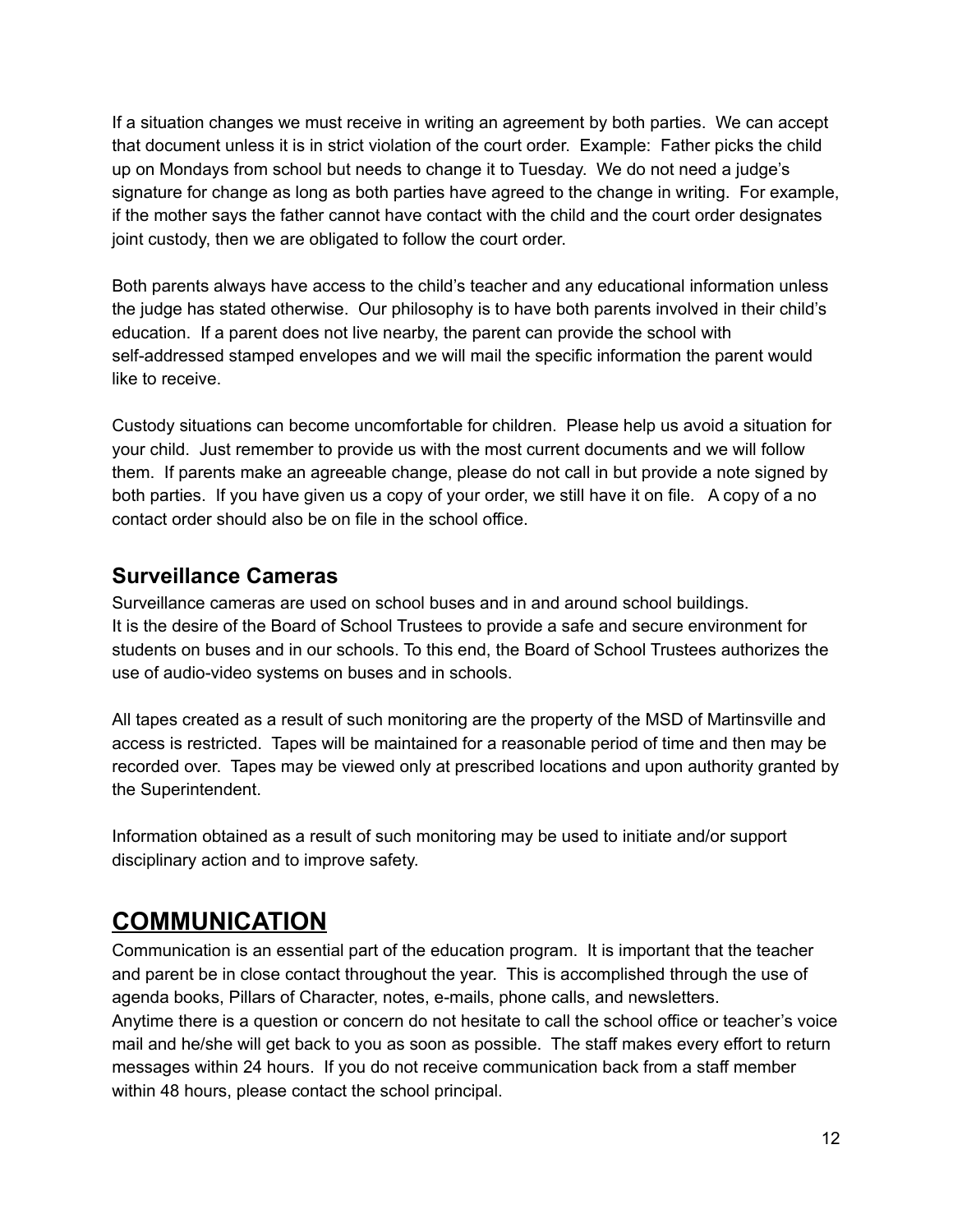#### **Family Access**

Some questions and concerns may be handled through our Family Access Internet program, provided you have a computer with Internet capabilities. Parents must show their photo ID as proof of being the parent or guardian and complete a form to obtain a user-name and password. This permission form, for use, may be obtained at the MSD of Martinsville Administrative Office located at 389 E. Jackson in Martinsville.

Once you have a user-name and password, using your Internet browser, you will type in the MSD of Martinsville's web page. There is a link to Family Access. Once you have entered your user-name and password, you will be able to view your child's school information as it is contained in the corporation's database.

#### **Information Cards**

Student information cards are sent home the first week of school. Returning the cards promptly is very important. A record of this information is kept in the school office in case you need to be contacted. Please make sure all telephone numbers and addresses are accurate and clearly written. Please notify the school office when your telephone number and/or address changes.

#### **School Messenger**

Now more than ever, it is critical that educators have a direct line to families, students, and staff, so that important information can be communicated quickly and reliably. Teachers, schools, and the school district can send timely voice messages to parents and/or guardians through an automated system called School Messenger. Messages are scheduled for delivery to alert parents and students to absences, events, emergencies and other important information. Again, the phone numbers called are from our school data system so it is critical that phone numbers are kept up to date in order to receive these timely messages.

#### **Student Technology Acceptable Use Policy (A.U.P) and Safety**

All students enrolled in MSD of Martinsville will be issued and permitted to use the technology resources of MSD of Martinsville once the Student Technology Acceptable Use Policy and Standards for Proper Care of the Chromebook/iPad is signed by a parent/guardian. The Student Technology Acceptable Use Policy and the safety and care guidelines are included at the end of the handbook.

#### **Telephone Policy**

Please do not ask your child to make a call or expect them to be able to use the phone. The office phone WILL NOT be used by students except in cases of emergencies, and then only with permission of a staff member. The following DO NOT constitute an emergency:

1. Forgetting assignments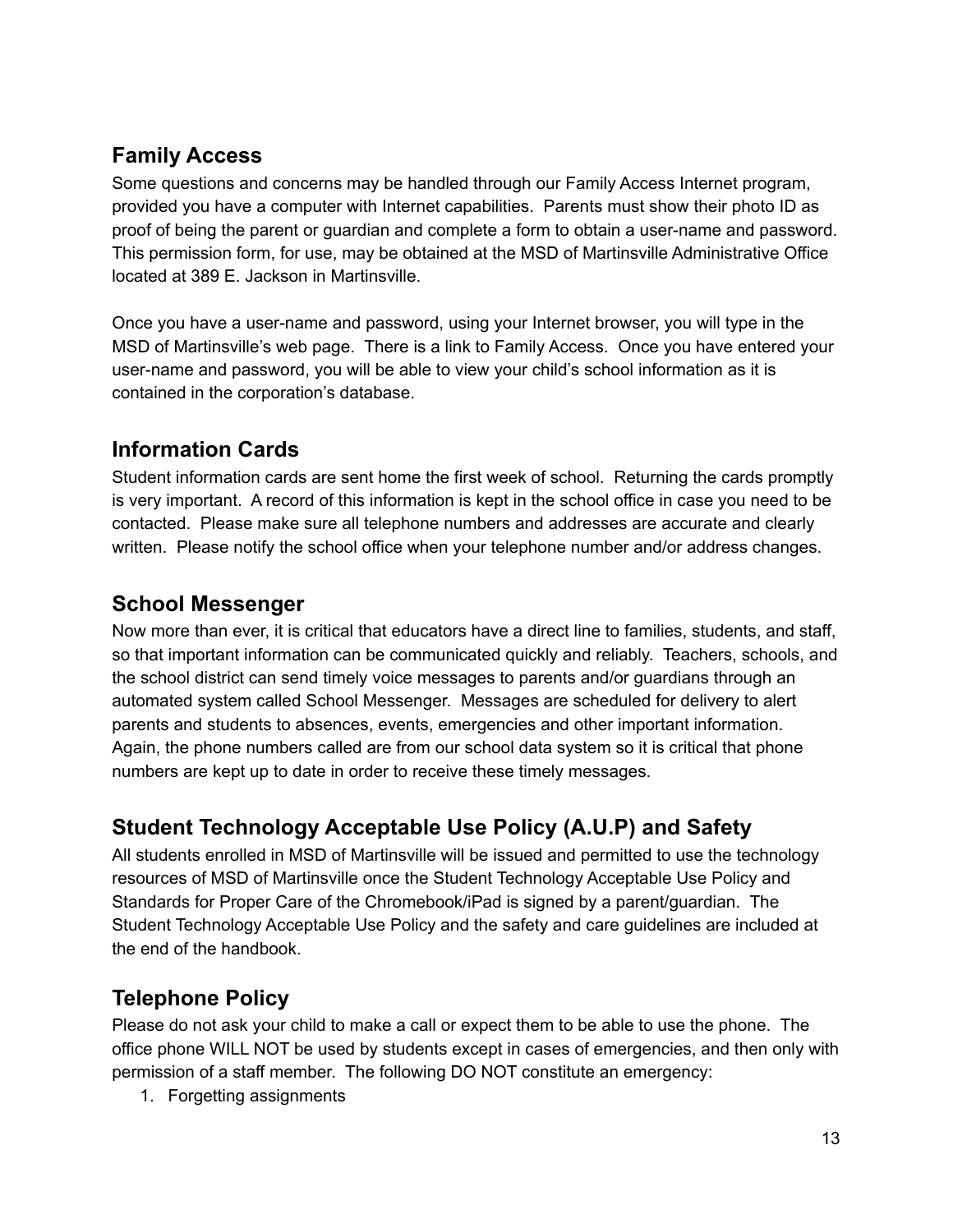- 2. Forgetting books
- 3. Forgetting permission slips
- 4. Calls concerning after school activities, such as scouts and staying over with a friend
- 5. Cell Phones and electronic devices are to be turned off during school time and kept in backpacks, not in pockets or desks. If a student has an emergency they will be allowed to go to the office for permission to make a call.

#### **Dismissal Procedure**

Please send a note to your child's teacher if a parent or guardian changes the way their child is to leave school. Do not leave a message for a teacher or the office for a dismissal change in case the message does not get checked in time for dismissal. All dismissal changes should be completed by 3:00 p.m. All students will go home as normal unless the school staff is notified by a parent.

## **SPECIAL SERVICES**

If a student is having difficulty with schoolwork, being socially inappropriate, or has a disability, a RtI (response to Instruction) conference may be convened. This conference may be requested by a parent or staff member and includes staff, parents, and support personnel. There may be occasions when the RtI team recommends testing to determine possible learning disabilities. If warranted, our Resource Teacher and/or Speech and Language Teacher is assigned to support the student.

#### **Resource Teacher**

The Metropolitan School District of Martinsville provides a teacher to support the educational requirements of students who have been identified as having special needs. These students are assigned to regular classrooms and participate actively in the life of the school. The Resource Teacher will meet each student's needs as determined by the student's individual education program. Parent consent is required for testing and participation.

#### **Speech and Hearing/Language Development**

A licensed Speech and Hearing Therapist checks students for hearing and speech concerns. Speech classes conducted during the school day address articulation, delayed language, voice, stuttering, and hearing loss. Parent consent is required for testing and participation.

#### **School Psychologist**

A licensed school psychologist is assigned to the building to provide psychological evaluations of the children who are referred because of possible learning and behavioral disabilities. This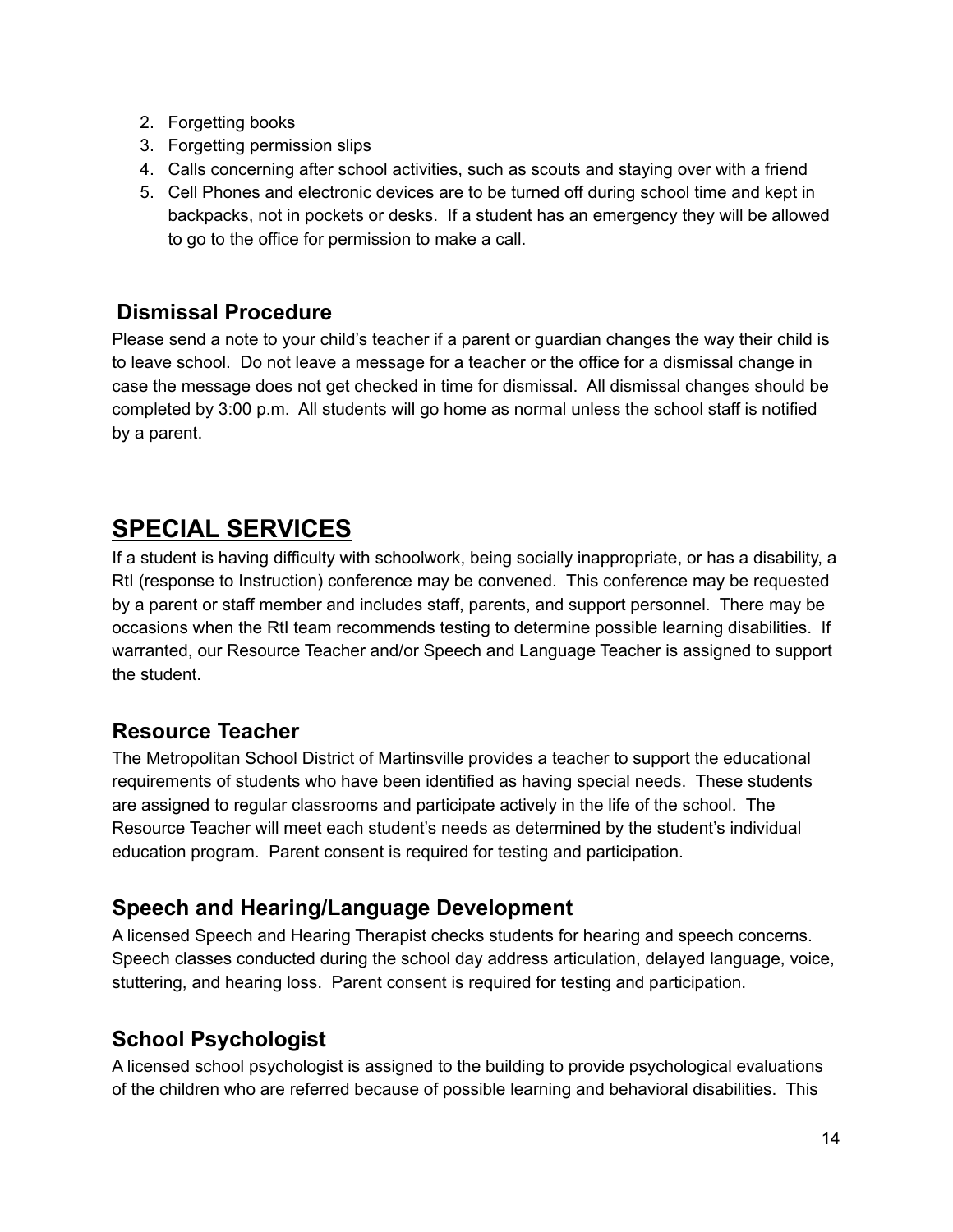testing is done only with the consent of the parents or guardians. MSD of Martinsville Schools include School Psychologists on their building level problem solving teams. School psychologists serve students by providing collaborative feedback to teaching teams, designing behavior plans, assisting teachers and students with interventions (social/emotional and academic), and facilitating small groups. A school psychologist working as a member of the problem solving team may meet with a student individually to assist the student with social/emotional, academic, or behavioral challenges. Should a student need to meet with a school psychologist for more intensive interventions, written parent permission will be obtained.

#### **Family Services Coordinator/Elementary Counselor**

The Family Services Coordinator acts as a liaison between the home and the school in whatever capacity is needed to insure a child's maximum school success. This includes:

- 1) Home visits
- 2) Parent Workshops
- 3) Help with school problems
- 4) Help with behavior problems
- 5) Referrals to community resources

#### **Enrichment for High Ability and High Achievement**

The Metropolitan School District of Martinsville Enrichment Program is geared at providing special curricular challenges and activities for the high ability and high achieving students at all of the district's elementary schools. Students are identified by using state mandated, standardized assessments. All students are provided individualized instruction to meet their specific needs.

#### **YMCA Before and After School Child Care**

The YMCA offers child care for Brooklyn Stem, Centerton, Green Township, Paragon, Poston Road, Smith Fine Arts Academy and South Elementary students before and after school. Please contact the YMCA if you are interested in enrolling your child at 765-342-6688.

## **STUDENT WELLNESS & ATTENDANCE**

#### **Reporting Your Child's Absence**

1. Call the school office as soon as possible in the morning on the day of your child's absence. If you do not call the school by 9:30 a.m. and report the absence, the School Messenger service, someone from the school, or the attendance officer may be calling your home.

2. If you find that your child is still ill the next day, another phone call from you to the school is necessary. At this time, arrangements may be made to send home make up work for your child so that he/she does not fall behind in the classroom. Schoolwork will be sent with a sibling, neighbor, or you may pick the work up at the end of the day.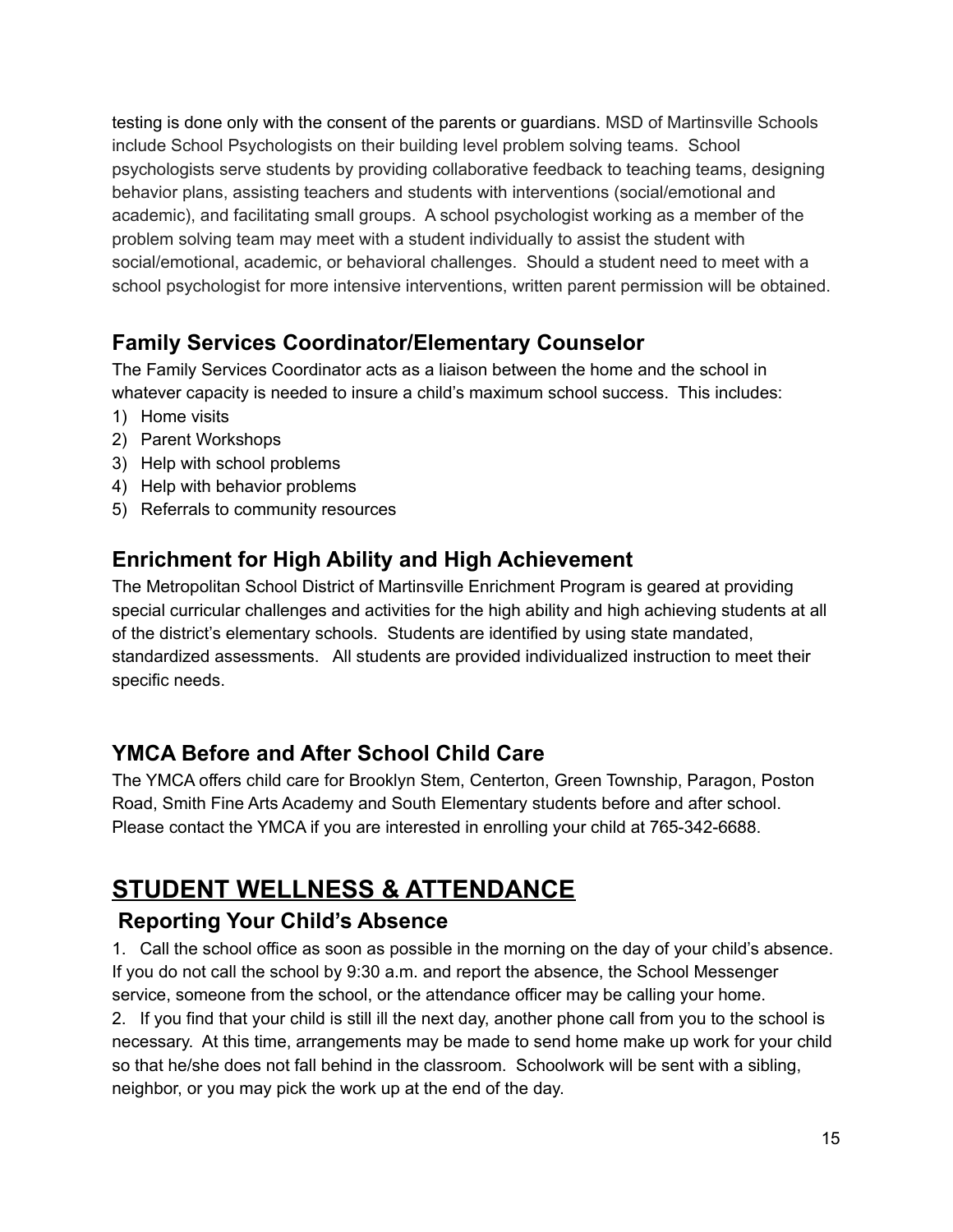**3.** Upon returning from home to school, a note should be sent to the teacher explaining the absence. A doctor visit should be documented with a statement from the doctor so that it can be entered in the school data system.

**4.** If a child is sent home with a fever of 100 degrees or over, they are not to return to school until fever free for 24 hours without fever medication.

#### **Reporting Your Child's Appointment or Absence Ahead of Time**

1. Call the school office or send a note on the day before or the day of the appointment. This helps teachers plan for tests, homework, etc. The note should contain the date, the time, and the reason for the appointment/absence.

2. If your child has a slip from his or her dentist/doctor's office, please have your child drop it off at the office when you child returns to school.

3. We ask that you not keep a child out of school for the entire day for a doctor or dental appointment.

4. Please keep these appointments to a minimum. The best time to schedule appointments is toward the end of the day.

#### **Tardies**

1. Call the school as soon as possible, informing us that your child is going to be late.

- 2. Bring your child in as soon as possible, as teachers start their lessons as early as 8:40 a.m.
- 3. Sign your child in at the office, with an explanation for the tardy.

\*\*A number of unexcused or questionable absences and tardies for any child are reported to our district attendance officer. Daily records are kept on all students and weekly reports are made.

#### **Guidelines for Absences and Tardies**

#### **Morning Attendance**

Student attendance hours are 8:40 a.m. to 3:40 p.m. If a student arrives after 8:40 a.m., leaves early, or is signed out for a portion of the instructional day that is less than 1/2 day, a tardy will be marked. If a student arrives at 12:10 p.m. or leaves at 12:10 p.m., he/she will be marked with a 1/2 day absence.

#### **Afternoon Attendance**

Student attendance hours are 8:40 a.m. to 3:40 p.m. If a student arrives after 12:10 p.m., the student will be marked as a ½ day absence and an afternoon tardy. If a student arrives at 12:10 p.m. or leaves at 12:10 p.m., he/she will be marked with a 1/2 day absence. If a student leaves early (12:10 p.m.-3:40 p.m.), or is signed out for a portion of the instructional day that is less than 1/2 day, a tardy will be marked.

#### **Attendance Letters**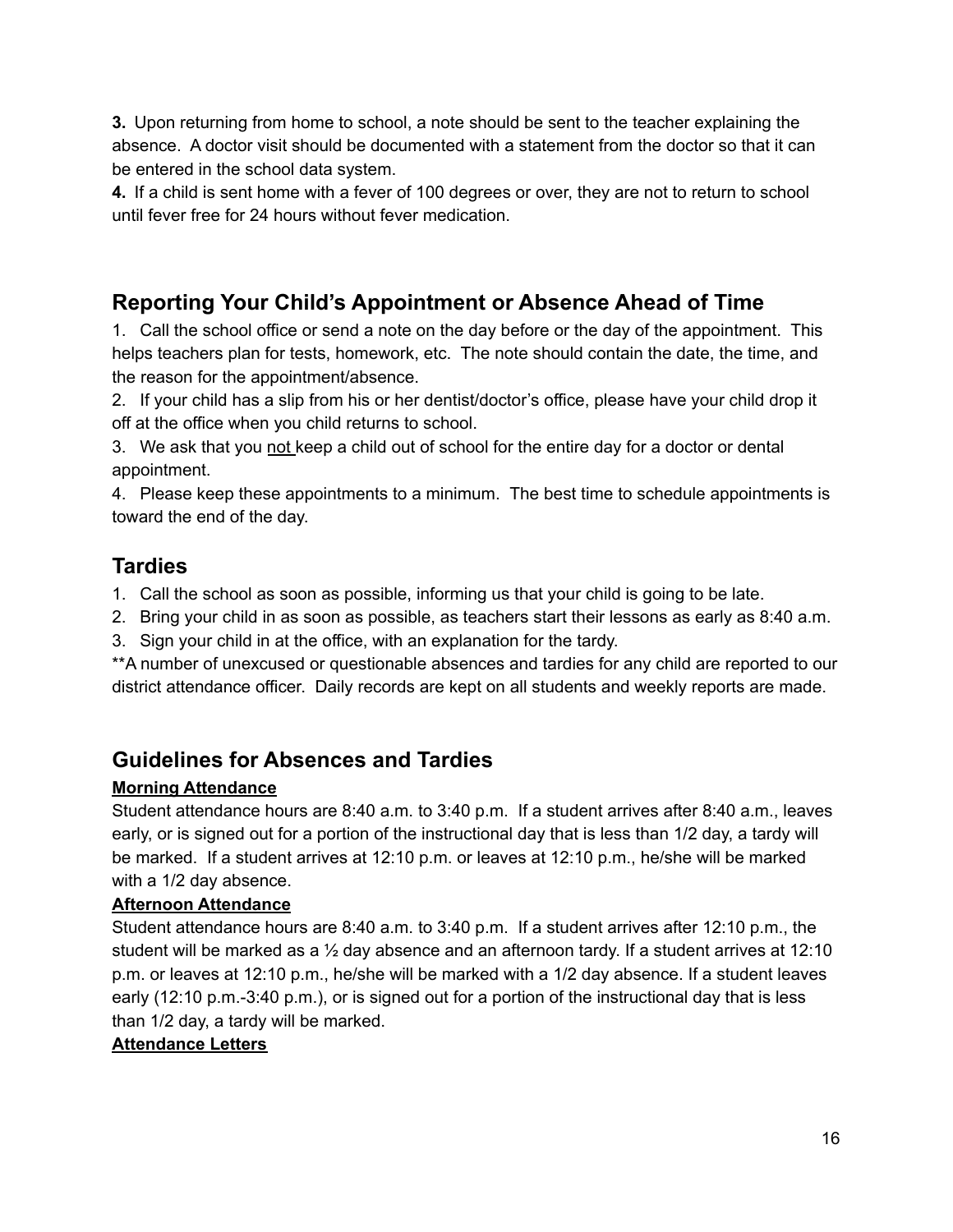Attendance letters are generated and sent home at **8 days absence and 12 days absence**. These letters are sent out regardless of whether the absences are excused or unexcused. The letters are based upon the number of absences for the student.

#### **Guidelines for Duty to Report Regarding Attendance (IDOE)**

Under IC 20-33-2-25, the "Superintendent or an attendance officer having jurisdiction shall report a child who is habitually absent from school in violation of this chapter to an intake officer of the juvenile court or the department of child services. The intake officer or the department of child services shall proceed in accord with IC 31-30- through IC 31-40."

Everyone should report abuse or neglect. The reporting and investigating of suspected child abuse and neglect are not discretionary matters. They have been required by law (IC 31-33-5-1) since 1979.

#### **Do Report When...**

- Students have reached ten (10) or more unexcused absences.
- Educational neglect is suspected
- Students are missing and unaccounted for

#### **Opportunities to Work With the Student and Family...**

- Lack of homework completion
- Skipping individual classes in a virtual setting
- Internet issues when the family has been in communication with the school

#### **Age of Attendance**

Children who are five (5) years of age on or before October 1 are eligible for kindergarten. Children who are six (6) years of age on or before September 1 are eligible for first grade. Once enrolled, students are responsible for all compulsory attendance laws of the State of Indiana.

#### **Bus Regulations**

Students are assigned to ride school buses that will pick them up and drop them off in close proximity to their homes. Buses will not cross transportation zones. Students are not allowed to ride a bus other than their assigned bus unless a written request is received from the parent or guardian stating their permission to do so. The bus driver has guidelines and will review them with children. No live animals or glass containers are allowed on the bus. If a student is not following the bus guidelines, the student will receive a bus referral that could result in a warning, discipline consequence, or suspension/removal from the bus.

#### **Head Lice Policy**

It is the policy of the MSD of Martinsville Board of School Trustees that if a case of head lice is reported and found, that person will be excluded from school for treatment. That child's siblings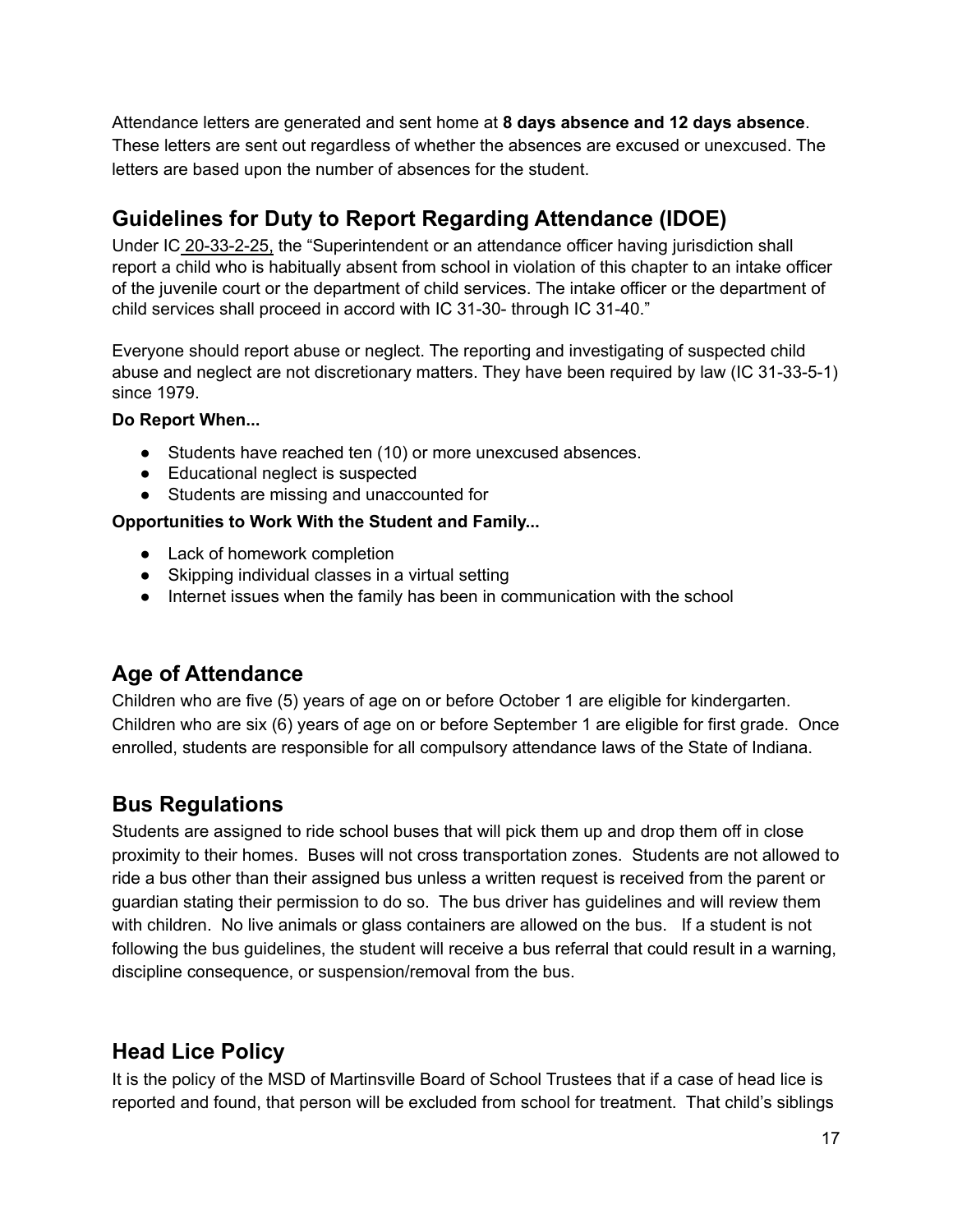and classmates will also be checked. If other persons are found to have lice, they will also be excluded from school for treatment and their sibling and classmates checked.

Full school screening will be conducted as felt necessary by the principal and school nurse. Spot screening will also be conducted as necessary.

Excluded students will be admitted after evidence of treatment. This evidence includes clean hair and scalp and removal of all live lice.

#### **Bed Bug Policy**

It is the policy of the MSD of Martinsville Board of School Trustees that if a bed bug is found on a student's clothing or other belongings, the child's parent or guardian should be notified. The student will not be sent home. However, the child will be offered a fresh change of clothes, shoes, and backpack on a daily basis until the problem is resolved. The infested clothing, shoes, and backpack should be heat treated in the school's dryer and rotated to the student daily. The school health professional should manage the case including re-inspecting belongings, desk, classroom, etc. until the problem is resolved.

#### **Immunizations**

It is mandatory that your child has an adequate certification of immunizations on file in the school office. Please keep your child's immunization record up-to-date. Failure to do so may lead to suspension or expulsion from school.

#### **Insurance**

At the beginning of each school year an application for low-cost medical insurance will be provided for your student. The school does not carry medical insurance on the students. Hopefully, nothing will happen to your child that requires medical expenses, but we cannot guarantee this. If you do not have a family plan that covers medical expenses for your child, you may wish to consider this low-cost insurance or check with our Family Service Coordinator to see if you qualify for Hoosier Health Wise insurance, provided by the state.

#### **Meningococcal Disease**

Meningococcal disease is a dangerous disease that can strike children and youth. The disease can progress rapidly and within hours of the first symptoms, may result in death or permanent disability including loss of hearing, brain damage, and limb amputations. Symptoms of meningococcal disease often resemble the flu and can include a fever, headache, nausea, and stiff neck, making the disease difficult to diagnose. The bacteria that cause meningococcal disease are transmitted through air droplets and by direct contact with an infected person. Fortunately, there is an immunization available and the U.S. Center for Disease Control and Prevention recommends routine meningococcal immunizations at 11 to 12 years old. For teenagers, immunization is recommended at high school entry and incoming college freshman. Please talk with your child's healthcare provider about meningococcal disease and vaccination.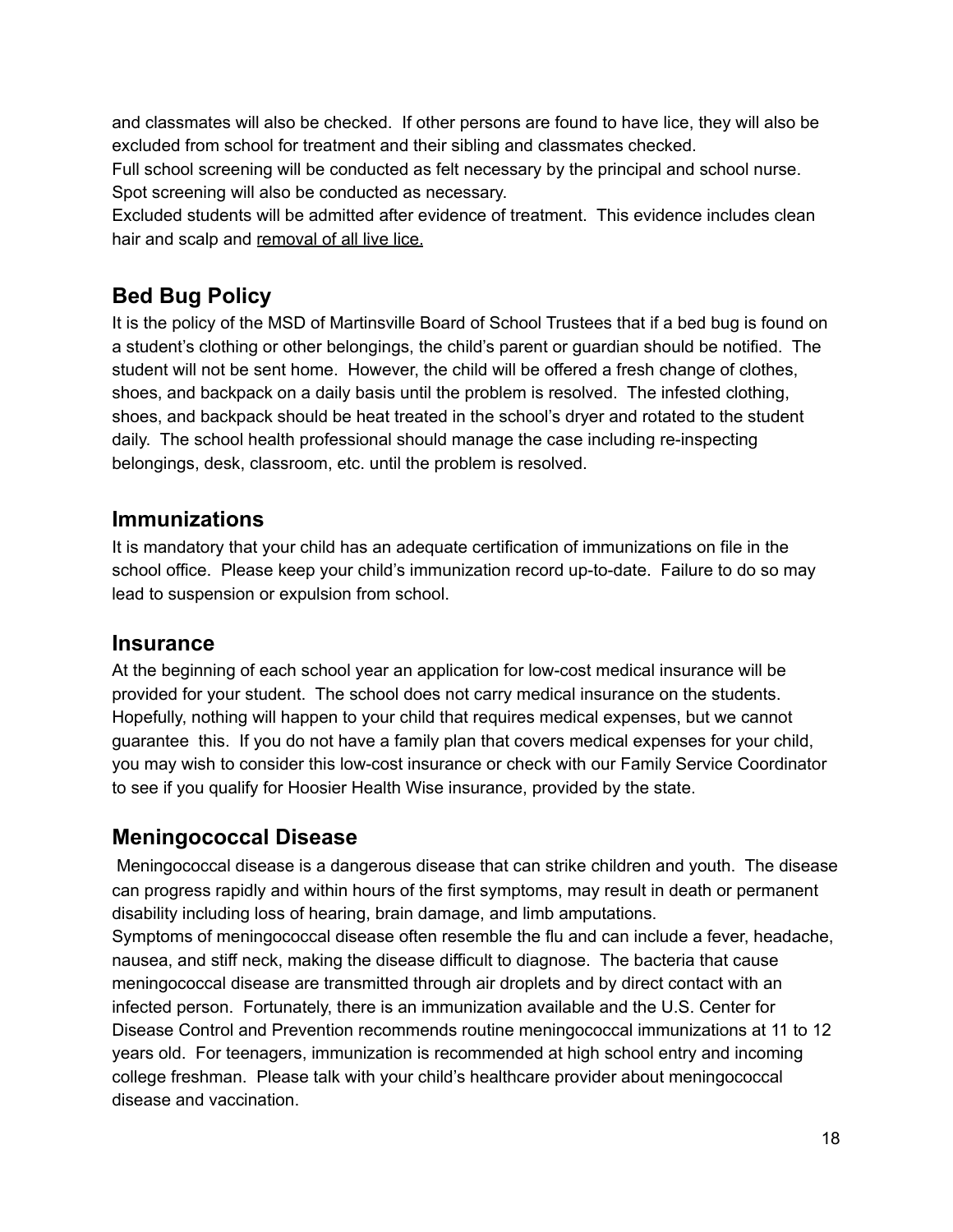## **Medication**

All medications must be brought to the office as soon as the child arrives at school. All medications must be in the original container clearly identifying the medication and dosage instructions. All prescription medicine must be accompanied by a physician's prescription, a copy of the original prescription, or the pharmacy label. A note dated and signed by the parent, giving the child's name, dosage amounts, specific dosage times and other necessary information must accompany all medications. If the medication is to be terminated prior to the date on the prescription, the written and dated consent or withdrawal of consent of the parent is required. With written parental permission students may bring medication home. Students with chronic diseases or medical conditions that may require emergency administration of medication (epipens, inhalers) may have medications with them after meeting the following conditions:

- 1.) The student's parent has filed an authorization with the student's principal for the student to possess and self administer the medication.
- 2.) A physician states in writing that:
- a. The student has an acute or chronic disease or medical condition for which the physician has prescribed the medication;
- b. The student has been instructed on how to properly use the medication and
- c. The nature of the disease or medical condition requires emergency administration of the medication.

*The authorization and statement described above must be filed each year with the student's principal*.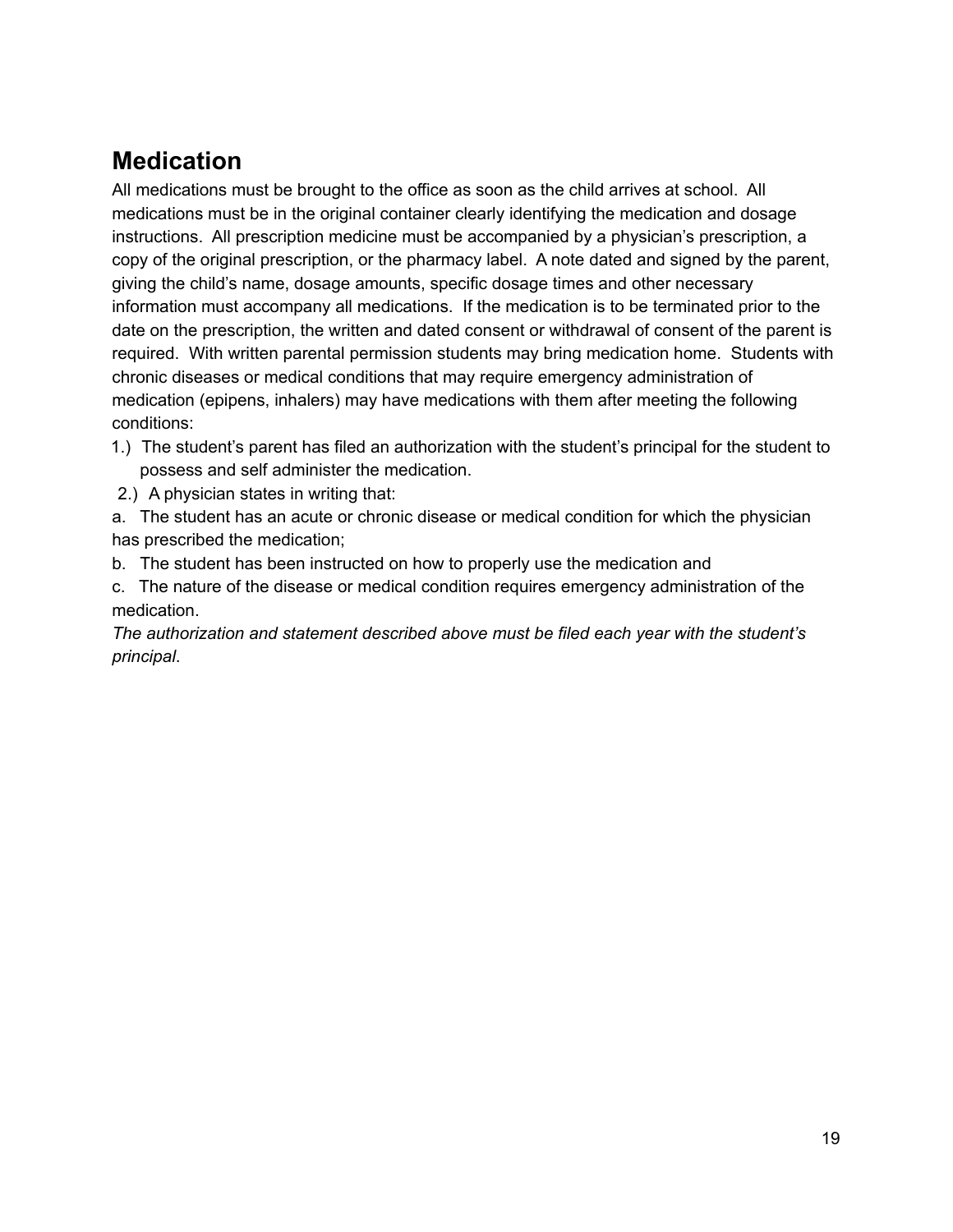## **ELEMENTARY POLICIES AND PROCEDURES**

#### **Physical Education**

Students must have proper footwear to participate in P.E. Students may wear their tennis shoes to school or bring them to school and change when they go to P.E. (socks must be worn). Platform and sandal type tennis shoes, dress shoes, baggy pants, and dresses are not appropriate items to wear for P.E. If, for any reason, it is necessary to restrict your child's participation in the P.E. program, you must send a written explanation to school stating the specific health problem. This will enable the P.E. teacher to adapt activities to fit your child's needs and capabilities. If the health problem lasts more than one P.E. day, a physician's statement is required.

#### **Dress to Learn**

It is the responsibility of the students to maintain a healthy and respectful-looking appearance while attending school and school activities. Specific regulations of the dress poly:

- 1. Clothing and/or accessories which are indecent or displaying/inferring offensive or lewd words, sayings, and/or pictures is considered a violation. Clothing and/or accessories may not display any forms or references to alcohol, tobacco products, and/or illegal substances.
- 2. Short shorts, halter tops, net shirts, tank tops with spaghetti straps and midriff tops, and unnaturally colored hair are not permissible.
- 3. Shoes should be appropriate for safety and comfort. Flip flops and shoes with wheels are not permitted at any time. Students must wear tennis shoes to Physical Education. High heels, and sandals without backs are not permitted.
- 4. Hats and sunglasses, are not to be worn in the school building except on designated days.
- 5. The wearing or displaying of any gang related article of dress or adornment is not allowed at school or any school activity.
- 6. Any attire that disrupts the educational process or puts a student at risk, such as clothing that does not fit appropriately, or leaves underwear exposed, is not permitted.

The dress code is subject to change to include but not limited to adding guidelines for PPE (Personal Protective Equipment). These guidelines would be developed and communicated following guidance from the CDC, health department, State of Indiana, and the IDOE.

#### **Book Rental Fees**

Book rental fees are due on the first day of school. The fee can be paid by check at the school office or through Family Access. Textbooks are issued to students on a rental basis. Children using rental books should exercise great care so the least possible damage and loss occurs. Your child is held responsible for unnecessary marking, damage, and loss of rental books. When a book becomes torn or is in need of repair, the teacher should be notified.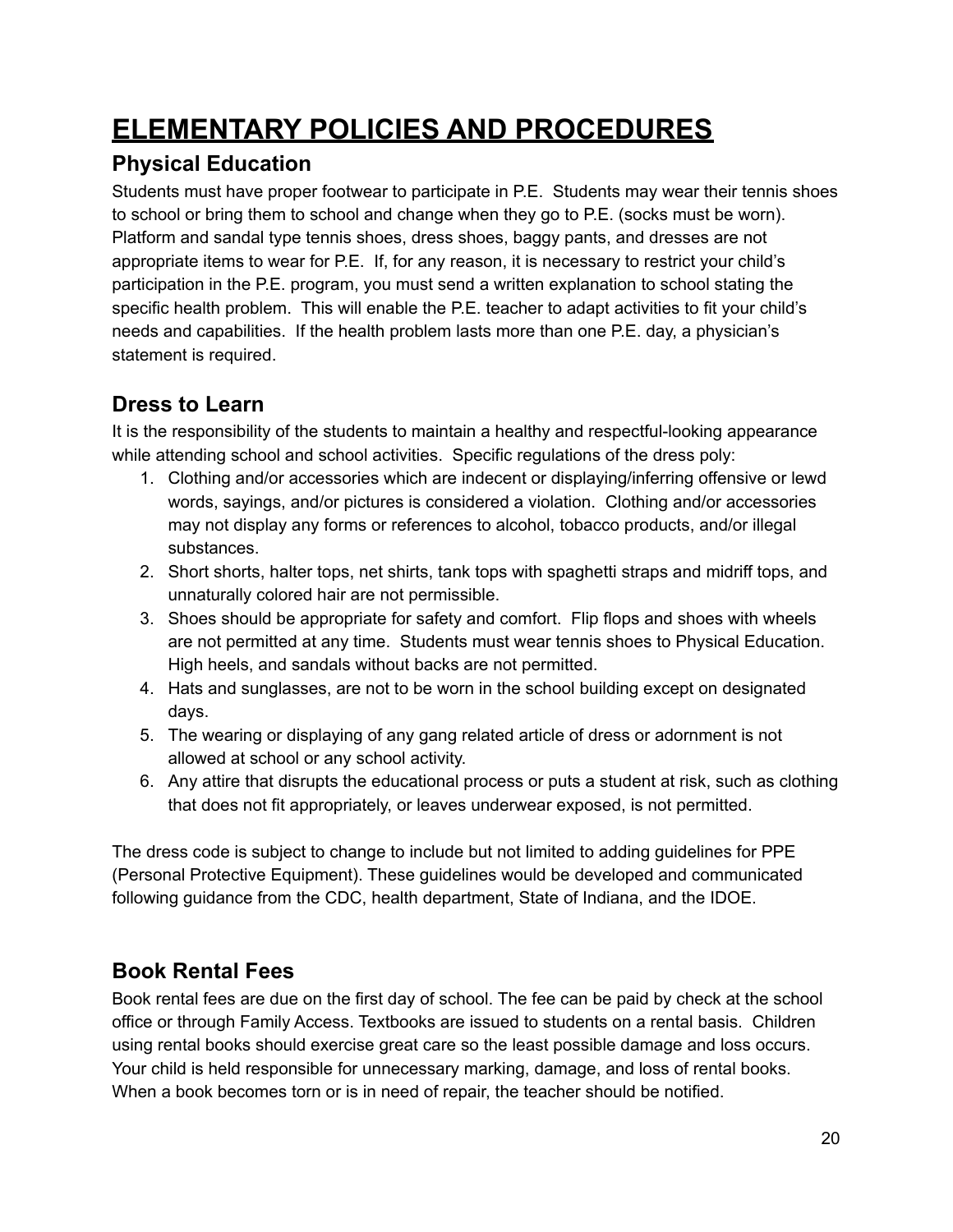#### **Valuables**

Students should not bring valuables or large sums of money to school. No toys, trading cards, or electronic devices should be brought to school unless specified by the teacher for a class assignment or project. When students bring items to school that are dangerous or disruptive they may be confiscated. Confiscated items will be disposed of after thirty days. It is the responsibility of the parent/guardian to claim the confiscated items.

#### **Birthday Parties and Treats**

We enjoy celebrating birthdays at school. If you wish to celebrate your child's birthday at school, please contact your child's teacher and schedule a time. Birthday treats must be commercially prepared. The school prefers that you do not send in drinks. Party invitations should not be distributed at school unless all students in the class receive an invitation. The school is not permitted to disclose other student's addresses or phone numbers. **Balloons and flowers cannot be delivered to the schools.**

#### **K-4 Homework Policy** Policy 2330.01

The responsibility of the school district to educate the student is carried out by the teachers through effective classroom instruction and the careful delegation of independent study. It is important for the student to practice and reinforce the concepts related to the subject area in school. In an effort to promote consistency in homework practices and time expectations at the K-4 grade levels across the MSD of Martinsville, the following recommendations for homework are:

- Grade K: generally about 15 minutes of homework practice an evening, this typically includes 10 minutes of reading daily (student reading, or parent reading to student) and 5 minutes of word or fact practice.
- Grade 1: generally about 20 minutes of homework practice an evening, this typically includes 15 minutes of independent reading daily (student reading, or parent reading to student) and 5 minutes of word or fact practice.
- Grade 2: generally about 25 minutes of homework practice an evening, this typically includes 15 minutes of independent reading daily, and 10 minutes of word or fact practice.
- Grade 3: generally about 30 minutes of homework practice an evening, this typically includes 20 minutes of independent reading daily, and 10 minutes of word or fact practice.
- Grade 4: generally about 35 minutes of homework practice an evening, this typically includes 25 minutes of independent reading daily, and 10 minutes of word or fact practice.

\*Homework will not be graded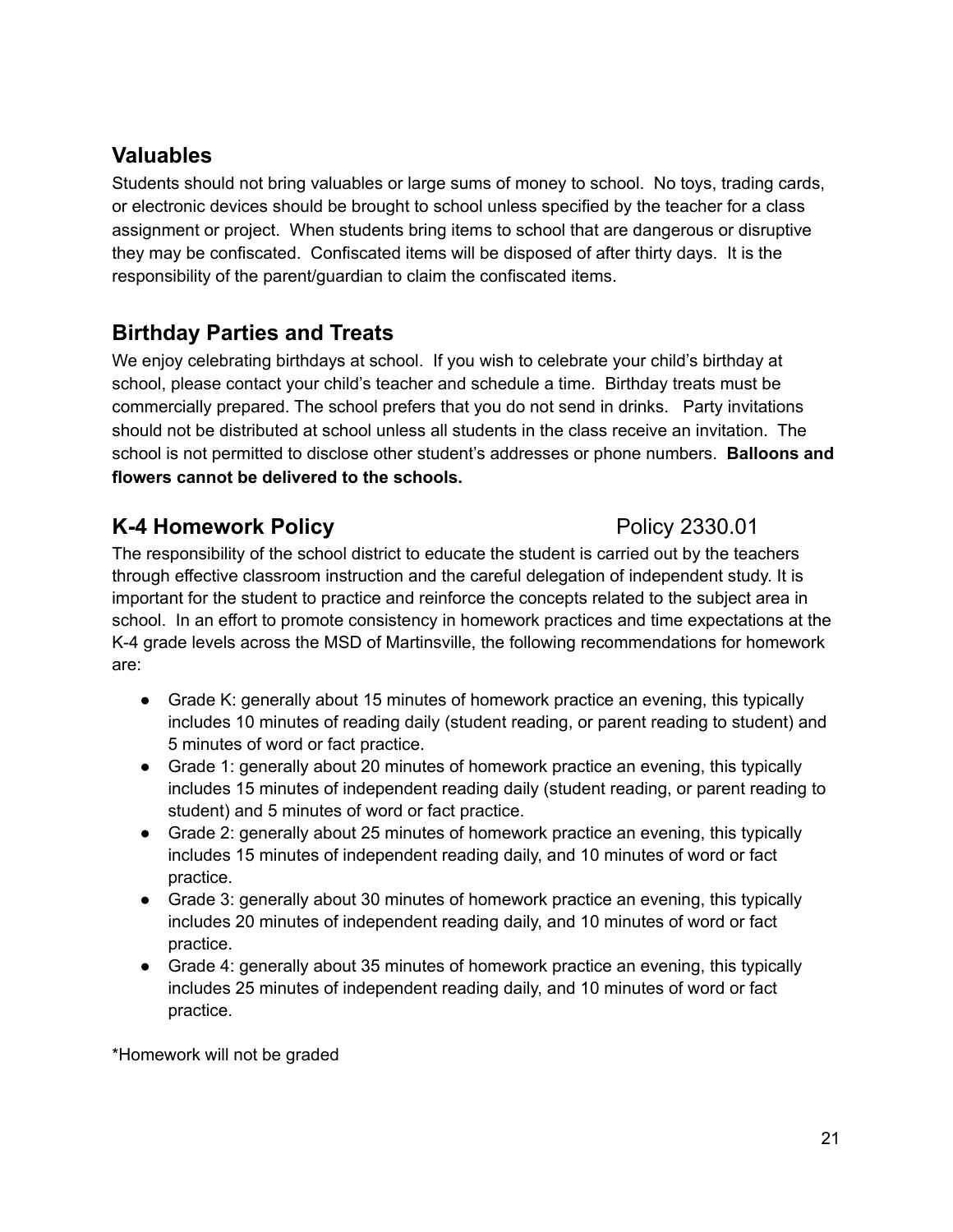#### **Promotion and Retention**

Recommendation for promotion and retention of the student is the responsibility of the classroom teacher and the building principal. Communication about the student's progress should be communicated to the parents throughout the year. All retentions must be approved by the classroom teacher, the building principal, and the student's parents.

#### **Activities**

If your child is to participate in after school activities, and will not walk home or go on the bus as usual, please send a note to the teacher. The note should include where your child is going after school, so that your child knows what he/she is expected to do. If your child rides a bus, a note must be sent to the bus driver stating your child's expected plans. If the teacher does not receive a written note giving permission for a change of plans, your child will be sent home on the bus or walk as usual.

Field trips are designed to support the curriculum. Each child must have a signed permission slip from his/her parent or guardian. Children are expected to follow general rules as outlined by the teacher. Inappropriate behavior can result in exclusion from field trips.

#### **Citizenship**

It is each student's responsibility to display qualities of good citizenship. Your best conduct is expected in the halls, in the cafeteria, on the playground, in the classroom, or outside school grounds. The M.S.D. of Martinsville Schools want students to become good citizens. Staff members will give special emphasis to honesty, morality, and courtesy. Obedience to law, respect of our country's flag, appreciation of the constitution of the United States, respect for parents and home, and recognition of the dignity and necessity of honest labor are characteristics desired and expected of all students. The United States flag shall be displayed in each classroom of every school in the district. Students will recite the pledge and there will be a moment of silence in each classroom each day.

#### **Curriculum**

The MSD of Martinsville Elementary Schools' curriculum focuses on Indiana State Standards, benchmark, and grade level expectations. It is clearly defined what every student should know and should be able to do. The teachers incorporate different strategies and learning styles to enable our students to meet the minimum state standards. We go beyond the state requirements. Our goal is to produce bright, high-achieving students whose self-esteem and confidence are built upon authentic academic success. Our goal as a staff is to reach and exceed every student's potential. It is the responsibility of the student to take advantage of the learning opportunities provided to them. The extent to which our students succeed is directly related to the extent of their parent's support. The parent's active participation in the education of the child is welcomed and strongly encouraged.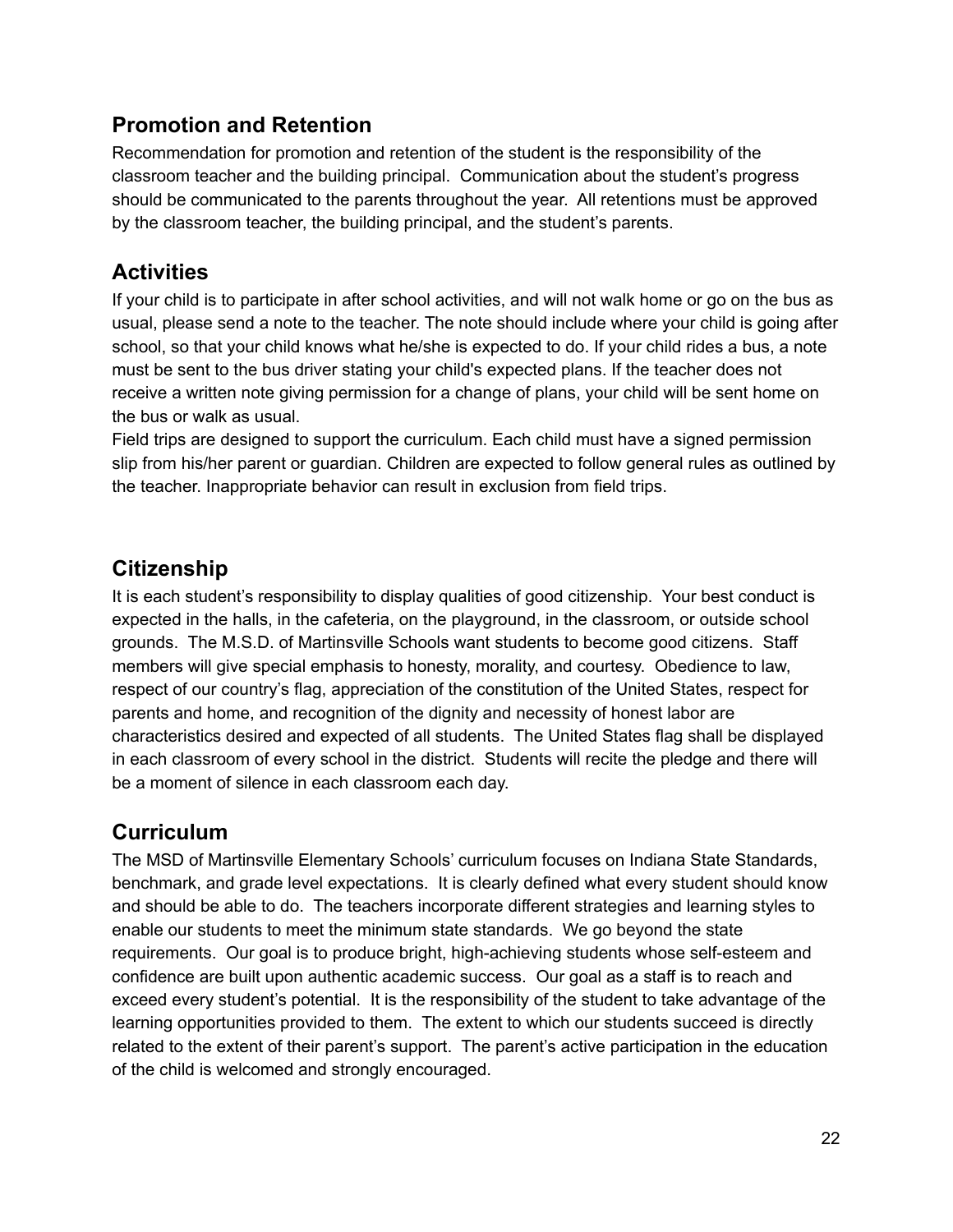#### **Discipline**

Some behavior is more serious than other behavior and requires a different approach. Severe discipline concerns such as those listed below will be handled on an individual basis.

- Repeated disruption of instruction
- Fighting
- Stealing
- Repeated disrespect for others and/or property
- Profanity
- Threatening comments or behavior
- Bullying

Bullying is not permitted. Bullying is defined as "overt, repeated acts or gestures, including verbal or written communications transmitted; physical act committed; or any other behaviors committed by a student or group of students against another student with the intent to harass, ridicule, humiliate, intimidate or harm the other student."

When students choose an inappropriate behavior we will remind them of the rules and discuss why their behavior is inappropriate. If the inappropriate behavior continues we may ask the student to complete a behavior plan.

Discipline procedures that may be used to improve discipline problems include but are not limited to:

- Parent involvement
- Withdrawing privileges
- Detention
- Behavior contracts
- Activity restriction
- Removal from Class
- In-school suspension
- Out of school suspension
- **•** Expulsion

#### **ZERO TOLERANCE**

The Metropolitan School District of Martinsville has a Zero Tolerance Policy concerning students bringing weapons of any kind to school. Weapons would include guns, knives, or other instruments used to inflict harm. Any student possessing a weapon may face the consequences of being excluded from school for the remainder of the school year.

#### **SEXUAL AND RACIAL HARASSMENT POLICY**

The MSD of Martinsville has adopted a sexual harassment policy and a racial harassment policy. It is the policy of the M.S.D. of Martinsville Schools to maintain a learning and working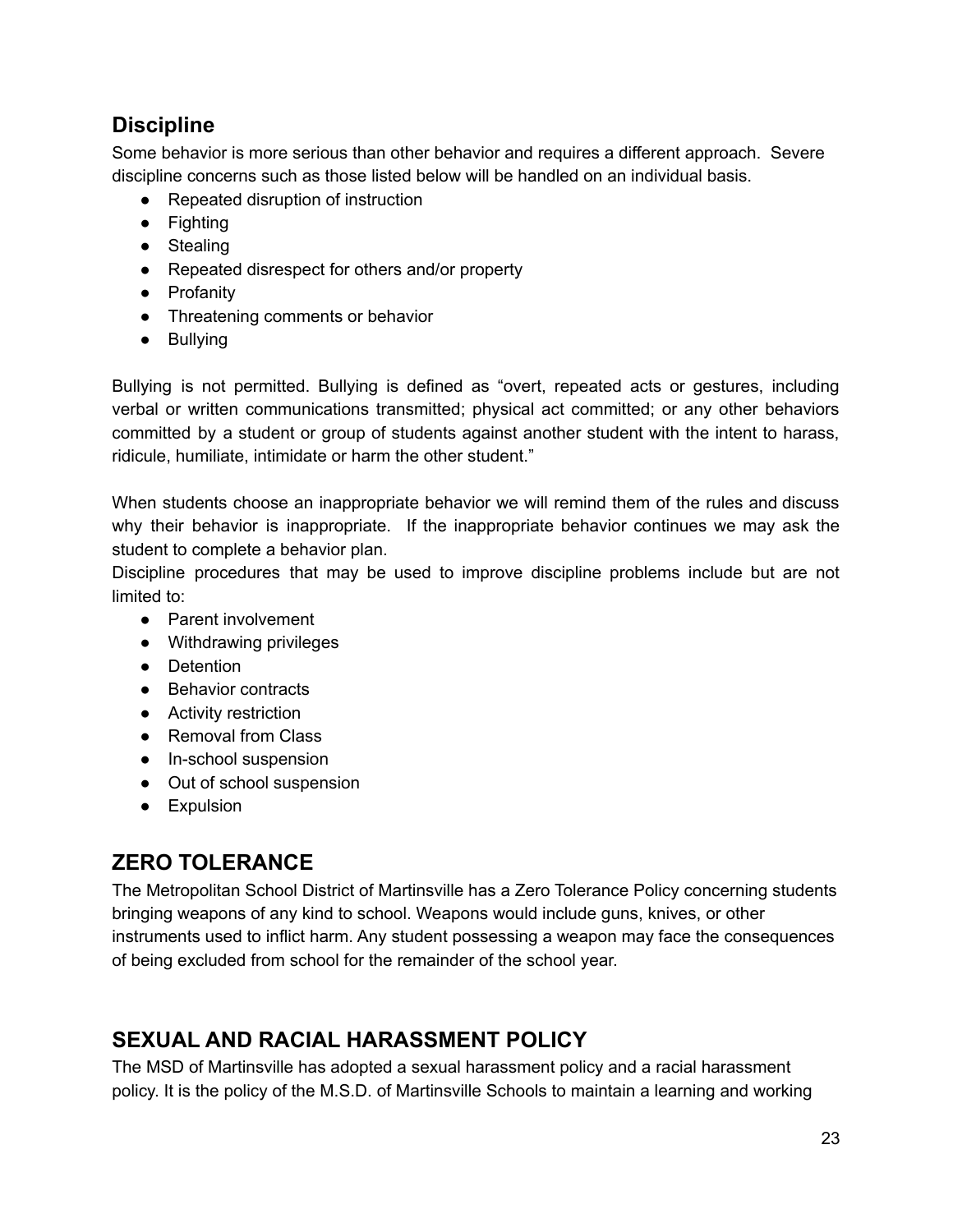environment that is free from sexual harassment. It shall be a violation of this policy for any employee of M.S.D. of Martinsville to harass any student, teacher, other school employee or visitor through conduct or communication of a sexual nature. It shall also be a violation of this policy for a student to harass any student, teacher, other school employee or visitor through conduct or communication of a sexual nature. The use of the term "employee" also includes non-employees and volunteers who work subject to the control of school authorities. A complete copy of the sexual harassment and racial harassment policies are located in each school office.

#### **IDEAS FOR HELPING YOUR CHILD**

Parents can do their part to improve homework when they:

- 1. Cooperate with the school to make homework effective.
- 2. Provide your children with suitable study conditions (desk or table, lights, books and supplies).
- 3. Reserve a time for homework and turn off the television.
- 4. Encourage your children but avoid undue pressure.
- 5. Show interest in what your children are doing but do not do the work for them.
- 6. Understand the school expects homework to be completed and returned.

Children will improve their study habits by observing the following:

- 1. Be sure you understand each assignment.
- 2. Form the habit of using a certain time and place for study.
- 3. Study conditions should include good lighting, ventilation, and quiet.
- 4. Have necessary materials at hand.
- 5. Try to develop the skill of working independently.
- 6. Spend enough, but not too much time on each subject.

## **NUTRITION/FOOD SERVICE**

We are proud to have a self-operated school kitchen in all of our elementary schools that offer breakfast and lunch as part of the USDA National School Lunch Program. All students reporting at our normal start time will have the opportunity to participate in free breakfast. Students will be assigned a lunchroom time where they will have the option to purchase lunch from our school kitchen or carry lunch in from home. Our current meal prices are as follows:

|                        | <b>Breakfast</b>                        | Lunch                              |
|------------------------|-----------------------------------------|------------------------------------|
| All Elementary Schools | Paid - No Charge<br>Reduced - No Charge | Paid $- $2.60$<br>$Reduced - $.40$ |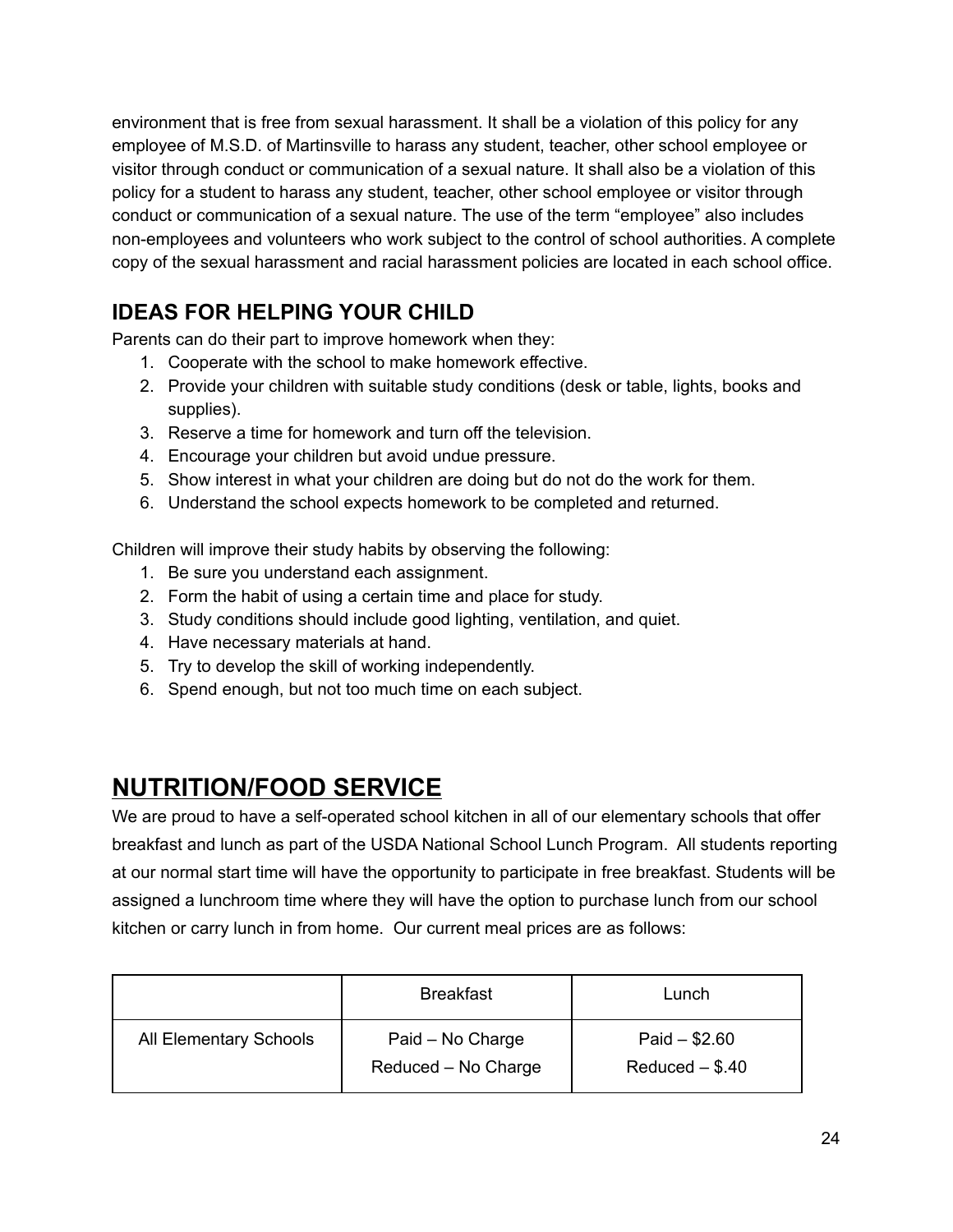#### Ala Carte items including milk, chips and whole grain cookies - \$.60 each

Each student will be assigned an individual PIN or given a lunch ID card to access their meal account when they proceed through the line. Parents are encouraged to deposit funds in their student's individual meal account in advance. These funds can be sent to school in an envelope with the student name and the amount of the deposit written on the outside of the envelope. In addition, payment can be made using Skyward Family Access. Funds are kept in individual meal accounts for each student and only accessible by that student they are deposited for . Also, all payments and purchases can be monitored by logging on to Family Access. Parents will be notified when the account becomes low via School Messenger.

We understand that unforeseen circumstances may cause an account to go temporarily in the "red". Should this occur, a student will be allowed to charge five menu lunches before they are given an alternate meal. Students will not be allowed to charge ala carte items including milk. Our full Pre-Paid Meal Account Procedure/Charge Policy can be found at [www.artiescafe.org](http://www.artiescafe.org) or by contacting the Food Service Office.

If you feel your family will qualify for free/reduced priced meal benefits you are encouraged to complete a meal/textbook assistance form. Meal/Textbook Assistance forms can be completed during back to school registration in Family Access (Returning Student Verification Packet-RSVP) and paper forms are available throughout the school year in the office. Should you have any questions regarding your application, or your meal account, you may reach the Food Service Department at 765-349-4452.

Menus are available on the Food Service website at **artiescafe** org at the beginning of each month. Students may bring their lunch but we discourage "fast foods" and soda.

The Food Service Department also has packages for classroom birthday celebrations. Contact your school's cafeteria manager or check the website for details.

Visitors and guests are welcome to eat lunch with their children. Any adult who is on the child's emergency card or has parental/guardian permission will be allowed to eat lunch with that child pending a criminal background check. Lunch visitors must check in at the office and be prepared to show a picture ID in the office before waiting in the cafeteria until students arrive for lunch. Guests will leave upon dismissal of students from the cafeteria. Visitors are not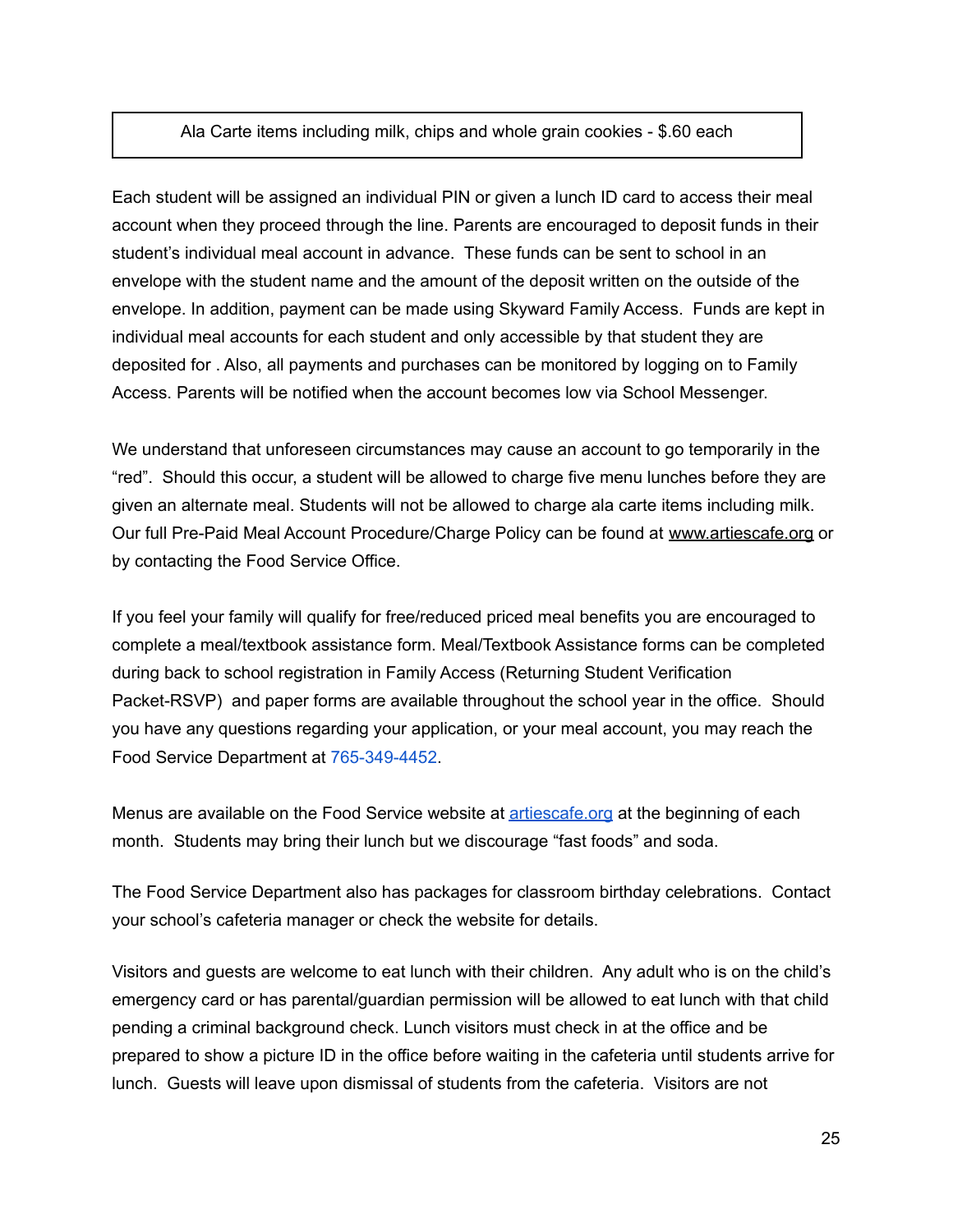permitted at recess. Visitors must call the school office prior to 9 a.m. to arrange a lunch visit and request the lunch choice at that time. The cost of an adult lunch is \$3.50 and adults may not use funds in the student's meal account to purchase their meal at any time. Visitors may bring outside food for his/her child or children only, but again "fast food" and soda is discouraged.

## **TECHNOLOGY**

#### **STUDENT TECHNOLOGY ACCEPTABLE USE AND SAFETY (A.U.P)**

Technology has fundamentally altered the ways in which information is accessed, communicated, and transferred in society. As a result, educators are continually adapting their means and methods of instruction, and the way they approach student learning, to incorporate the vast, diverse, and unique resources available through the Internet. The School Board provides Technology Resources (as defined in Bylaw 0100) to support the educational and professional needs of its students and staff. With respect to students, District Technology Resources afford them the opportunity to acquire the skills and knowledge to learn effectively and live productively in a digital world. The Board provides students with access to the Internet for limited educational purposes only and utilizes online educational services/ apps to enhance the instruction delivered to its students. The District 's computer network and Internet system do not serve as a public access service or a public forum, and the Board imposes reasonable restrictions on its use consistent with its limited educational purpose.

The Board regulates the use of District Technology Resources by principles consistent with applicable local, State, and Federal laws, the District 's educational mission, and articulated expectations of student conduct as delineated in the Student Code of Conduct. This policy, its related administrative guidelines and the Student Code of Conduct govern students' use of District Technology Resources and students' personal communication devices when they are connected to the District computer network, Internet connection, and/ or online educational services/ apps, or when used while the student is on District owned property or at a District sponsored activity (see Policy 5 136)

Users are prohibited from engaging in actions that are illegal (such as libel, slander, vandalism, harassment, theft, plagiarism, inappropriate access, and the like) or unkind (such as personal attacks, invasion of privacy, injurious comment, and the like) when using District Technology Resources. Because its Technology Resources are not unlimited, the Board also has instituted restrictions aimed at preserving these resources, such as placing limits on use of bandwidth, storage space, and printers.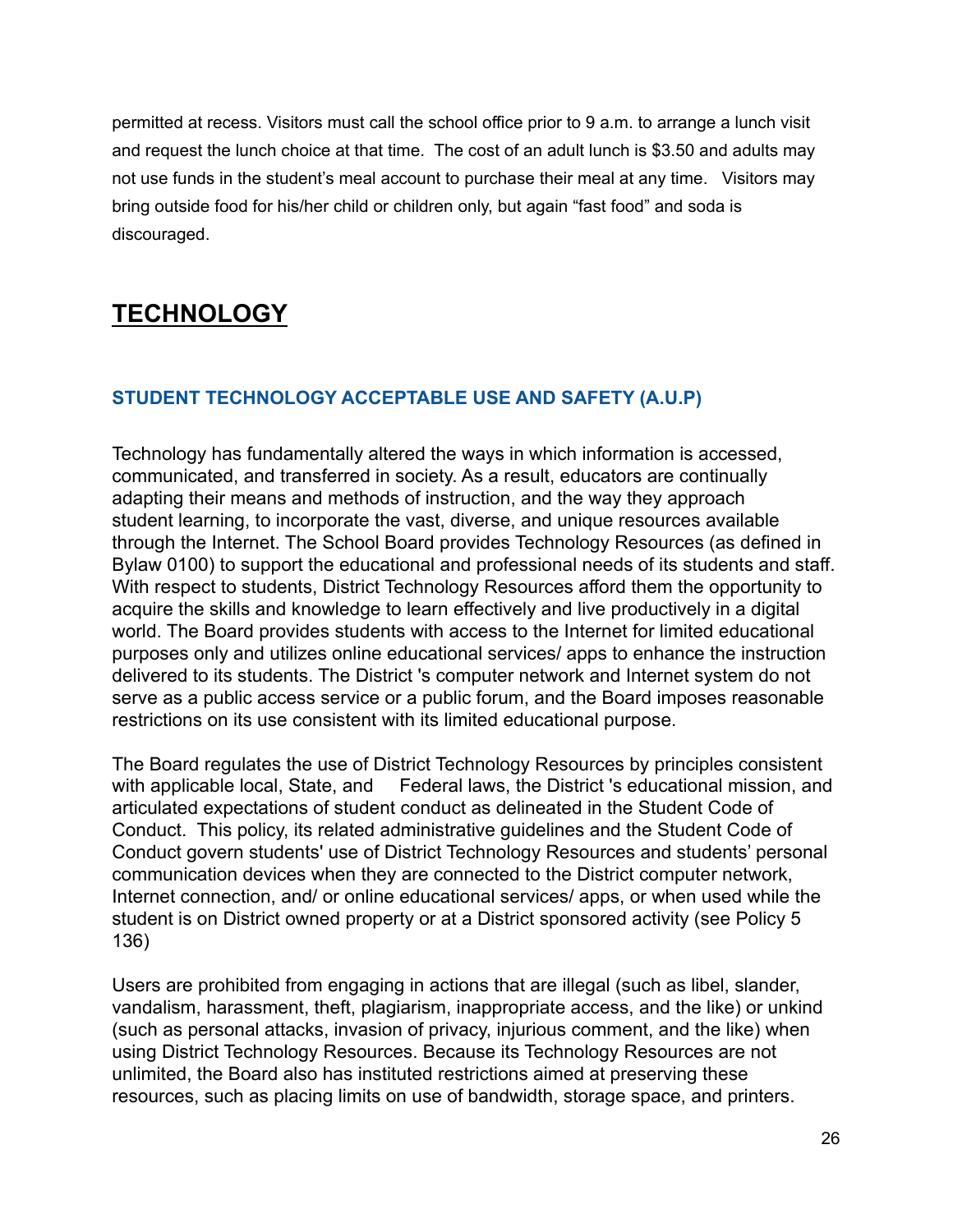Users have no right or expectation to privacy when using District Technology Resources (including, but not limited to, privacy in the content of their personal files, e-mails, and records of their online activity when using the District 's computer network and/ or Internet connection).

First, the District may not be able to limit access technologically, through its Technology Resources to only those services and resources that have been authorized for the purpose of instruction, study and research related to the curriculum. Unlike in the past, when educators and community members had the opportunity to review and screen materials to assess their appropriateness for supporting and enriching the curriculum according to adopted guidelines and reasonable selection criteria (taking into account the varied instructional needs , learning styles, abilities, and developmental levels of the students who would be exposed to them), access to the Internet, because it serves as a gateway to any publicly available file server in the world, opens classrooms and students to electronic information resources that may not have been screened by educators for use by students of various ages.

Pursuant to Federal law, the Board has implemented technology protection measures that protect against (e.g., filter or block) access to visual displays/depictions/materials that are obscene, constitute child pornography, and/or are harmful to minors, as defined by the Children's Internet Protection Act. At the discretion of the Board or the Superintendent, the technology protection measures may be configured to protect against access to other material considered inappropriate for students to access. The Board also utilizes software and/ or hardware to monitor online activity of students to restrict access to child pornography and other material that is obscene, objectionable, inappropriate and/or harmful to minors. The technology protection measures may not be disabled at any time that students may be using the District Technology Resources if such disabling will cease to protect against access to materials that are prohibited under the Children's Internet Protection Act. Any student who attempts to disable the technology protection measures will be subject to discipline.

The Superintendent or Director of e-Learning may temporarily or permanently unblock access to websites or online education services/ apps containing appropriate material, if access to such sites has been blocked inappropriately by the technology protection measures. The determination of whether material is appropriate or inappropriate shall be based on the content of the material and the intended use of the material, not on the protection actions of the technology protection measures.

Pursuant to Federal law, students shall receive education about the following:

- Safety and security while using e-mail, chat rooms, social media, and other forms of direct electronic communications
- The dangers inherent with the online disclosure of personally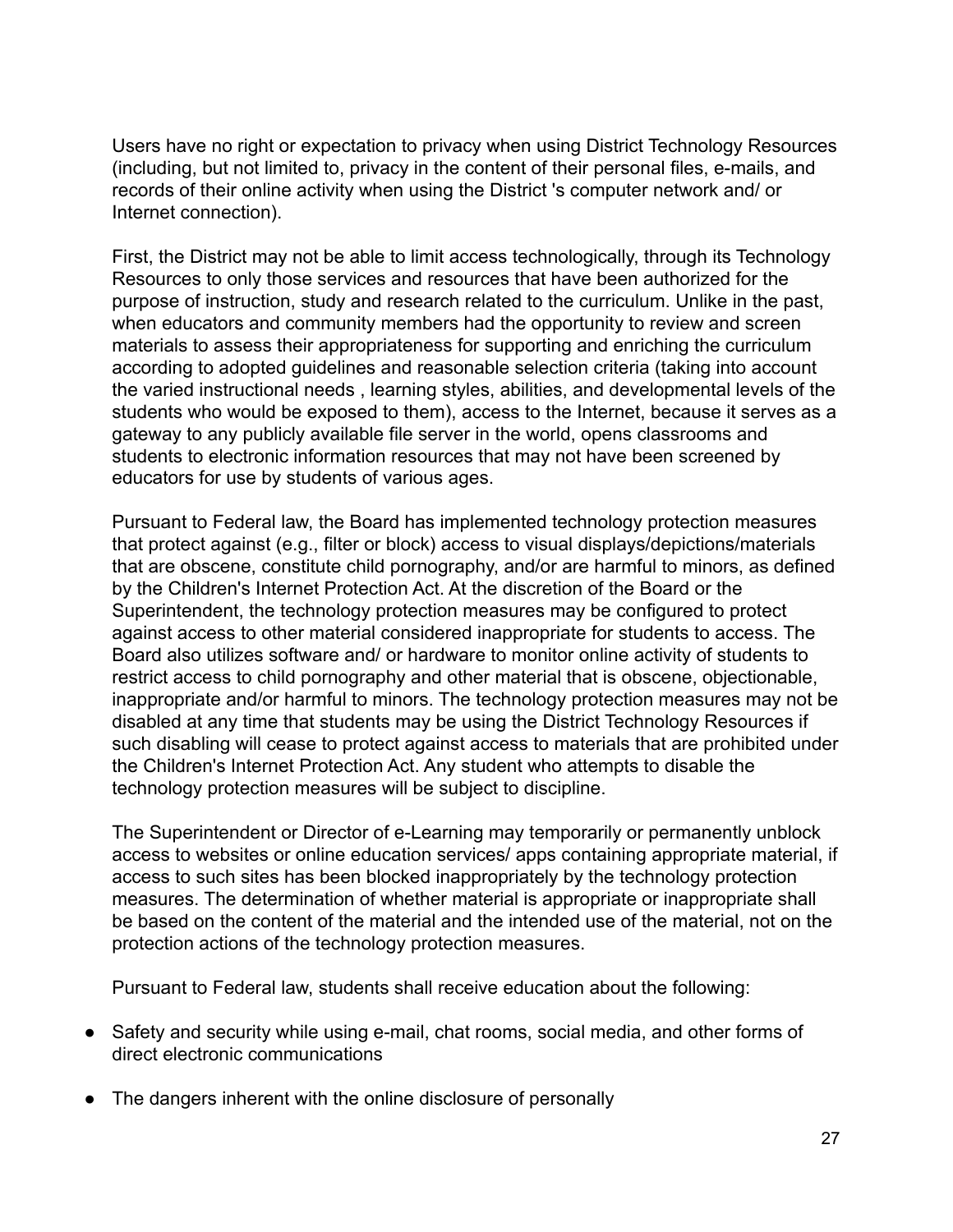- The consequences of unauthorized access (e.g.,"hacking", "harvesting", "digital piracy", "data mining", etc.), cyberbullying, and other unlawful or inappropriate activities by students online
- Unauthorized disclosure, use, and dissemination of personally identifiable information regarding minors

Staff members shall provide instruction for their students regarding the appropriate use of technology and online safety and security as specified above. Furthermore, staff members will monitor the online activities of students while at school.

Monitoring may include, but is not necessarily limited to, visual observations of online activities during class sessions or use of specific monitoring tools to review browser history and network, server, and computer logs.

Building principals are responsible for providing training so that Ed-Tech users under their supervision are knowledgeable about this policy and its accompanying guidelines. The Board expects that staff members will provide guidance and instruction to students in the appropriate use of District Technology Resources. Such training shall include, but not be limited to, education concerning appropriate online behavior, including interacting with other individuals on social media and in chat rooms, and cyberbullying awareness and response. Users of District Technology Resources (and their parents if they are minors) are required to sign a written agreement to abide by the terms and conditions of this policy and its accompanying guidelines.

1. Students will be assigned a school email account that they are required to utilize for all school-related electronic communications, including those to staff members, peers, and individuals and/ or organizations outside the District with whom they are communicating for school-related projects and assignments.

2. Further, as directed and authorized by their teachers, they shall use their school-assigned email account when signing up/registering for access to various online educational services, including mobile applications/apps that will be utilized by the student for educational purposes.

Students are responsible for good behavior when using District Technology Resourcesi.e., behavior comparable to that expected of students when they are in classrooms, in school hallways, on other school premises and at school sponsored events. Communications on Education Technology are often public in nature. General school rules for behavior and communication apply. The District does not approve any use of its Technology Resources that is not authorized by or conducted strictly in compliance with this policy and its accompanying quidelines.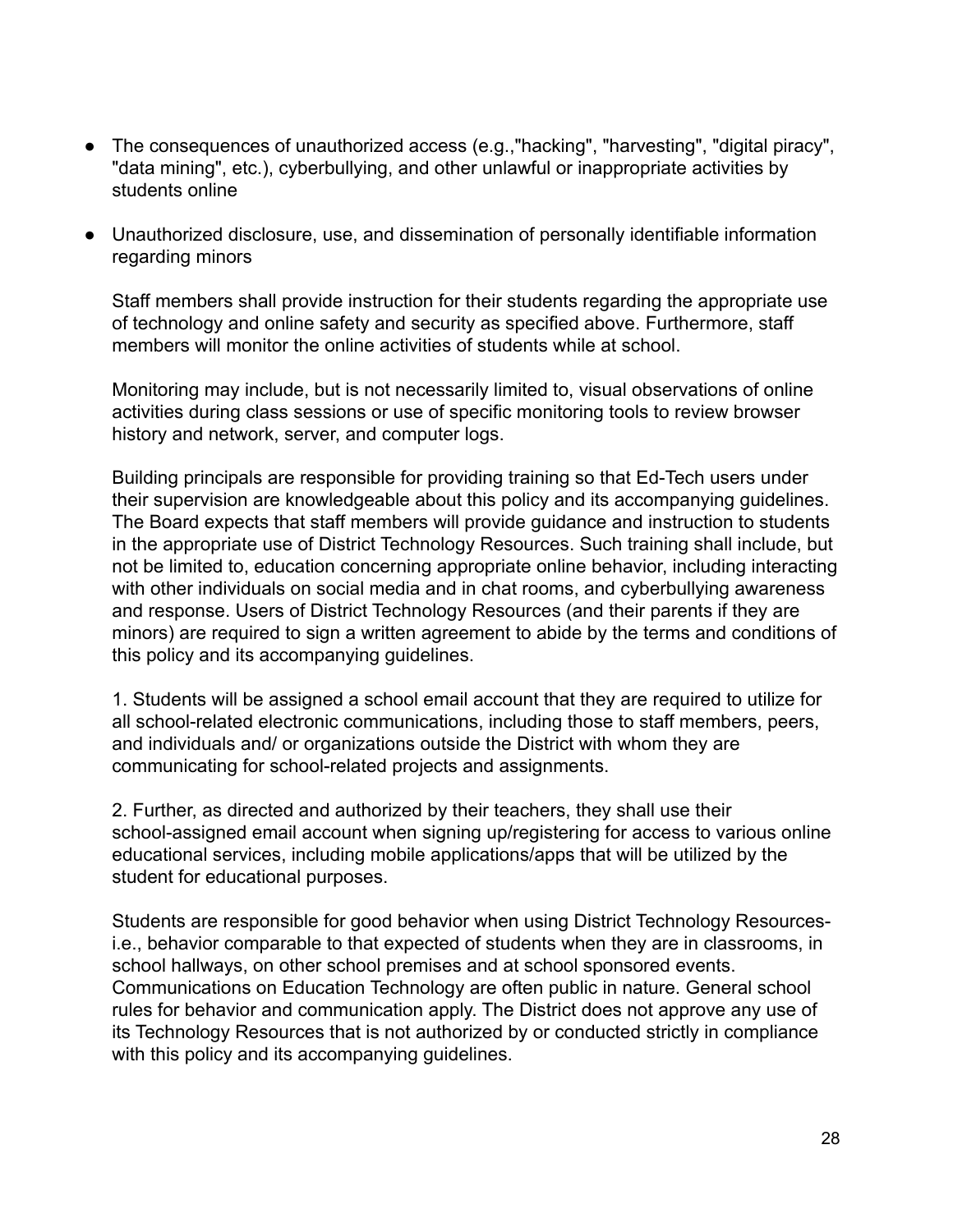Users who disregard this policy and its -accompanying guidelines may have their use privileges suspended or revoked, and disciplinary action taken against them. Users are personally responsible and liable both civilly and criminally, for uses of Technology Resources that are not authorized by this Policy and its accompanying guidelines.

The Board designates the Superintendent and Director of e-Learning as the administrator(s) responsible for initiating, implementing, and enforcing this Policy and its accompanying guidelines as they apply to students' use of District Technology **Resources** 

Students are encouraged to use the District's INTERNET/NETWORK for educational purposes. Use of such resources is a privilege, not a right. Students must conduct themselves in a responsible, efficient, ethical, and legal manner. Unauthorized or inappropriate use, including any violation of these guidelines, may result in cancellation of the privilege disciplinary action consistent with the Student Handbook, and/or civil or criminal liability. Prior to accessing the Internet at school, students must sign the Student Network and Internet Acceptable Use and Safety Agreement. Parent permission is required for minors. Smooth operation of the District's Network relies upon users adhering to the following guidelines.

#### **The guidelines outlined below are provided so that users are aware of their responsibilities.**

A. Students are responsible for their behavior and communication on the Internet.

B. Students may only access the Internet by using an assigned account. Use of another person's account/address/password is prohibited. Students may not allow other users to utilize their passwords.

C. Students may not intentionally seek information on, obtain copies of, or modify files, data or passwords belonging to other users, or misrepresent other users on the network.

D. Students may not use the Internet to engage in "hacking" or other unlawful activities.

E. Transmission of any material in violation of any State or Federal law or regulation, or Board policy is prohibited.

F. Any use of the Internet for commercial purposes, advertising, or political lobbying is prohibited.

#### **Students are expected to abide by the following generally accepted rules of network etiquette:**

A. Be polite, courteous, and respectful in your messages to others. Use language appropriate to school situations in any communications made through the District's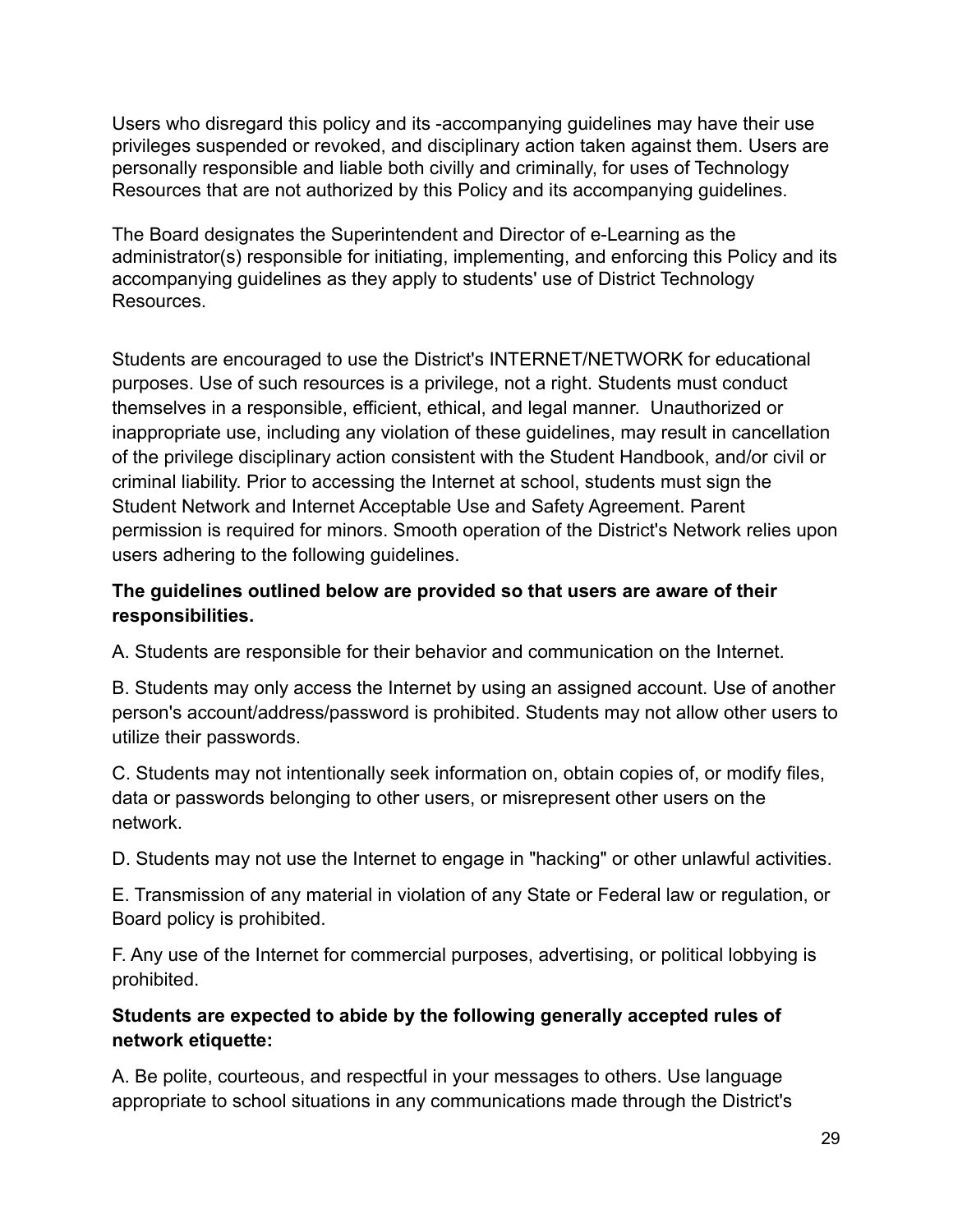computers/network. Do not use obscene, profane, vulgar, sexually explicit, defamatory, or abusive language in your messages.

B. Never reveal names, addresses, phone numbers, or passwords of yourself or other students, family members, teachers, administrators, or other staff members while communicating on the Internet.

C.Do not transmit pictures or other information that could be used to establish your identity without prior approval of a teacher.

D. Never agree to get together with someone you "meet" on¬ line without prior parent approval.

E. Diligently delete old mail on a regular basis from the personal mail directory to avoid excessive use of the electronic mail disk space.

F. Use of Internet to access, process, distribute, display or print child pornography and other material that is obscene, objectionable, inappropriate and/or harmful to minors is prohibited. As such, the following material is prohibited material that appeals to a prurient interest in nudity, sex, and excretion; material that depicts, describes or represents in a patently offensive way with respect to what is suitable for minors an actual or simulated sexual act or sexual contact, actual or simulated normal or perverted sexual acts, or a lewd exhibition of the genitals ; and material that lacks serious literary, artistic , political or scientific value as to minors . Offensive messages and pictures, inappropriate text files, or files dangerous to the integrity of the District's computers/network ( e.g., viruses ) are also prohibited.

G. Malicious use of the District's computers/network to develop programs that harass other users or infiltrate a computer or computer system and/or damage the software components of a computer or computing system is prohibited. Students may not use the District's computers/network in such a way that would disrupt their use by others. Students must avoid intentionally wasting limited resources.

H. All communications and information accessible via the Internet should be assumed to be private property (i.e. copyrighted and/or trademarked). All copyright issues regarding software, information, and attributions of authorship must be respected.

I. Downloading of information onto the District's hard drives is prohibited. If a student transfers files from information services and electronic bulletin board services, the student must check the file with a virus-detection program before opening the file for use. If a student transfers a file or software program that infects the Network with a virus and causes damage, the student will be liable for any and all repair costs to make the Network once again fully operational.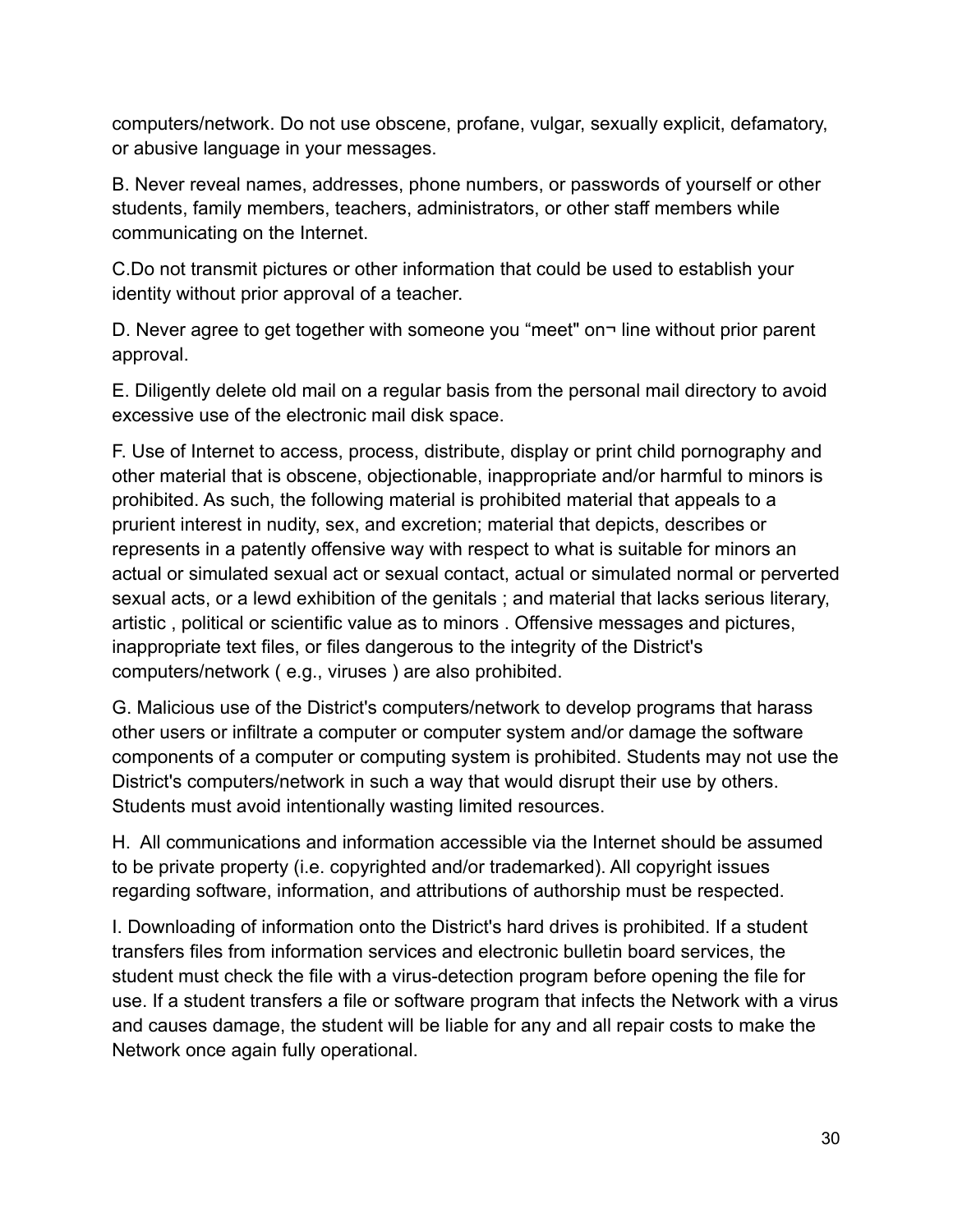J. Students must secure prior approval from a teacher or the principal before joining a Listserv (electronic mailing lists) and should not post personal messages on bulletin boards or "Listservs."

K. Students are prohibited from accessing or participating in online "chat rooms" or other forms of direct electronic communication without prior approval from a teacher or the principal. All such authorized communications must comply with these guidelines.

L. Privacy in communication over the Internet and the Network is not guaranteed. To ensure compliance with these guidelines, the District reserves the right to monitor, review, and inspect any directories, files and/or messages residing on or sent using the District's computers/network. Messages relating to or in support of illegal activities will be reported to the appropriate authorities.

M. Use of the Internet and any information procured from the Internet is at the student's own risk. The District is not responsible for any damage a user suffers, including loss of data resulting from delays, non¬deliveries, mis-deliveries, or service interruptions. The District is not responsible for the accuracy or quality of information obtained through its services. Information (including text, graphics, audio, video, etc.) from Internet sources used in student papers, reports, and projects should be cited the same as references to printed materials.

N. Disclosure, use and/or dissemination of personal identification information of minors via the Internet is prohibited, except as expressly authorized by the minor student's parent/guardian on the "Student Network and Internet Acceptable Use and Safety Agreement Form."

O. Proprietary rights in the design of web sites hosted on the District's servers remains at all times with the District.

#### **CHROMEBOOK/iPAD AGREEMENT**

This agreement is made effective upon receipt of a School Provided Chromebook/iPAD, between The Metropolitan School District of Martinsville ("MSD Martinsville"), the student receiving a Chromebook ("Student"), and his/her parent(s) or legal guardian ("Parent"). The Student and Parent(s), in consideration of being provided with a Chromebook/iPAD, software, and related materials for use while a student at MSD Martinsville, hereby agree as follows:

#### **1. Equipment:**

**a. Ownership**: MSD Martinsville retains sole right of possession of the Technology Device and grants permission to the Student to use the Chromebook/iPAD according to the guidelines set forth in this document. Moreover, MSD Martinsville administrative staff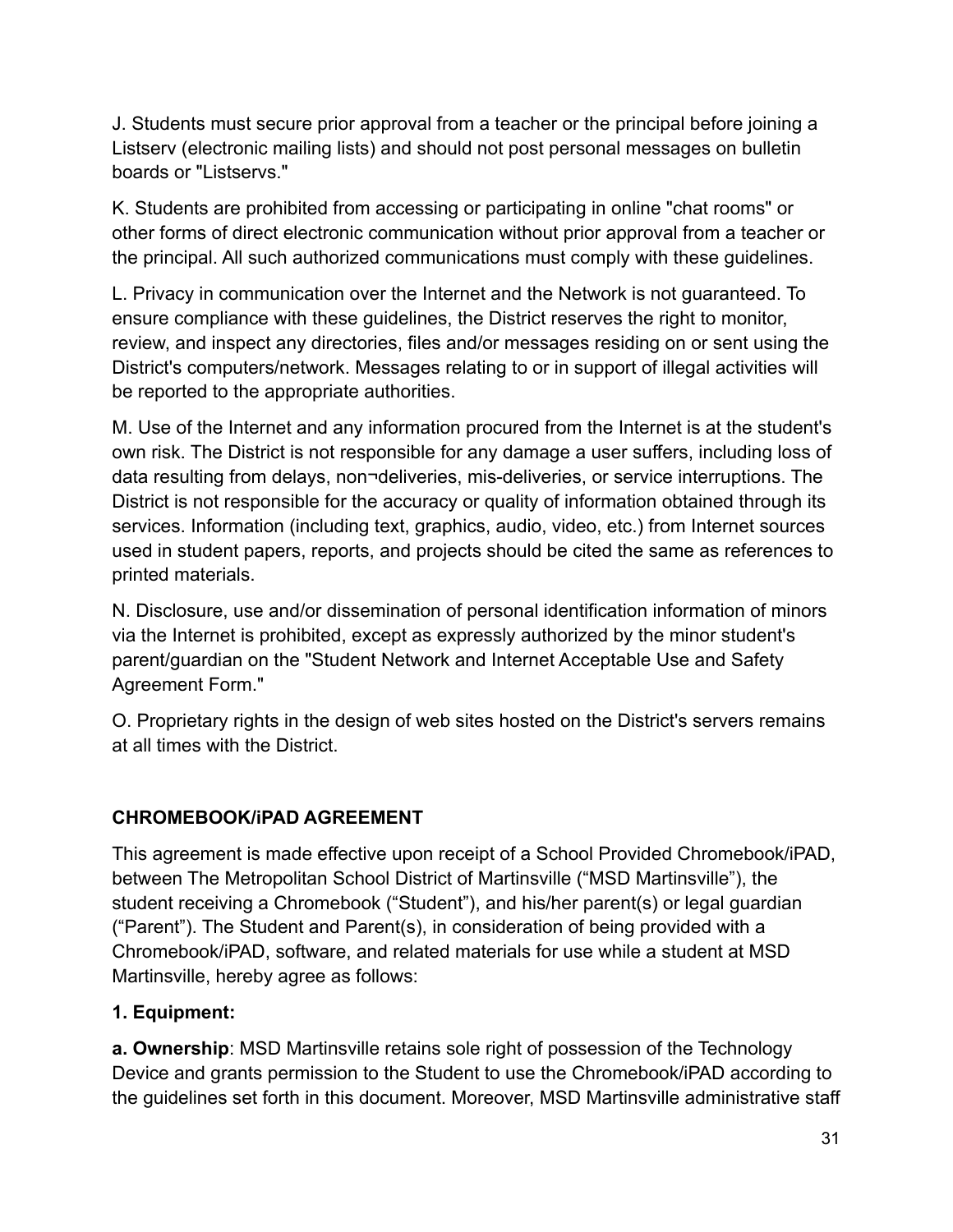retains the right to collect and/or inspect the Chromebook/iPAD at any time, including via electronic remote access; and to alter, add or delete installed software or hardware.

**b. Equipment Provided**: Efforts are made to keep all Technology Device configurations the same within each school. All systems will have wireless network capability. MSD Martinsville will retain records of the serial numbers of provided equipment.

**c. Substitution of Equipment**: In the event the Chromebook/iPAD is inoperable, if MSD Martinsville has a spare device for use while the Chromebook/iPAD is repaired or replaced, this agreement remains in effect for such a substitute.

**d. Responsibility for Electronic Data**: It is the sole responsibility of the Student to backup data/student work as necessary following classroom instruction utilizing cloud storage. MSD Martinsville does not provide a means for backup and MSD Martinsville does not accept responsibility for any lost files or software.

**e. Responsibility for Installed Software**: The Student may not install or uninstall any software or Apps to the Chromebook/iPAD without prior approval from the Technology Staff. Operating System and Application updates will be run from a central location.

#### **2. Damage or Loss of Equipment:**

**a. Responsibility for Damage:** The Student is responsible for maintaining a 100% working Technology Device at all times. The Student shall use reasonable care to ensure that the Chromebook/iPAD is not damaged. Refer to the Standards for Proper Care document (posted online and available upon request), which is fully incorporated herein, for a description of expected care. In the event of damage (other than normal and reasonable wear and tear, as solely determined by MSD Martinsville), the Student and Parent will be billed, and shall promptly pay, up to full cost of repair or replacement of the damaged device.

**b**. \* MSD Martinsville may charge the Student and Parent the full cost for repair or replacement when damage occurs due to negligence.

Examples of gross negligence include, but are not limited to:

- Leaving equipment unattended and unlocked. This includes damage or loss resulting from an unattended and unlocked Chromebook/iPAD while at school.
- Lending equipment to others other than one's parents/guardians
- Using equipment in an unsafe environment.
- Using the equipment in an unsafe manner.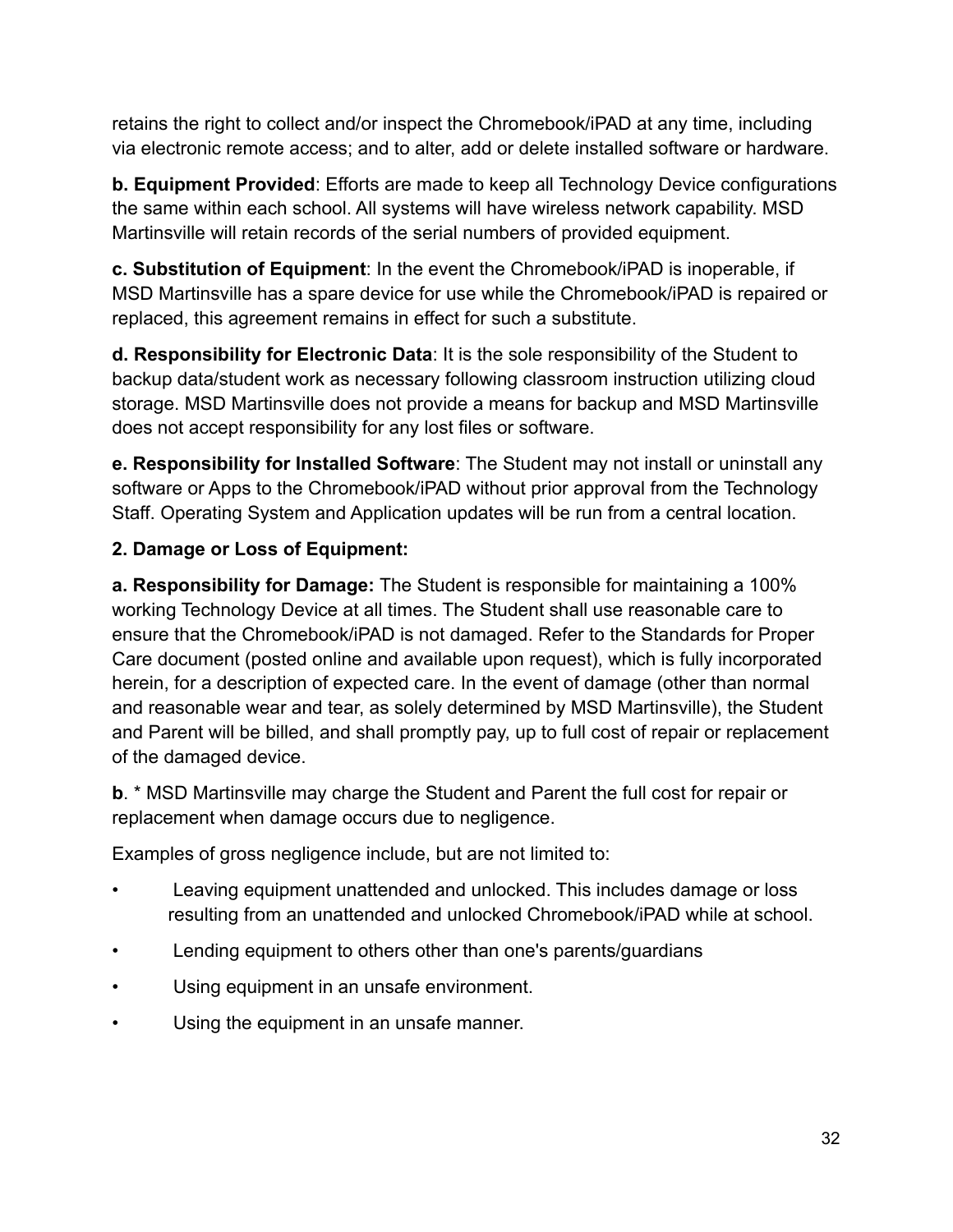• Removing, altering, or puncturing or changing the physical structure of the Chromebook/iPAD or removing any identification labels. The device's warranty will be void and students will be charged the full amount of device.

• (See the Standards for Proper Care document for more information on proper use).

**c. Responsibility for Loss**: In the event the Technology Device is lost or stolen, the Student and Parent will be billed the full cost of replacement.

**d. Actions Required in the Event of Damage or Loss**: The Student and/or Parent(s) must promptly report any damage or loss to the Student's teacher or the designated building administrator. If the Chromebook/iPAD is stolen or vandalized while not at MSD Martinsville or at an MSD Martinsville sponsored event, the Parent may file a police report. MSD Martinsville also may file a police report in the event that a Chromebook/iPAD is stolen or vandalized at any time or in any manner.

**e. Technical Support and Repair**: MSD Martinsville will provide technical support, maintenance and repair. Any attempt to repair outside of MSD Martinsville may result in the Student and Parent being charged the full replacement cost.

#### **3. Legal and Ethical Use Policies:**

a. Monitoring: MSD Martinsville will monitor Chromebook/iPAD use by using a variety of methods including electronic remote access – to assure compliance with MSD Martinsville's Legal and Ethical Use Policies. The Student and Parent(s) shall have no reasonable expectation of privacy while using the Chromebook/iPAD.

b. Legal and Ethical Use: All aspects of MSD of Martinsville's Network Acceptable Use Policy remain in effect. MSD Martinsville will provide content filtering within the MSD Martinsville network. However, MSD Martinsville does not have full control of the information on the Internet or incoming email from a non-MSD Martinsville email provider.

c. Probationary Student Privileges: This probationary period and consequence will be determined by building administration based upon the student and incident.

d. Peer to Peer File-sharing (P2P)/FTP Programs: The installation and/or use of any Internet-based peer to peer/FTP file-sharing tools are explicitly prohibited. File Sharing programs and protocols such as BitTorrent, Limewire, Kazaa, Acquisition and others may not be used to facilitate the illegal sharing of copyrighted material (music, video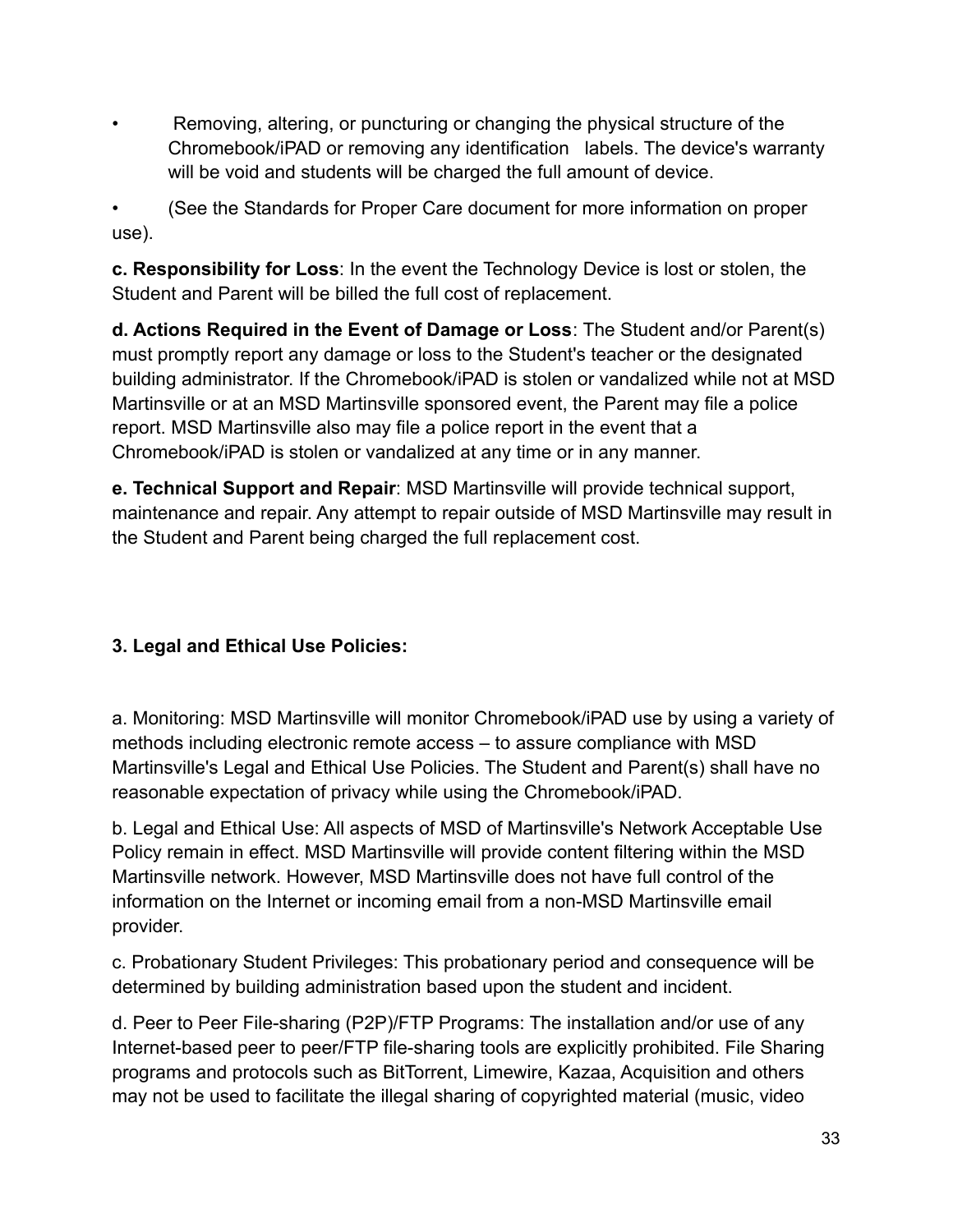and images). Individuals with legitimate, school- related needs to use these tools may seek prior approval from the Technology Department.

e. Allowable Customizations: The Student may be permitted to alter or customize the user interface of their assigned Technology Device to their own working styles including, but not limited to legally obtained music. However, MSD Martinsville reserves the right to insure all customizations follow the Acceptable Use Guidelines and may periodically conduct maintenance that may configure the Chromebook/iPAD back to the originally installed state.

#### **4. Returning your Technology Device if leaving the school and/or District**

a. Students leaving the school and/or District must return District-owned Chromebook/iPAD to the library, media center, or the proper place for returns on or before his/her last day at school.

b. Any Technology Device not returned will be considered stolen property and law enforcement agencies will be notified. Additionally, MSD Martinsville may charge Student/Parent(s) for the replacement value of the Technology Device.

#### **Student Technology Device Program Acknowledgement Form**

Please have the student review and sign below.

The following items reiterate some of the most important points covered in the Technology Use Agreement and the Standards for Proper Care addenda.

• I understand MSD Martinsville retains ownership and the sole right of possession of the Technology Device and has granted the student permission to use the device. The administration has the right to collect and/or inspect the device at any time.

• I understand that I am responsible for backing up my own files and that important files should always be stored in at least two locations (such as on the Chromebook/iPAD, cloud storage, flash drive).

• I acknowledge financial responsibility for the replacement cost of the Technology Device should it become lost, damaged, or stolen.

•I acknowledge financial responsibility for the full cost of the Technology Device if damage occurs due to my "negligence."

• I will not install or use peer to peer/ftp file-sharing programs to download music, video or other media.

• I will not duplicate nor distribute copyrighted materials other than a back-up copy of those items I legally own or have permission to use.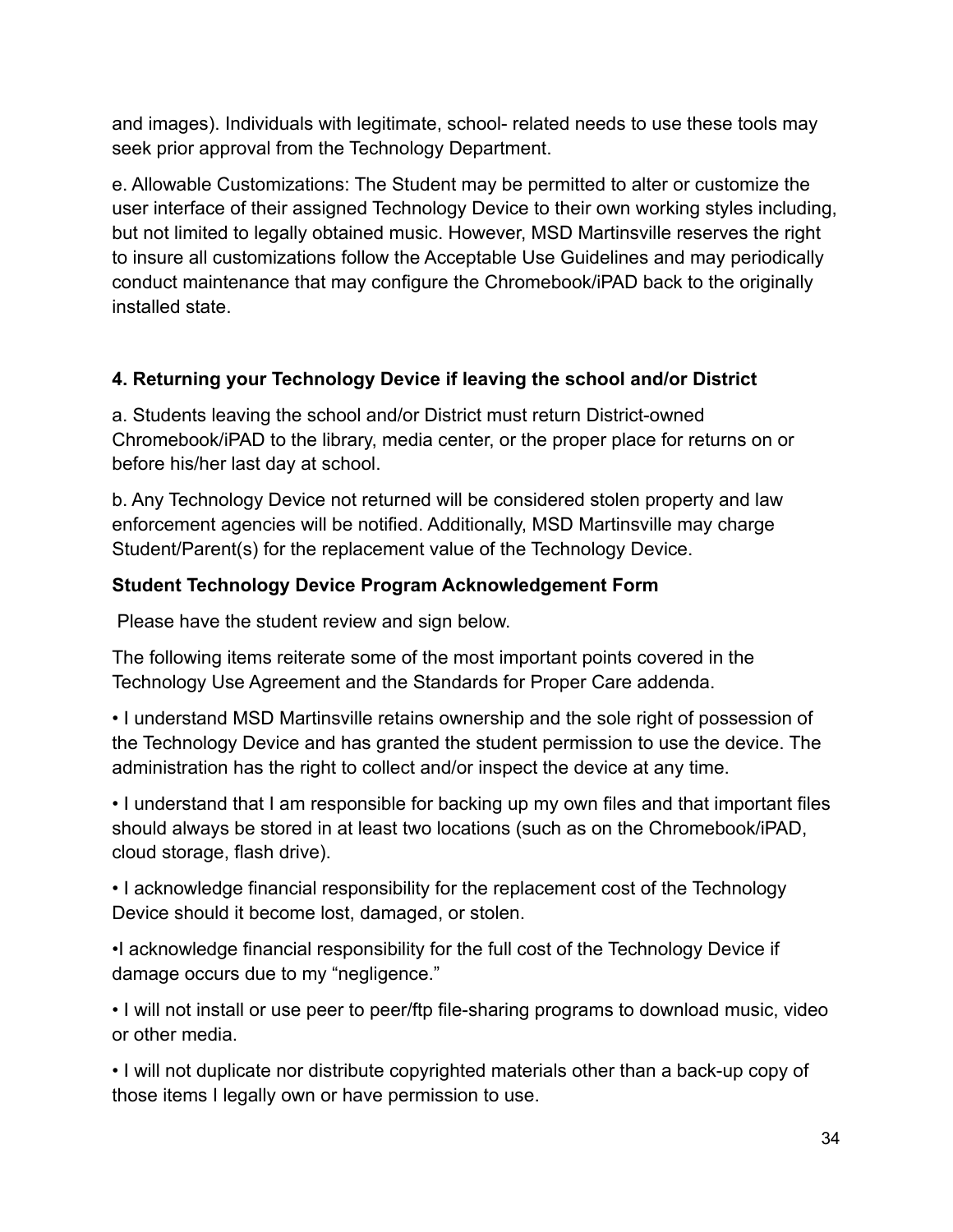- I will transport the Chromebook/iPAD in a safe and secure manner.
- I will read and follow general maintenance alerts from school technology personnel.

• I will promptly report any problems with my Chromebook/iPAD to a teacher, administrator, or member of the tech support staff in a timely manner.

• I will not attempt to remove/alter or change the physical structure of the Chromebook/iPAD or remove any identification labels.

I have read the Chromebook/iPAD Use Agreement, Acceptable Use Policy, and the Standards for Proper Chromebook/iPAD Care Addendum (available online) and agree with their stated conditions.

As the parent/guardian of this student, I have read the Student Network and Internet Acceptable Use and Safety Policy and Guidelines located in the Student Handbook, and I have discussed them with my child. I understand that student access to the Internet is designed for educational purposes and that the MSD of Martinsville has taken available precautions to restrict and/or control student access to material on the Internet that is obscene, objectionable, inappropriate and/or harmful to minors. While the MSD of Martinsville employs filtering and other safety mechanisms, and attempts to ensure their proper function, it makes no guarantees as to their effectiveness. Students accessing the Internet through the school's computers assume personal responsibility and liability, both civil and criminal, for unauthorized or inappropriate use of the Internet. Additionally, I accept the responsibility for communicating to my child guidance concerning his/her acceptable use of the Internet. All student enrolled in the MSD of Martinsville will be permitted to use the technology resources of the MSD of Martinsville. If a parent/guardian does not want their student to have access to any or all of these resources they must notify the building principal in writing. The parent/guardian and student signed AUP is filed for each student prior to accessing the Internet.

#### **Acceptable Use Policy Addendum**

Taking effect starting July 1<sup>st</sup> 2019 MSD of Martinsville will no longer be offering the purchase of the "Technology Protection Plan". We will be offering the plan free of charge and will be automatically provided to all students with a 1:1 device.

The new pricing structure is as follows. Please keep in mind this only applies to devices that were not broken intentionally or due to negligence; this is outlined in the "Chromebook/iPad Agreement" found in your school's handbook. These Charges will reset each school year.

- First Breakage- Cost of repair/replacement is free of charge
- Second Breakage Up to \$50.00 of the total cost of the repair or replacement
- Third Breakage The total cost of repair or replacement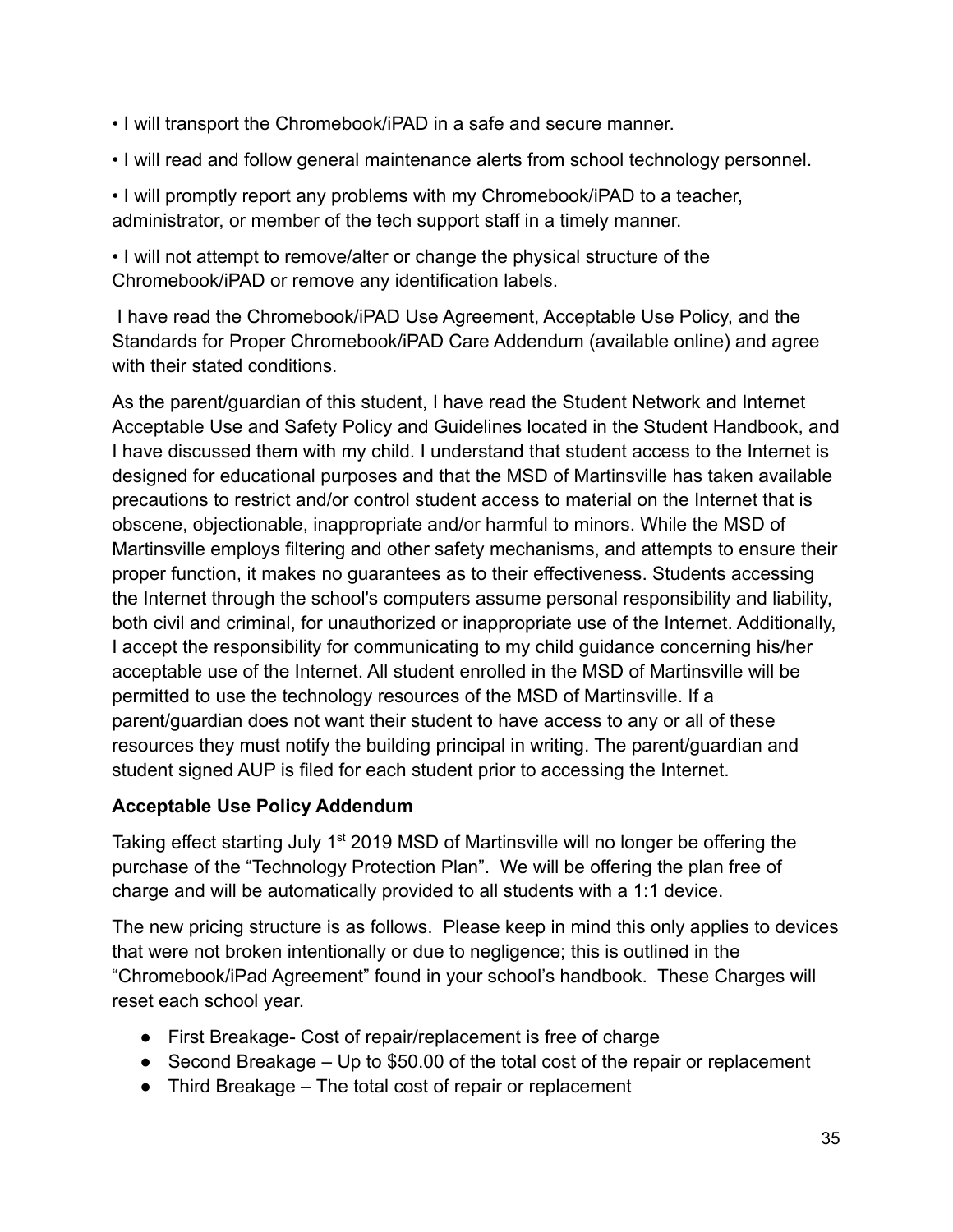\*All unpaid device fees will be sent to collections and a \$5.00 charge will be added for processing.

## MSD Martinsville

## STANDARDS FOR PROPER DEVICE CARE

This document is an important addendum to the Student Device Program Acknowledgement Form. Read it carefully prior to signing. You are expected to follow all the specific guidelines listed in this document and take any additional common sense precautions to protect your assigned Device. Loss or damage resulting in failure to abide by the details below may result in full- financial responsibility.

Following the standards below will lead to a Device that will run smoothly and serve as a reliable, useful and enjoyable 21st Century Learning tool.

#### **Responsibilities**

- Treat this equipment with as much care as if it were your own property.
- Keep the Device in your classroom or with you-at all times.
- Avoid use in situations that are conducive to loss or damage. Do not let anyone use the Device other than your teacher or MSD of Martinsville personnel.
- Adhere to MSD Martinsville's Device Use Policy at all times and in all locations. When in doubt about acceptable use, ask school personnel.
- Back up your student created documents using cloud storage. You are encouraged to save your files in more than one location. MSD Martinsville is not responsible for any lost files.
- Read and follow general maintenance alerts from school technology personnel.
- Promptly report any problems to your current teacher so a technical damage report can be made.
- Do not force anything that does not fit (e.g., connections, popped-off keys,). Seek help instead.
- When in doubt, ask for help.

#### **General Care**

● Do not attempt to remove or change the physical structure of the Device including the keys, screen, or plastic casing. Doing so will void the warranty and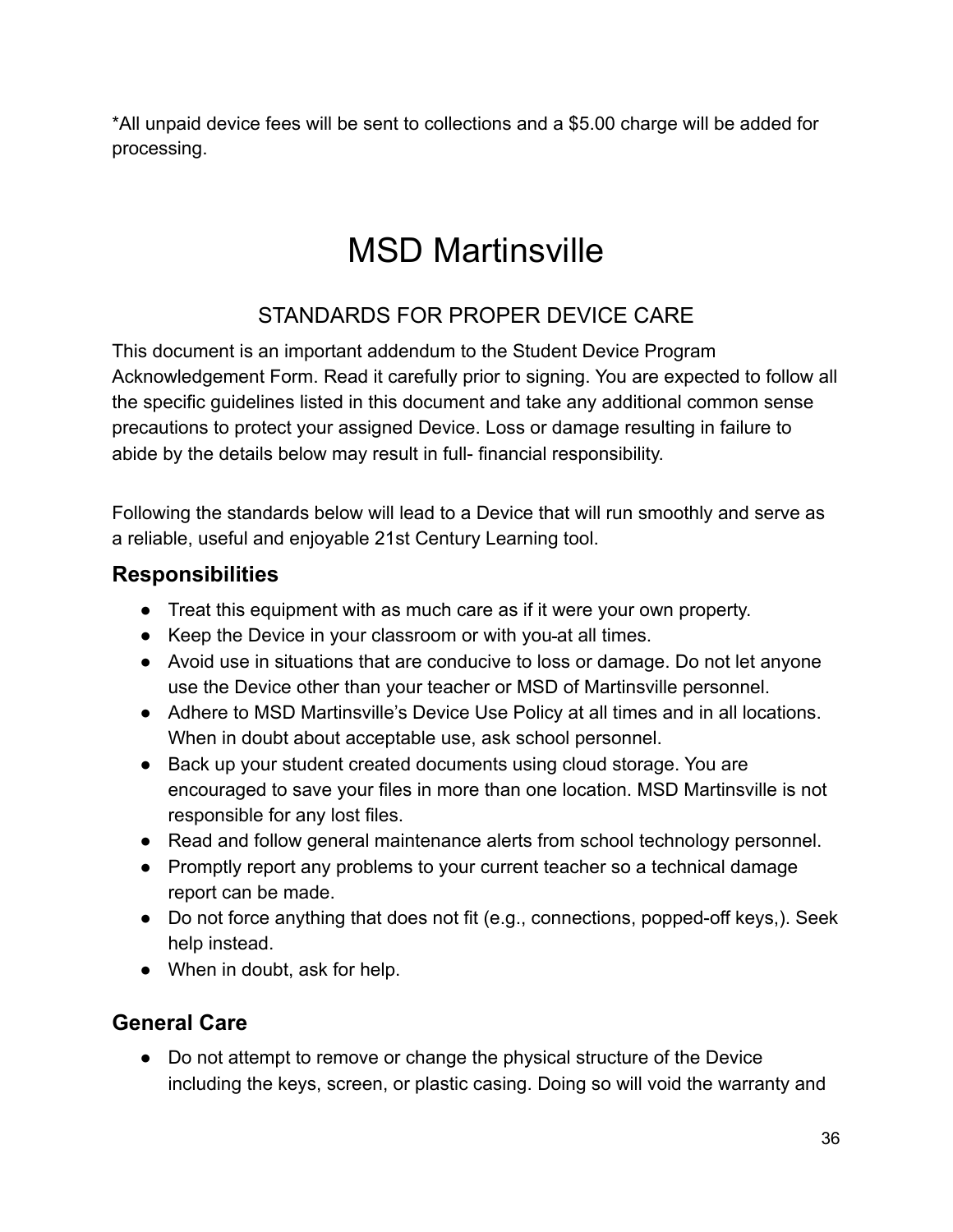result in loss of privilege of using a school issued Device.

- Do not remove or interfere with the serial number or any identification label placed on the Device. Do not do anything to the Device that will permanently alter it in any way, including writing on it for identification purposes, etc.
- Keep the equipment clean.
- Be careful when holding or carrying the Device so as not to damage the screen or other components.

# **Screen Care**

- The Device screen can be easily damaged if proper care is not taken. Broken screens are NOT covered by warranty and are very expensive to replace. Screens are particularly sensitive to damage from excessive pressure.
- Do not clean the Device screen with anything other than approved screen cleaners.
- Clean the screen with a soft, dry anti-static cloth or with a screen cleaner designed specifically for LCD type screens only.

# **Battery Life and Charging**

- Make sure your Device is attached to its designated charger in your team time room each day before you leave school.
- When not in use, place the Device in sleep mode in order to save battery life.

# **Personal Health and Safety**

- Avoid extended use of the Device resting directly on your lap. The bottom of the Device can generate significant heat and therefore cause temporary or permanent injury. Use a barrier—such as a book or devices made specifically for this purpose—when working on your lap. Also, avoid lap-based computing while connected to the power adapter as this will significantly increase heat production.
- Avoid lengthy use involving repetitive tasks (such as typing and use of the track pad). Take frequent breaks as well as alter your physical position (typing while standing, sitting, leaning, etc.) to minimize discomfort.
- Read the safety warnings included in the Device user guide posted online.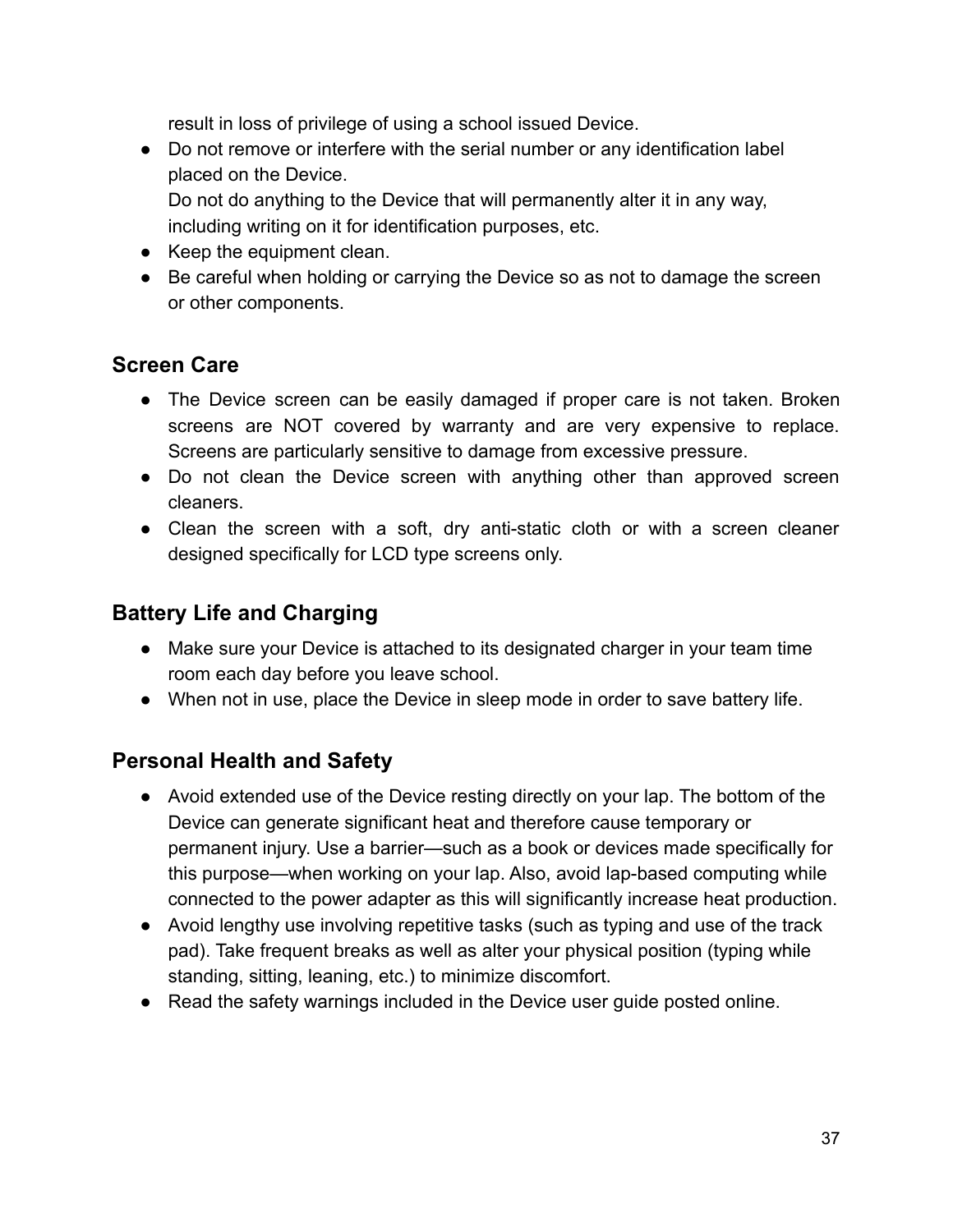# **MSD of Martinsville Google Suite for Education Online Resource Opt Out Form**

#### Dear Parents/Guardians,

In order for schools within the MSD of Martinsville School District to continue to be able to provide your student(s) with the most effective web-based tools and applications for learning, our district utilizes several computer software applications and web-based services, operated not by this district, but by third parties that use information from Google Suite for Education and related apps. As with any educational undertaking, a strong partnership with families is essential to a successful experience. In order for our students to use these programs and services, certain personal identifying information -- generally the student's name and email address -- must be provided to the web site operator.

Under federal law entitled the Children's Online Privacy Protection Act (COPPA) these websites must provide parental notification and obtain parental consent before collecting personal information from children under the age of 13. The law permits school districts such as ours to consent to the collection of personal information on behalf of all of its students, thereby eliminating the need for individual parental consent given directly to the web site operator.

Using these online tools, students collaboratively create, edit and share files and websites for school related projects and communicate via email with other students and teachers. These services are entirely online and available 24/7 from any Internet-connected computer. Examples of student use include showcasing class projects, building an electronic portfolio of school learning experiences, and working in small groups on presentations to share with others.

Below are some links to the sites that govern the districts privacy measures as they pertain to your child's information:

#### **Child Internet Protection Act (CIPA)**

The school is required by CIPA to have technology measures and policies in place that protect students from harmful materials including those that are obscene and pornographic. CIPA <http://fcc.gov/cgb/consumerfacts/cipa.html>

### **Children's Online Privacy Protection Act (COPPA)**

COPPA applies to commercial companies and limits their ability to collect personal information from children under 13. By default, advertising is turned off for MSD of martinsville school District's presence in Google Suite for Education. No personal student information is collected for commercial purposes. The school's use of student information is solely for education purposes. --COPPA – <http://www.ftc.gov/privacy/coppafaqs.shtm>

### **Family Educational Rights and Privacy Act (FERPA)**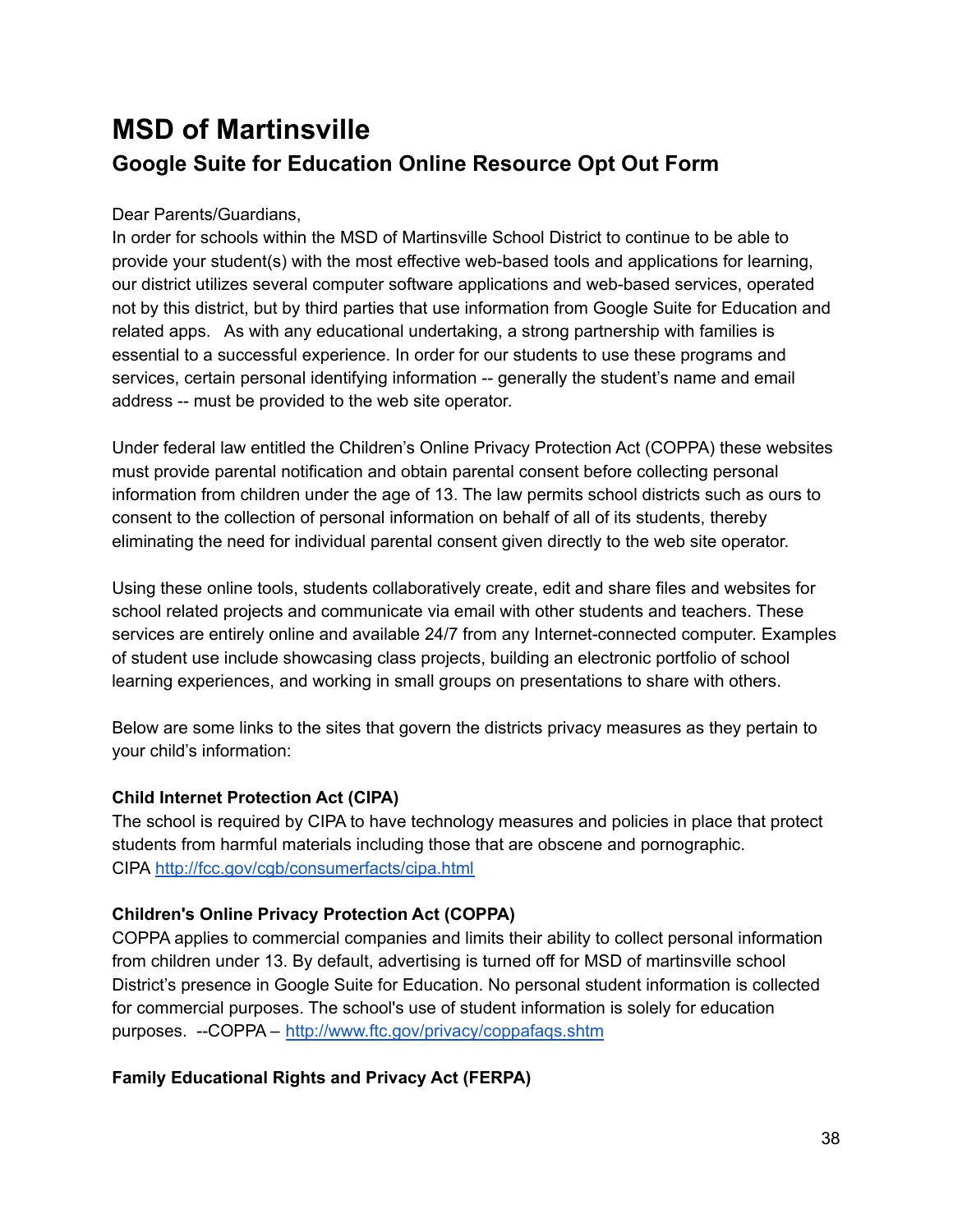FERPA protects the privacy of student education records and gives parents the rights to review student records. Under FERPA, schools may disclose directory information but parents may request the school not disclose this information. Parents are provided the opportunity annually to opt out of disclosing their student's directory information on the District's Enrollment Form. --FERPA – <http://www.ed.gov/policy/gen/guid/fpco/ferpa>

### **Guidelines for the responsible use of Google Suite for Education and other online resources by students:**

1. **Prohibited Conduct**: Please refer to the MSD of Martinsville Acceptable Use Policy for your Student/s

2. **Access Restriction**: Access to and use of student email is considered a privilege accorded at the discretion of the MSD of martinsville School District. The District maintains the right to immediately withdraw the access and use of these services including email when there is reason to believe that violations of law or District policies have occurred. In such cases, the alleged violation will be referred to a building or District Administrator for further investigation and disciplinary action.

3. **Security**: The School District cannot and does not guarantee the security of electronic files located on Google systems. Although Google does have a powerful content filter in place for email, the District cannot assure that users will not be exposed to unsolicited information. 4. **Privacy**: The general right of privacy will be extended to the extent possible in the electronic environment. MSD of Martinsville School District and all electronic users should treat electronically stored information in individuals' files as confidential and private. However, users of student email are strictly prohibited from accessing files and information other than their own. The District reserves the right to access the Google systems, including current and archival files of user accounts when there is reasonable suspicion that unacceptable use has occurred.

I confirm that I have read and understand the following: If you DO NOT want your student to access Google Suite or any other third party online resources that utilize information from Google Suite for Education (name and email address), please complete, sign, and return this form to your child's school. If, at any time during the school year, you would like to rescind your decision and change your permission, you must let the school know in writing.

I DO NOT want my student to be allowed access to apps that use information provided from Google Suite for Education.

Student Name: (Print) \_\_\_\_\_\_\_\_\_\_\_\_\_\_\_\_\_\_\_\_\_\_\_\_\_\_\_\_\_\_\_\_\_\_\_\_\_\_\_\_\_\_\_\_\_\_\_\_\_\_

Grade:  $\Box$ 

Parent/Guardian Signature: **Example 2018** 

Date:

Please complete ONE form for EACH student in K- 12th grade you would like to OPT OUT of Google Apps or other online resource. Please return to your children(s) school with all other registration material.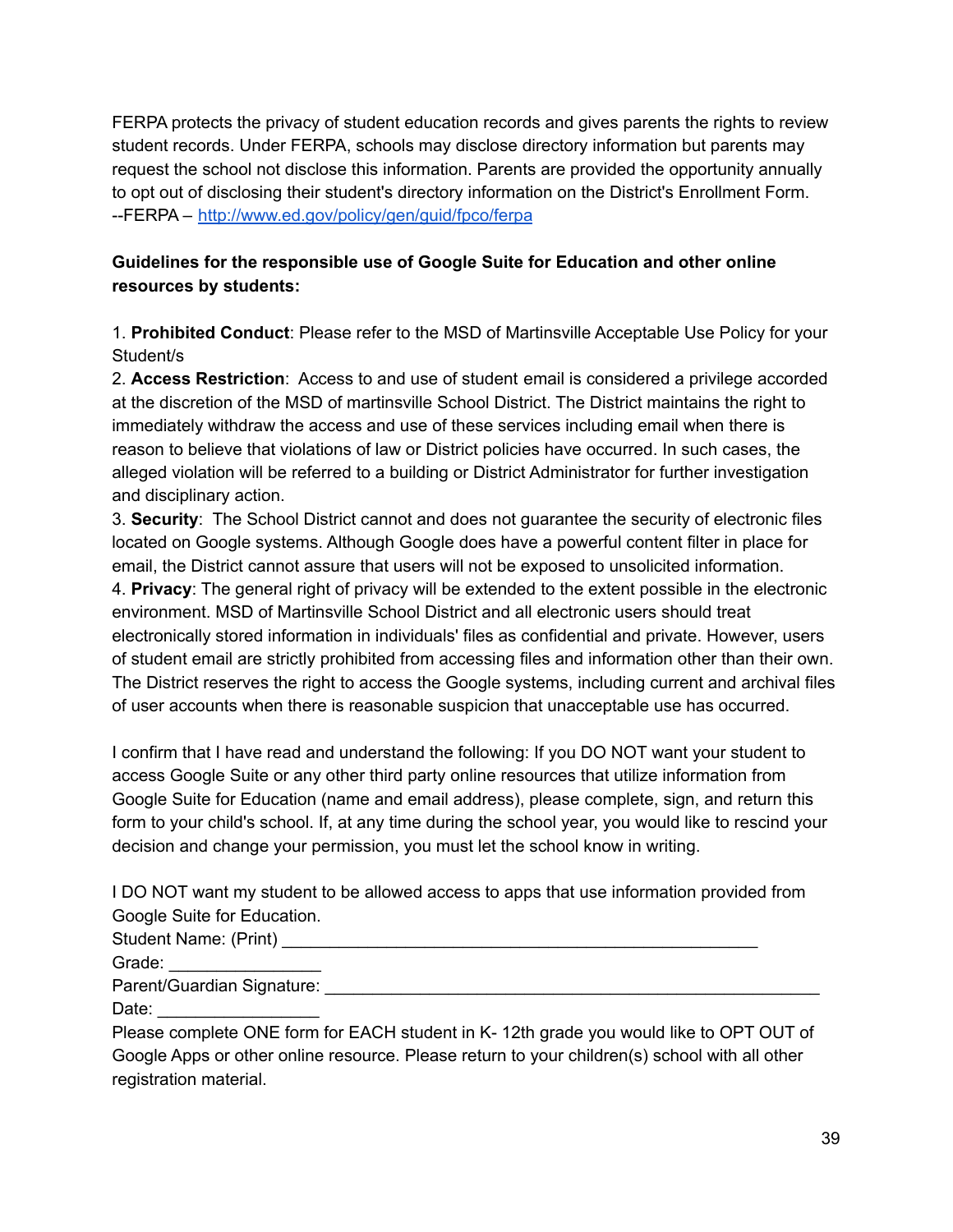# **MSD of Martinsville Administrative Guidelines**

# **Metropolitan School District of Martinsville Bylaws & Policies**

### **[5136](http://www.neola.com/martinsville-in/search/ag/ag5136.htm) – PERSONAL COMMUNICATION DEVICES**

Students may use personal communication devices (PCDs) before and after school, during their lunch break, in between classes as long as they do not create a distraction, disruption or otherwise interfere with the educational environment, during after school activities (e.g., extracurricular activities), or at school-related functions. Use of PCDs, except those approved by a teacher or administrator, at any other time is prohibited and they must be powered completely off (i.e., not just placed into vibrate or silent mode) and stored out of sight.

For purposes of this policy, "personal communication device" includes computers, tablets (e.g., iPads and similar devices), electronic readers ("e-readers"; e.g., Kindles and similar devices), cell phones (e.g., mobile/cellular telephones, smartphones (e.g., BlackBerry, iPhone, Android devices, Windows Mobile devices, etc.)), and/or other web-enabled devices of any type. Students may not use PCDs on school property or at a school-sponsored activity to access and/or view Internet web sites that are otherwise blocked to students at school. Students may use PCDs while riding to and from school on a school bus or other Board-provided vehicles or on a school bus or Board-provided vehicle during school-sponsored activities, at the discretion of the bus driver, classroom teacher sponsor/advisor/coach. Distracting behavior that creates an unsafe environment will not be tolerated.

Also, during after school activities, PCDs shall be powered completely off (not just placed into vibrate or silent mode) and stored out of sight when directed by the administrator or sponsor.

Under certain circumstances, a student may keep his/her PCD "On" with prior approval from the building principal.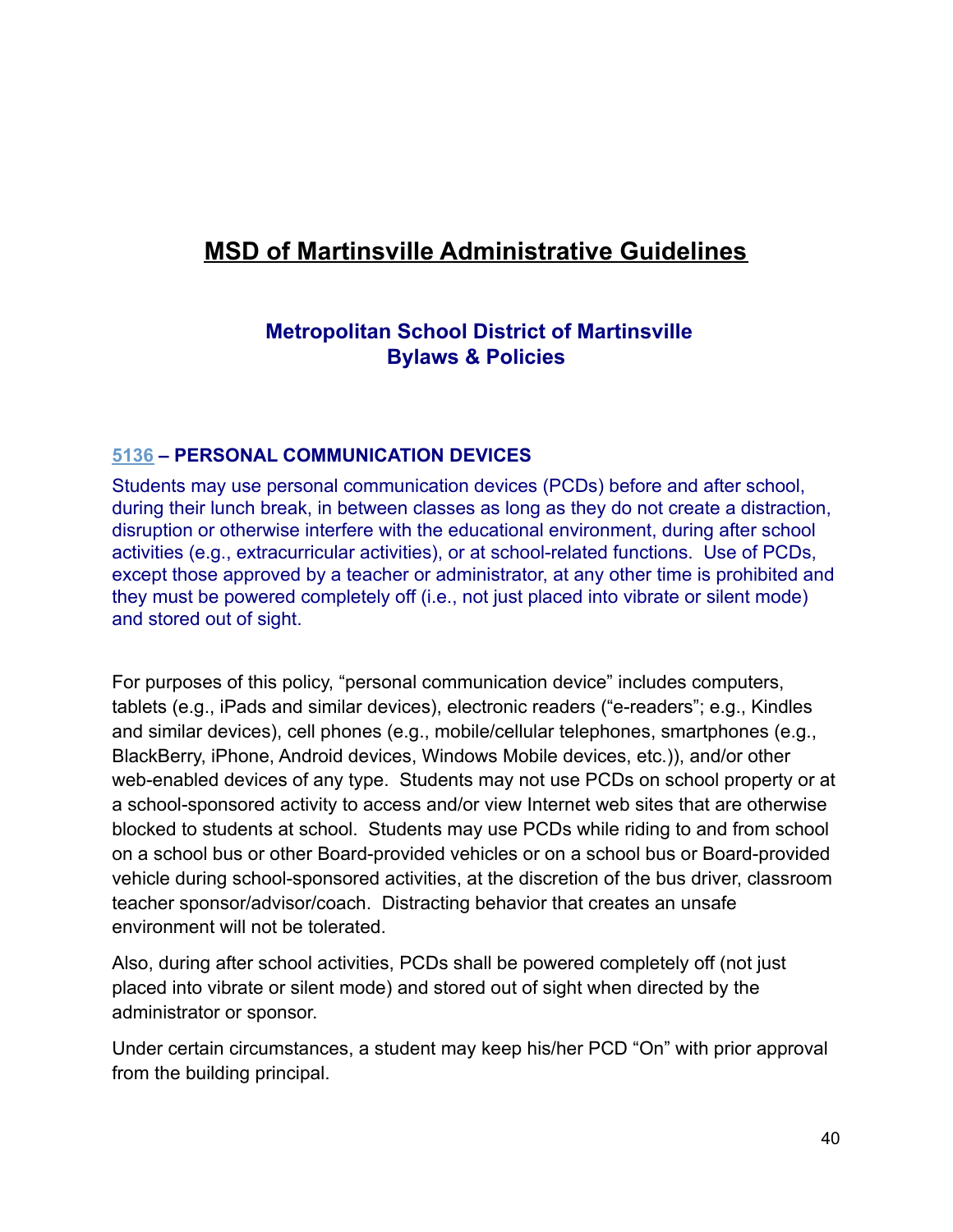Except as authorized by a teacher, administrator or IEP team, students are prohibited from using PCDs during the school day, including while off-campus on a field trip, to capture, record and/or transmit the words or sounds (i.e., audio) and/or images (i.e., pictures/video) of any student, staff member or other person. Using a PCD to capture, record and/or transmit audio and/or pictures/video of an individual without proper consent is considered an invasion of privacy and is not permitted. Students who violate this provision and/or use a PCD to violate the privacy rights of another person may have their PCD confiscated and held until a parent/guardian picks it up, and may be directed to delete the audio and/or picture/video file while the parent/guardian is present. If the violation involves potentially illegal activity the confiscated-PCD may be turned-over to law enforcement.

The use of PCDs in gymnasiums, locker rooms, shower facilities, rest/bathrooms and/or swimming pool is prohibited.

Students shall have no expectation of confidentiality with respect to their use of PCDs on school premises/property.

Students may not use a PCD in any way that might reasonably create in the mind of another person an impression of being threatened, humiliated, harassed, embarrassed or intimidated. See Policy 5517.01 – Bullying and Other Forms of Aggressive Behavior. In particular, students are prohibited from using PCDs to: (1) transmit material that is threatening, obscene, disruptive, or sexually explicit or that can be construed as harassment or disparagement of others based upon their race, color, national origin, sex, sexual orientation, disability, age, religion, ancestry, or political beliefs; and (2) engage in "sexting" - i.e., sending, receiving, sharing, viewing, or possessing pictures, text messages, e-mails or other materials of a sexual nature in electronic or any other form. Violation of these prohibitions shall result in disciplinary action. Furthermore, such actions will be reported to local law enforcement and child services as required by law.

Students are also prohibited from using a PCD to capture, record, and/or transmit test information or any other information in a manner constituting fraud, theft, cheating, or academic dishonesty. Likewise, students are prohibited from using PCDs to receive such information.

Possession of a PCD by a student at school during school hours and/or during extra-curricular activities is a privilege that may be forfeited by any student who fails to abide by the terms of this policy, or otherwise abuses this privilege.

Violations of this policy may result in disciplinary action and/or confiscation of the PCD. The building principal will also refer the matter to law enforcement or child services if the violation involves an illegal activity (e.g., child pornography, sexting). Discipline will be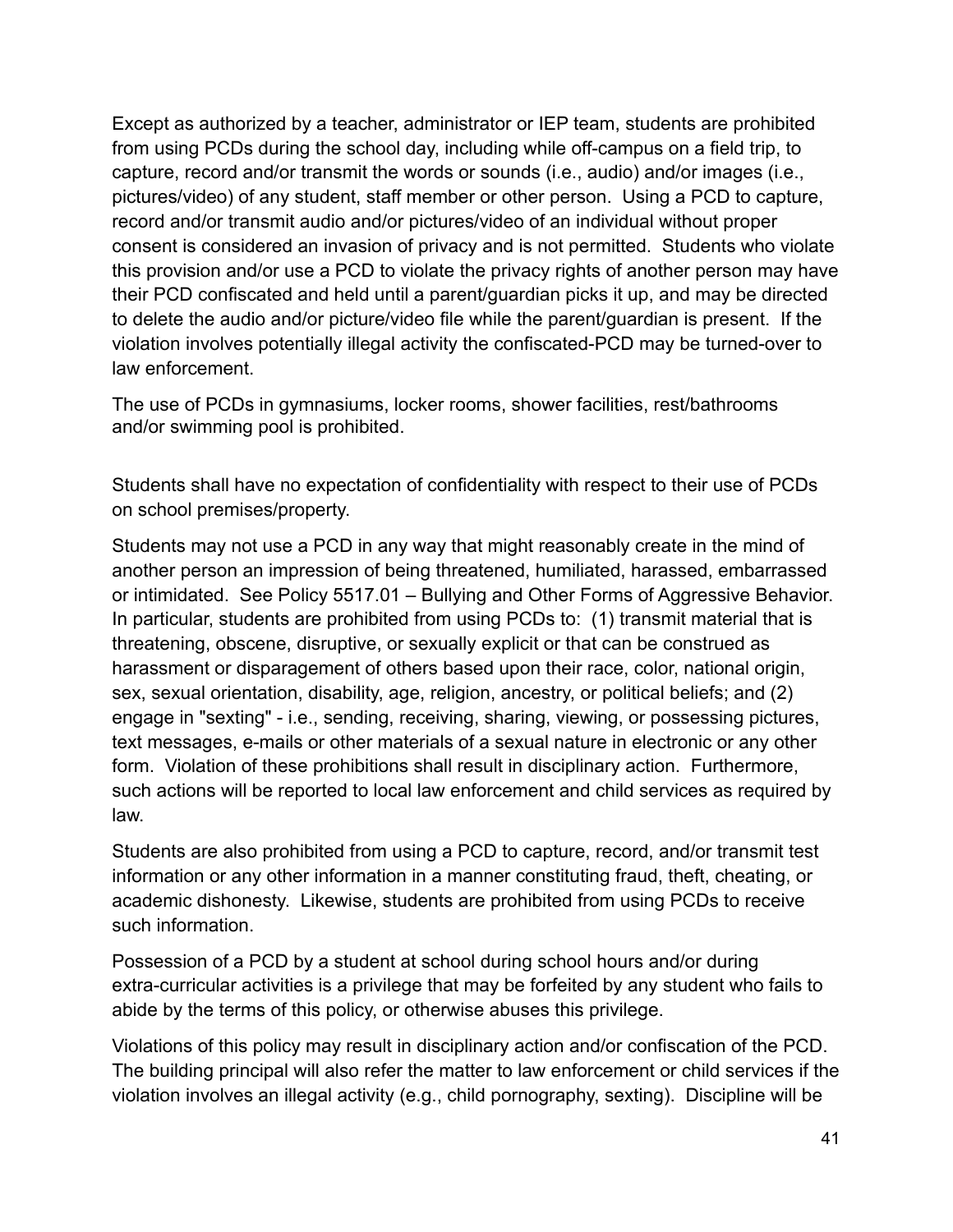imposed on an escalating scale ranging from a warning to an expulsion based on the number of previous violations and/or the nature of or circumstances surrounding a particular violation. If the PCD is confiscated, it will be released/returned to the student's parent/guardian after the student complies with any other disciplinary consequences that are imposed, unless the violation involves potentially illegal activity in which case the PCD may be turned-over to law enforcement. A confiscated device will be marked in a removable manner with the student's name and held in a secure location in the building's central office until it is retrieved by the parent/guardian or turned-over to law enforcement. School officials will not search or otherwise tamper with PCDs in Corporation custody unless they reasonably suspect that the search is required to discover evidence of a violation of the law or other school rules. Any search will be conducted in accordance with Policy 5771 – Search and Seizure. If multiple offenses occur, a student may lose his/her privilege to bring a PCD to school for a designated length of time or on a permanent basis.

A person who discovers a student using a PCD in violation of this policy is required to report the violation to the building principal.

Students are personally and solely responsible for the care and security of their PCDs. The Board assumes no responsibility for theft, loss, or damage to, or misuse or unauthorized use of, PCDs brought onto its property.

Parents/Guardians are advised that the best way to get in touch with their child during the school day is by calling the school office.

# **Metropolitan School District of Martinsville Bylaws & Policies**

**C350**

### **STUDENT DISCIPLINE**

The School Board acknowledges that conduct is closely related to learning and that an effective instructional program requires an orderly school environment, which is, in part, reflected in the behavior of students.

The Board believes that students should learn to assume responsibility for their own behavior and the consequences of their actions.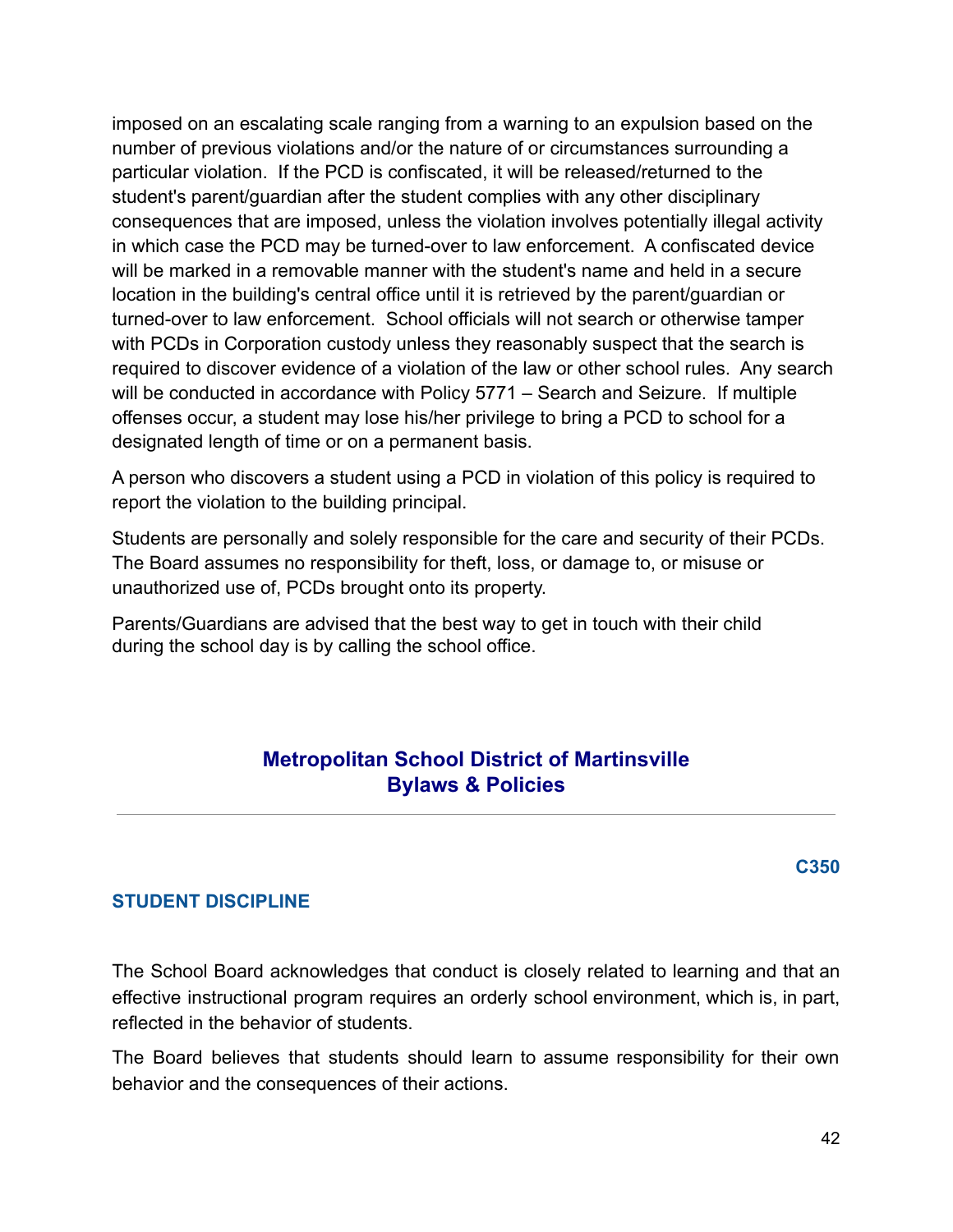The Board requires each student of this District to adhere to the Code of Conduct promulgated by the administration and to submit to such disciplinary measures as are appropriately assigned for infraction of those rules.

The Superintendent will designate sanctions for the infractions of rules, excluding corporal punishment, which:

- A. relate in kind and degree to the infraction;
- B. help the student learn to take responsibility for his/her actions;
- C. are directed, where possible, to reduce the effects of any harm which may have been caused by the student's misconduct.

The Superintendent shall publish to all students and their parents the rules of this District regarding student conduct, the sanctions which may be imposed for breach of those rules, and the due-process procedures that will be followed in administering the Code of Conduct. Teachers and other employees of this Board having authority over students shall have the authority to take any action that is reasonably necessary to carry out or prevent.

No student is to be detained after the close of the regular school day unless the student's parent has been contacted and informed that the student will be detained or other suitable transportation arrangements have been made.

All discipline imposed shall be in accordance with federal and Indiana statute and regulations.

MSD of Martinsville I.C. 20-33-8-1 et seq. Adopted: 3/18/2021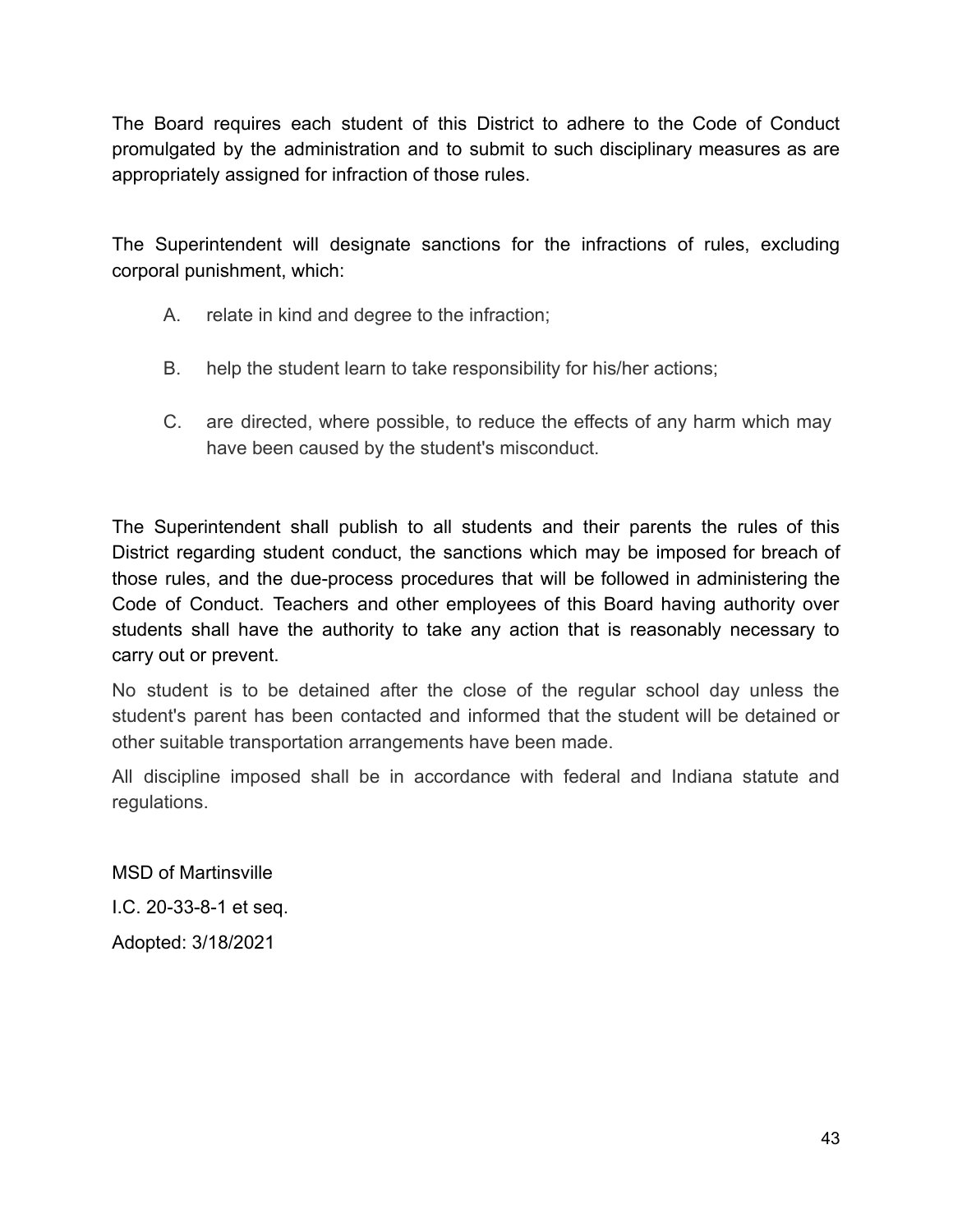### **SUSPENSION AND EXPULSION OF STUDENTS**

For purposes of this policy, "suspension" and "expulsion" shall be defined by Indiana law.

The School Board will ensure a child is afforded due process before suspension or expulsion. A student may be suspended and/or expelled from an activity, program, or a school if his/her behavior represents misconduct or substantial disobedience while the student is on school grounds immediately before or during school hours, or immediately after school hours, or at any other time when the school is being used by a school group; off school grounds at a school activity, function, or event; or traveling to or from school or a school activity, function, or event.

In addition to the grounds specified above, a student may be suspended or expelled for engaging in unlawful activity on or off school grounds if the unlawful activity may reasonably be considered to be an interference with school purposes or an educational function, or the student's removal is necessary to restore order or protect persons on school property, including any unlawful activity during weekends, holidays, other school breaks, and the summer period when a student may not be attending classes or other school functions.

Furthermore, a student may be suspended or expelled for bullying, regardless of the physical location in which the bullying occurred in accordance with Indiana law and Board Anti-Bullying Policy. A Student Code of Conduct, approved by the Board, shall specify the procedures to be followed by school officials when administering this policy. Students with disabilities shall be afforded procedural safeguards as required by state and federal law.

The Board of School Trustees has voted not to hear any expulsion appeals. Instead, appeals of expulsion must be filed with the County Court.

The Superintendent shall develop a Student Code of Conduct providing appropriate procedures for implementing this policy and complying with applicable law.

The principal shall report all expulsions and second suspensions to the Bureau of Motor Vehicles in accordance with law and the Bureau's guidelines.

I.C. 20-33-8-14 et seq., 35-47-1-5, 35-47.5-2-4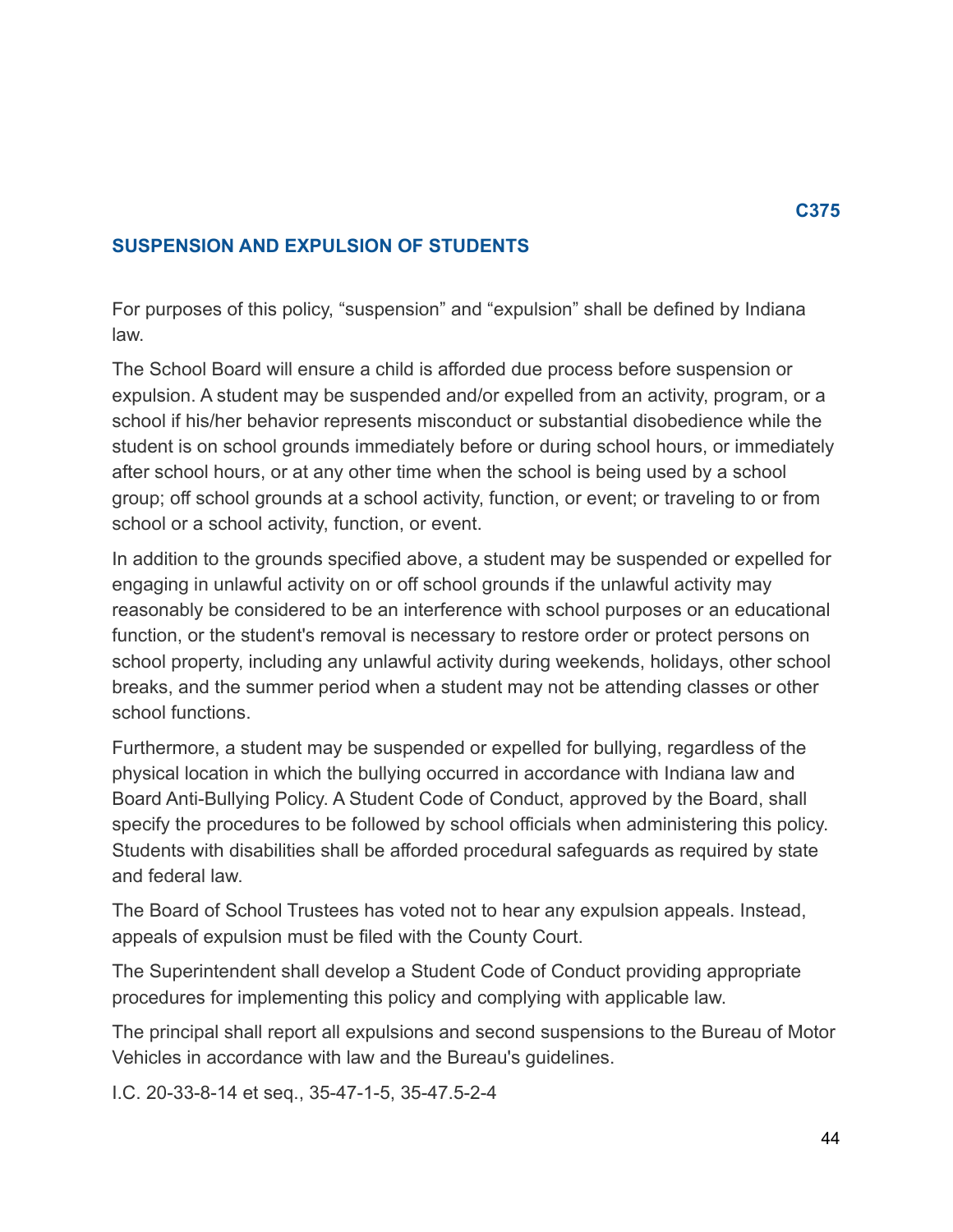20 U.S.C. 3551, 20 U.S.C. 8922, 20 U.S.C. 7151 MSD of Martinsville Adopted: 3/18/2021

# **Metropolitan School District of Martinsville Bylaws & Policies**

**A100**

#### **NON-DISCRIMINATION & ANTI-HARASSMENT**

MSD of Martinsville does not discriminate or tolerate harassment on the basis of a protected class including but not limited to race, color, national origin, sex, gender identity, transgender status, gender nonconformity, age, religion, genetic information or disability in the programs or activities which it operates or the employment therein or admission thereto. This commitment applies to all School District operations, programs, and activities. All students, administrators, teachers, staff, and all other school personnel share responsibility for avoiding, discouraging, and reporting any form of unlawful harassment. This policy applies to unlawful conduct occurring on school grounds immediately before, during, or immediately after school hours; in any school program or activity taking place in school facilities, on school transportation, or at other off-campus locations, such as at school-sponsored field trips or a training program; or using property or equipment provided by the school, including school-owned computers and the school's computer network.

The School District has designated several staff members as coordinators of non-discrimination and anti-harassment. The identity and contact information for these staff members are listed below. The coordinators are responsible for monitoring and ensuring compliance with all non-discrimination and anti-harassment law. The coordinators shall document all reports of discrimination or harassment and establish a protocol for recordkeeping. Nothing in this procedure shall supersede or substitute an employee's other mandatory reporting obligations including, but not limited to, reporting suspected child abuse and neglect and bullying.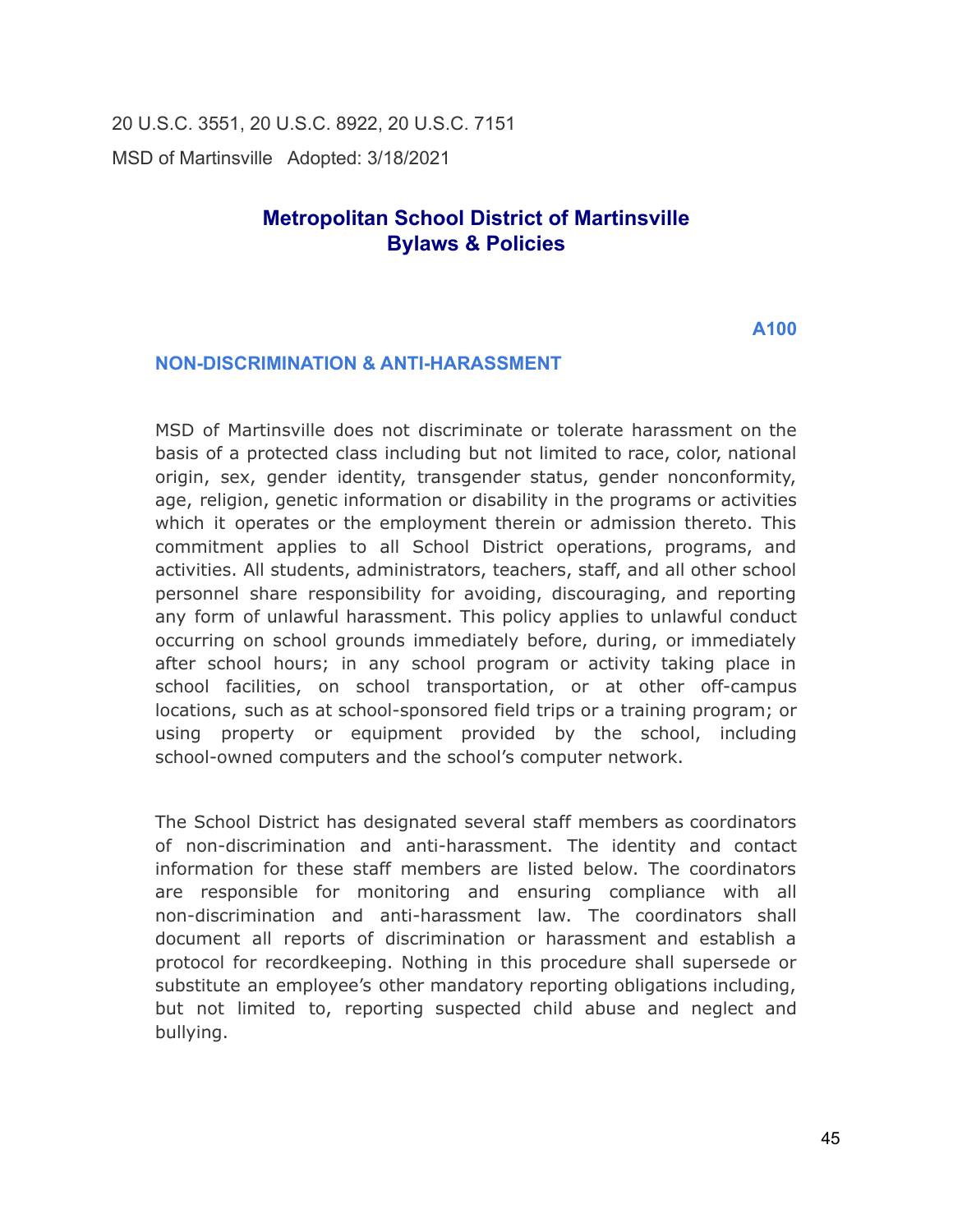#### **Title VI Coordinator**

(Race, color, national origin)

Dir. of Business Affairs/HR

765-342-6641

389 E Jackson Street

Martinsville, IN 46151

#### **Title IX Coordinator**

(Sex, including sexual harassment/sexual assault, gender discrimination)

Dir. of Business Affairs/HR

765-342-6641

389 E Jackson Street

Martinsville, IN 46151

#### **Non-discrimination Coordinator**

(All other forms)

Asst Superintendent

765-342-6641

389 E Jackson Street

Martinsville, IN 46151

#### **Section 504 Coordinator**

(Disability)

Nate Dilley, Asst. Dir. of Special Services

765-342-6641

#### Nate.dilley@msdmartinsville.org

389 E Jackson Street

Martinsville, IN 46151

In addition, each school building shall have a designated building-level coordinator who will work in conjunction with the appropriate coordinator listed above to respond to allegations of discrimination.

#### **NON-DISCRIMINATION/ANTI-HARASSMENT PROCEDURES**

**(for reports/complaints other than student sexual harassment-see below for procedure for student sexual harassment reports/complaints)**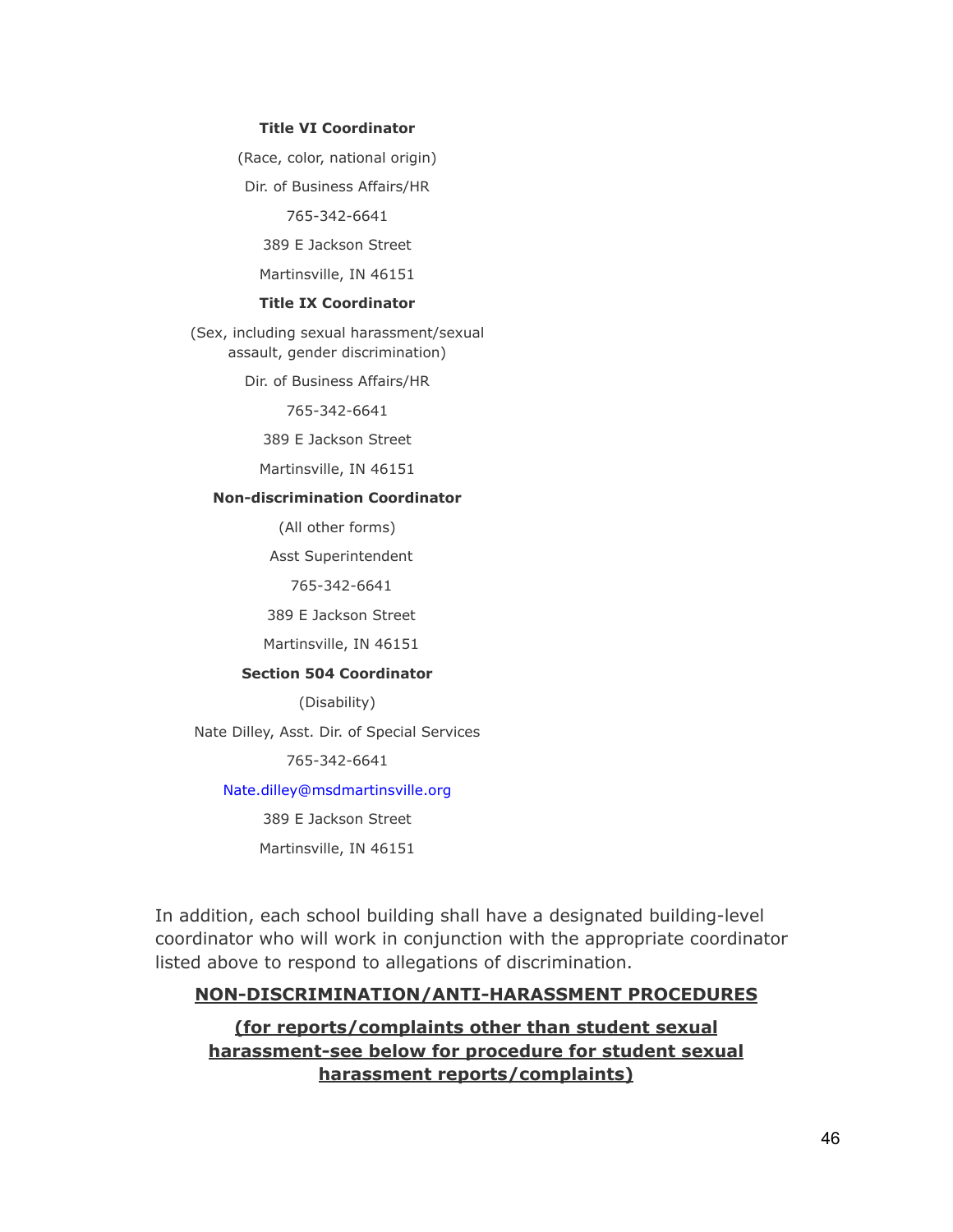Harassment or discrimination of students, staff members, and guests is prohibited at all academic, extra-curricular, and school-sponsored activities. The School prohibits discrimination and harassment through a computer, computer system, or computer network. Notwithstanding any other prohibition, the District will not take action to regulate expression protected by the United States and Indiana Constitutions.

Harassment, hazing and discrimination may take many forms, including: verbal acts and name-calling; graphic and written statements; sexual violence or unwanted sexual contact; or other conduct that may be harmful, humiliating, or physically threatening. Harassment and discrimination do not have to include intent to harm, be directed at a specific target, or involve repeated incidents, but may be present in peer-to-peer, staff-to-staff, staff-to-student, or student-to-staff interactions. Harassment and discrimination may be any act, speech, or gesture sufficiently severe, pervasive, or persistent so as to interfere with or limit the ability to participate in or benefit from the services, activities, or opportunities provided by the District. These procedures will be used to investigate and address complaints of discrimination and harassment alleging discrimination by students, employees, or third parties. "Hazing" as used in this Policy means causing a person to perform or submit to an act of initiation or rite of passage into a class, group, team, or organization if the act or series of acts is demeaning, or results in a risk of mental, emotional, or physical harm. Consent, or assumption of risk by a target, shall not be considered in determining if hazing has occurred. See also I.C. 35-42-2-2.5.

The goal of these procedures is to ensure they adequately address and provide sufficient options for prompt and effective responses to incidents of discrimination and harassment. The District's response will be reasonably calculated to end harassment and discrimination, eliminate hostile environments, prevent recurrence, and provide for a free appropriate public education ("FAPE"). The District will ensure that its policy and procedures against discrimination and harassment are widely distributed and readily available to students, parents of students, and employees. The District will take appropriate steps to educate employees, students, and parents regarding its non-discrimination and anti-harassment policies and reporting procedures. This may include: presentations during employee training; seminars, workshops, or speakers; or signs, posters, or demonstrations emphasizing important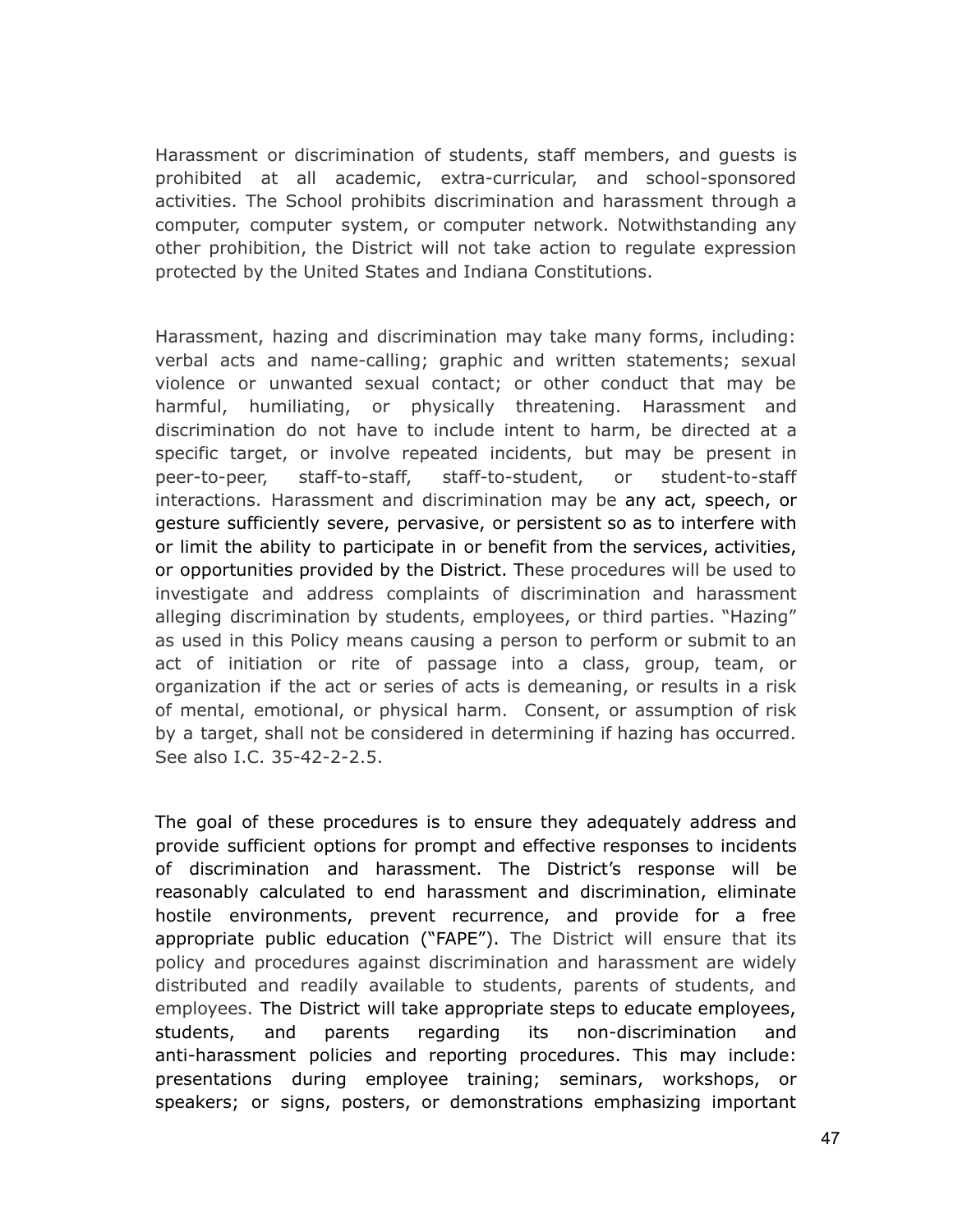parts of the policy. Policies and reporting procedures will be made available to the school community through hardcopy and via the District's website.

Anyone who believes that a student, staff member or member of a school community has possibly been the target of discrimination or harassment is encouraged to immediately report the situation to an appropriate staff member such as a teacher, counselor, administrator, or coordinator based on the form of harassment or discrimination. Any employee who observes, suspects, or is notified of discrimination, hazing or harassment must report the behavior to his/her building level leader. The reporter need not be the target of the discrimination or harassment. Complaints against a staff member should not be reported to the accused staff. Instead, complaints against a staff member should be reported to that staff member's supervisor or appropriate coordinator based on the form of harassment or discrimination. For example, harassment based upon disability should be reported to the Section 504 Coordinator.

Sexual conduct/relationships with students by District employees or any other adult member of the District community is prohibited, and any adult who engages in certain sexual conduct with a student may be disciplined up to and including termination and may also be in violation of crimes. Any employee accused of sexual relations with a student will be prohibited from communicating with students until at least the District's investigation is completed. Proven sexual relationships with a student regardless of the age of the student will lead to a recommendation of employment termination.

If a report of discrimination or harassment is received by the District, the District will inform the reporter or target on whose behalf the report was made (and family members if appropriate) of the options for formal and informal complaint processes and the District's responsibility to investigate the harassment or discrimination. Upon notice of alleged harassment or discrimination, both building and district level coordinators will provide appropriate interim measures, including but not limited to counseling, academic services, and limiting contact between the parties. All investigations into harassment and discrimination complaints will be prompt, thorough, and impartial, and conducted by an employee or agent free of any conflicts of interest.

The District will take all reasonable steps to investigate and respond to the complaint in a manner consistent with a request for confidentiality from the alleged target of the harassment or discrimination. If the alleged target insists that his or her name not be disclosed to the harasser or discriminator, the District's ability to respond may be limited. The District,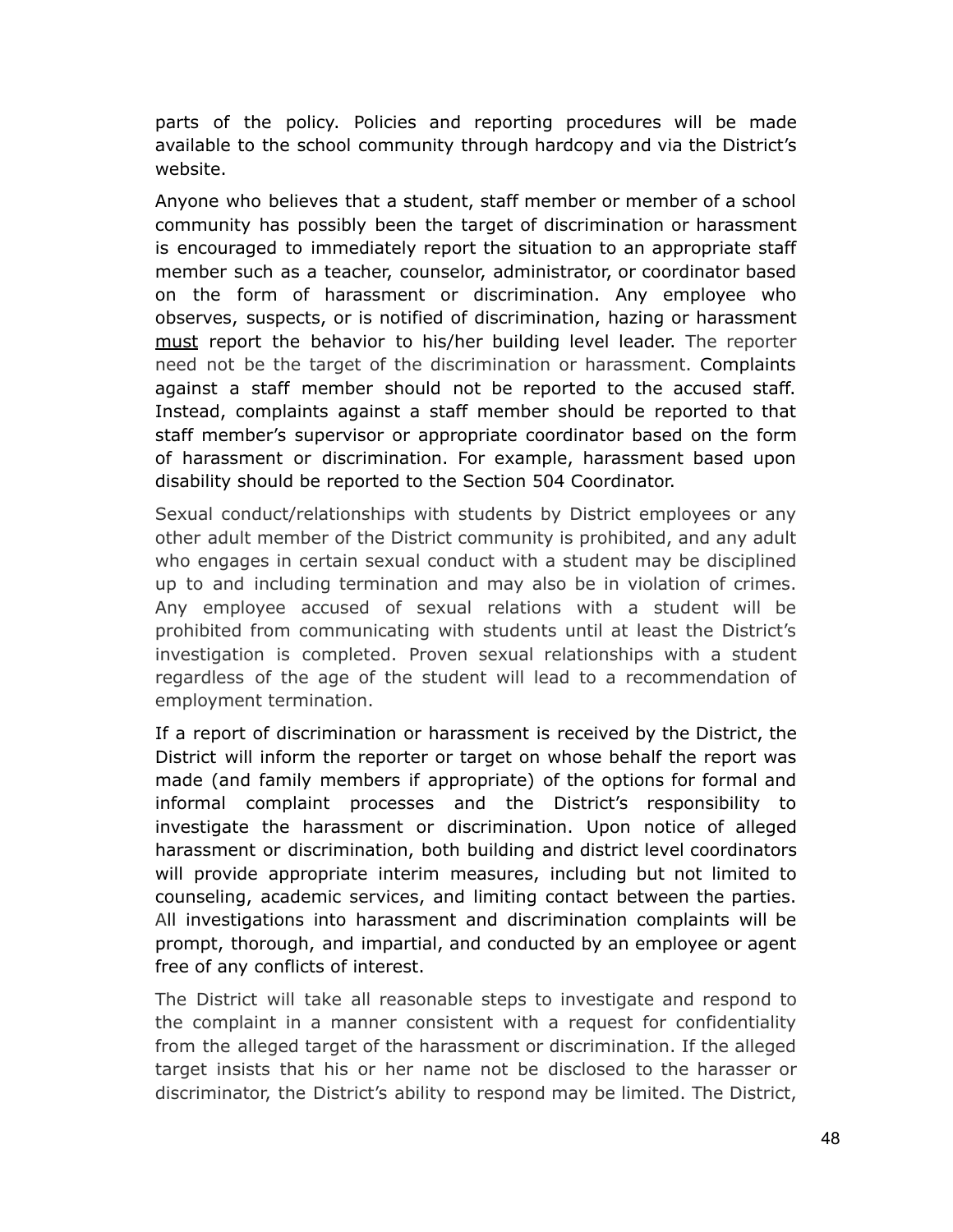however, will endeavor to provide a safe, nondiscriminatory, and harassment-free environment for students and staff.

The District will address both formal and informal complaints of discrimination and harassment. Complaints of discrimination and harassment should be received within 30 days of discovering the alleged discrimination or harassment.

#### Informal Process

Complaints need not be in formal written format. Reporters may informally and verbally report discrimination and harassment to an appropriate staff member. The appropriate coordinators shall be included in the informal complaint to ensure compliance. Resolution of an informal complaint may include: an opportunity for the complainant to explain to the alleged offender that his or her conduct is unwelcome or offensive, either in writing or face-to-face; a warning to the alleged offender that the alleged conduct is not appropriate and could lead to discipline; mediation with individuals involved in the complaint; or any of the responses available in an formal complaint. Mediation will not be permitted for complaints of sexual violence. All complaints involving a District employee or any other adult member of the District community harassing or discriminating against a student will be formally investigated. At any time during the informal process any of the parties may end the informal process and initiate the formal process.

### Formal Process

The formal complaint form is found here. The formal complaint form should be filed with the appropriate non-discrimination or anti-harassment coordinator. The coordinators shall receive and process formal complaints of discrimination or harassment based on the protected class. All investigations into formal harassment or discrimination complaints will be prompt, thorough, and impartial. Investigations will be completed within 60 days from the date the coordinator receives the complaint unless there is good cause for a longer timeline. The means of investigating harassment include: target, witness, and accused interviews; opportunity for the parties to present evidence and witnesses; requests for written witness statements from the parties; assessment of whether harassment or discrimination occurred pursuant to the preponderance of the evidence. If appropriate, the District will make alternative arrangements to avoid targets being in the same room as the accused during formal proceedings. The District will inform all parties at regular intervals of the status of the investigation.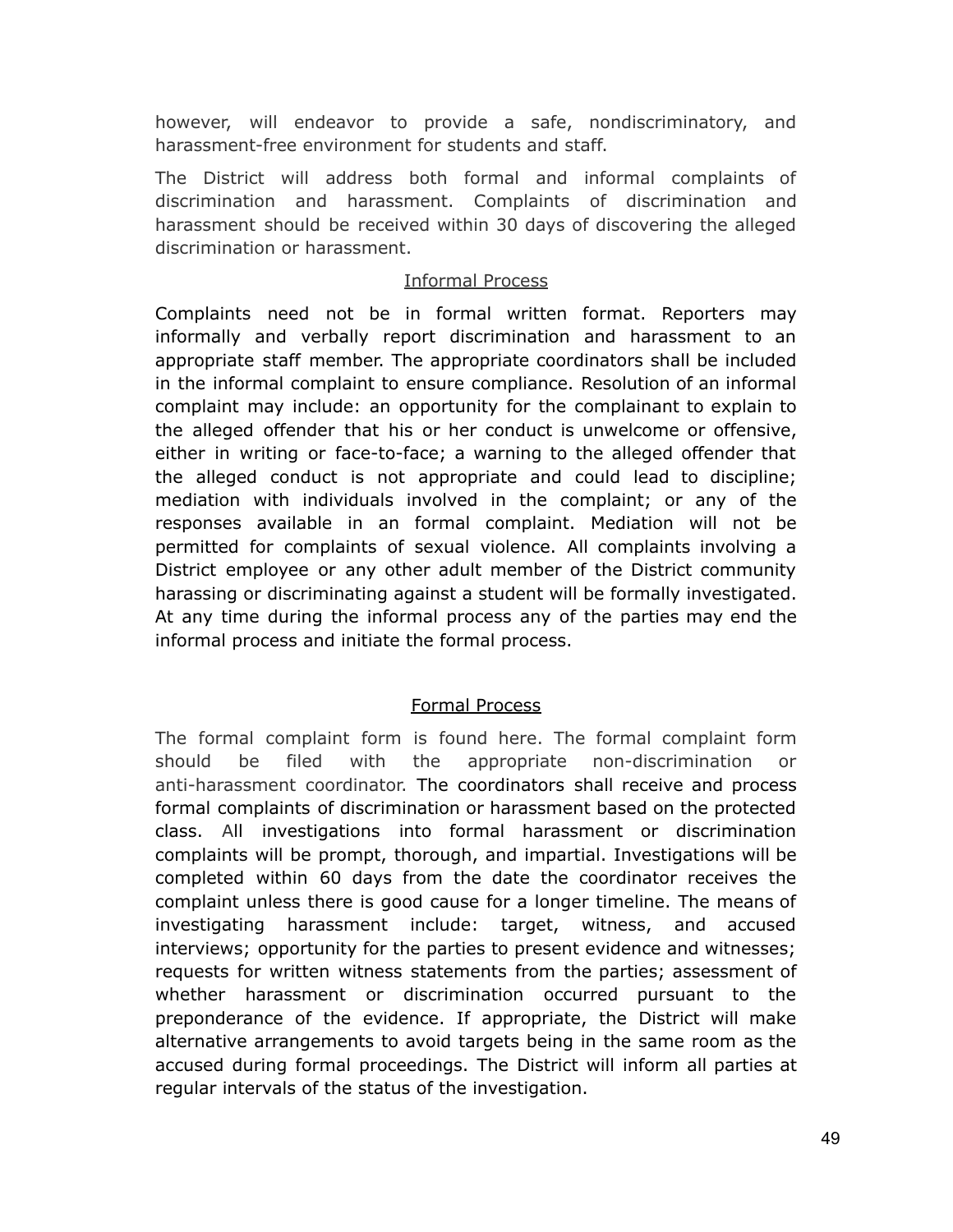Written notice of the outcome of the investigation will be provided to parties involved in the complaint to the extent permitted by law. A formal investigation outcome may be appealed by any party in writing to the district coordinator within ten (10) days receipt of the outcome of the formal investigation. The written appeal should identify the reasons why the coordinator should reconsider the outcome of the investigation. The coordinator should respond to the appealing party within ten (10) days of receipt of the written appeal indicating any reconsideration of the investigation outcome based on the appeal. A reconsideration of the formal investigation outcome may be appealed by any party in writing to the District's governing body within ten (10) days of receipt of the coordinator's reconsideration. The governing body or their designee should respond to the appealing party within forty-five (45) days of receipt of the written appeal indicating the final outcome of the investigation. Written notice of the final outcome of the investigation will be provided to parties involved in the complaint to the extent permitted by law.

#### Responses to Substantiated Harassment or Discrimination

In response to a complaint investigation, if the District determines that harassment or discrimination has occurred, the District will take prompt and effective steps reasonably calculated to stop the harassment or discrimination, remedy the harassment or discrimination, and prevent the harassment or discrimination from recurring. Steps may include: separating the harasser/discriminator and the target, providing counseling for the target and/or harasser/discriminator, taking prompt disciplinary action against the harasser/discriminator, or identifying the discriminatory or harassing incident and reaffirming the school's non-discrimination and anti-harassment policy. These steps should not penalize the target of the harassment or discrimination.

Disciplinary actions against the harasser/discriminator may include but are not limited to: suspension and expulsion for students; discharge for employees; exclusion for parents, guests, volunteers, and contractors.

Following a substantiated discrimination or harassment incident, the District will communicate with the target and all participants of the investigation regarding how to report subsequent problems. The District shall follow-up to ensure that there have not been continuing or new incidents of discrimination or harassment.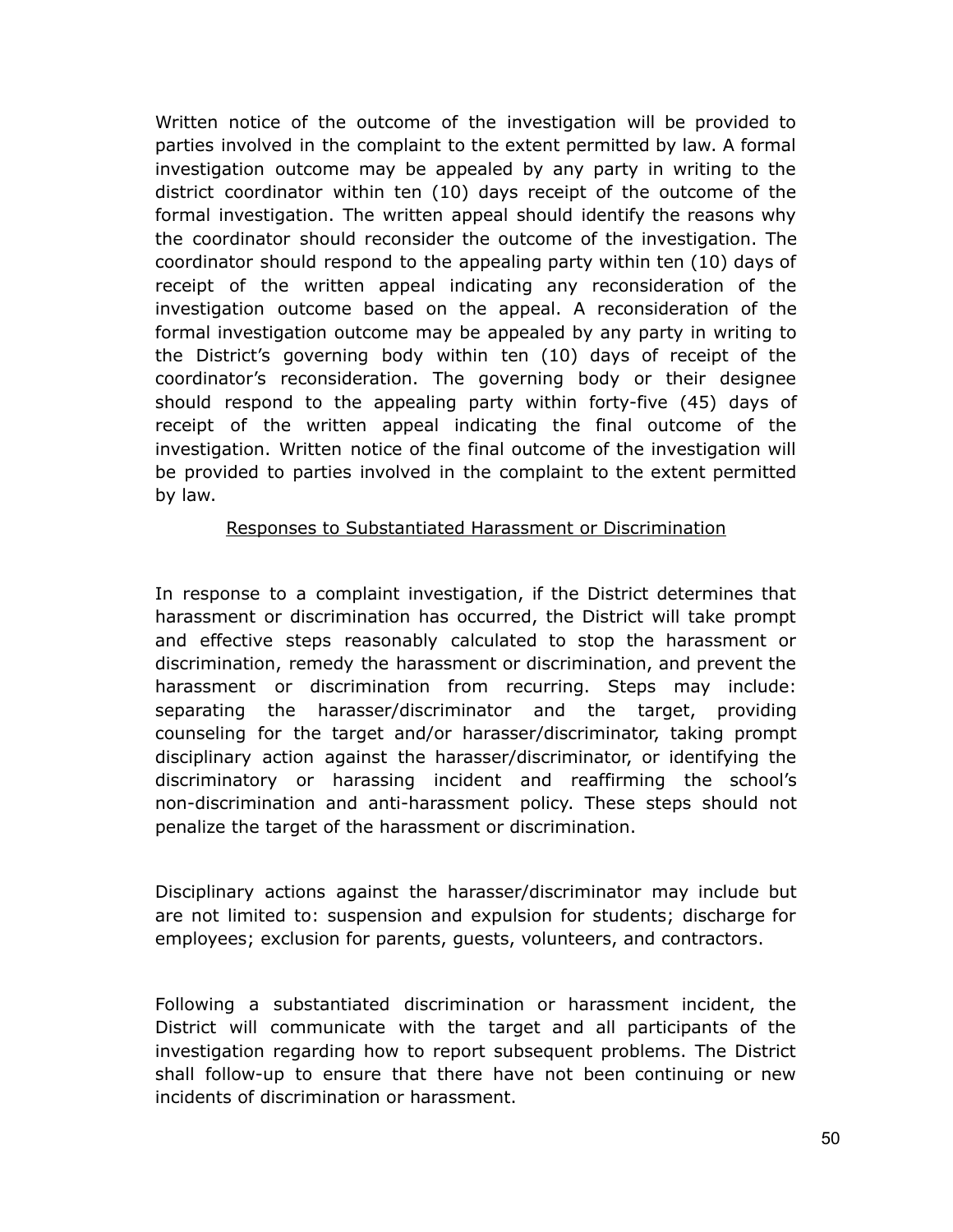Incidents of harassment or discrimination may be referred to appropriate law enforcement officials. If an incident is referred to law enforcement or another outside agency, including the Department of Child Services, the District will proceed with an internal investigation of discrimination or harassment simultaneously designed not to interfere with the law enforcement investigation.

In the course of discrimination and harassment investigations, the District will assess whether the nature of the conduct has civil rights implications. If the harassing or discriminatory behavior is on the basis of a protected class, the District will respond in accordance with the applicable federal civil rights statutes and regulations. The District shall follow the then-current legal standards for non-discrimination and anti-harassment including the standard of whether a hostile environment or disparate treatment exists.

Overall, the District's process will provide for prompt and equitable resolution of complaints of discrimination and harassment.

### **TITLE IX (STUDENT) SEXUAL HARASSMENT PROCEDURE**

#### General Policy Statement and Scope

Complaints that fall under this section are sexual harassment complaints in which a student is either the Complainant (alleged victim) or Respondent (alleged harasser).

The term "sexual harassment" as used in this procedure shall mean conduct on the basis of sex, failure to conform to stereotypical notions of masculine or feminine traits, sexual orientation, or gender identity including:

- 1. A District employee conditioning the provision of an aid, benefit, or service of the recipient on an individual's participation in unwelcome sexual conduct (i.e., quid pro quo sexual harassment);
- 2. Unwelcome conduct determined by a reasonable person to be so severe, pervasive, and objectively offensive that it effectively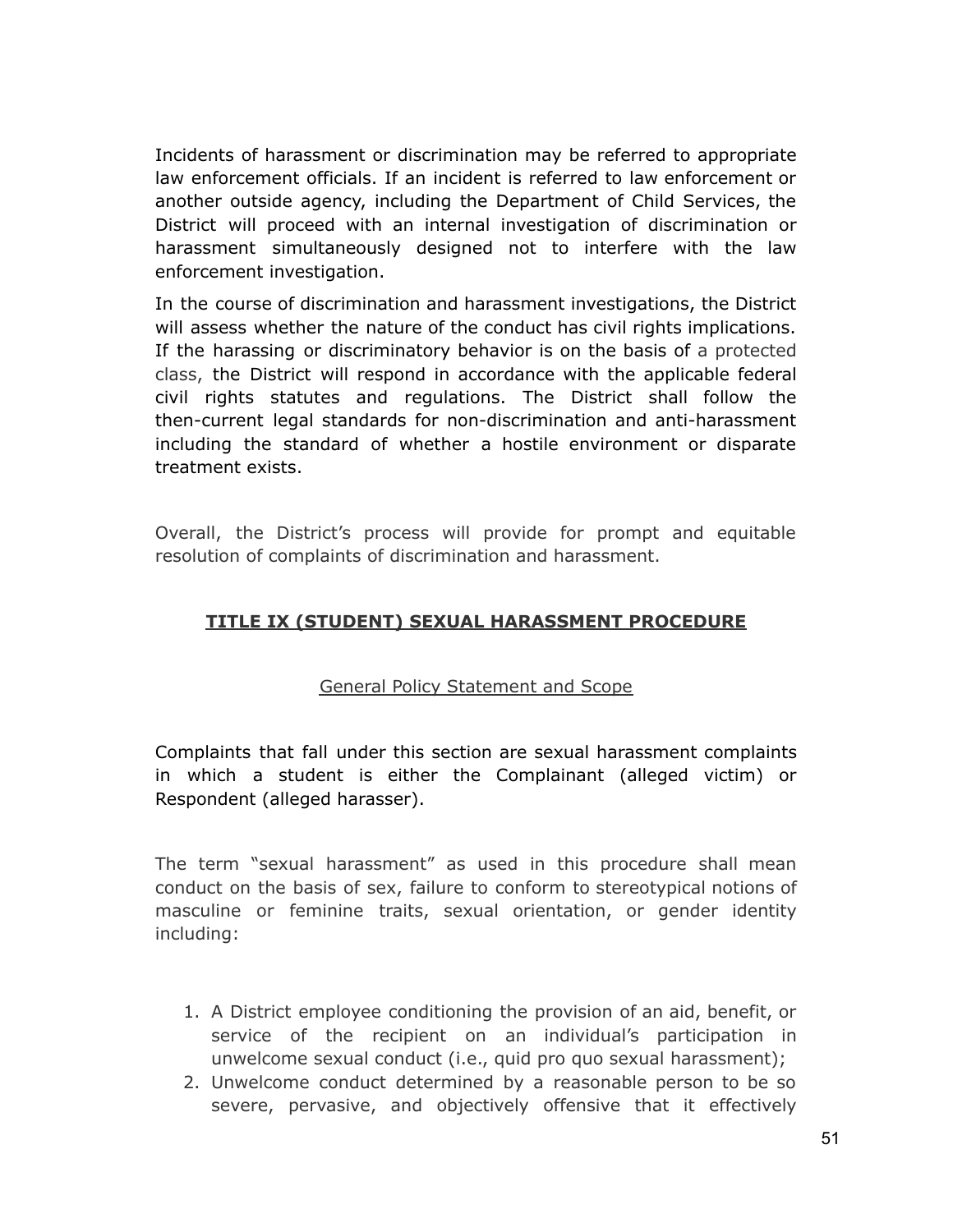denies a person equal access to the District's education program or activity; or

3. Sexual assault, dating violence, domestic violence, or stalking as defined by Federal law.

The term "consent" as applicable to this procedure shall mean an individual voluntarily agreeing, by words or actions, to the proposal of another individual. An individual may be incapable of consent due to mental or physical incapacitation. The vast majority of District students are incapable of giving consent to sexual contact, because Indiana law generally establishes the age of consent as 16.

The District designates the following staff member as the District's Title IX Coordinator and authorizes this individual to coordinate the District's Title IX compliance. Inquiries about the application of Title IX and its regulations may be referred to the Title IX Coordinator.

## **Title IX Coordinator**

Mr. Jeremy Ogden, Director of Business Affairs / Human Resources 389 E Jackson Street Martinsville, IN. 46151 765-342-6641 Jeremy.ogden@msdmartinsville.org

The District is committed to promptly responding to reports of sexual harassment. All reference to "days" within these procedures shall mean instructional days. The procedures described below may be subject to temporary delays based on good cause (e.g., law enforcement involvement, absence of a party, witness, or advisor, translation or accommodation needs) with written notice to both parties explaining the reason for the delay.

#### Reporting Sexual Harassment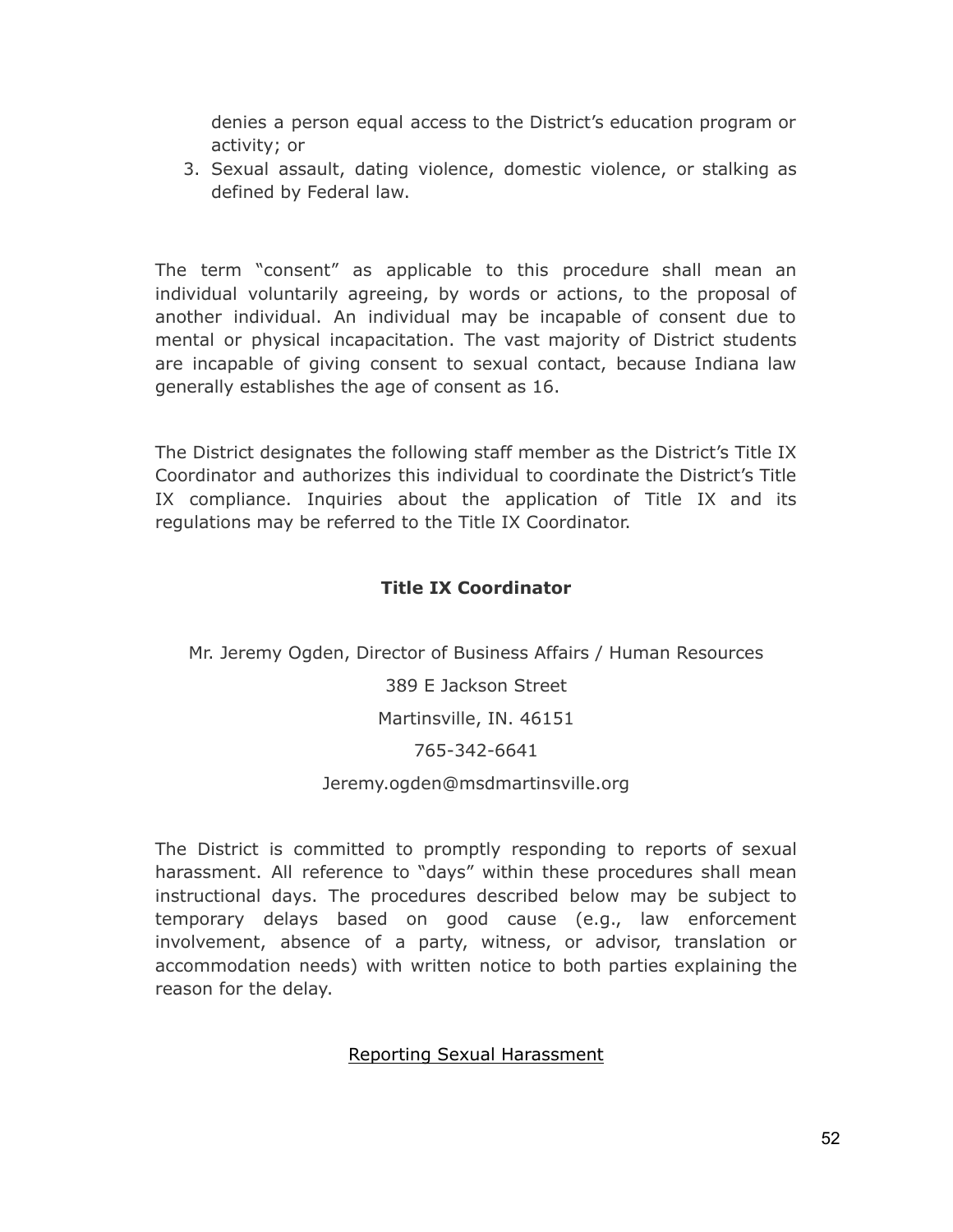Anyone who believes that a student or staff member has possibly been the target of sexual harassment should immediately report the situation to an appropriate staff member such as a teacher, counselor, administrator, or the Title IX Coordinator. Any person may report sexual harassment in person, by mail, by telephone, or email using the contact information for the Title IX Coordinator.

### **Any employee who has reason to believe that a student or staff member has been the target of sexual harassment must report the behavior to his/her building level leader, such as a principal.**

The "Complainant" is a person alleged to be the victim of sexual harassment and the "Respondent" means any individual who is reported to be the perpetrator of sexual harassment.

The District accepts anonymous reports. However, anonymous reports may hamper the District's ability to respond to allegations of sexual harassment.

#### Emergency Removal

In situations where a Respondent poses an immediate threat to the physical health and safety of any individual (including self) **before or at any time during** the proceedings described herein, the District may remove Respondent from all programs and activities. In order to do so, the District must i) undertake an individualized safety and risk analysis, ii) determine that an immediate threat to the physical health or safety of any student or other individual arising from the allegations of sexual harassment justifies removal, and iii) provide the Respondent with notice and an opportunity to challenge the decision immediately following the removal.

An emergency removal does not affect or modify any rights a student receiving special education may have under the IDEA, Section 504, or the ADA.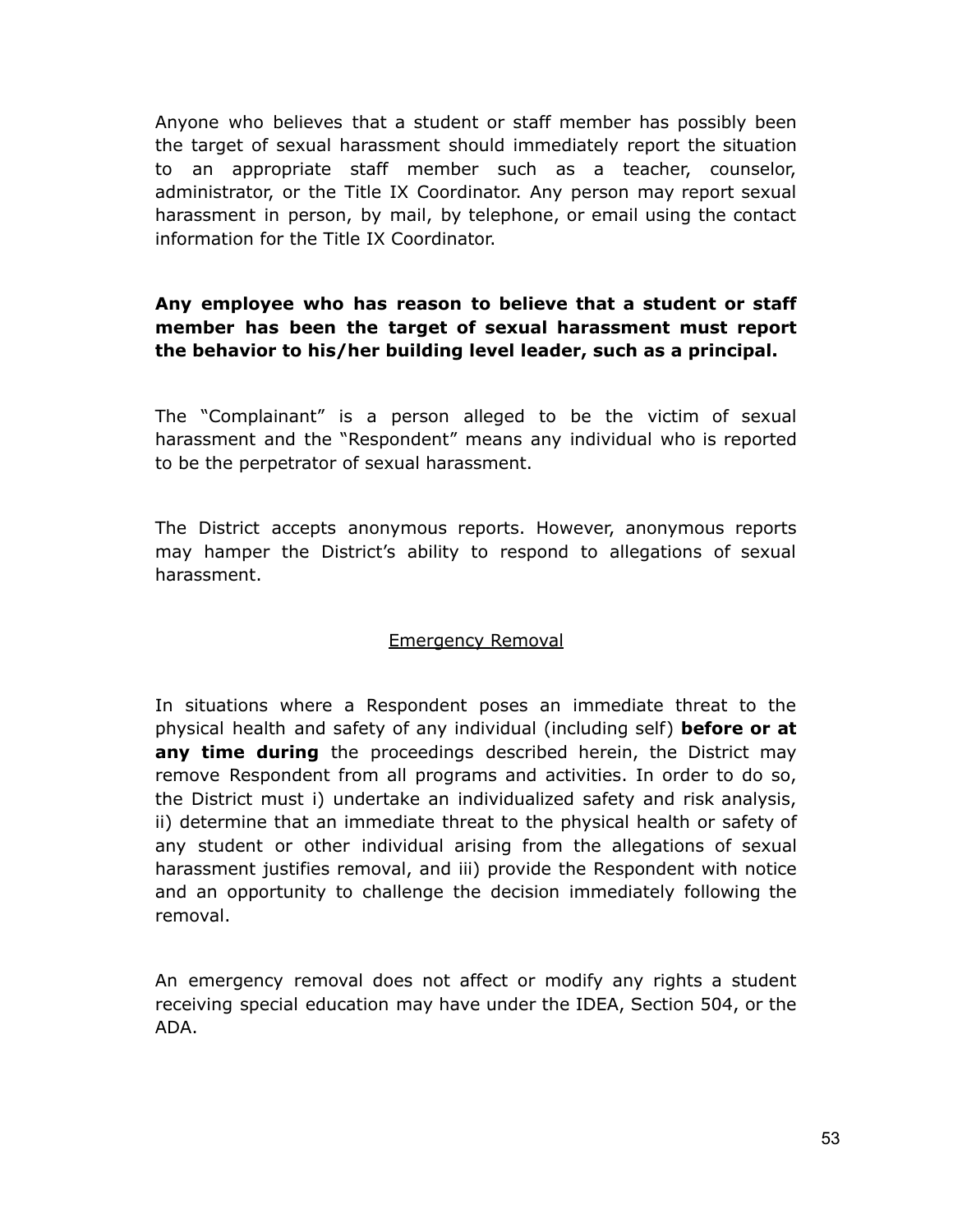#### Response to a Report and Supportive Measures

Upon receipt of a report, the Title IX Coordinator must promptly, usually within two (2) days, contact the Complainant to discuss the availability of supportive measures.

Supportive measures are non-disciplinary, nonpunitive individualized services offered as appropriate, as reasonably available, and without fee or charge to the Complainant or the Respondent. Such measures are designed to restore or preserve equal access to the District's education program or activity without unreasonably burdening the other party, including measures designed to protect the safety of all parties or the District's educational environment, or deter sexual harassment.

Supportive measures may include counseling, extensions of deadlines or other course-related adjustments, modifications of work or class schedules, campus escort services,

mutual restrictions on contact between the parties, leaves of absence in the case of employees, increased security and monitoring of certain areas of the campus, and other similar measures.

In addition to discussing the availability of supportive measures, the Title IX Coordinator will also consider the Complainant's wishes with respect to supportive measures, inform the Complainant of the availability of supportive measures with or without the filing of a formal complaint, and explain to the Complainant the process for filing a formal complaint. The Title IX Coordinator will make contact with the Complainant in person, via phone, or via virtual meeting in order for the Complainant to ask questions. If the Complainant is a student under the age of eighteen, the student's parent will be contacted simultaneously.

A "formal complaint" is a document filed by a Complainant or signed by the Title IX Coordinator alleging sexual harassment against a Respondent and requesting the District investigate the allegation(s) of sexual harassment.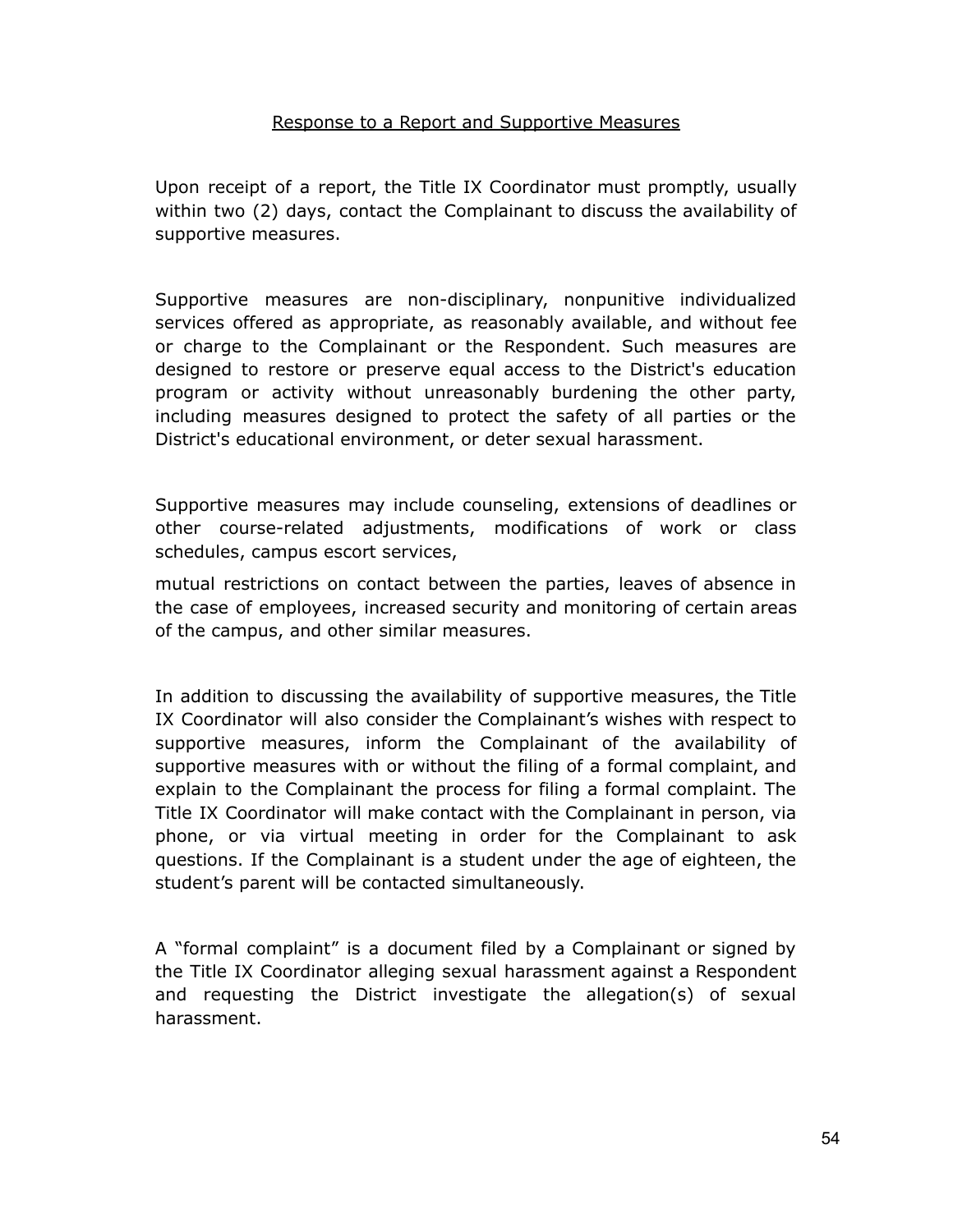Even in instances where a Complainant chooses not to file a formal complaint, supportive measures may continue at the discretion of the Title IX Coordinator.

The Title IX Coordinator may decide to sign a formal complaint to investigate the allegation(s) of sexual harassment against the wishes of the Complainant where moving forward without an investigation would be unreasonable. Such circumstances may include, but are not limited to, reports that indicate multiple Respondents, the involvement of a District employee, and/or continued sexual harassment of the Complainant and others.

While there is no deadline by which a Complainant must file a formal complaint, the District encourages Complainants to submit a formal complaint within ten (10) days of meeting with the Title IX Coordinator. In instances where enough time has passed that the District cannot gather evidence, the District may not be able to investigate.

The District will offer supportive measures to a Complainant who is the subject of an anonymous report. However, should a Complainant desire to initiate the grievance process, the Complainant cannot remain anonymous or prevent the Complainant's identity from being disclosed to the Respondent.

#### Dismissal and Consolidation

In certain instances, the District may dismiss or consolidate formal complaints. Such instances of dismissal include, but are not limited to, when the alleged conduct, even if true, would not constitute sexual harassment, when the Respondent is a non-student or non-employee of the District, or when a Complainant notifies the Title IX Coordinator they would like to withdraw the formal complaint. A dismissal does not preclude the District from taking action under another provision of the student code of conduct. If a formal complaint is dismissed, the District will promptly inform the parties of the reason for dismissal and the right to appeal.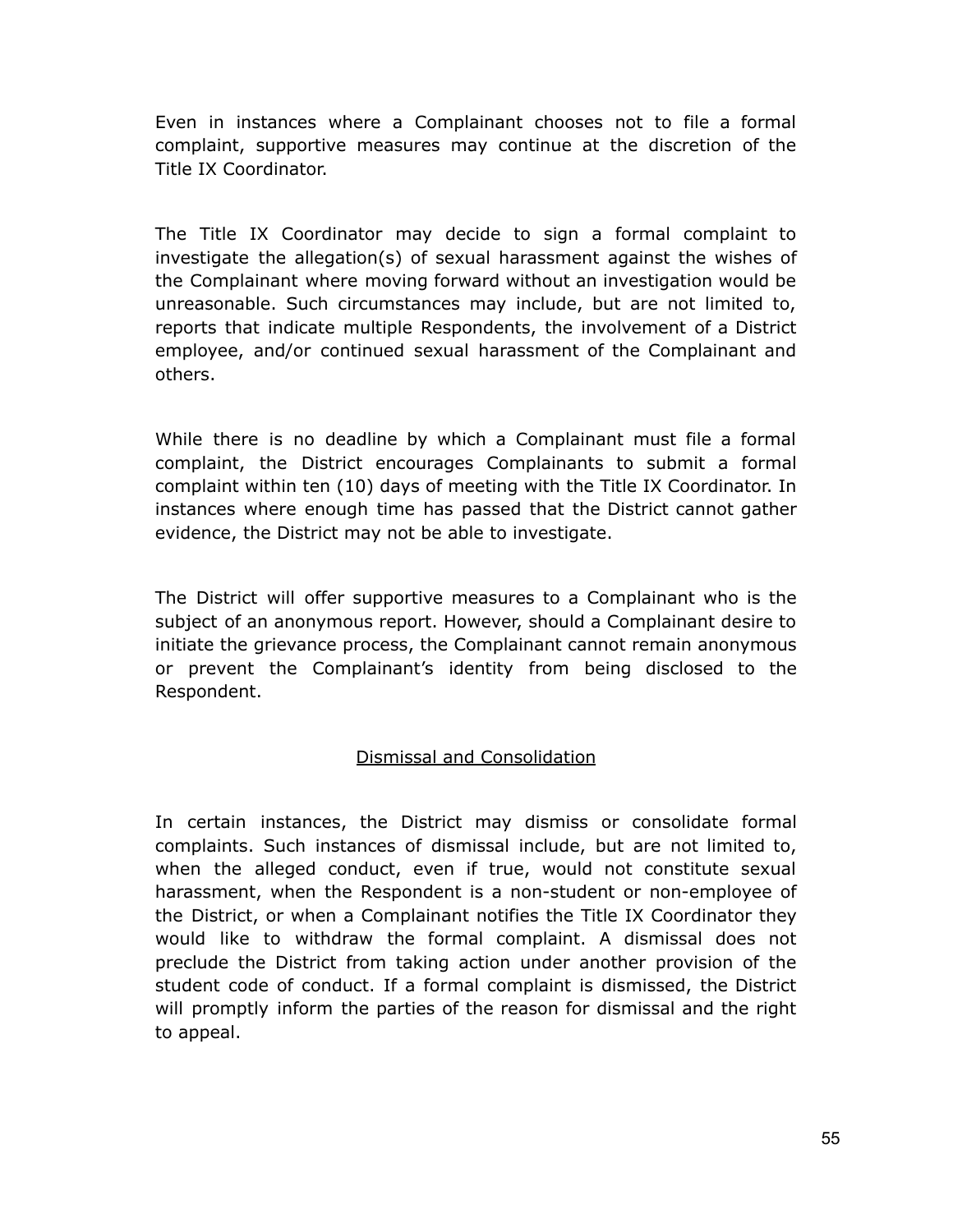Further, the District may consolidate formal complaints where the allegations of sexual harassment arise out of the same facts or circumstances.

#### Grievance Procedures

The District will treat Complainants and Respondents equitably throughout this process. As such, the District will only impose disciplinary sanctions following the completion of the informal process or investigation and determination process. All Title IX Coordinators, investigators, decision-makers, and any person who facilitates an informal resolution will receive training regarding topics related to this procedure, including: the definition of sexual harassment, the scope of the District's education program and activity, and how to conduct these grievance procedures.

All Title IX Coordinators, investigators, decision-makers, and any person who facilitates an informal resolution will objectively evaluate all relevant evidence – both inculpatory and exculpatory. Further, no credibility determinations will be based on a person's status as a Complainant, Respondent, or witness.

Consistent with the law, the District will presume the Respondent is not responsible for the alleged conduct until a determination regarding responsibility is made at the conclusion of the grievance process. **The District will utilize the preponderance of the evidence standard when determining responsibility**. The District will not require, allow, rely upon, or otherwise use questions or evidence that constitute, or seek disclosure of, information protected under a legally recognized privilege, unless the person holding such privilege has waived the privilege. Further, questions or evidence about the Complainant's sexual predisposition or prior sexual behavior are not relevant, unless such questions or evidence are offered to prove that someone other than the Respondent committed the conduct alleged by the Complainant or to prove consent.

Notice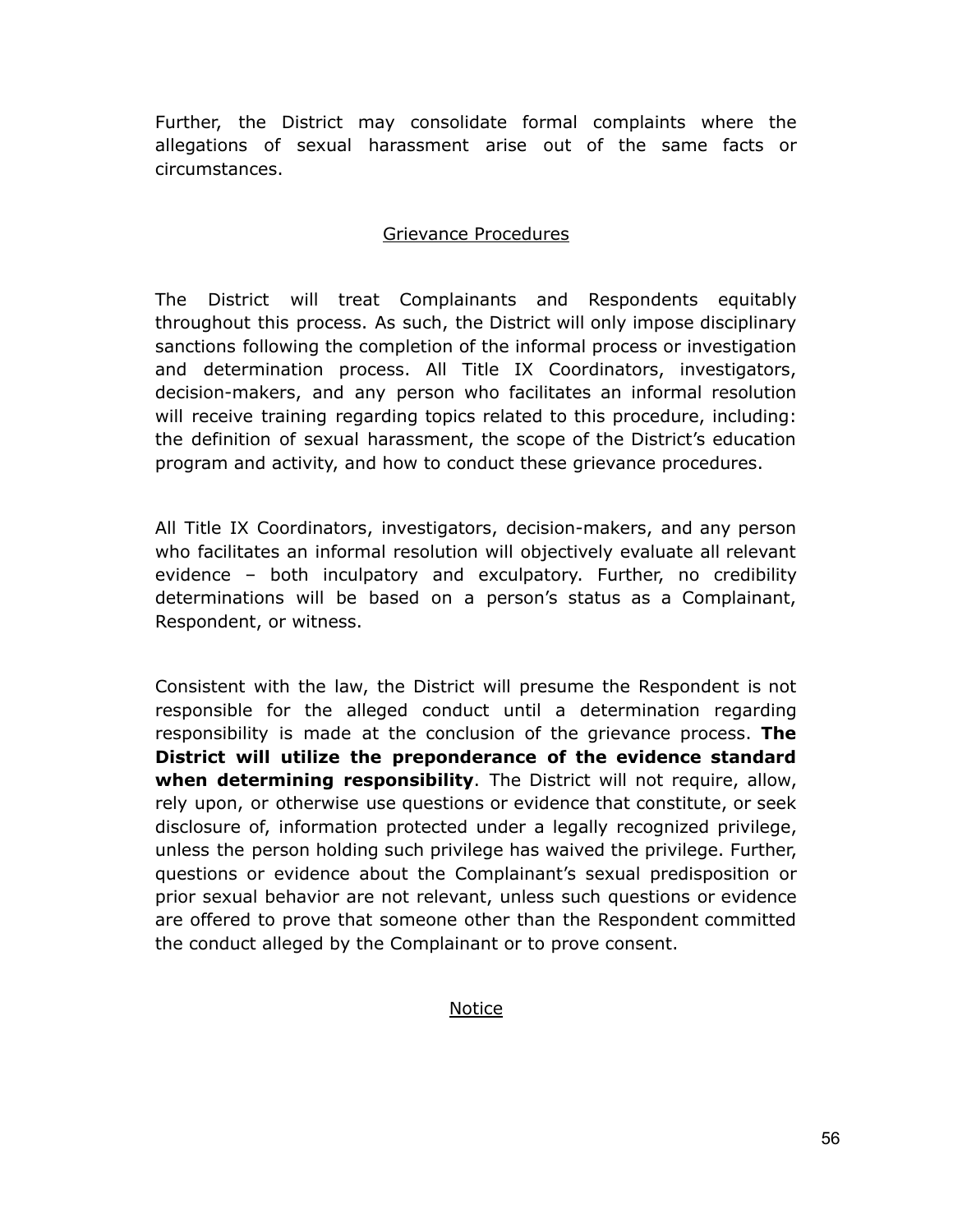Upon receipt of a formal complaint, the Title IX Coordinator will provide written notice to the parties (to the extent known) containing the following information:

- a. Notice of the District's grievance process, including the informal resolution process;
- b. Notice of the allegations of sexual harassment, including sufficient details known at the time and with sufficient time to prepare a response before any initial interview. Sufficient details include: the identities of the parties involved in the incident, if known, the conduct allegedly constituting sexual harassment, and the date and location of the alleged incident, if known;
- c. A statement that the Respondent is presumed not responsible for the alleged conduct and that a determination regarding responsibility is made at the conclusion of the grievance process.
- d. The parties may have an advisor of their choice, who may be, but is not required to be, an attorney;
- e. The District's code of conduct for students prohibits knowingly making false statements or knowingly submitting false information during the grievance process.

If, in the course of an investigation, additional allegations are uncovered and therefore investigated, the District will provide a supplemental notice of the additional allegations to the parties whose identities are known.

### Informal Process

Upon receipt of a formal complaint and after providing sufficient notice to the parties, the District may facilitate an informal resolution process, such as mediation, that does not involve a full investigation and adjudication of the allegations. The District may not require the parties to participate in the informal process, but instead must obtain the parties' voluntary, written consent to participate.

The informal process is not available to resolve allegations that an employee sexually harassed a student. Further, at any time during the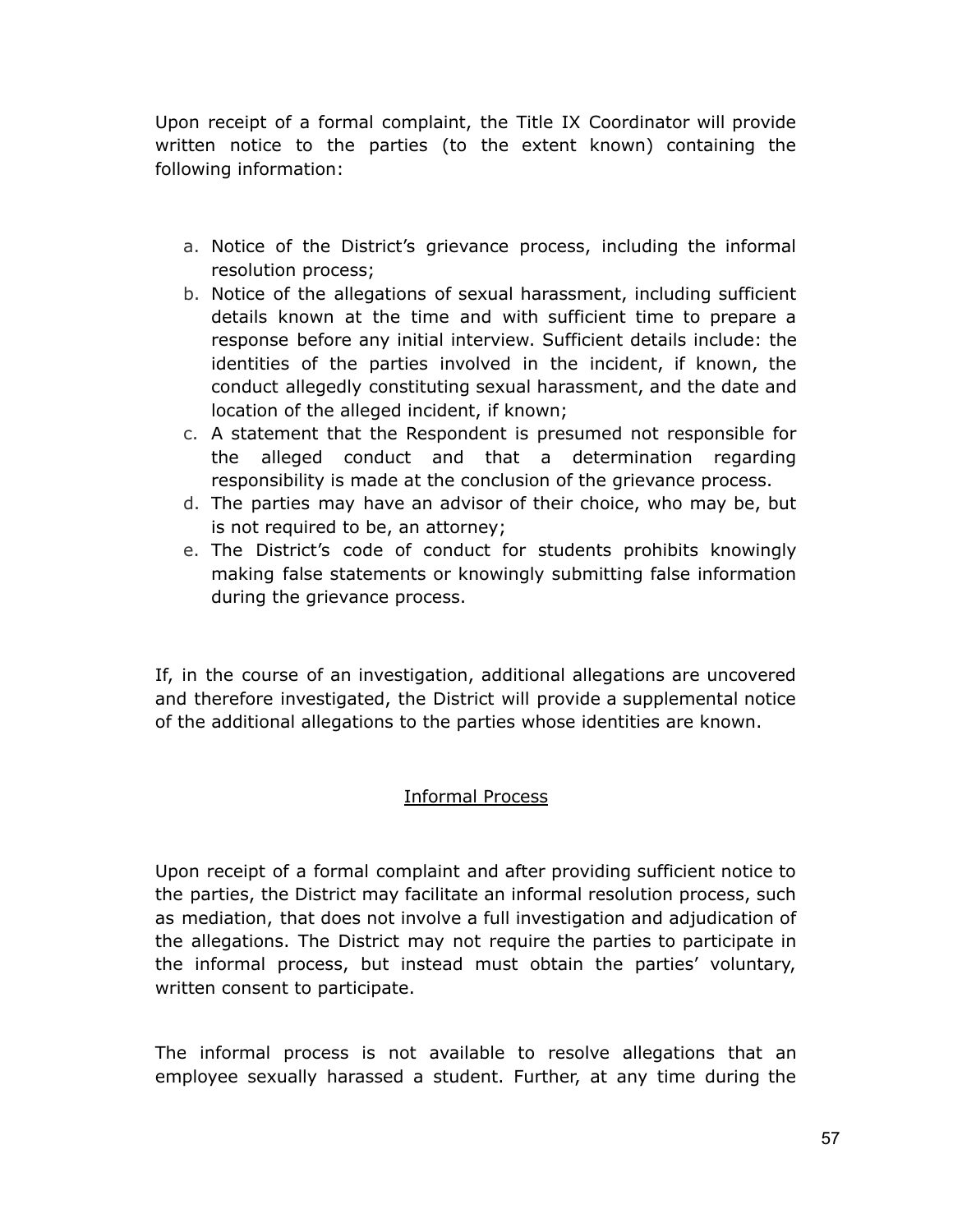informal process any of the parties may end the informal process and initiate the investigation and determination process.

### Investigation and Determination

Unless the District dismisses a formal complaint or the parties resolve a formal complaint through the informal process, the District will investigate the allegations of sexual harassment and make a determination regarding responsibility.

The burden of proof and collection of evidence rests with the District. To that end, the Title IX Coordinator in conjunction with a designated building-level leader will conduct an investigation. The means of investigating a formal complaint include, but are not limited to Complainant, Respondent, and witness interviews and review of documentation. The parties shall have an equal opportunity to present witnesses, including fact and expert witnesses, and other inculpatory and exculpatory evidence. The District will not restrict the ability of either party to discuss the allegations under investigation or to gather and present relevant evidence. Evidence or information related to the allegations under investigation may not be discussed by the parties, except with their chosen advisors. The parties may not substantially disrupt the educational environment. Absent extenuating circumstances, the collection of evidence for an investigation should conclude within thirty (30) days.

The parties may be accompanied to any meeting or proceeding related to the investigation by an advisor of their choice, who may be, but is not required to be an attorney. Apart from a union representative accompanying an employee who is a party, employees are discouraged from serving as advisors to students.

Advisors may not present on behalf of the party they accompany and should request or wait for a break in the meeting if they wish to interact with the Title IX Coordinator or building level leader. Advisors may confer quietly with Parties as necessary, as long as they do not disrupt the process. For longer or more involved discussions, the party and their advisors should ask for a break or step out of the meeting. An advisor who disrupts the process will receive one warning, after which if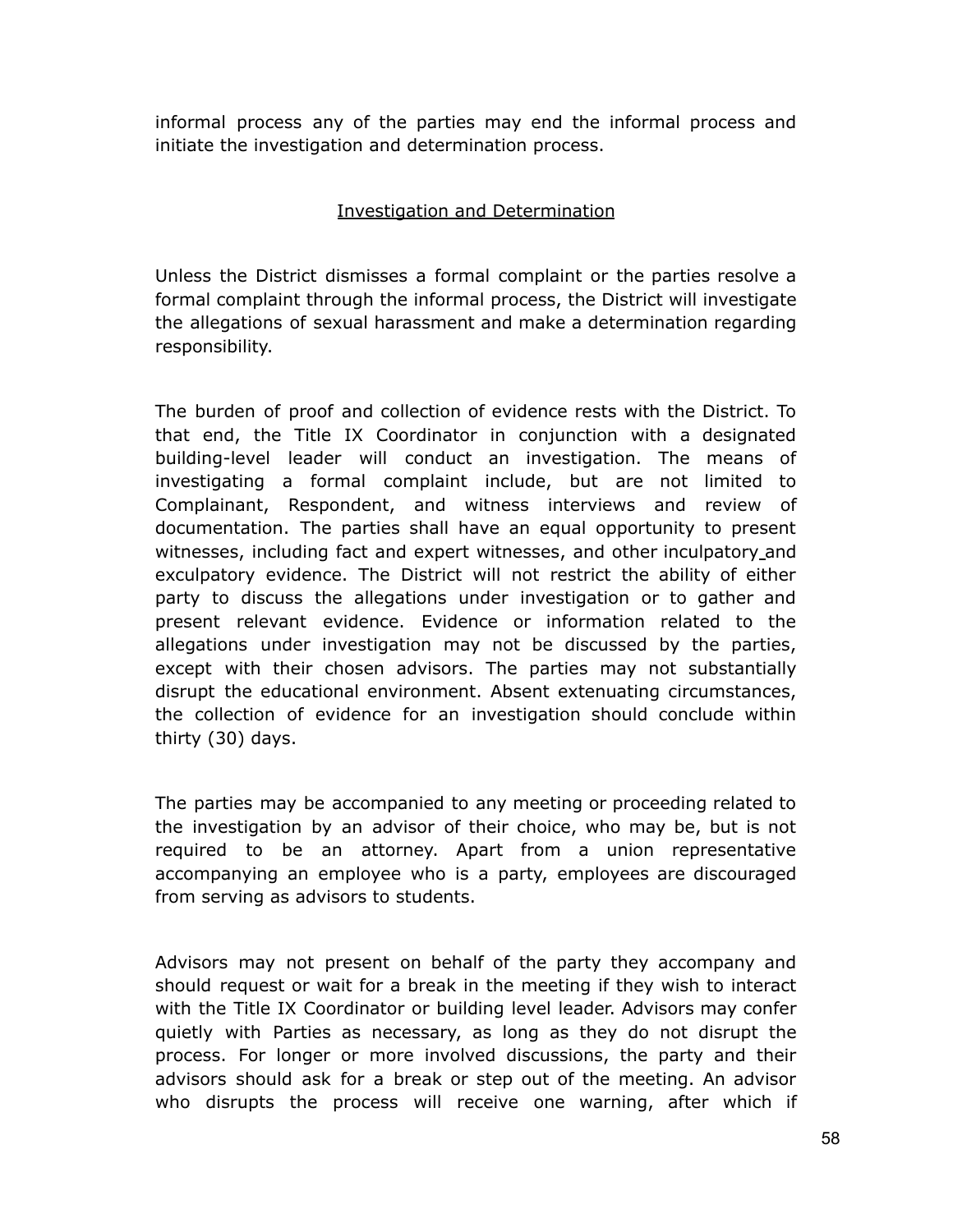continued disruption occurs the advisor will be removed from the meeting/proceeding. In such an event, the parties will be given the opportunity to reschedule and be accompanied by another advisor.

When the Title IX Coordinator and building level leader have completed their collection of evidence, they will provide both parties with an equal opportunity to inspect and review the evidence obtained that is directly related to the allegations raised in the formal complaint so that each party can meaningfully respond to the evidence prior to conclusion of the investigation.

The parties and any advisors must execute the provided non-disclosure agreement before they may receive the evidence for review. Following execution of the non-disclosure agreement, the Title IX Coordinator and/or building level leader will send to each party and the party's advisor, if applicable, the evidence subject to inspection and review in an electronic format or hard copy, and parties will have ten (10) days to submit a written response, which the Title IX Coordinator will consider prior to completion of the investigative report.

Following the period for the parties' review and inspection of the evidence, the Title IX Coordinator and building level leader will create an investigative report that fairly summarizes relevant evidence. At least ten (10) days prior to the time of determination, the Title IX Coordinator and building level leader will send to each party and the party's advisor, if applicable, the investigative report in an electronic or a hard copy, for their review and written response.

The Superintendent will act as the decision-maker. After the investigative report has been sent to the parties and before a determination regarding responsibility, each party will be afforded the opportunity to submit written, relevant questions that a party wants asked of any party or witness, provide each party with the answers, and allow for additional, limited follow-up questions from each party.

The Superintendent may exclude questions as not relevant, including questions that seek disclosure of information protected under a legally recognized privilege, unless the person holding such privilege has waived the privilege. Further, questions about the Complainant's sexual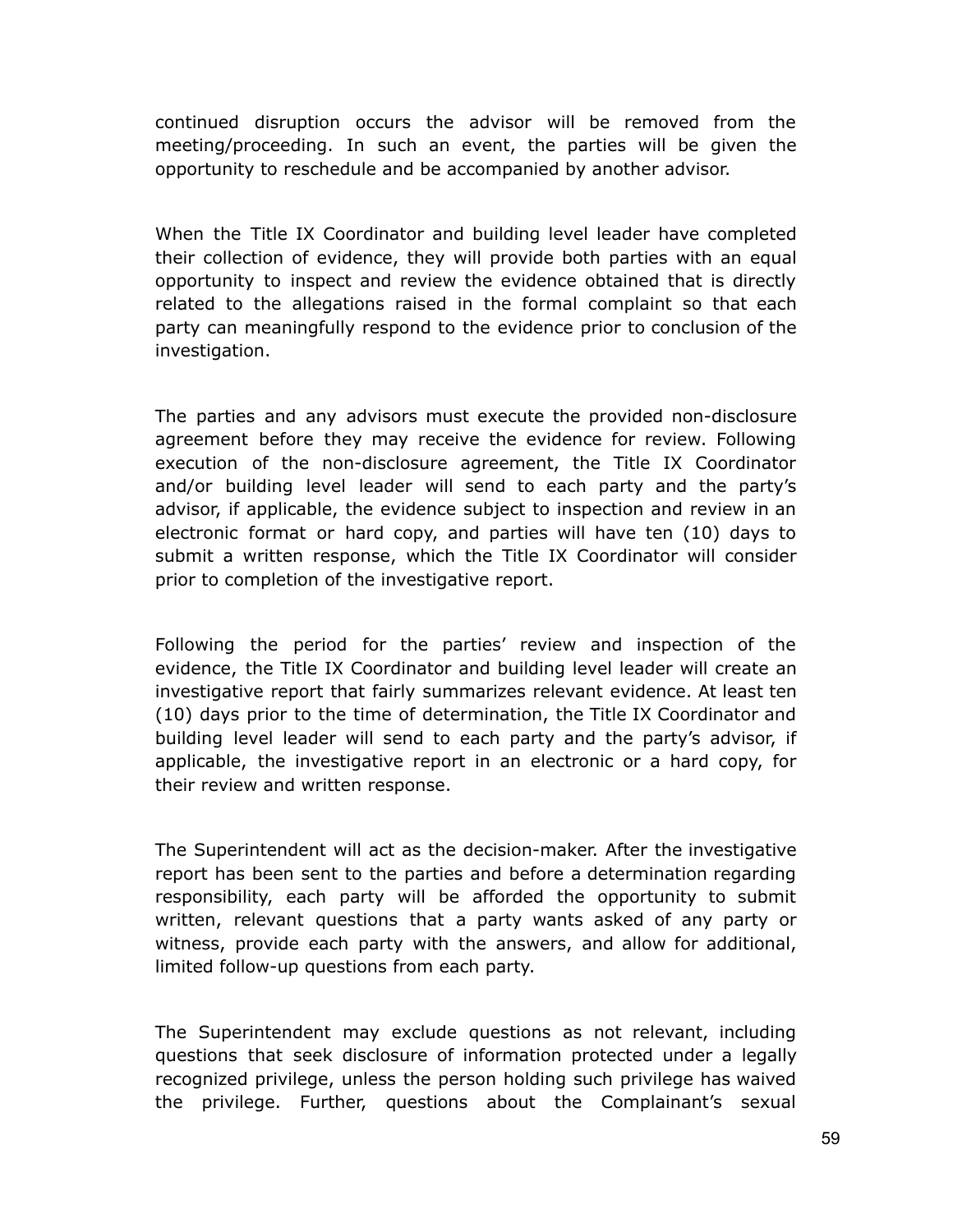predisposition or prior sexual behavior are not relevant, unless such questions are offered to prove that someone other than the Respondent committed the conduct alleged by the Complainant or to prove consent. Any decision to exclude a question as not relevant will be explained to the party proposing the question. The process of written questions and follow up questions should take thirty (30) days or less.

Within a reasonable time period following the written questions, the Superintendent, acting as the decision-maker, will issue a written determination regarding responsibility applying the preponderance of the evidence standard. The written determination must include:

- a. Identification of the allegations potentially constituting sexual harassment;
- b. A description of the procedural steps taken;
- c. Findings of fact supporting the determination;
- d. Conclusions regarding the application of the recipient's code of conduct to the facts;
- e. A statement of, and rationale for, the result as to each allegation;
- f. The recipient's procedures and permissible bases for the Complainant and Respondent to appeal.

The Superintendent will provide the written determination to the parties simultaneously. The Title IX Coordinator is responsible for effective implementation of any remedies.

#### Remedies

Where, following the formal or informal process, the District determines a Respondent responsible for sexual harassment, the District shall provide remedies designed to restore or preserve equal access to the recipient's education program or activity. Such remedies may include supportive measures and/or discipline up to and including expulsion.

#### Appeals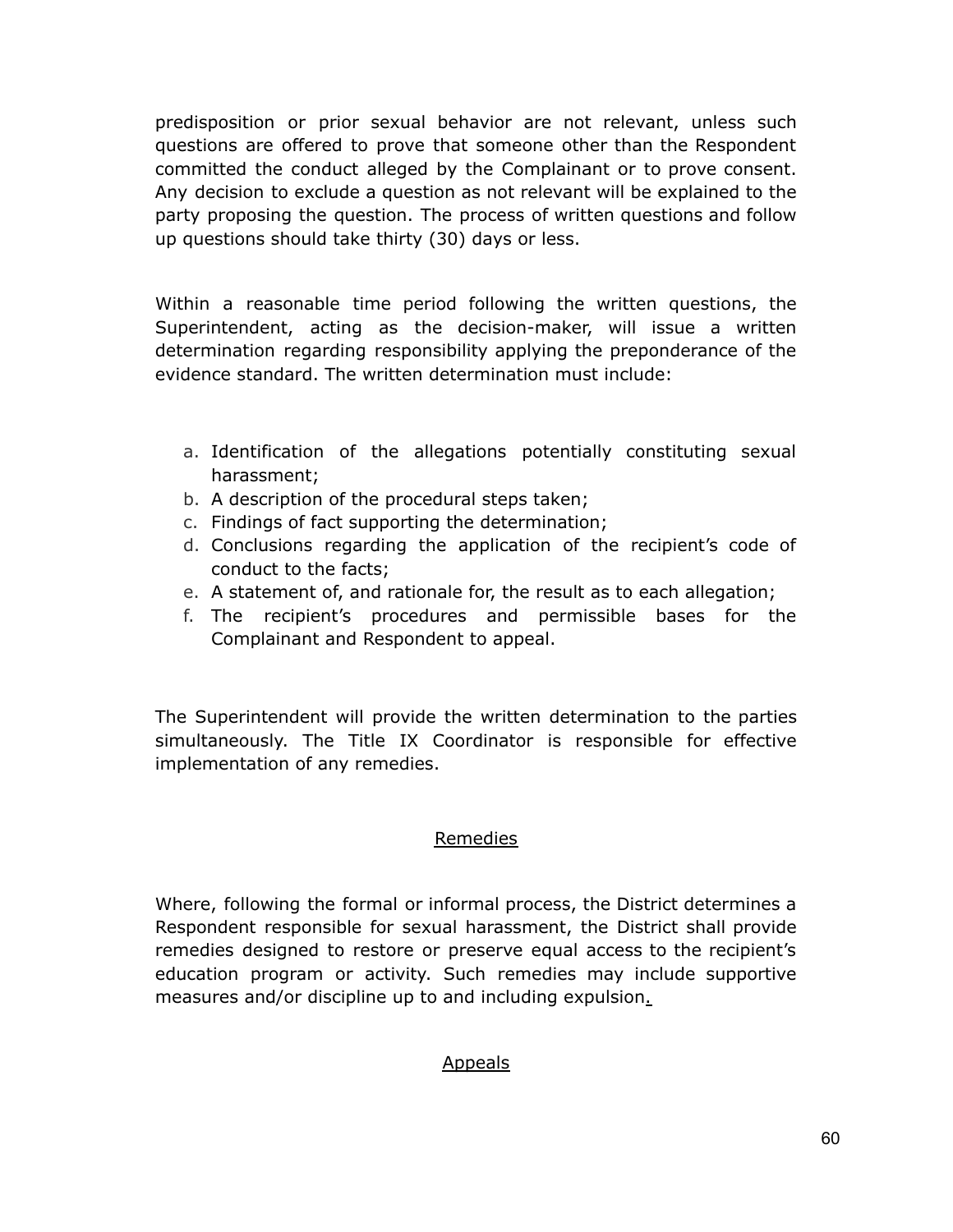Following the Superintendent's determination regarding responsibility, either party may appeal to the designated governing body representative. An appeal should be submitted in writing within ten (10) days of the party's receipt of the Superintendent's determination. Note, appeals will only be considered if based on one of the following:

- A. There was a procedural irregularity that affected the outcome of the matter;
- B. New evidence that was not reasonably available at the time the determination regarding responsibility or dismissal was made, that could affect the outcome of the matter; or
- C. The Title IX Coordinator, investigator(s), or decision-maker(s) had a conflict of interest or bias for or against Complainants or Respondents generally or the individual Complainant or Respondent that affected the outcome of the matter.

Both parties shall have five (5) days after the submission of an appeal to submit a written statement in support of, or challenging the Superintendent's determination. The governing body representative will issue a written decision describing the result of the appeal and the rationale for the result within forty-five (45) days. The governing body representative's decision will be provided simultaneously to the parties.

#### Retaliation

The District prohibits retaliation against persons who report, testify, assist, or participate or refuse to participate in any manner in an investigation, proceeding, or hearing. Retaliation includes intimidation, threats, coercion, or discrimination, including charges against an individual for code of conduct violations that do not involve sex discrimination or sexual harassment, but arise out of the same facts or circumstances as a report or complaint of sex discrimination, or a report or formal complaint of sexual harassment, for the purpose of interfering with any right or privilege secured by Title IX.

#### Recordkeeping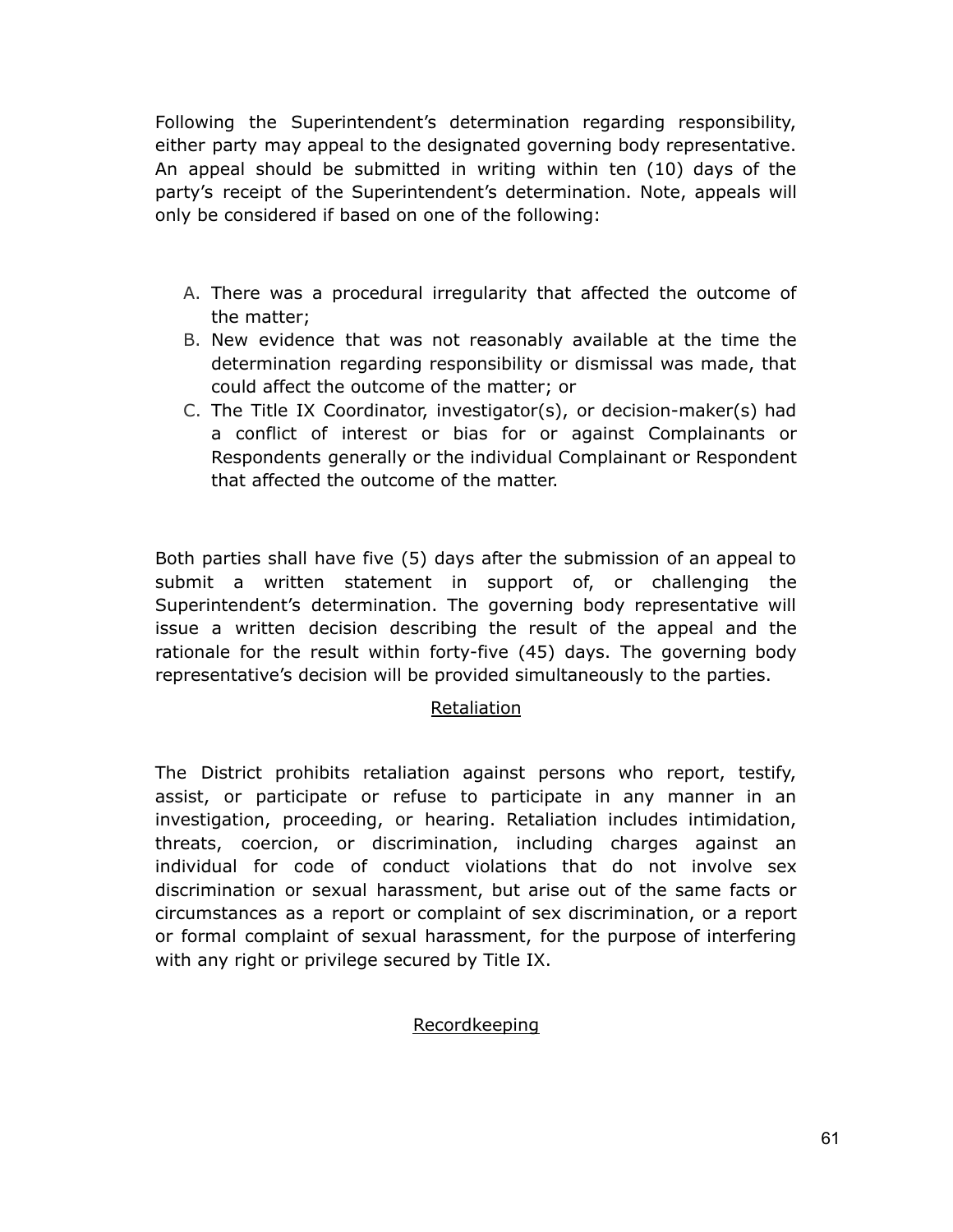The District will maintain records from the investigation, determination, appeal, and informal resolution for seven (7) years.

### Reports otherwise required by Law

These procedures do not affect or alleviate mandatory reporting required by state or federal law, for example, reporting of suspected child abuse or neglect to law enforcement or Department of Child Services.

### PROHIBITION AGAINST RETALIATION

The District prohibits retaliation against persons who report discrimination or harassment or participate in related proceedings. The District will notify the person reporting the discrimination or harassment and all individuals participating in the investigation of the District's policy prohibiting retaliation. The District will make all possible efforts to prevent retaliation against individuals reporting discrimination or harassment or participating in related proceedings. The District will respond promptly and appropriately to address continuing or new problems. Any person may report suspected retaliation to the appropriate coordinator for a protected class. Intentionally making false accusations about discrimination or harassment is also prohibited and should be reported in the same manner as suspected discrimination or harassment behavior.

#### **Ouestions**

Individuals with questions regarding non-discrimination laws may contact the appropriate coordinator listed above or the United States Department of Education, Office for Civil Rights' Chicago Office, which serves Indiana, as follows:

Office for Civil Rights, Chicago Office U.S. Department of Education Citigroup Center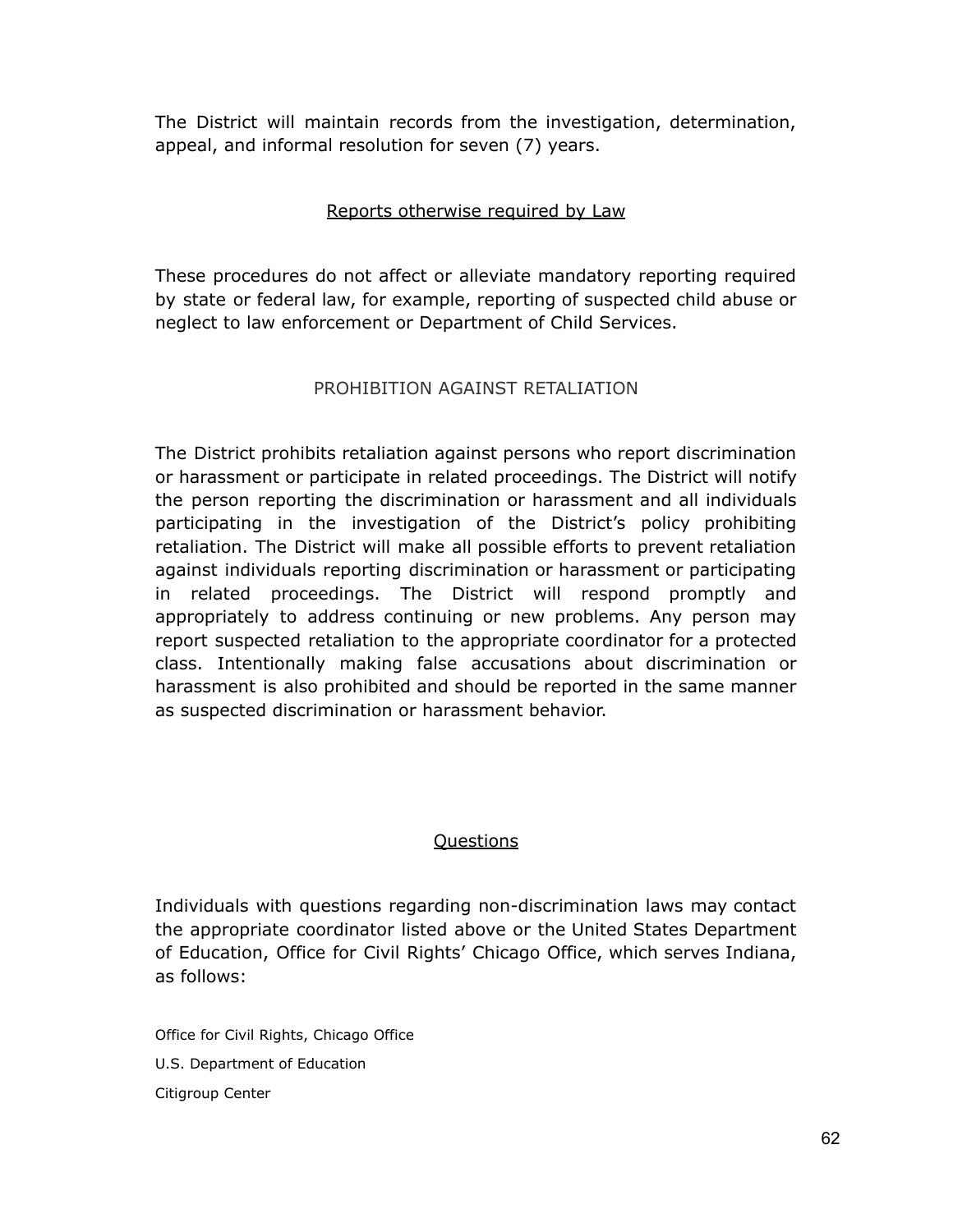500 W. Madison Street, Suite 1475 Chicago, IL 60661-4544 Telephone: 312-730-1560 Fax: 312-730-1576; TDD: 800-877-8339 Email: OCR.Chicago@ed.gov

I.C. 35-42-4-3, 35-42-4-8, 35-42-4-9

20 U.S.C. 1400 et seq., the Individuals with Disabilities Education Improvement Act of 2004 (IDEIA)

- 20 U.S.C. 1681 et seq., Title IX of the Education Amendments Act of 1972
- 29 U.S.C. 621 et seq., Age Discrimination in Employment Act of 1967
- 29 U.S.C. 794, Rehabilitation Act of 1973, as amended
- 29 U.S.C. 6101, The Age Discrimination Act of 1975
- 42 U.S.C. 12101 et seq., Americans with Disabilities Act of 1990, as amended
- 42 U.S.C. 2000d et seq., Titles VI and VII of the Civil Rights Act of 1964
- 42 U.S.C. 2000e et seq.
- 42 U.S.C. 2000ff et seq., The Genetic Information Nondiscrimination Act
- 42 U.S.C. 1983
- 29 C.F.R. Part 1635
- 34 CFR Part 106
- 20 USC § 1092, Clery Act
- 34 USC § 12291, Violence Against Women Act (VAWA)

Adopted 9/14/20

# **Metropolitan School District of Martinsville Bylaws & Policies**

**C200**

#### **ANTI-BULLYING**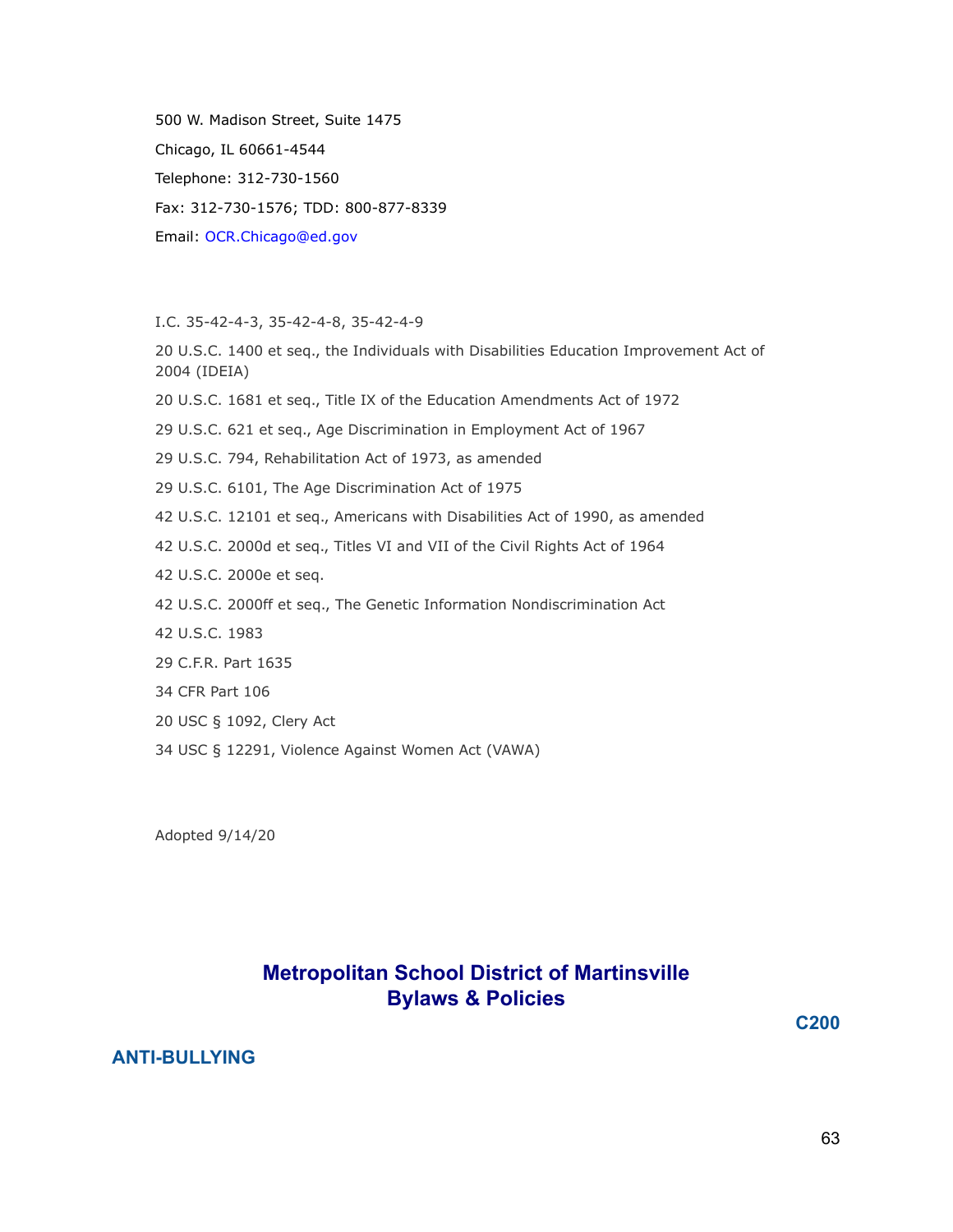Bullying is **prohibited** by MSD of Martinsville ("District"). Students who commit any acts of bullying are subject to discipline, including but not limited to suspension, expulsion, arrest, and/or prosecution.

# Definition:

"Bullying" is defined as overt, unwanted, repeated acts or gestures, including verbal or written communications or images transmitted in any manner (including digitally or electronically); physical acts committed; aggression; or any other behaviors committed by a student or group of students against another student with the intent to harass, ridicule, humiliate, intimidate, or harm the targeted student, creating for the targeted student an objectively hostile school environment that:

(1) places the targeted student in reasonable fear of harm to his or her person or property;

(2) has a substantially detrimental effect on the targeted student's physical or mental health;

(3) has the effect of substantially interfering with the targeted student's academic performance; or

(4) has the effect of substantially interfering with the targeted student's ability to participate in or benefit from the services, activities, or privileges provided by the District.

Bullying does **not** include, and should not be interpreted to impose any burden or sanction on, the following:

- a. participating in a religious event;
- b. acting in an emergency involving the protection of a person or property from an imminent threat of serious bodily injury or substantial danger;
- c. participating in an activity consisting of the exercise of a student's freedom of speech rights;
- d. participating in an activity conducted by a nonprofit or governmental entity that provides recreation, education, training, or other care under the supervision of one (1) or more adults;
- e. participating in an activity undertaken at the prior written direction of the student's parent; or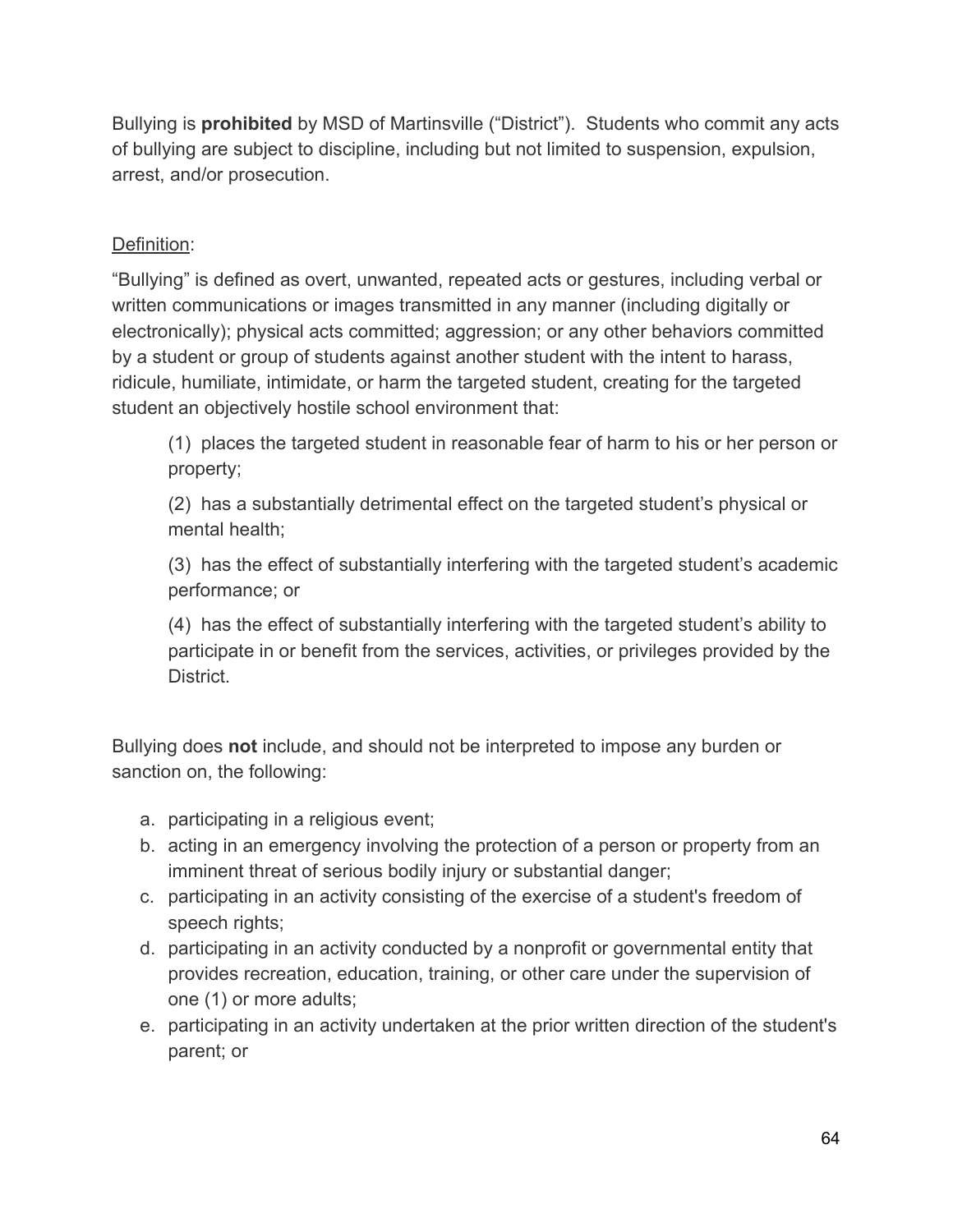f. engaging in interstate or international travel from a location outside Indiana to another location outside Indiana.

"Bullying," as defined by this policy and state law, does **not** include actions involving employees. Any behaviors committed by, towards, or amongst District employees should be reported to the employee's supervisor, building principal, or Superintendent.

# Applicability:

The District prohibits bullying in all forms. This policy may be applied regardless of the physical location in which the bullying behavior occurred, whenever the individual committing the bullying behavior and any of the intended targets of the bullying behavior are students attending a school within the District and disciplinary action is reasonably necessary to avoid substantial interference with school discipline or prevent an unreasonable threat to the rights of others to a safe and peaceful learning environment. The District prohibits bullying through the use of data or computer software that is accessed through any computer, computer system, or computer network.

Bullying behaviors based on the targeted individual's race, color, national origin, sex, gender, religion, or disability may be investigated and processed according to the Nondiscrimination/Anti-Harassment Policy.

# Education:

The District will provide training and/or instruction on anti-bullying prevention and policy to all students in grades 1 through 12, as well as employees, in accordance with Indiana law.

# Reporting:

Anyone who believes that a student has possibly been or is the victim of bullying is encouraged to **immediately** report the situation to an appropriate employee such as a teacher, school counselor, or administrator (including the Superintendent). All employees, volunteers, and contracted service providers who observe or receive a report of suspected bullying shall notify a designated school administrator in charge of receiving reports of suspected bullying within the same day. If an employee does not know who to make a report to, he or she should report directly to the building principal or Superintendent. Bullying reports to the Department of Child Services and/or law enforcement must be made as required by law, such as when an employee believes that a student is the victim of abuse or neglect. Any person who makes a report of bullying and requests to remain anonymous will not be personally identified as the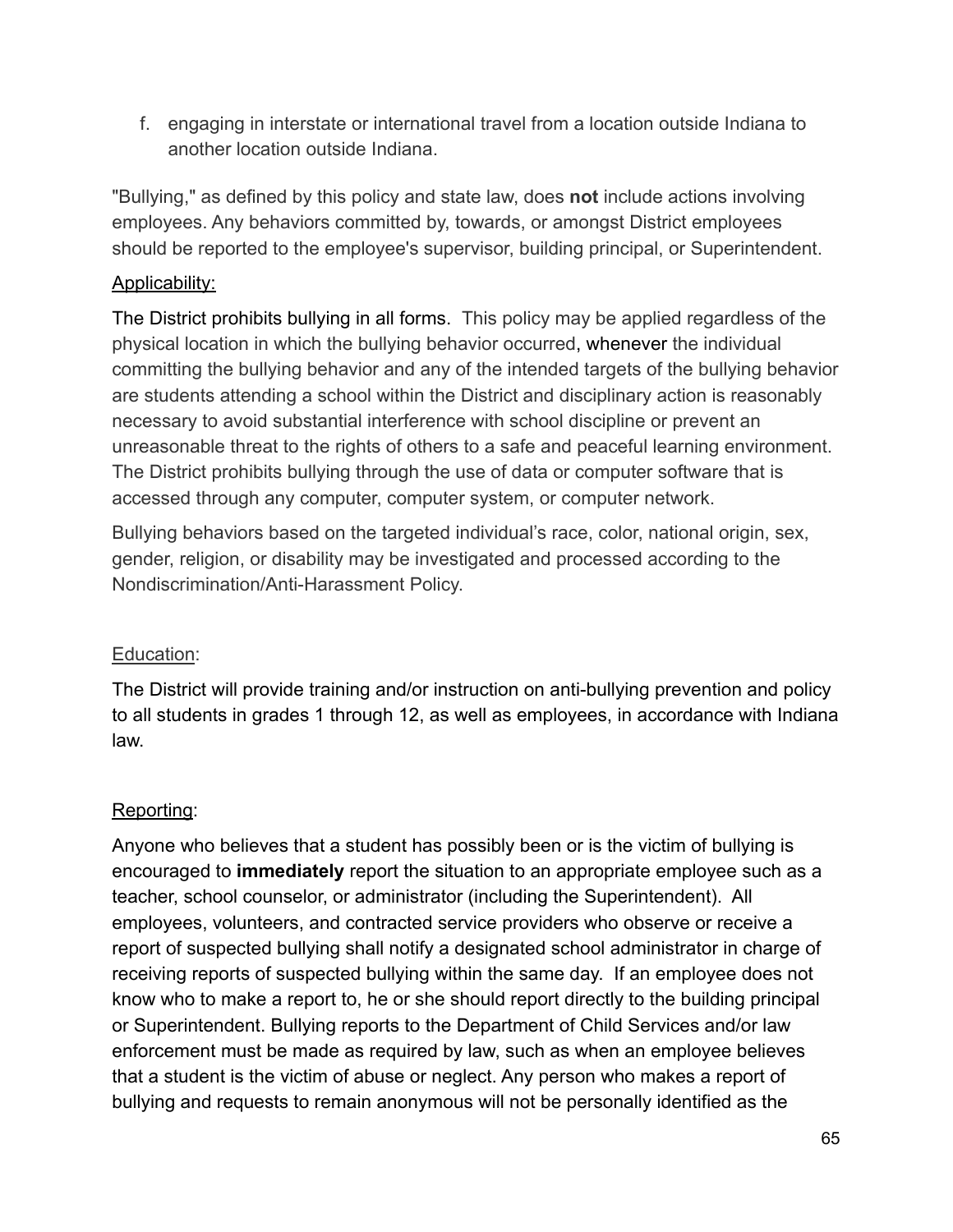reporter or complainant to extent permitted by law. The District will act appropriately to discipline employees, volunteers, or contracted service providers who receive a report of bullying and fail to initiate or conduct an investigation of a bullying incident, and for persons who falsely report an incident of bullying. The District will act appropriately to discipline students, employees, visitors, or volunteers who make false reports of bullying.

## Investigation:

Once a report of suspected bullying is received by the designated school administrator, an expedited investigation shall follow. The investigation should be facilitated by the designated school administrator or other appropriate school employees. Information relating to the investigation will be gathered using means including, but not limited to: witness interviews, request for written witness statements, record identification and review, and an assessment of whether bullying occurred. The investigation will be initiated within one (1) school day of the report to the designated school administrator and will ordinarily be completed within ten (10) school days.

### Intervention/Responses:

If a report of suspected bullying is substantiated through an investigation, then The District shall take appropriate intervention and responses as consistent with policy and procedure. The District will take prompt and effective steps reasonably calculated to stop the bullying, remedy the bullying, and prevent the bullying from recurring. Interventions and responses include, but are not limited to: separating the bully and the target; follow-up school counseling for the target; bullying education for the bully; and prompt disciplinary action against the bully. These steps should not penalize the target of the bullying. Disciplinary actions against the bully may include, but are not limited to: suspension and expulsion for students; discharge for employees; exclusion for parents, guests, volunteers, and contractors; and removal from any office for governing body members. Also, if the acts of bullying rise to the level of serious criminal offense the matter may be referred to law enforcement. The District shall inform the parents of all students involved in alleged incidents, and, as appropriate, may discuss the availability of counseling and other intervention services.

# Parental Involvement:

Parents are encouraged to be involved in the process of minimizing bullying. Parents should report suspected acts of bullying to an appropriate school official. In addition,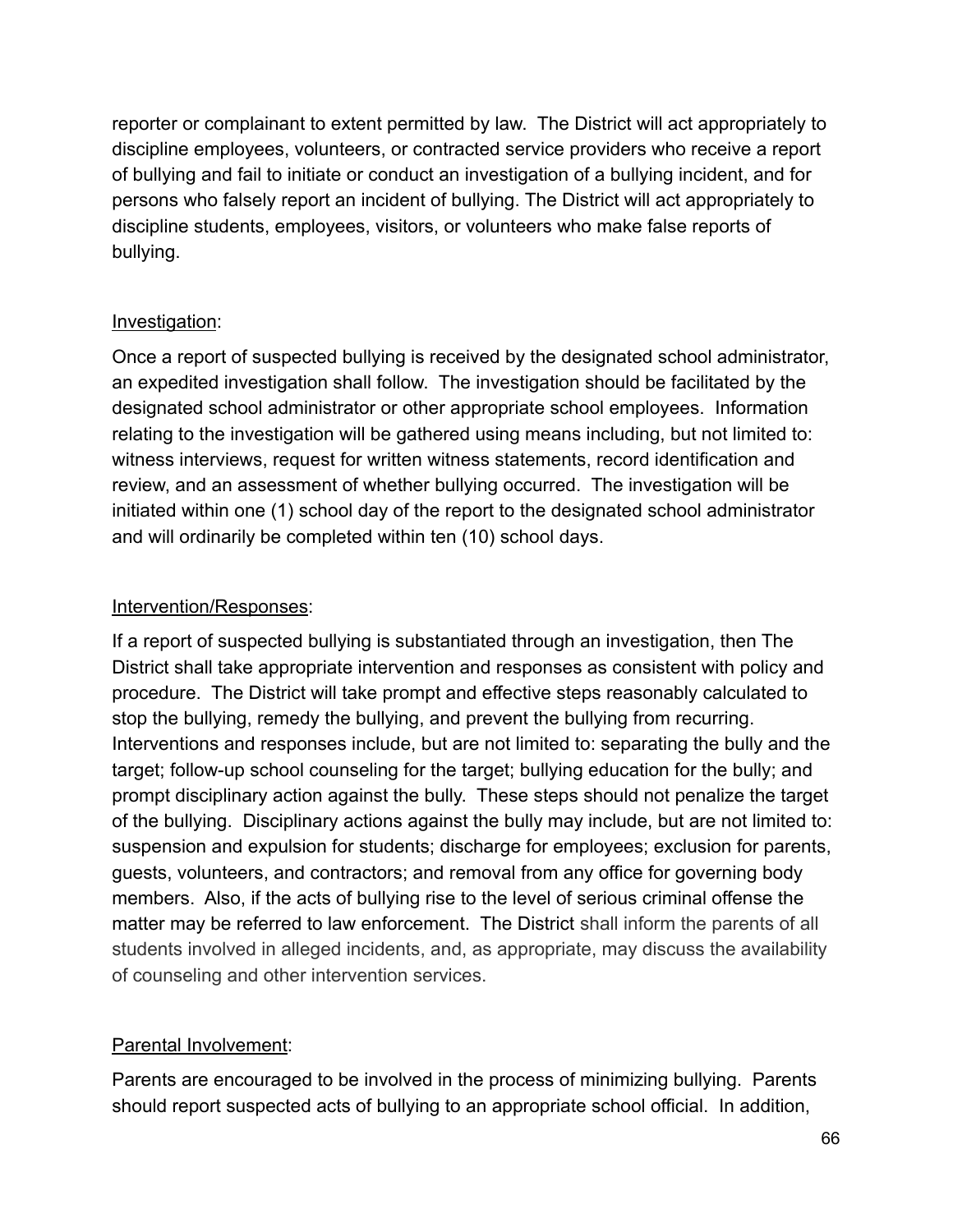parents of students suspected of bullying will be notified with a phone call or through other appropriate means of communication. Conversely, parents of students suspected of being the target of acts of bullying will also be notified with a phone call or through other means of appropriate communication. Parent notifications will occur in an expedited manner within two (2) school days after the designated school administrator receives the report of suspected bullying. Parents of students who are disciplined for acts of bullying will be involved in the disciplinary process consistent with the law and District policy.

# Reporting to IDOE:

Each school within the District will record and report to the Superintendent or his or her designee the frequency of bullying incidents in the following categories: verbal bullying, physical bullying, social/relational bullying, and electronic/written communication bullying (or a combination or two or more of the above categories). The Superintendent or his or her designee shall report the number of bullying incidents by category for each school and the entire District for each school term to the Indiana Department of Education by July 1.

I.C. 20-33-8-13.5 MSD of Martinsville Adoption Date: 12/17/20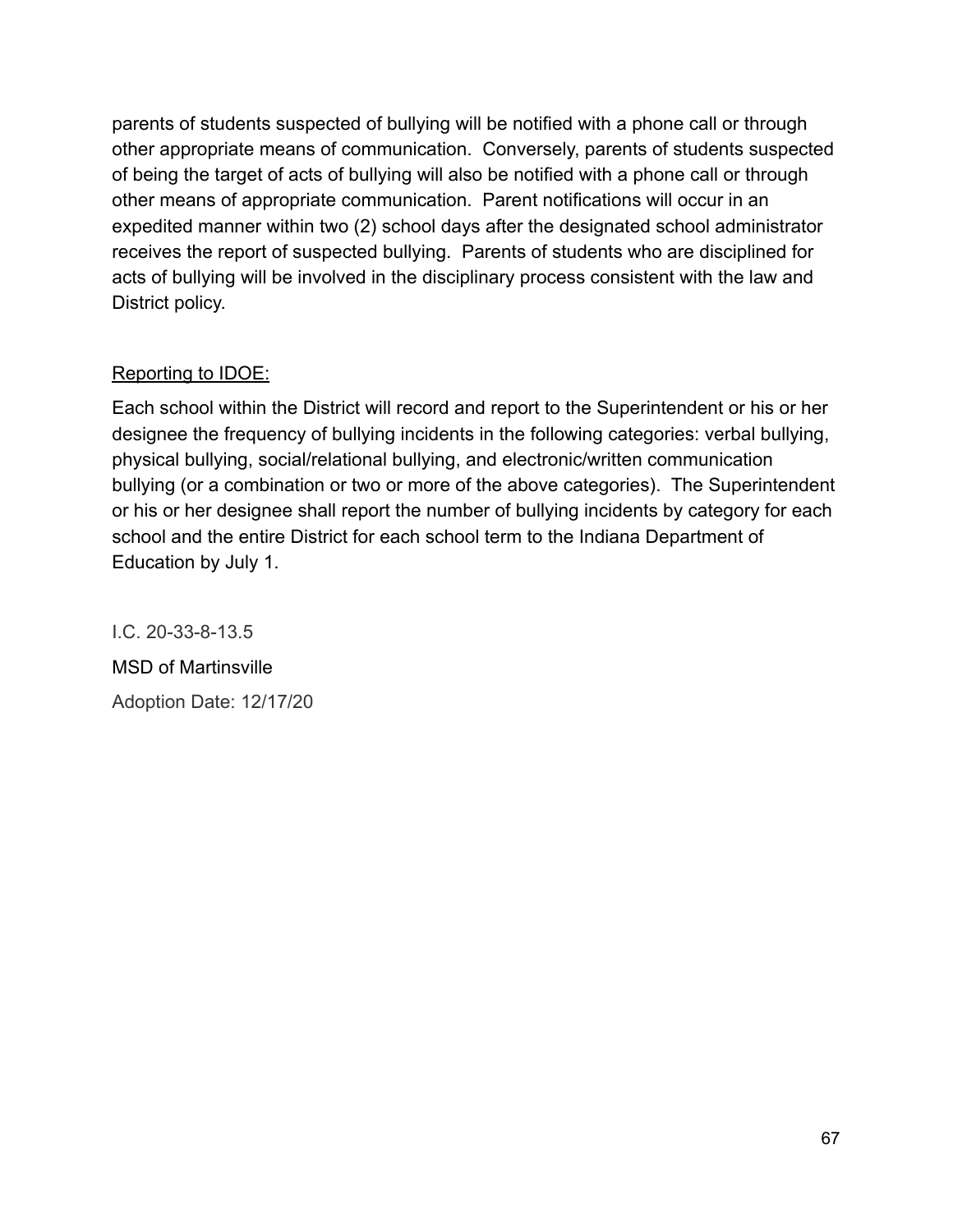# **Metropolitan School District of Martinsville Bylaws & Policies**

#### **CRIMINAL ORGANIZATION ACTIVITY**

#### **Prohibited Conduct**

MSD of Martinsville prohibits criminal organization activity and similar destructive or illegal group behavior on school property, or school buses, or at school-sponsored functions.

The District prohibits reprisal or retaliation against individuals who report suspected criminal organization activity and similar destructive or illegal group behavior or who are victims, witnesses, bystanders, or others with reliable information about criminal organization activity and similar destructive or illegal group behavior.

#### **Definitions**

**"Criminal Organization"**: a formal or informal group with at least three members that specifically either:

- (1) promotes, sponsors, or assists in; or participates in;
- (2) requires as a condition of membership or continued membership; or
- (3) has as one of its goals;

the commission of a felony or an act that would be a felony if committed by an adult or a battery offense included in IC 35-42-2.

**"Criminal Organization activity"**: a student who knowingly or intentionally actively participates in a criminal organization, or a student who knowingly or intentionally solicits, recruits, entices, or intimidates another individual to join a criminal organization.

#### **Procedures for Reporting and Investigating**

District employees are required by law to report any incidence of suspected criminal organization activity, criminal organization intimidation, or criminal organization recruitment to the principal and school safety specialist.

The principal or designee shall conduct a thorough and complete investigation for each report of suspected criminal organization activity.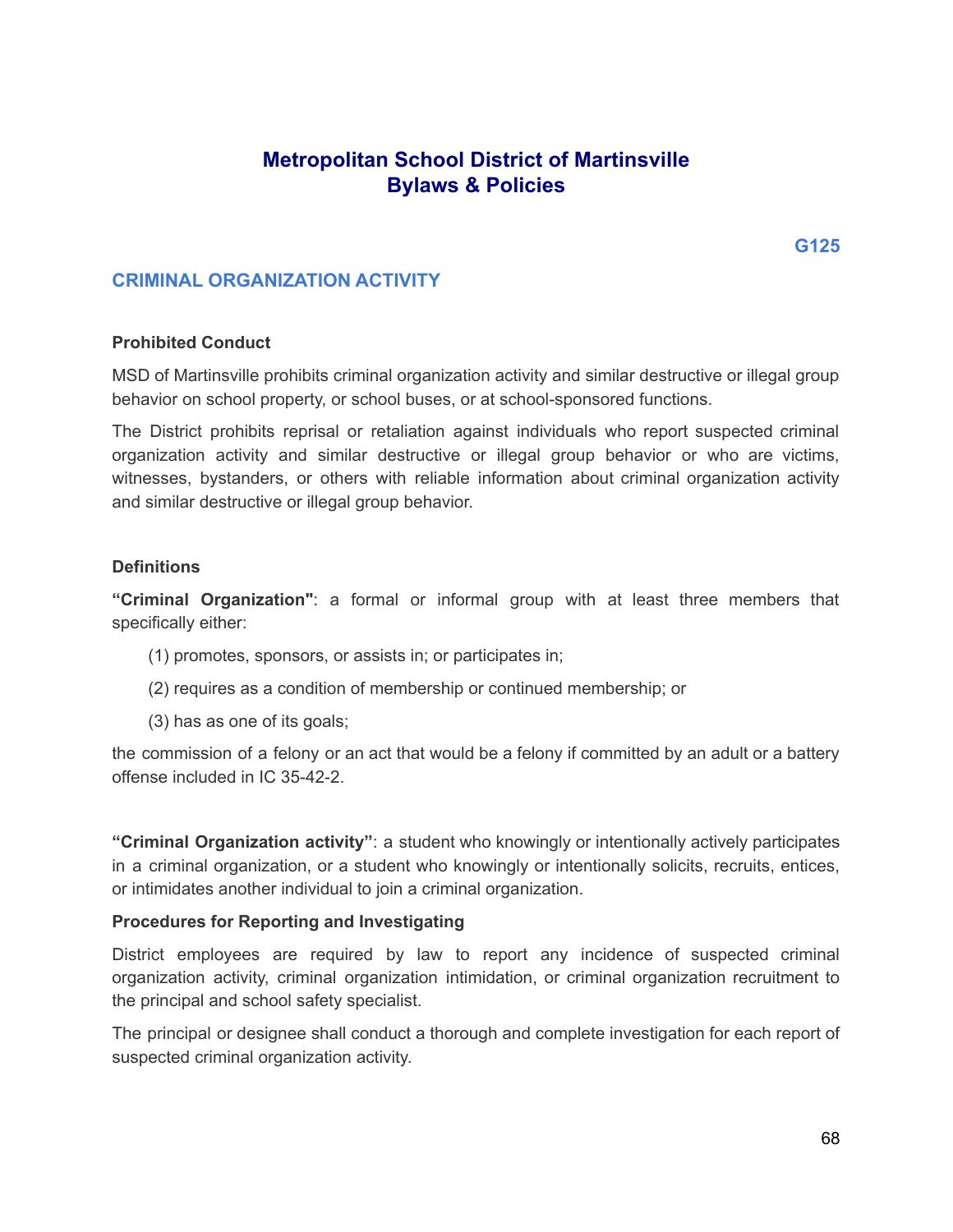Each school within the District shall record the number of investigations disposed of internally and the number of cases referred to local law enforcement, disaggregated by race, ethnicity, age, and gender. Each school shall report this information to the Superintendent or his or her designee, who shall submit a written report to the Indiana Department of Education by June 1 of each year.

#### **Consequences**

A confirmed dent of criminal organization activity is a violation of the District's code of conduct. The principal or the principal's designee shall respond to criminal organization activity, according to the parameters described in the District's code of student conduct and policy.

#### **Intervention Services**

The principal may provide intervention or relevant support services to a student involved in, or suspected of being involved, in criminal organization activity. The following types of services, including family support services, are available: counseling, establishing training programs to reduce criminal organization activity and enhance school climate, enlist parent cooperation and involvement, community and faith-based organizations and civic groups, after-school programs developed in collaboration with other stakeholders, school sanctioned/facilitated extra-curricular activities, or other appropriate action.

#### **Criminal Organization Prevention and Education**

The District shall establish an evidence-based educational criminal organization awareness program for students, school employees, and parents. The District shall implement school employee development program to provide training to school employees in the implementation of its criminal organization policy.

The Superintendent or his or her designee shall ensure that notice of this policy appears in the student handbooks and on the District's website.

I.C. § 20-19-3-12 I.C. § 20-26-18 et. seq. I.C. § 20-33-9-10.5 I.C. § 35-45-9-1 MSD of Martinsville Adopted: 4/15/2021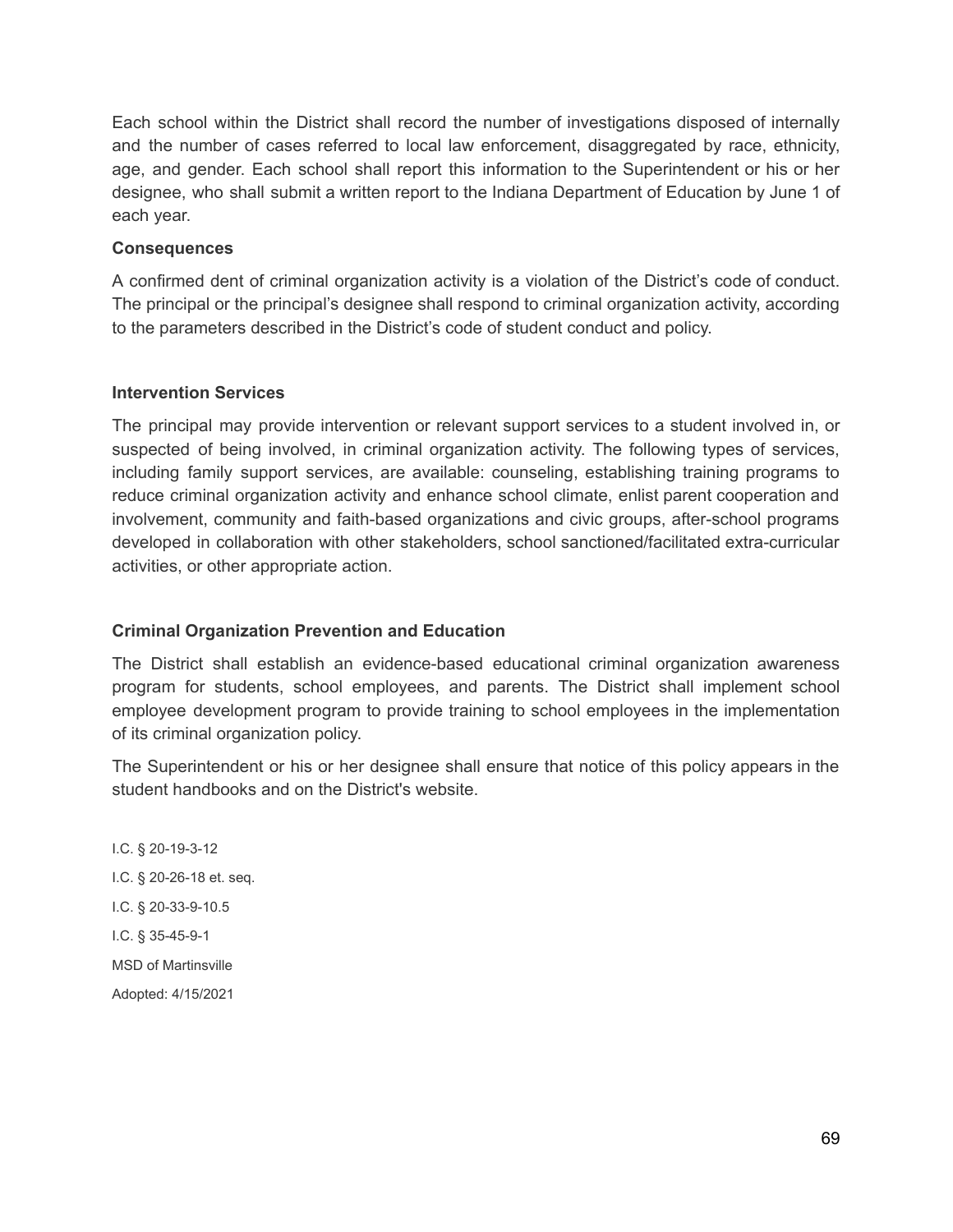# **Metropolitan School District of Martinsville Bylaws & Policies**

# **[8330](http://www.neola.com/martinsville-in/search/ag/ag8330.htm) - STUDENT RECORDS**

In order to provide appropriate educational services and programming, the School Board must collect, retain, and use information about individual students. Simultaneously, the Board recognizes the need to safeguard student's privacy and restrict access to student's personally identifiable information.

Student "personally identifiable information" ("PII") includes, but is not limited to: the student's name; the name of the student's parent or other family members; the address of the student or student's family; a personal identifier, such as the student's social security number, student number, or biometric record; other indirect identifiers, such as the student's date of birth, place of birth, and mother's maiden name; other information that, alone or in combination, is linked or linkable to a specific student that would allow a reasonable person in the school community, who does not have personal knowledge of the relevant circumstances, to identify the student with reasonable certainty; or information requested by a person whom the School District reasonably believes knows the identity of the student to whom the education record relates.

A social security number of a student contained in the records of the District may be disclosed if the record is specifically required by a State or a Federal Statute or is ordered by a court under the rules of discovery.

PII concerning students shall be protected against theft, unauthorized access, alteration, disclosure, misuse, or invasion of privacy. Unless specifically authorized by the Superintendent or produced pursuant to a request under the Indiana Access to Public Records Act, PII concerning students shall not be left unprotected, shared or transferred from District records to any place not within the control of the District. This includes any laptop computer or portable storage medium.

The Board is responsible for maintaining records of all students attending schools in this District. In addition to records mandated by the Federal Government, the State of Indiana requires that the District record or include in the official high school transcript for each high school student the following information:

- A. attendance records
- B. the students' latest ISTEP/GQE test results
- C. any secondary level and postsecondary level certificates of achievement earned by the student
- D. **immunization information from the student's immunization record**
- E. any dual credit courses taken that are included in the core transfer library under I.C. 21-42-5-4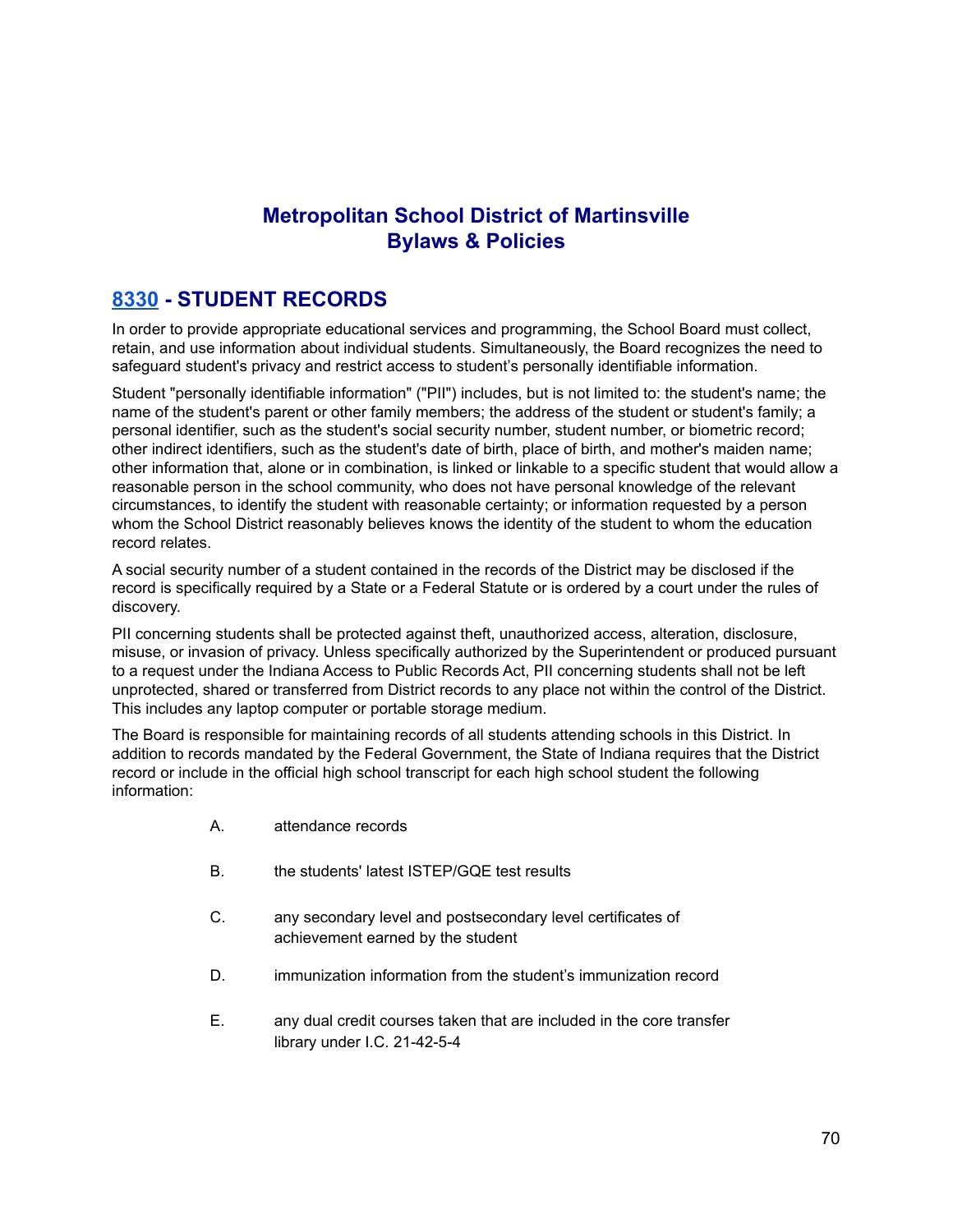F. a functional and practicable workplace Spanish designation on the student's transcript if the student has taken Spanish language courses that meet the requirements of I.C. 20-32-4-12(b)

The Board also authorizes the collection of other student information including, but not limited to:

- A. observations and ratings of individual students by professional staff members acting within their sphere of competency;
- B. samples of student work;
- C. information obtained from professionally acceptable standard instruments of measurement such as:
	- 1. interest inventories and aptitude tests,
	- 2. vocational preference inventories,
	- 3. achievement tests,
	- 4. standardized intelligence tests.
- D. verified reports of serious or recurrent behavior patterns;
- E. rank in class and academic honors earned;
- F. psychological tests;
- G. custodial arrangements.

In all cases, permitted, narrative information in student records shall be objectively-based on the personal observation or knowledge of the originator.

Student records shall be available only to students and their parents, eligible students, designated school officials and designated school personnel, who have a legitimate educational interest in the information, or to other individuals or organizations as permitted by law.

The term "parents" includes legal guardians or other persons standing in loco parentis (such as a grandparent or stepparent with whom the child lives, or a person who is legally responsible for the welfare of the child). The term "eligible student" includes any student who is eighteen (18) years of age or older, or who is enrolled in a postsecondary institution regardless of his/her age.

In situations in which a student has both a custodial and a noncustodial parent, both shall have access to the student's educational records unless stated otherwise by court order. In the case of an eligible student, that is a student who is eighteen (18) years of age or older, parents will be allowed access to the records without the student's consent, provided the student is considered a dependent under Section 152 of the Internal Revenue Code.

A "school official" is a person employed by the Board as an administrator, supervisor, teacher/instructor (including substitutes), school psychologist, therapist, or support staff member (including health or medical staff and law enforcement unit personnel); and a person serving on the Board. The Board further designates the following individuals and entities as "school officials" for purposes of FERPA: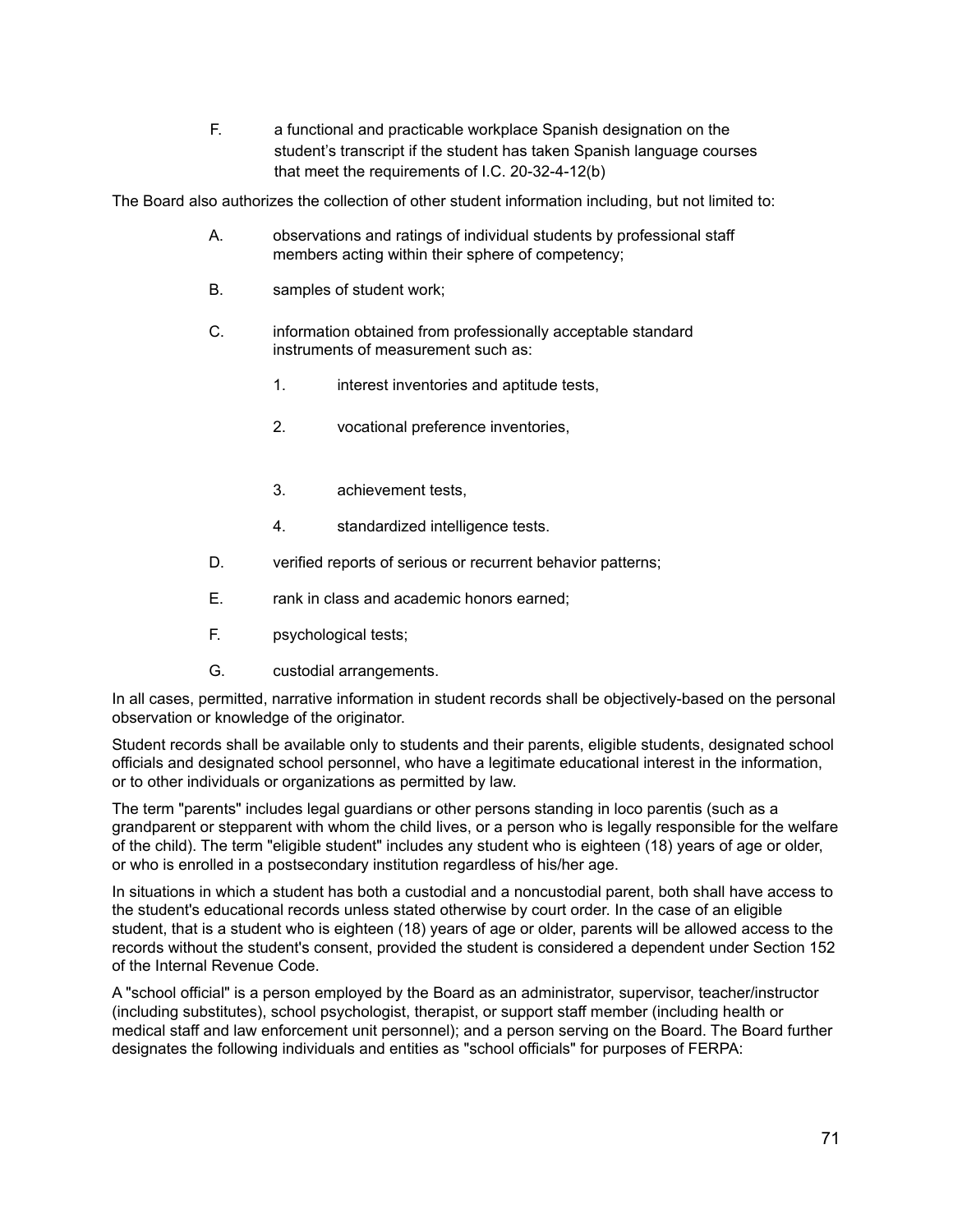- A. persons or companies with whom the Board has contracted to perform a specific task (such as an attorney, auditor, insurance representative, or medical consultant);
- B. school psychologists, whether employed by a special education cooperative, interlocal, joint services organization, or an outside contractor, for purposes of the referral, evaluation and identification of students suspected to have a disability;
- C. contractors, consultants, volunteers or other parties to whom the Board has outsourced a service or function otherwise performed by Board employees (e.g. a therapist, authorized information technology (IT) staff, and approved online educational service providers).

The above-identified outside parties must (a) perform institutional services or functions for which the Board would otherwise use its employees, (b) be under the direct control of the Board with respect to the use and maintenance of education records, and (c) be subject to the requirements of 34 C.F.R. 99.33(a) governing the use and re-disclosure of PII from education records.

Finally, a parent or student serving on an official committee, such as a disciplinary or grievance committee, or assisting another school official in performing his/her tasks (including volunteers) is also considered a "school official" for purposes of FERPA provided s/he meets the above-referenced criteria applicable to other outside parties. "Designated school personnel" may include but is not limited to employees or agents of an insurance carrier providing a defense to the District or its employees or agents.

"Legitimate educational interest" shall be defined as a "direct or delegated responsibility for helping the student achieve one (1) or more of the educational goals of the District" or if the record is necessary in order for the designated school personnel official to perform an administrative, supervisory or instructional task for the District or to perform a service or benefit for the student or the student's family or to provide a defense to the District with respect to any of these tasks. The Board directs that reasonable and appropriate methods (including but not limited to physical and/or technological access controls) are utilized to control access to student records and to make certain that school officials obtain access to only those education records in which they have a legitimate educational interest.

The Board authorizes the administration to:

- A. forward student records including disciplinary records with respect to suspensions and expulsions upon request to a private or public school or school District in which a student of this District seeks or intends to enroll, or is instructed to enroll, on a full-time or part-time basis, upon condition that:
	- 1. a reasonable attempt is made to notify the student's parent or eligible student of the transfer (unless the disclosure is initiated by the parent or eligible student; or the Board's annual notification – [Form](http://www.neola.com/martinsville-in/search/forms/fm8330F9.pdf) 8330 F9 - includes a notice that the Board will forward education records to other agencies or institutions that have requested the records and in which the student seeks or intends to enroll or is already enrolled so long as the disclosure is for purposes related to the student's enrollment or transfer);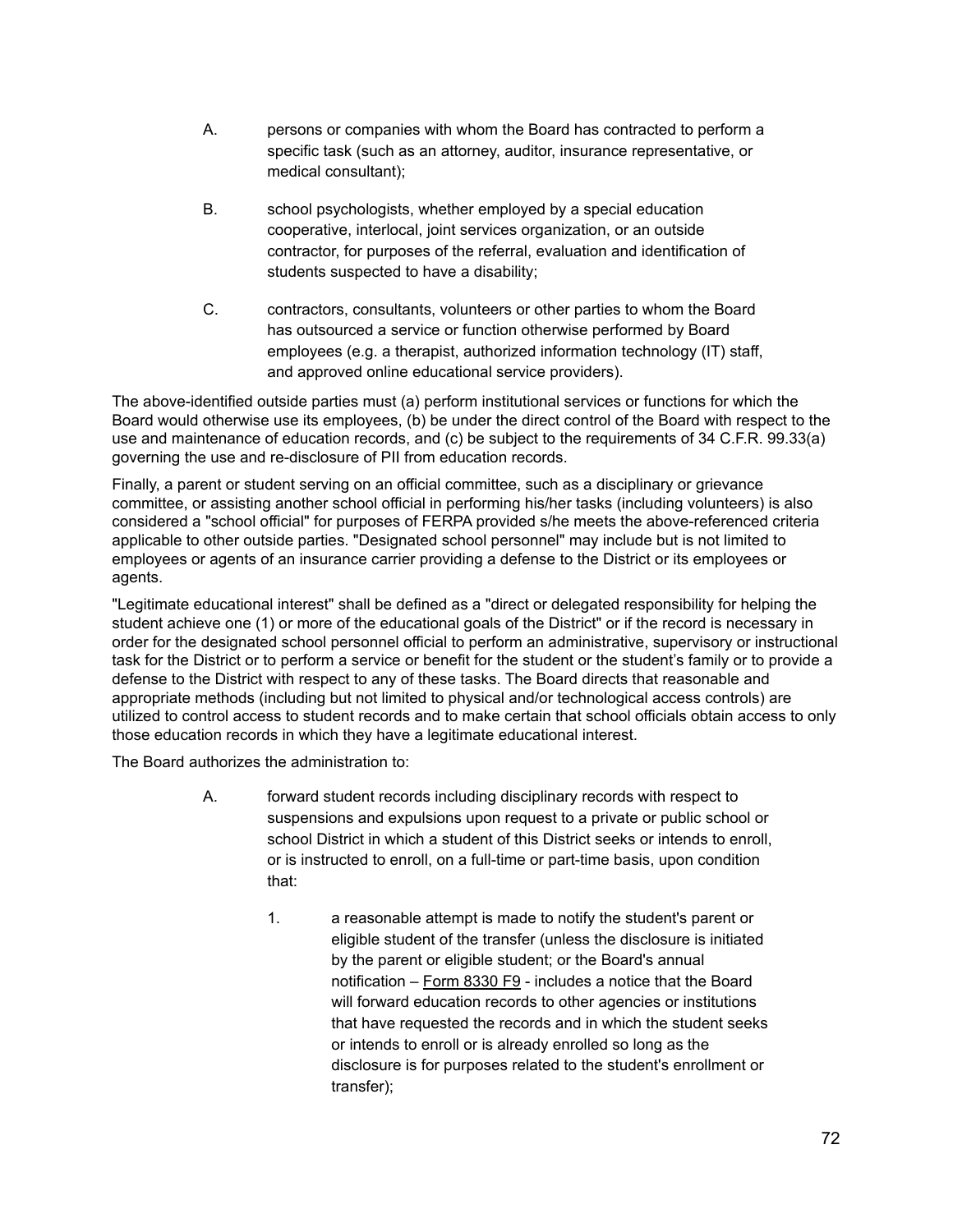- 2. the parent or eligible student, upon request, receives a copy of the record; and
- 3. the parent or eligible student, upon request, has an opportunity for a hearing to challenge the content of the record;
- B. forward student records, including disciplinary records with respect to suspensions and expulsions, upon request to a public school or school corporation in which a student in foster care is enrolled. Such records shall be transferred within one (1) school day of the enrolling school's request.
- C. provide "personally-identifiable" information to appropriate parties, including parents of an eligible student, whose knowledge of the information is necessary to protect the health or safety of the student or other individuals, if there is an articulable and significant threat to the health or safety of a student or other individuals, considering the totality of the circumstances;
- D. request each person or party requesting access to a student's record to abide by the Federal and State regulations concerning the disclosure of information to a third party;
- E. report a crime committed by a child to appropriate authorities, and, with respect to reporting a crime committed by a student with a disability, to transmit copies of the student's special education and disciplinary records to the authorities for their consideration;
- F. disclose personally identifiable information from education records, without consent, to organizations conducting studies "for, or on behalf of" the District for purposes of developing, validating or administering predictive tests, administering student aid programs, or improving instruction;

Information disclosed under this exception must be protected so that students and parents cannot be personally identified by anyone other than representative(s) of the organization conducting the study, and must be destroyed when no longer needed for the study. In order to release information under this provision, the District will enter into a written agreement with the recipient organization that specifies the purpose of the study. (See [Form](http://www.neola.com/martinsville-in/search/forms/fm8330F1.pdf) 8330 F14) Further, the following personally identifiable information will not be disclosed to any entity: a student or his/her family member's social security number(s); religion; political party affiliation; voting history; or biometric information.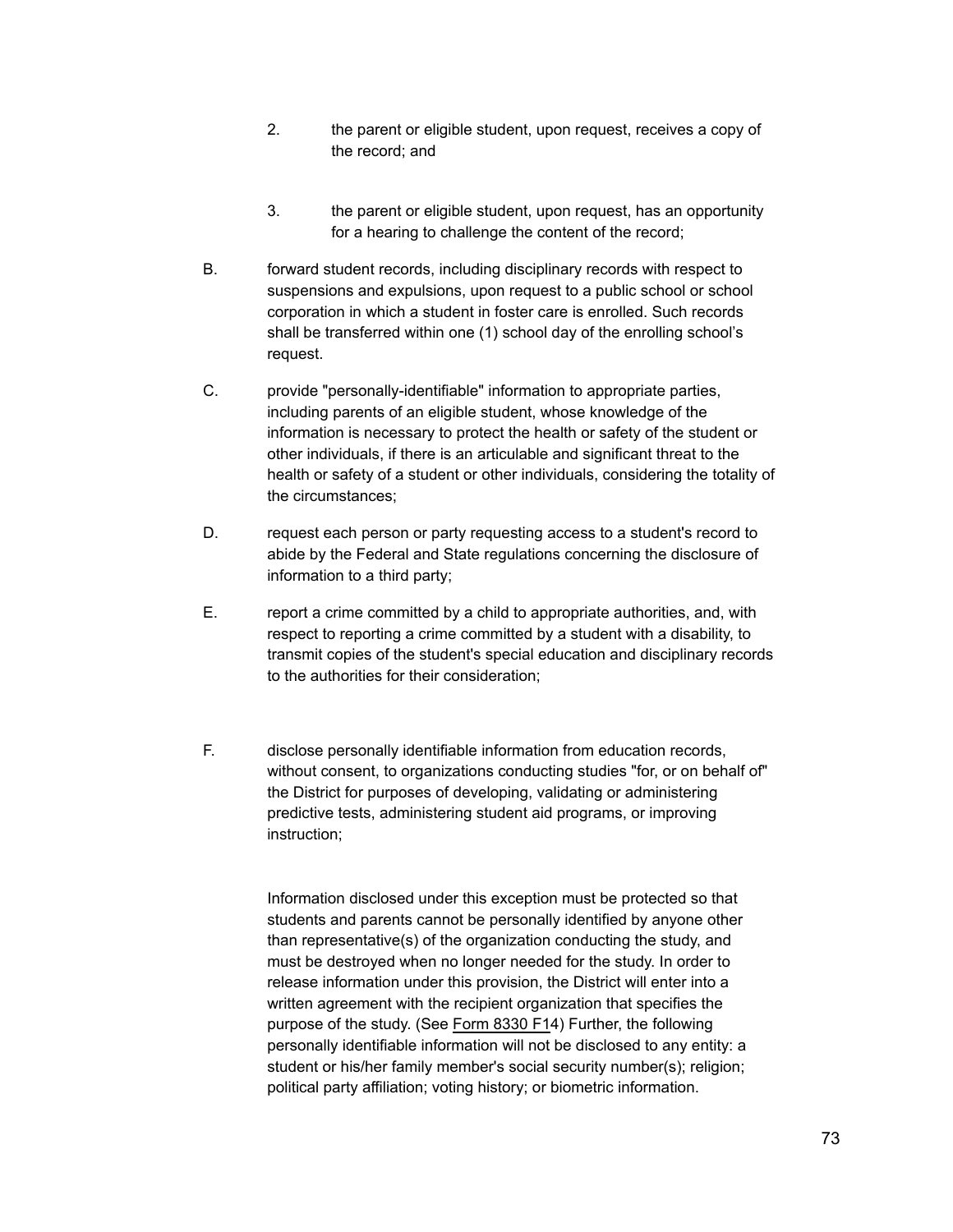While the disclosure of personally identifiable information (other than social security numbers, religion, political party affiliation, voting record, or biometric information) is allowed under this exception, it is recommended that de-identified information be used whenever possible. This reduces the risk of unauthorized disclosure.

G. disclose personally identifiable information from education records without consent, to authorized representatives of the Comptroller General, the Attorney General, and the Secretary of Education, as well as state and local educational authorities. The disclosed records must be used to audit or evaluate a federal or state supported education program, or to enforce or comply with federal requirements related to those education programs. A written agreement between the parties is required under this exception (see [Form](http://www.neola.com/martinsville-in/search/forms/fm8330F1.pdf) 8330 F16).

> The District will verify that the authorized representative complies with FERPA regulations.

H. disclose or report educational records to a State or local juvenile agency when the disclosure or reporting relates to the ability of the juvenile justice system to serve, before adjudication, the student whose records are being released; and the juvenile justice agency receiving the information certifies, in writing, that the agency or individual receiving the information has agreed not to disclose it to a third party, other than other juvenile justice agency, without the consent of the child's parent, guardian, or custodian.

> A disclosure or reporting of educational records concerning a child who has been adjudicated as a delinquent child shall be treated as related to the ability of the juvenile justice system to serve the child before adjudication if the agency provides documentation to the District that the agency seeks the information in order to identify and intervene with the child as a juvenile at risk of delinquency rather than to obtain information solely related to the supervision of the child as an adjudicated delinquent child.

The juvenile court may grant a school access to all or a portion of the juvenile court records of a child who is a student at the school if the Superintendent submits a written request establishing that the juvenile court records are necessary for the school to serve the educational needs of the child whose records are requested or to protect the safety or health of a student, an employee, or a volunteer at the school.

The school shall keep the records confidential. However, the confidentiality order does not prohibit the school from forwarding the juvenile records to another school or a person if a parent, guardian, or custodian of the child consents to the release of the juvenile court records to the person.

The District will comply with a legitimate request for access to a student's records within a reasonable period of time but not more than forty-five (45) days after receiving the request or within such shorter period as may be applicable to students with disabilities. Upon the request of the viewer, a record shall be reproduced, unless said record is copyrighted, and the viewer may be charged a fee equivalent to the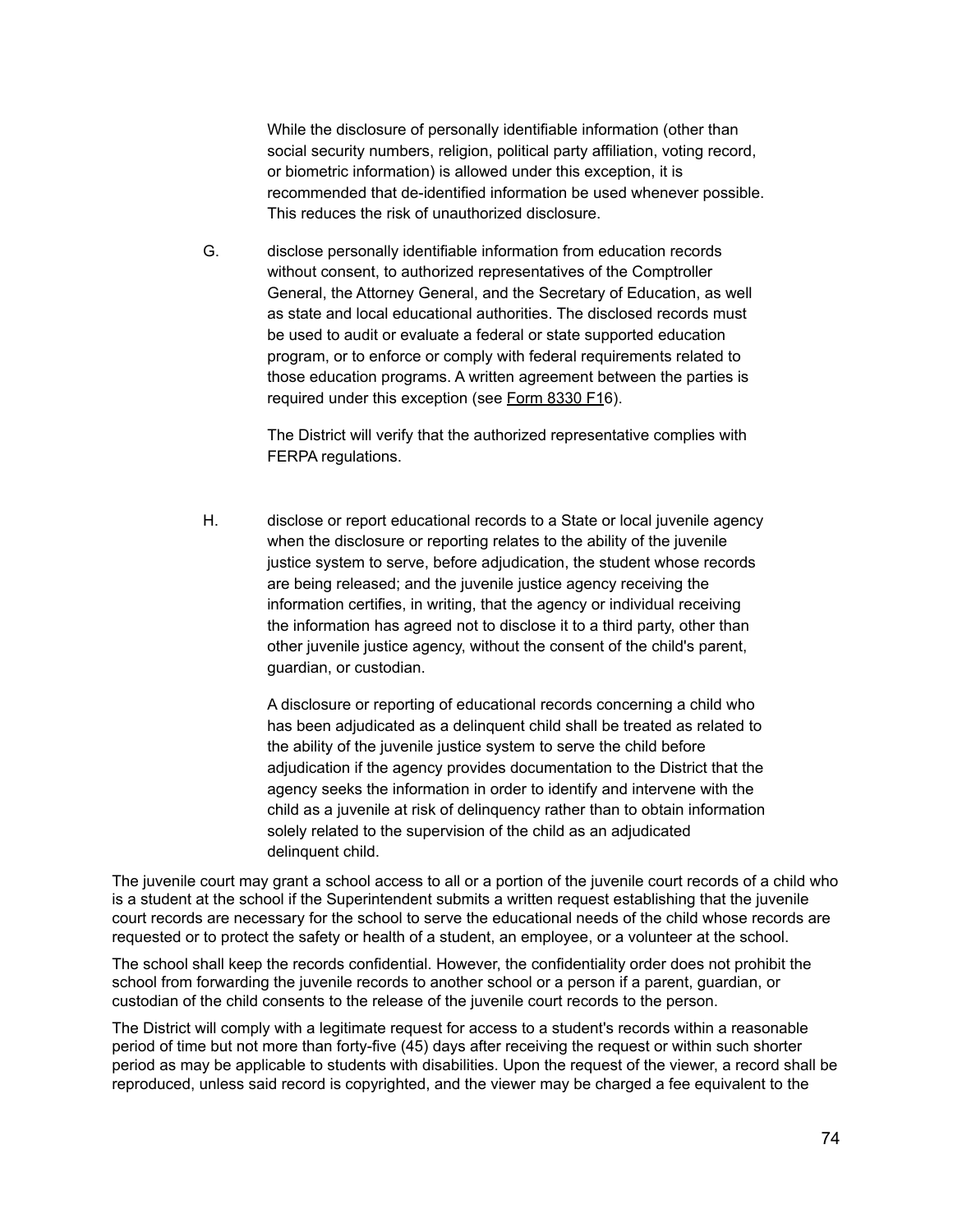cost of handling and reproduction. Based upon reasonable requests, viewers of education records will receive explanation and interpretation of the records.

The District shall maintain a record of those persons to whom information about a student has been disclosed. Such disclosure records will indicate the student, person viewing the record, information disclosed, date of disclosure, and date parental/eligible student consent was obtained (if required).

Only "directory information" regarding a student shall be released to any person or party, other than the student or his/her parent, without the written consent of the parent; or, if the student is an eligible student, the written consent of the student, except those persons or parties stipulated by the District's policy and administrative guidelines and/or those specified in the law.

#### DIRECTORY INFORMATION

Each year the Superintendent shall provide public notice to students and their parents of the District's intent to make available, upon request, certain information known as "directory information". The Board designates as student "directory information": a student's name; address; telephone number; date and place of birth; e-mail address; photograph; major field of study; participation in officially recognized activities and sports; height and weight, if a member of an athletic team; dates of attendance; date of graduation; or awards received.

The Board designates school-assigned email accounts as "directory information" for the limited purpose of facilitating students' registration for access to various online educational services, including mobile applications/apps that will be utilized by the student for educational purposes. School assigned email accounts shall not be released as directory information beyond this limited purpose and to any person or entity but the specific online educational service provider.

Directory information shall not be provided to any organization for profit-making purposes. The Superintendent may allow access to a school campus or give students' directory information to organizations that make students aware of educational or occupational options.

In accordance with Federal law, the Board shall comply with FERPA when releasing students' information to a recruiting officer for any branch of the United States Armed Forces or an institution of higher education who requests such information.

Parents and eligible students may refuse to allow the District to disclose any or all of such "directory information" upon written notification to the District within ten (10) days after receipt of the Superintendent's annual public notice.

Whenever consent of the parent(s)/eligible student is required for the inspection and/or release of a student's health or education records or for the release of directory information, either parent may provide such consent unless specifically stated otherwise by court order.

The District may disclose "directory information" on former students without consent of the parent(s)/eligible student, unless the parent or eligible student previously submitted a request that such information not be disclosed without their prior written consent.

Disclosure of Lists of Students for Political or Commercial Purposes

It is the policy of the Board not to release the lists of students for commercial or political purposes. This policy shall be equally applied to similarly situated organizations and persons. (I.C. 5-14-3-3(f))

Inspection of Information Collection Instrument

The parent of a student or an eligible student has the right to inspect upon request any instrument used in the collection of personal information before the instrument is administered or distributed to a student. Personal information for this section is defined as individually identifiable information including a student or parent's first and last name, a home or other physical address (including street name and the name of the city or town), a telephone number, or a Social Security identification number. In order to review the instrument, the parent or eligible student must submit a written request to the building principal at least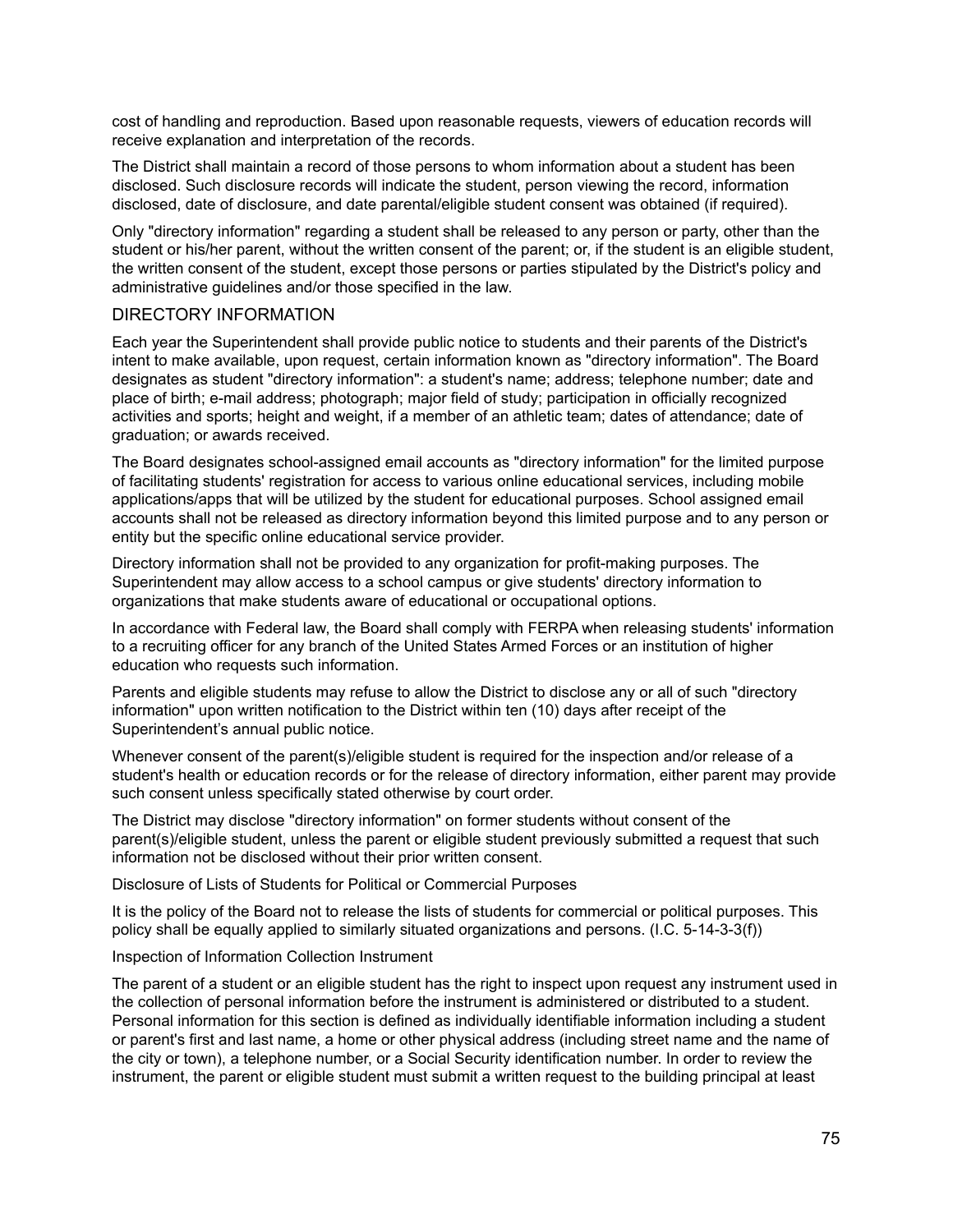ten (10) business days before the scheduled date of the activity. The instrument will be provided to the parent or eligible student within ten (10) business days of the principal receiving the request.

The Superintendent shall directly notify the parent(s) of a student and eligible students, at least annually at the beginning of the school year, of the specific or approximate dates during the school year when such activities are scheduled or expected to be scheduled.

This section does not apply to the collection, disclosure, or use of personal information collected from students for the exclusive purpose of developing, evaluating, or providing educational products or services for, or to, students or educational institutions, such as the following:

- A. college or other postsecondary education recruitment, or military recruitment
- B. book clubs, magazine, and programs providing access to low-cost literary products
- C. curriculum and instructional materials used by elementary and secondary schools
- D. tests and assessments used by elementary and secondary schools to provide cognitive, evaluative, diagnostic, clinical, aptitude, or achievement information about students (or to generate other statistically useful data for the purpose of securing such tests and assessments) and the subsequent analysis and public release of the aggregate data from such tests and assessments
- E. the sale by students of products or services to raise funds for school-related or education-related activities
- F. student recognition programs

The Superintendent shall prepare procedures to ensure that students and parents are adequately informed each year regarding their rights to:

- A. inspect and review the student's education records;
- B. request amendments if the record is inaccurate, misleading, or otherwise in violation of the student's privacy rights;
- C. consent to disclosures of personally-identifiable information contained in the student's education records, except disclosures allowed without parental consent;
- D. challenge Board noncompliance with a parent's request to amend the records through a hearing;
- E. file a complaint of District noncompliance with the United States Department of Education;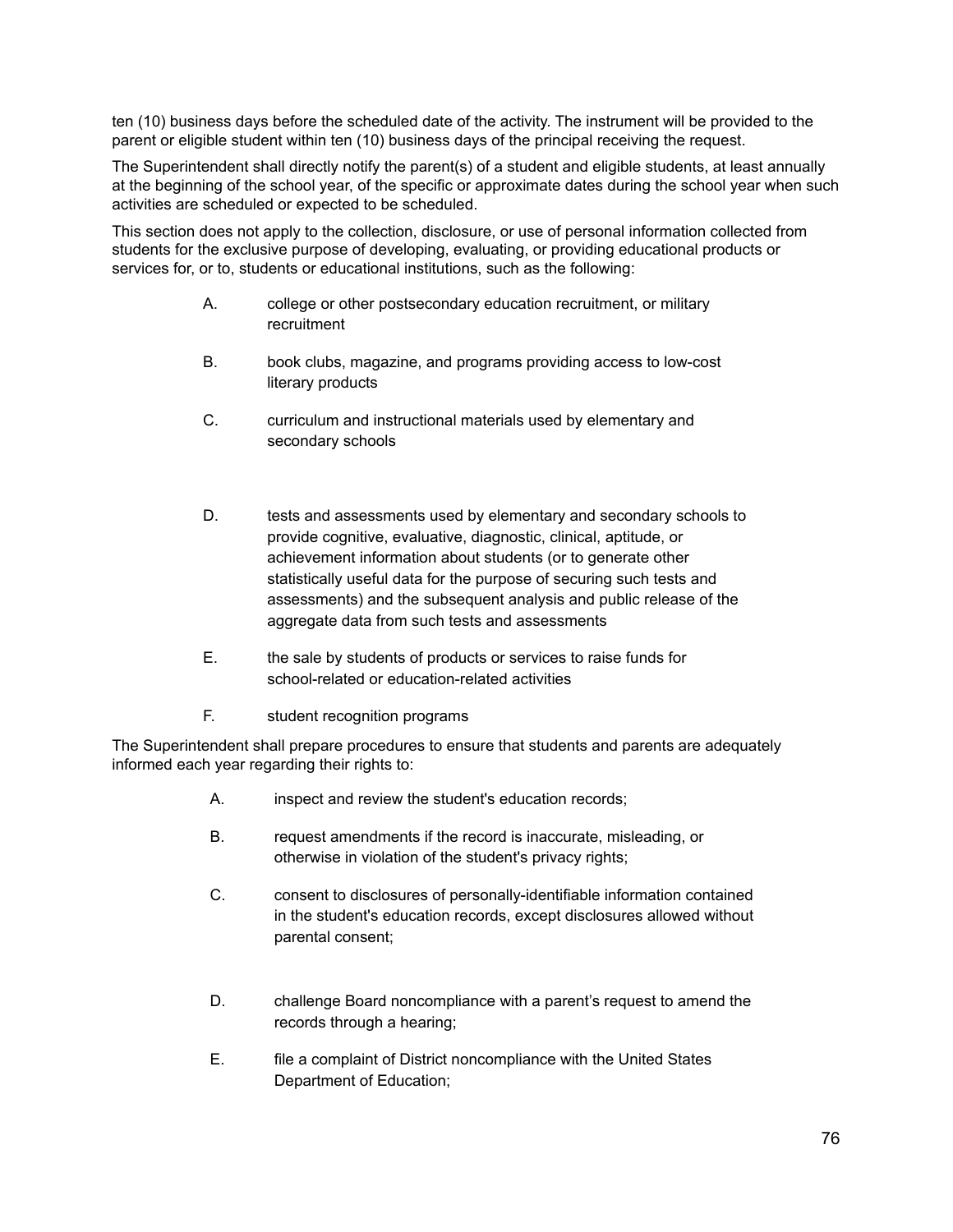F. obtain a copy of the District's policy and administrative guidelines on student records.

The Superintendent also shall develop procedural guidelines for:

- A. the proper storage and retention of records including a list of the type and location of records;
- B. informing District employees of the Federal and State laws concerning student records.

The Board authorizes the use of the microfilm process or electromagnetic processes of reproduction for the recording, filing, maintaining, and preserving of records.

No liability shall attach to any member, officer, or employee of this District specifically as a consequence of permitting access or furnishing students' records in accordance with this policy and administrative guidelines.

Any entity receiving personally identifiable information pursuant to a study, audit, evaluation or enforcement/compliance activity must comply with all FERPA regulations. Further, such an entity must enter into a written contract with the Board delineating its responsibilities in safeguarding the disclosed information. Specifically, the entity must demonstrate the existence of a sound data security plan or data stewardship program, and must also provide assurances that the personally identifiable information will not be redisclosed without prior authorization from the Board. Further, the entity conducting the study, audit, evaluation, or enforcement/compliance activity is required to destroy the disclosed information once it is no longer needed or when the time frame for the activity has ended, as specified in its written agreement with the Board. See [Form](http://www.neola.com/martinsville-in/search/forms/fm8330F1.pdf) 8330 F14 and Form 8330 F16 for additional contract requirements.

#### Address Confidentiality Program

If a parent (or adult student) presents information to the District certifying that the parent (or adult student), his/her child, or a member of the parent's household is a participant in the Address Confidentiality Program administered by the State Attorney General, the District shall refrain from including the student's actual/confidential residential address in any student records or files(including electronic records and files) or disclosing the student's actual/confidential residential address when releasing student records. Because student records are available to non-custodial parents, designated school officials who have a legitimate educational interest in the information, and other individuals or organizations as permitted by law (including the public in some situations), the District shall list only the address designated by the Attorney General's Office to serve as the student's address in any student records or files, including electronic records and files. Further, the District shall use the student's designated address for any and all communications and correspondence between the Board or District employees and the parent(s) of the student (or adult student). The student's actual/confidential residential address shall be maintained in a separate confidential file that is not accessible to the public or any employees without a legitimate purpose.

The intentional disclosure of the student's actual/confidential residential address is prohibited. Any violations could result in disciplinary action.

#### Violation of this Policy

As provided for by State law, an employee or agent of the Board who intentionally, knowingly, or recklessly discloses or fails to protect information classified as confidential by this policy may be disciplined or terminated.

Additionally, State law provides that a person who recklessly, knowingly, or intentionally destroys or damages any public record commits a Level 6 felony unless the destruction is pursuant to a record retention schedule adopted by the County Public Records Commission.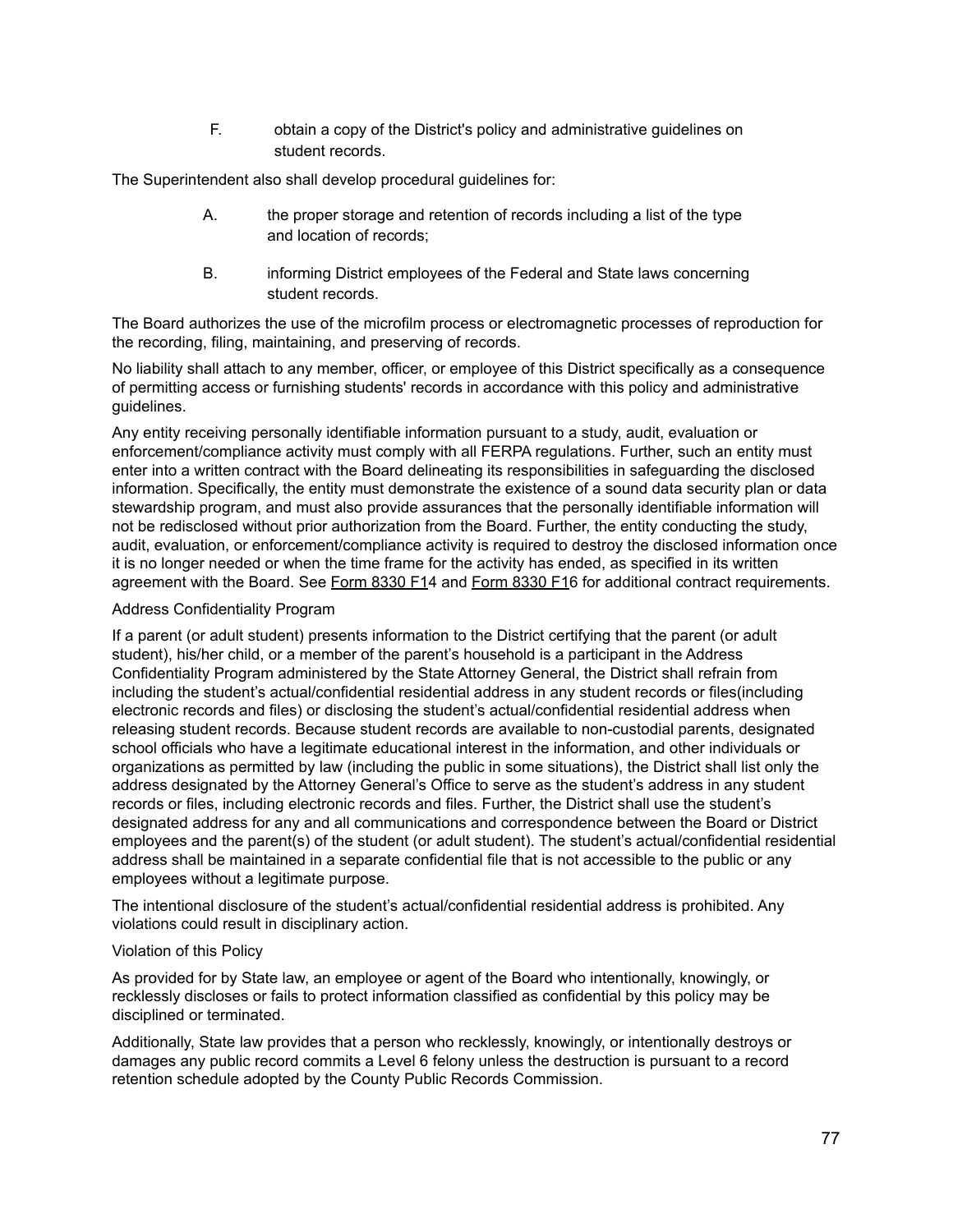I.C. 5-14-3-3(f) I.C. 5-14-3-4(a)(3) and (12) I.C. 5-14-3-4(c) I.C. 5-14-3-10 I.C. 5-15-6-8 I.C. 20-32-4-12 I.C. 20-33-2-13 I.C. 20-33-7-1 et seq. I.C. 31-39-2-13.8 511 I.A.C. 7-38-1 et seq. 26 U.S.C. 152 Family Educational Rights and Privacy Act of 1974, 20 U.S.C. 1232g Individuals with Disabilities Education Act of 2004, 20 U.S.C. 1400 et seq. 20 U.S.C. 7165(b) 20 U.S.C. 7908 34 C.F.R. Part 99 34 C.F.R. Part 300 Revised 1/18/18 © Neola 2017

### **Metropolitan School District of Martinsville Bylaws & Policies**

### **[8432](http://www.neola.com/martinsville-in/search/ag/ag8432.htm) - PEST CONTROL AND USE OF PESTICIDES**

The Corporation is committed to providing a safe environment for students. It seeks to prevent children from being exposed to pests and pesticides. While pesticides protect children from pests that may be found in the school and its surrounding grounds, under some circumstances they may pose a hazard to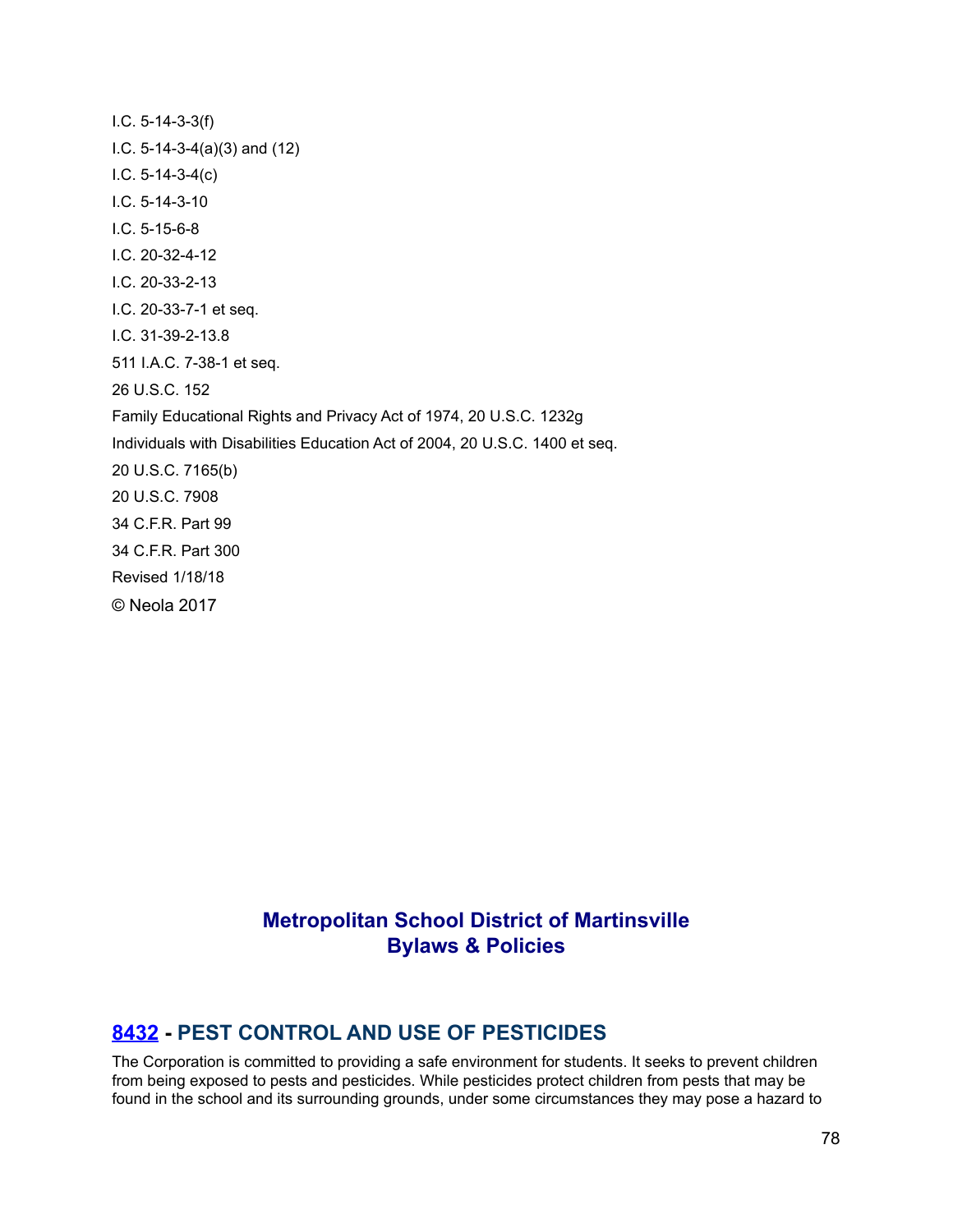children. Therefore, pest control practices may involve a variety of chemical and non-chemical methods that are designed to control pests effectively while minimizing potential pesticide exposure.

The Corporation will:

- A. annually inform parents and staff members of the Corporation's pest control policy at the time of student registration by a separate memorandum or as a provision in the staff and/or student handbook;
- B. provide the name and phone number of the person to contact for information regarding pest control;
- C. maintain a registry of parents, guardians, and staff members who want to receive advance notice of all pesticide use, and, provide such notice at the start of each school year and during the school year when a student enrolls in or transfers into a school;

The Corporation's notice at the start of each school year shall invite parents, guardians, and staff members to be added to the pesticide notification list, and the Corporation shall permit a person to be added to the registry at any time upon their request.

- D. provide notice of planned pesticide applications to parents and employees who have requested advance notice;
- E. maintain written/printed/electronic records for two (2) years of any pesticide applications, and make these records available to anyone for inspection and copying upon request.

The Corporation will provide notice to those in the registry at least forty-eight (48) hours prior to the date and time the pesticide application is to occur unless an emergency is declared. The notice will include the date and time of the pesticide application, the general area where the pesticide is to be applied and the telephone number to contact for more information.

In case of emergency pesticide applications, because of immediate threat to the public health, the school shall give written notice as soon as possible.

The Corporation may provide for training of school employees to become certified pest control applicators. Financial support for such training may be provided by the Corporation subject to budgetary constraints of the Corporation.

The Superintendent shall prepare administrative guidelines for the implementation of this policy.

I.C. 15-16-5

357 IAC 1-16

ISBA, IAPSS, IASBO, Memorandum Dtd. 6/13/2000

Revised 10/23/14

**© Neola 2014**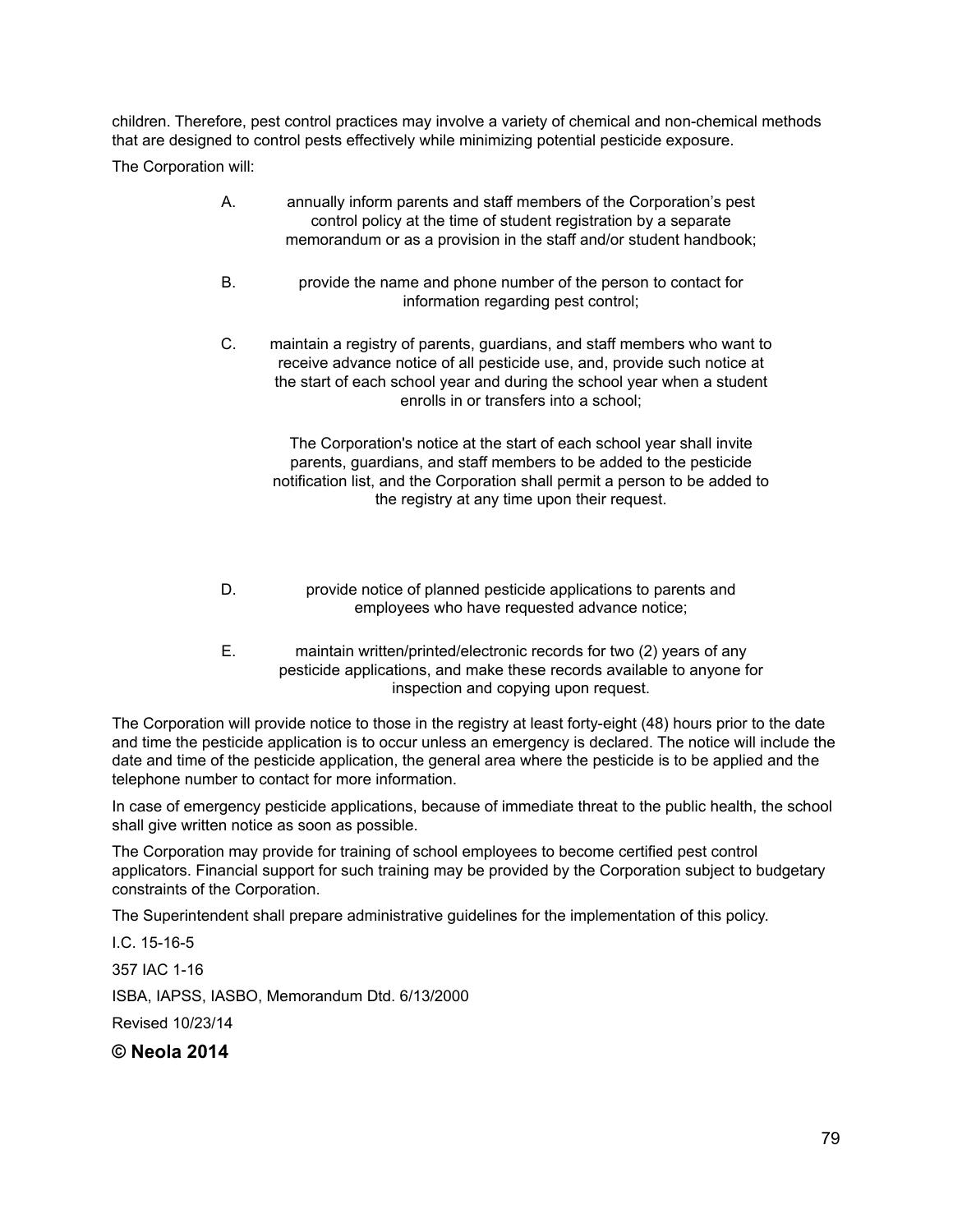# **MSD of MARTINSVILLE PESTICIDE NOTIFICATION REGISTRY**

To: Parents, guardians and School Staff From: MSD of Martinsville Subject: Pesticide Application Registry Notice Date: 2021-2022 School Year

The MSD of Martinsville School Corporation practices integrated pest management, a program which combines preventive techniques, non-chemical pest control methods and the appropriate use of pesticides with a preference for products that are the least harmful to human health and the environment. Applications of pesticides are made only when deemed necessary to control a pest problem and after trying other means to control the problem. The term "pesticide" includes insecticides, herbicides, rodenticides and fungicides.

We are establishing a registry of persons who wish to be notified 48 hours prior to pesticide applications. To be included in this registry, please complete the attached form and return it to your child's school.

Please include me in the notification registry. I understand that if there is an immediate threat to health or property that requires treatment before notification can be sent out, I will receive notification as soon as it is practical.

| Parent/Guardian/Staff                                  |       |
|--------------------------------------------------------|-------|
| Name:<br><u> 1980 - Andrea Andrew Maria (h. 1980).</u> |       |
| Signature: Signature:                                  | Date: |
| Student's<br>name:                                     |       |
| Address:                                               |       |
| Email address:<br>Phone number:                        |       |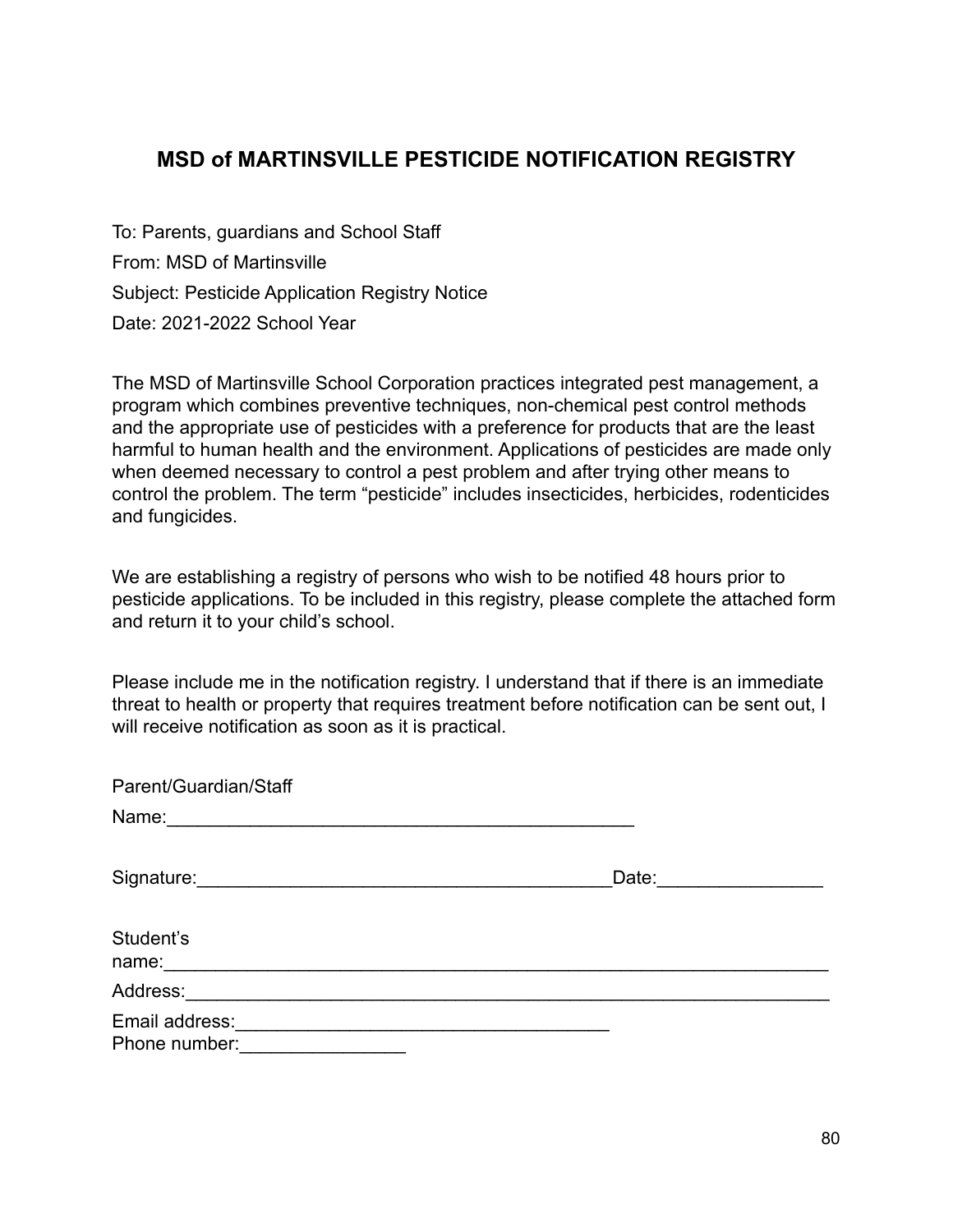# AHERA ANNUAL NOTICE

## M.S.D. of MARTINSVILLE

This information is being published to comply with the requirements of 40 CFR 763 Subpart E Asbestos

Containing Materials in Schools. This regulation, commonly known as the "AHERA" rule, requires local

education agencies, such as this one, to perform certain tasks regarding the presence and control of

asbestos containing materials in the buildings under the jurisdiction of the local education agency.

These include but are not limited to:

1. Developing an asbestos management plan which is designed to outline procedures and guidelines for

the initial inspection, triennial re-inspection, and 6-month Periodic Surveillance of asbestos-containing

materials that are present in the buildings.

2. Provide awareness training and additional training to selected school employees.

3. Periodically notify all workers and occupants, or their local guardians, parent teacher organizations, and

collective bargaining organizations of the availability of asbestos management plans, the location of

same and the times that the plans may be reviewed.

This notification is to advise all patrons, occupants, or their legal guardians, collective bargaining

organizations, and parent-teacher organizations, that the asbestos management plans required under this

act are available for review upon request. The plans can be viewed by any person during normal business

hours of the school. Interested parties wishing to inquire about the plans should contact the individual

school office. Master copies of the plans for all buildings under the jurisdiction of this local education

agency are available in the Maintenance Building, which is located at 840 South Ohio Street, Martinsville,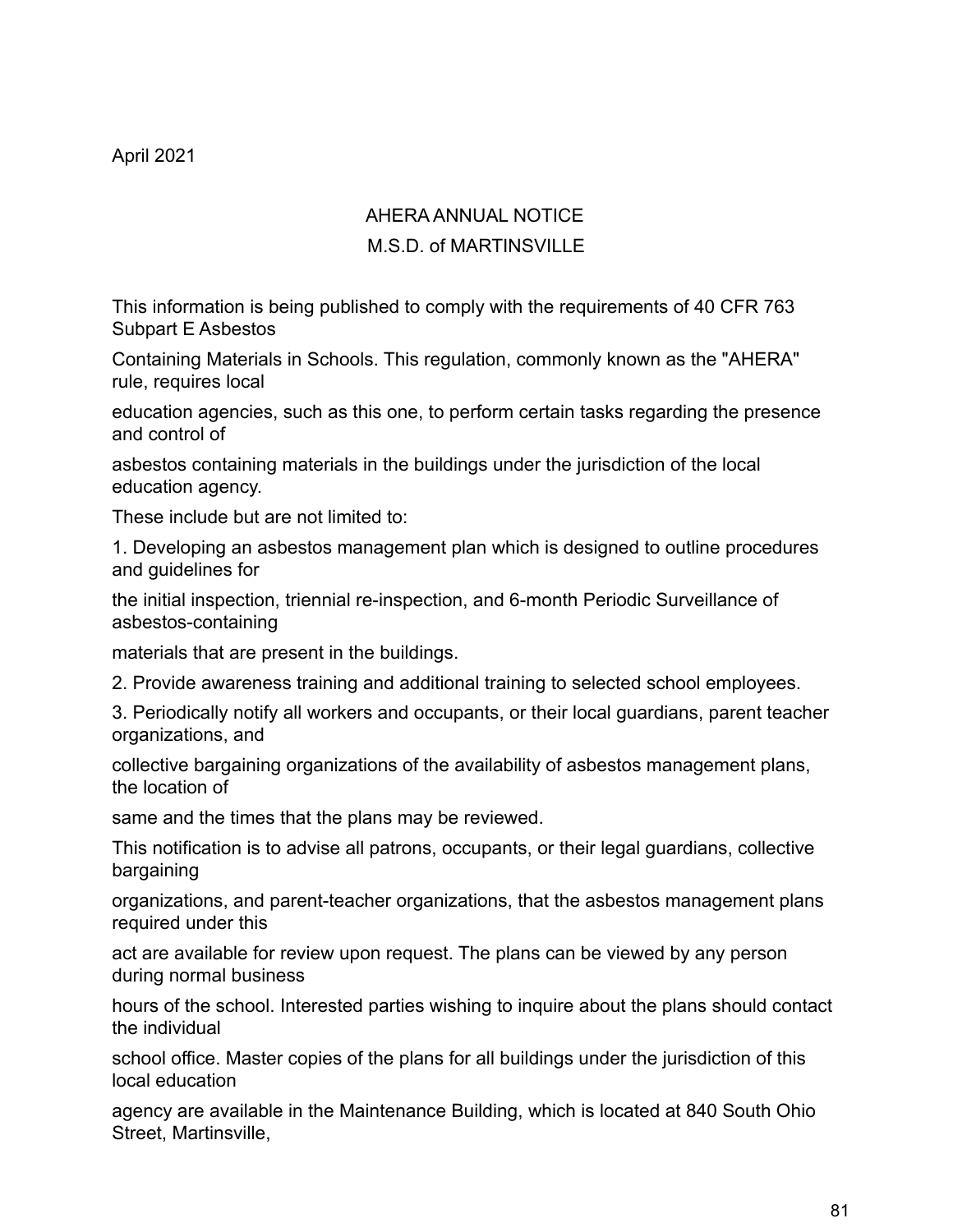Indiana 46151; telephone number (765) 342-7896. Inquiries regarding any facet of the regulation or the

management plans should be directed to Mr. Sam Arnes at the above telephone number during regular

business hours.

The M.S.D. of Martinsville school facilities and buildings which contain asbestos-containing materials

(ACMs) and must comply with the 40 CFR 763 Subpart E (AHERA) regulations include:

Martinsville High School; John R. Wooden Middle School, Bell Intermediate Academy; Poston

Road, Centerton, Central Education Center, Brooklyn STEM Academy, Paragon, and Green

Township Elementary Schools; Smith Fine Arts Academy; Cross School; Transportation Facility;

Maintenance Building

Listed is a brief description of asbestos projects currently ongoing and completed at our facilities this past

school year, as well as activities currently scheduled for the 2021/2022 school year. Detailed reports of

each activity will become a part of each school's asbestos management plan and may be reviewed online.

\* The next required triennial re-inspection will be completed in June 2023

\* The required six-month periodic surveillance was conducted in July 2020.

\* The required six-month periodic surveillances are scheduled for June and December each year.

\* Projects in 2021 included: N/A

Buildings that are asbestos free and require no surveillance or re-inspections:

South Elementary School, the dugouts, concession stands, outbuildings, press boxes, and ticket

booths.

Buildings that are no longer owned by M.S.D of Martinsville:

Hammons Alternative School, North Elementary School and the Administration Building

EXHIBIT A

We would suggest that you consider printing the following: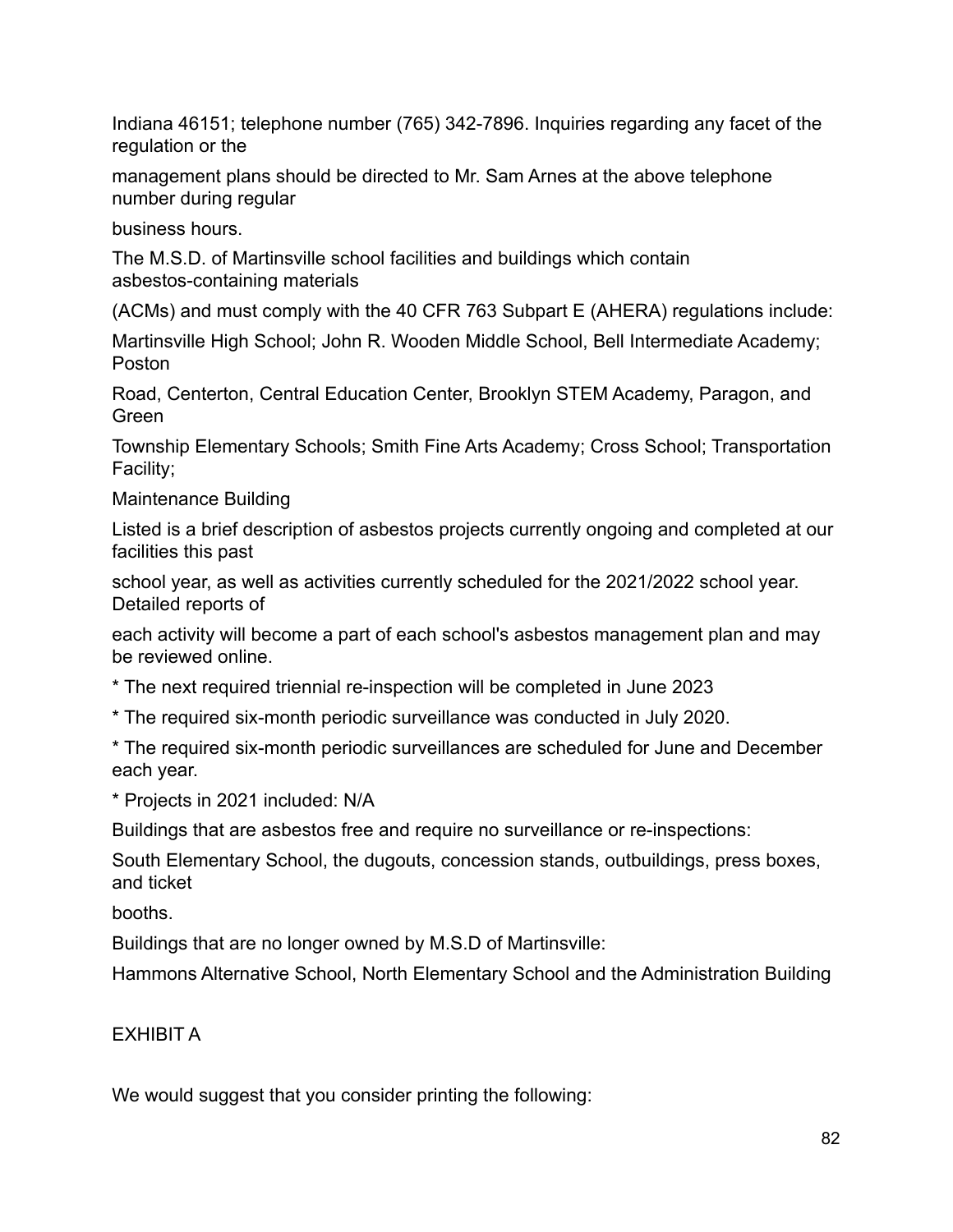In accordance with the US EPA's AHERA Standard (ref: 40 CFR 763.80), all information concerning

asbestos-containing materials in the schools of the M.S.D. of Martinsville is available for review and copying by students, staff and guardians during normal business hours.

## **Policy 8500.01**

## **Pre-Paid Meal Account Procedure**

The MSD of Martinsville Food Service Department is a self-supported entity operating under USDA regulations to provide daily cost-effective meals to students and staff. Students and adults are expected to pay cash daily or in advance for all food purchases. It is the responsibility of the family to keep their family meal account up to date. The Food Service Department recognizes that occasionally students may forget their lunch money. Since the District is dedicated to providing students with a positive learning environment, we have developed the following procedures to accommodate students who forget their lunch money, but also promote responsible student behavior and minimize the fiscal burden to all families. We understand that charging can be embarrassing and encourage parents/guardians to use Family Access or contact Food Services to monitor meal account activities.

#### **Pre-Paid Meal Account Withdrawals/Refunds**

Cash refunds cannot be given. A primary parent/guardian must submit a claim in writing for a refund for unused monies in their child's account within 90 days of a student's withdrawal from school. Any unclaimed funds less than \$10 will be received into the Food Service Operating Fund. Forms are available on our website at artiescafe.org. An inactive lunch account that has an account balance not in excess of -\$20.00 may be offset by the positive balances when the account is dormant in excess of 90 days. In addition, provided that a parent request and can document entitlement to the positive balance in the account, the parent is entitled to a refund of that amount.

#### **Emergency Lunch Charge**

Pre-K – 4th Grade Students:

- Each student will be allowed to accumulate up to five lunch charges
- After four lunch charges, the school principal and family service coordinator may be contacted After a student has accumulated five charges an alternate lunch will be offered
- After a student has received two consecutive alternate lunches Family Services will contact parent/guardian
- Students with unpaid lunch charges will not be allowed to purchase ala carte

All Students:

- No charging allowed for breakfast
- No charging allowed for ala carte items
- No charging allowed for adult meals or ala carte items
- No student will be allowed to purchase ala carte and proceed to charge a meal
- The Food Service Department will communicate account balances using automated calls and paper notices as determined by the Food Service Director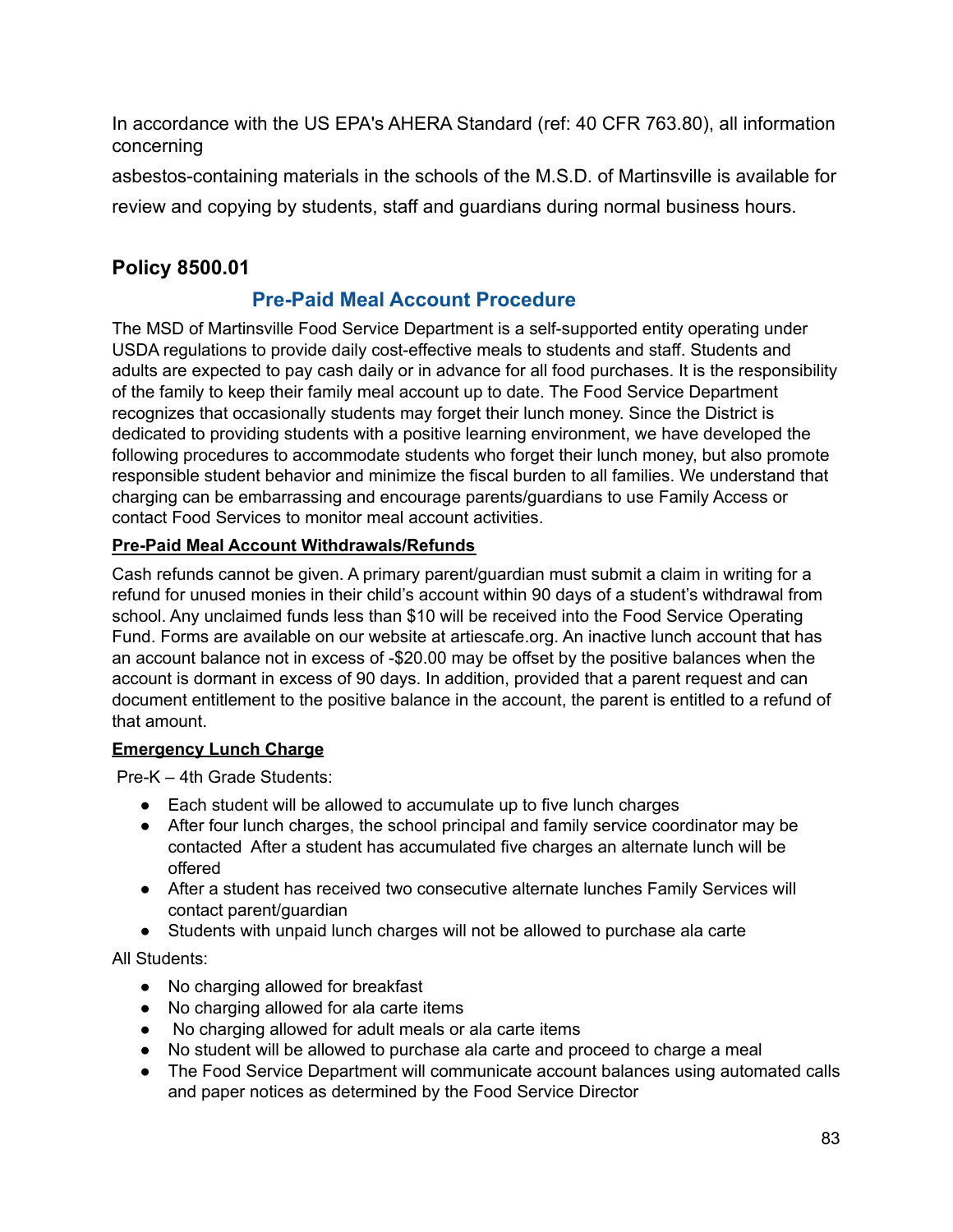### **Metropolitan School District of Martinsville Bylaws & Policies**

**DISTRICT SPECIFIC POLICY MSD of Martinsville Approved September 20, 2018 USE OF METAL DETECTORS**

The Board of Education is committed to protecting the health, safety, and welfare of all children, staff, and visitors of the school district. The Board authorizes the school district administration to use walk-through and/or hand-held metal detectors at any school district activity and in the school district's buildings on school property or at school sponsored events if off school property. The purpose of these searches are to maintain a safe educational environment for all students. No student or persons shall be selected for search based solely upon their gender, race, ethnicity, physical appearance or any other federally protected status. These metal detectors may be used for entrance into a school building on school property, or at any school district activity where the Superintendent or his/her designee believes a security threat may be present.

Persons entering a school building or attending a school activity may be subject to a periodic, random screening with a metal detector. The metal detector may be a walk-through, hand-held or other type of metal detection device. The building administration shall determine if the screening shall be daily, regular, or random upon evaluating the security threat posed by the situation at the time. The screenings may take place before: entering a school building; gaining access to school property; being admitted to a school activity; boarding or unloading a school bus; and/or before gaining access to any other location and/or activity sponsored by this school district. Persons that do not consent to a metal detection screening may be denied admittance. The Superintendent shall schedule training and re-training for all personnel using metal detectors; shall provide additional training for all personnel trained and authorized to use metal detectors in the event there is a security breach near or at the location of a

metal detector; and shall coordinate all school district metal detector tests in accordance with the requirements as outlined in the manufacturer's specifications. The Superintendent shall maintain records for the purchase of metal detectors, training and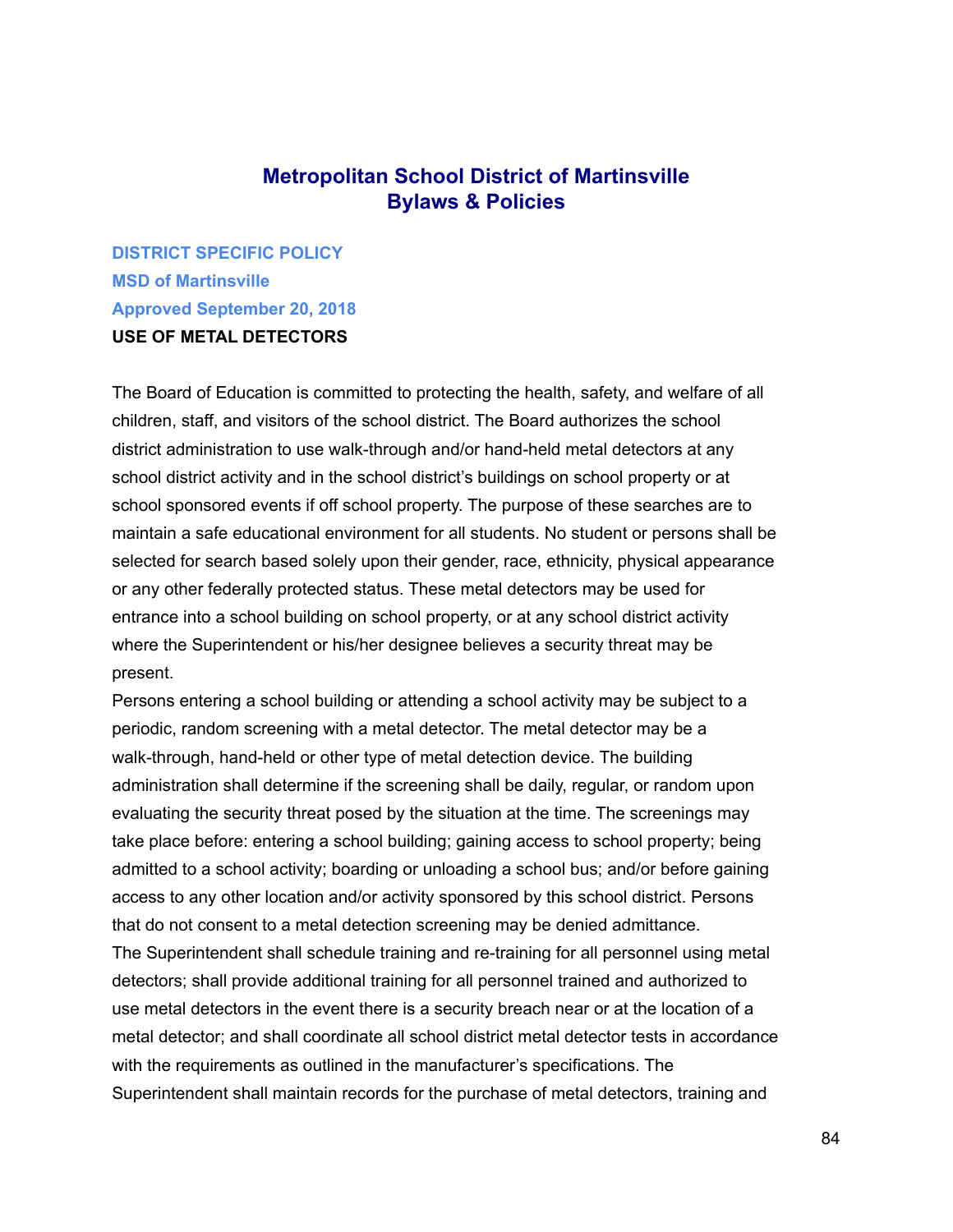re-training of personnel in the use of metal detectors and potential security breaches, and the testing of metal detectors.

The local police department will be immediately contacted in the event a person is found to have in their possession any item that poses a threat to the security of the person(s) or others.

All school district parent, pupil, and faculty handbooks will indicate: "The MSD of Martinsville may use metal detecting devices in all school buildings, on school property, and at all school activities."

Guidelines in Administering Hand Held Metal Detectors

The MSD of Martinsville approves the use of two different types of searches using hand held metal detectors: searches based upon reasonable suspicion and administrative searches.

Searches conducted by the school district based upon a reasonable suspicion will be performed by the school district administration. A search must be conducted by someone of the same gender. In the event the administrator in charge is not the same gender, the administrator will have the search conducted by another trained person under the administrator's supervision.

Administrative searches are random searches that will be performed by any of the following: school law enforcement officers, local law enforcement officers, school administrators, and or trained school personnel. Administrative searches will be periodic random searches. No person or persons will be selected based solely on their gender, race, ethnicity, personal appearance, or any other federally protected class. Searches may be conducted in classrooms, buses, for late arrivals to school, of students leaving the building and later returning, at before or after school sponsored events, or of lockers.

Staff who conduct administrative searches will keep detailed logs of dates, times, number of students searched, how the random pool of searched students was selected, and who conducted the searches.

The following protocols will be used for administrative searches:

1. Students should be asked to remove all metal objects from their pockets and clothing before a search is conducted. These objects along with the student's backpack, books or other personal possessions should be set aside and scanned separately by the person conducting the metal detector scan.

2. Students who are to be searched will be removed from their current location and taken in small groups to an empty classroom or other nonpublic area. If the detector